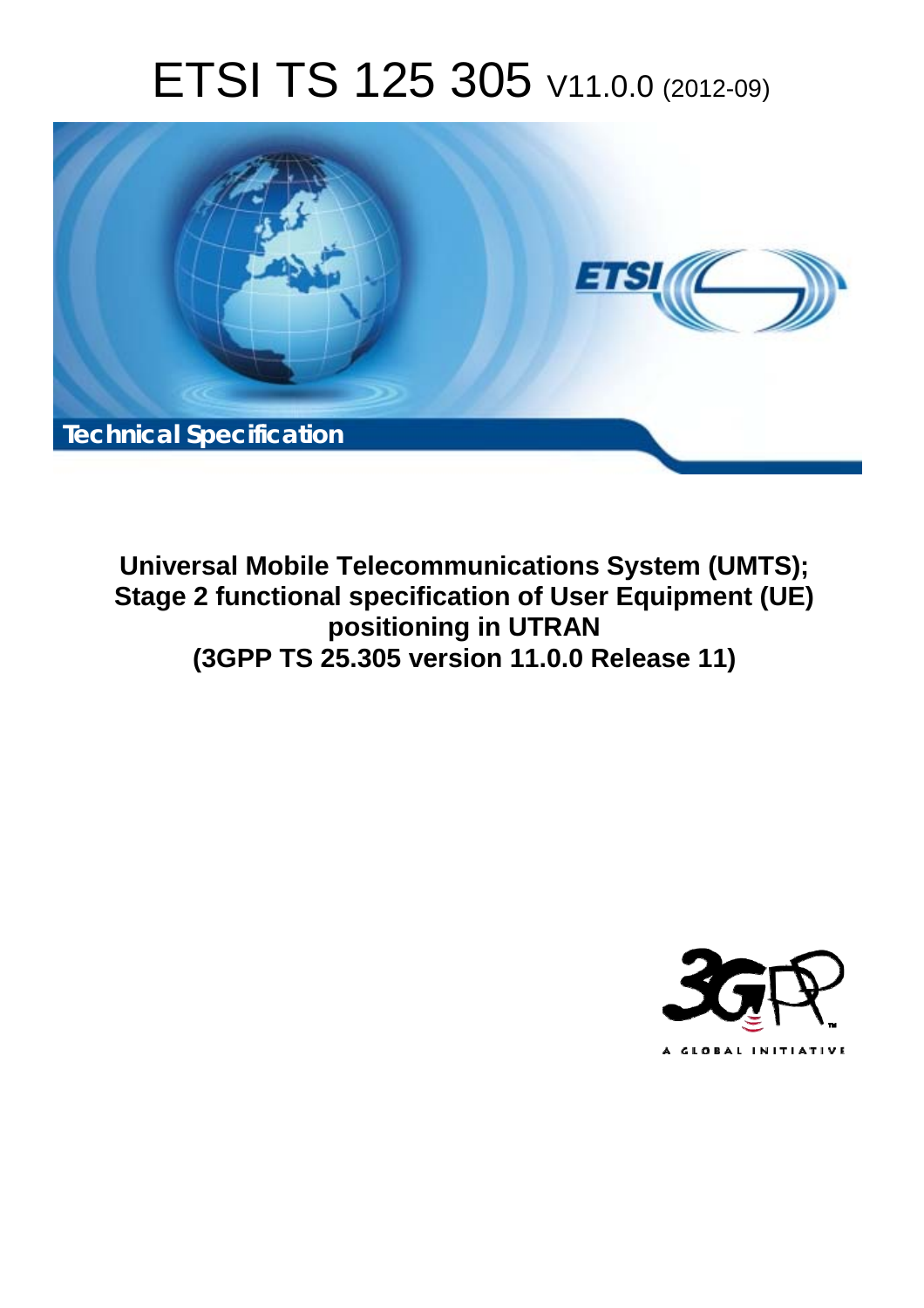Reference RTS/TSGR-0225305vb00

> Keywords UMTS

#### *ETSI*

#### 650 Route des Lucioles F-06921 Sophia Antipolis Cedex - FRANCE

Tel.: +33 4 92 94 42 00 Fax: +33 4 93 65 47 16

Siret N° 348 623 562 00017 - NAF 742 C Association à but non lucratif enregistrée à la Sous-Préfecture de Grasse (06) N° 7803/88

#### *Important notice*

Individual copies of the present document can be downloaded from: [http://www.etsi.org](http://www.etsi.org/)

The present document may be made available in more than one electronic version or in print. In any case of existing or perceived difference in contents between such versions, the reference version is the Portable Document Format (PDF). In case of dispute, the reference shall be the printing on ETSI printers of the PDF version kept on a specific network drive within ETSI Secretariat.

Users of the present document should be aware that the document may be subject to revision or change of status. Information on the current status of this and other ETSI documents is available at <http://portal.etsi.org/tb/status/status.asp>

If you find errors in the present document, please send your comment to one of the following services: [http://portal.etsi.org/chaircor/ETSI\\_support.asp](http://portal.etsi.org/chaircor/ETSI_support.asp)

#### *Copyright Notification*

No part may be reproduced except as authorized by written permission. The copyright and the foregoing restriction extend to reproduction in all media.

> © European Telecommunications Standards Institute 2012. All rights reserved.

DECT<sup>™</sup>, PLUGTESTS<sup>™</sup>, UMTS<sup>™</sup> and the ETSI logo are Trade Marks of ETSI registered for the benefit of its Members. **3GPP**TM and **LTE**™ are Trade Marks of ETSI registered for the benefit of its Members and of the 3GPP Organizational Partners.

**GSM**® and the GSM logo are Trade Marks registered and owned by the GSM Association.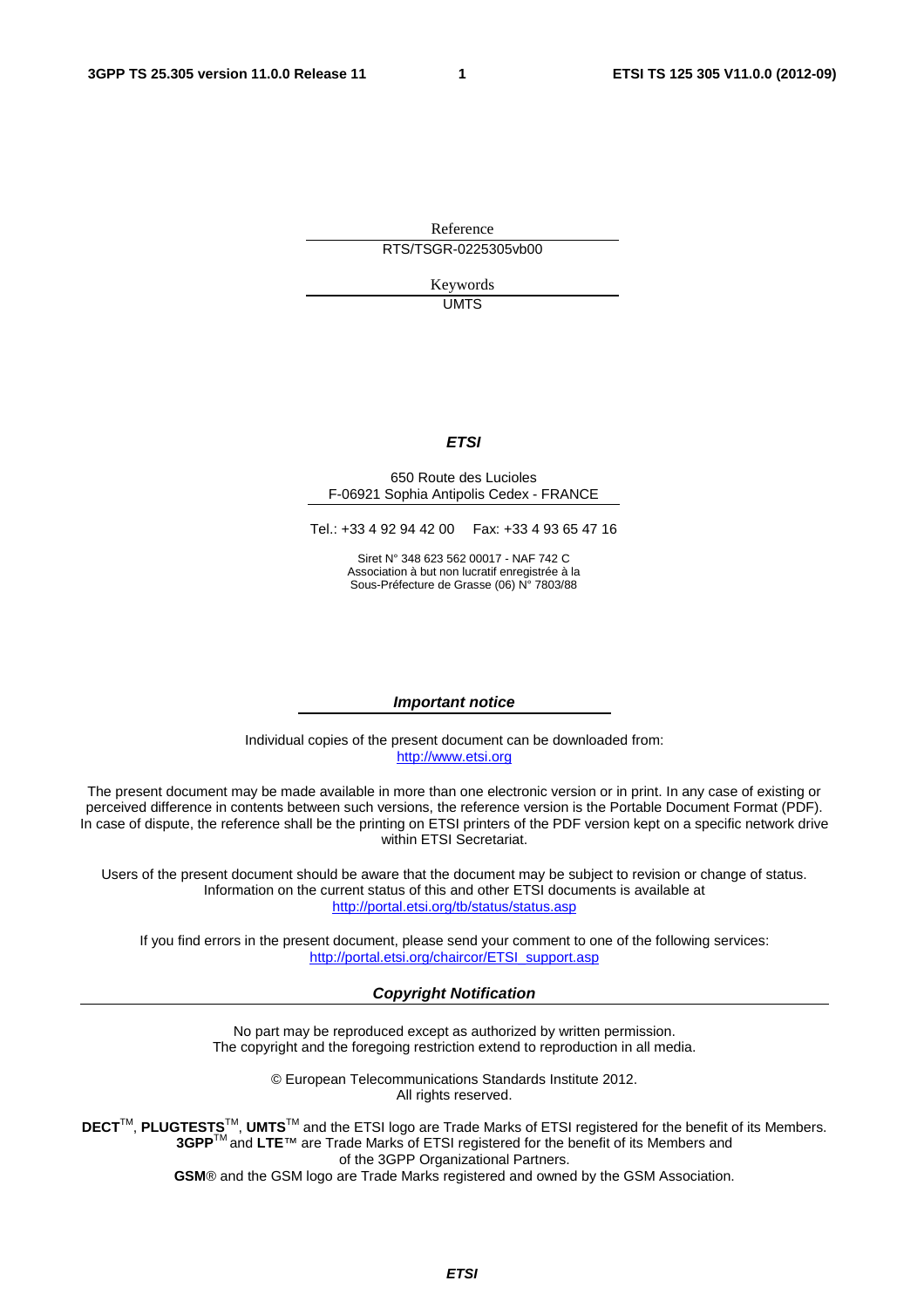# Intellectual Property Rights

IPRs essential or potentially essential to the present document may have been declared to ETSI. The information pertaining to these essential IPRs, if any, is publicly available for **ETSI members and non-members**, and can be found in ETSI SR 000 314: *"Intellectual Property Rights (IPRs); Essential, or potentially Essential, IPRs notified to ETSI in respect of ETSI standards"*, which is available from the ETSI Secretariat. Latest updates are available on the ETSI Web server [\(http://ipr.etsi.org](http://webapp.etsi.org/IPR/home.asp)).

Pursuant to the ETSI IPR Policy, no investigation, including IPR searches, has been carried out by ETSI. No guarantee can be given as to the existence of other IPRs not referenced in ETSI SR 000 314 (or the updates on the ETSI Web server) which are, or may be, or may become, essential to the present document.

# Foreword

This Technical Specification (TS) has been produced by ETSI 3rd Generation Partnership Project (3GPP).

The present document may refer to technical specifications or reports using their 3GPP identities, UMTS identities or GSM identities. These should be interpreted as being references to the corresponding ETSI deliverables.

The cross reference between GSM, UMTS, 3GPP and ETSI identities can be found under [http://webapp.etsi.org/key/queryform.asp.](http://webapp.etsi.org/key/queryform.asp)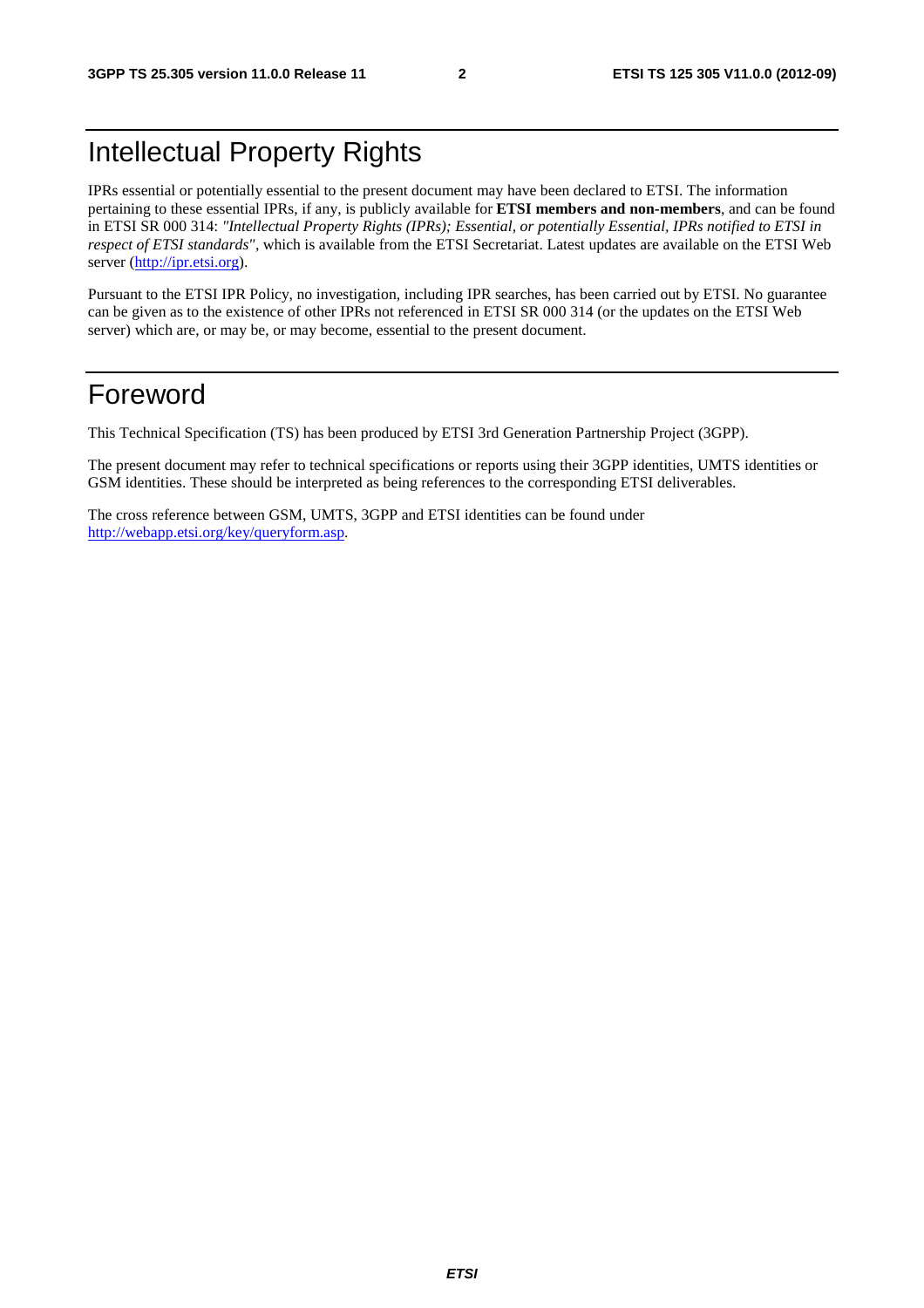$\mathbf{3}$ 

# Contents

| 1                      |                                     |    |
|------------------------|-------------------------------------|----|
| 2                      |                                     |    |
| 2.1                    |                                     |    |
| 2.2                    |                                     |    |
| 3                      |                                     |    |
| 3.1                    |                                     |    |
| 3.2                    |                                     |    |
|                        |                                     |    |
| 4                      |                                     |    |
| 4.1                    |                                     |    |
| 4.2                    |                                     |    |
| 4.3                    |                                     |    |
| 4.3.1                  |                                     |    |
| 4.3.2<br>4.3.3         |                                     |    |
| 4.3.4                  |                                     |    |
|                        |                                     |    |
| 5                      |                                     |    |
| 5.1                    |                                     |    |
| 5.1.1                  |                                     |    |
| 5.2                    |                                     |    |
| 5.2.1                  |                                     |    |
| 5.2.1.1                |                                     |    |
| 5.2.1.1.1<br>5.2.1.1.2 |                                     |    |
| 5.2.1.2                |                                     |    |
| 5.2.1.2.1              |                                     |    |
| 5.2.1.2.2              |                                     |    |
| 5.2.2                  |                                     |    |
| 5.2.3                  |                                     |    |
| 5.2.4                  |                                     |    |
| 5.2.5                  |                                     |    |
| 6                      | Signalling protocols and interfaces | 19 |
| 6.1                    |                                     |    |
| 6.2                    |                                     |    |
| 6.3                    |                                     |    |
| 6.4                    |                                     |    |
| 6.5                    |                                     |    |
| 6.5a                   |                                     |    |
| 6.6                    |                                     |    |
| 6.6.1                  |                                     |    |
| 6.6.2                  |                                     |    |
| 6.6.2.1                |                                     |    |
| 6.6.2.2                |                                     |    |
| 6.6.3                  |                                     |    |
| 6.6.3.1                |                                     |    |
| 6.6.4<br>6.6.4.1       |                                     |    |
| 6.6.4.1.1              |                                     |    |
| 6.6.4.1.2              |                                     |    |
| 6.6.4.1.3              |                                     |    |
|                        |                                     |    |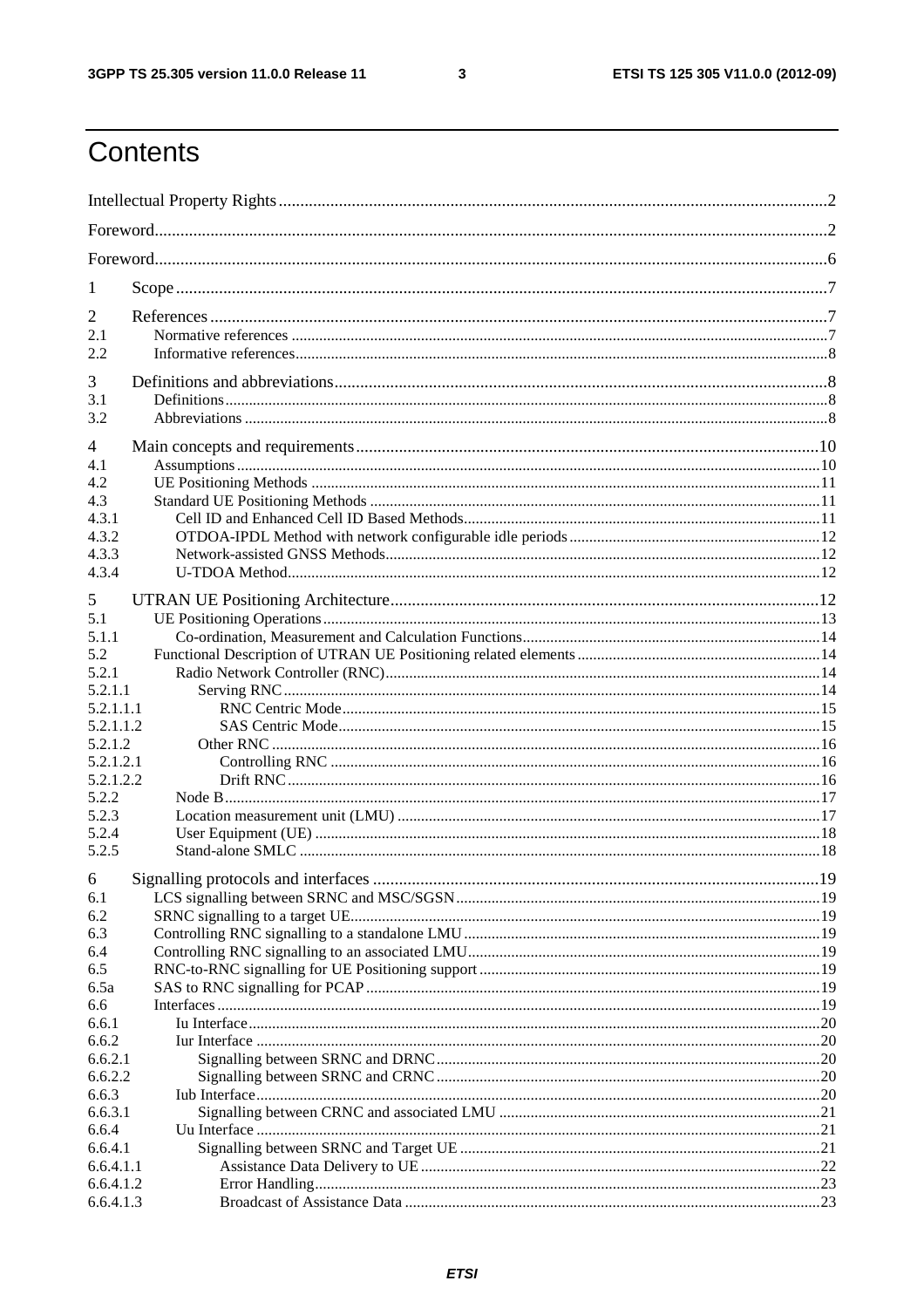| 6.6.4.1.4              | Signalling Flow for Assistance Data Broadcast Using the Common UTRAN Broadcast |  |
|------------------------|--------------------------------------------------------------------------------|--|
|                        |                                                                                |  |
| 6.6.4.1.5              |                                                                                |  |
| 6.6.4.1.6              |                                                                                |  |
| 6.6.4.2                |                                                                                |  |
| 6.6.5                  |                                                                                |  |
| 6.6.5.1                |                                                                                |  |
| 6.6.5.1.1<br>6.6.5.1.2 |                                                                                |  |
| 6.6.5.1.3              |                                                                                |  |
|                        |                                                                                |  |
| 7                      |                                                                                |  |
| 7.1                    |                                                                                |  |
| 7.2                    |                                                                                |  |
| 7.2.1                  |                                                                                |  |
| 7.3                    |                                                                                |  |
| 7.3.1                  |                                                                                |  |
| 7.3.1.1                |                                                                                |  |
| 7.3.1.2                |                                                                                |  |
| 7.3.2                  |                                                                                |  |
| 7.3.3                  |                                                                                |  |
| 7.3.4<br>7.3.4.1       |                                                                                |  |
| 7.3.4.2                |                                                                                |  |
| 7.4                    |                                                                                |  |
| 7.4.1                  |                                                                                |  |
| 7.4.2                  |                                                                                |  |
| 7.4.3                  |                                                                                |  |
|                        |                                                                                |  |
| 8                      |                                                                                |  |
| 8.1                    |                                                                                |  |
| 8.1.1                  |                                                                                |  |
| 8.1.2                  |                                                                                |  |
| 8.1.2.1                |                                                                                |  |
| 8.1.2.2                |                                                                                |  |
| 8.2                    |                                                                                |  |
| 8.3<br>8.3.1           |                                                                                |  |
| 8.3.2                  |                                                                                |  |
| 8.3.2.1                |                                                                                |  |
| 8.3.3                  |                                                                                |  |
|                        |                                                                                |  |
| 9                      |                                                                                |  |
| 9.1                    |                                                                                |  |
| 9.2                    |                                                                                |  |
| 9.3                    |                                                                                |  |
| 9.4                    |                                                                                |  |
| 9.5                    |                                                                                |  |
| 9.5.1                  |                                                                                |  |
| 9.6                    |                                                                                |  |
| 9.6.1                  |                                                                                |  |
| 9.6.2                  |                                                                                |  |
| 10                     |                                                                                |  |
| 10.1                   |                                                                                |  |
| 10.2                   |                                                                                |  |
| 10.3                   |                                                                                |  |
| 10.4                   |                                                                                |  |
| 10.5                   |                                                                                |  |
| 10.5.1                 |                                                                                |  |
| 10.5.1.1               |                                                                                |  |
| 10.5.1.2               |                                                                                |  |
| 10.5.1.3               |                                                                                |  |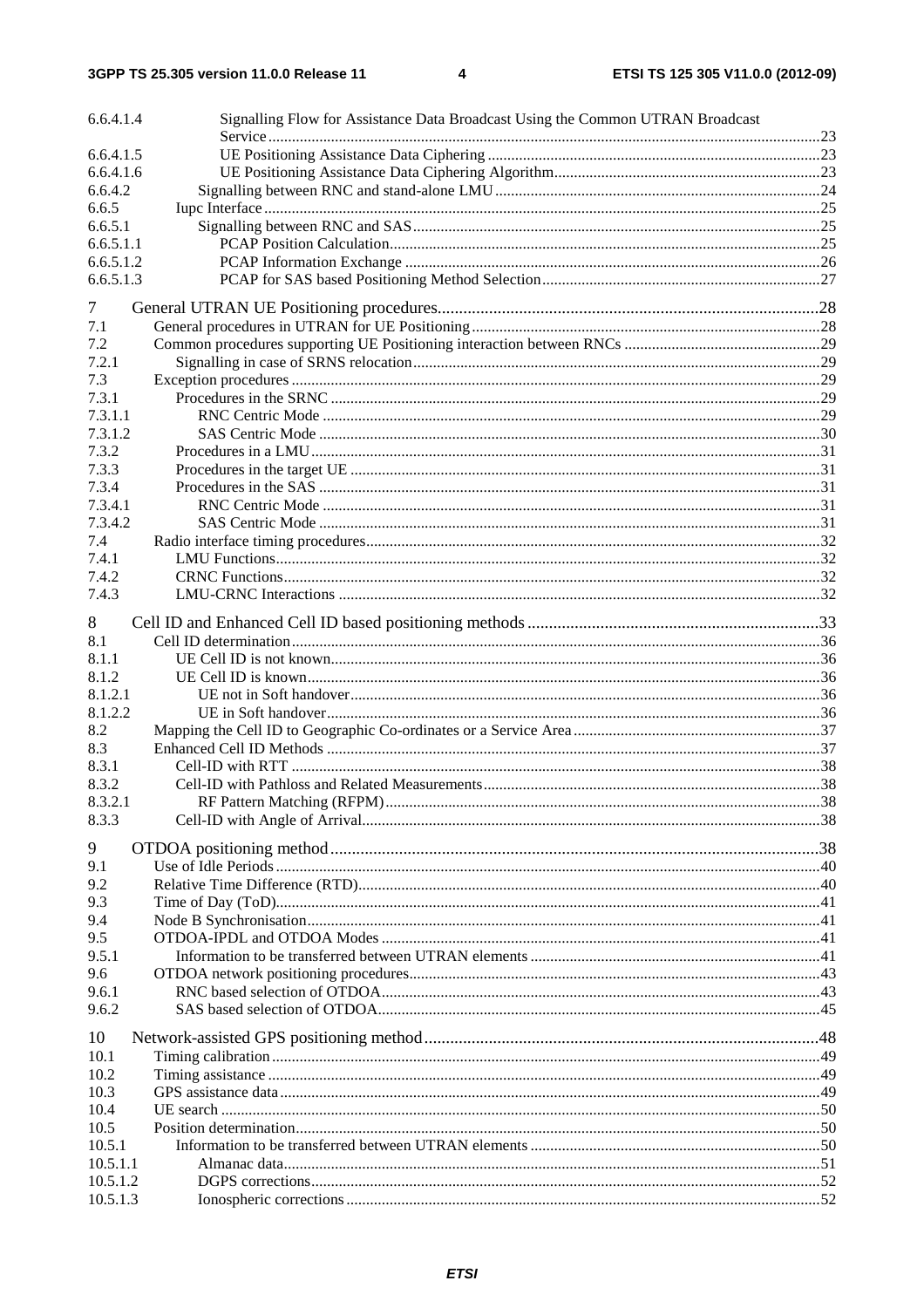$5\phantom{a}$ 

| 10.5.1.4<br>10.5.1.5<br>10.5.1.6<br>10.5.1.7<br>10.5.1.8<br>10.5.1.9<br>10.6<br>10.7 |                                                                                          |  |
|--------------------------------------------------------------------------------------|------------------------------------------------------------------------------------------|--|
| 11                                                                                   |                                                                                          |  |
| 12                                                                                   |                                                                                          |  |
| 12.1                                                                                 |                                                                                          |  |
| 12.2                                                                                 |                                                                                          |  |
| 12.3                                                                                 |                                                                                          |  |
| 12.3.1                                                                               |                                                                                          |  |
| 12.3.2                                                                               |                                                                                          |  |
| 12.4                                                                                 |                                                                                          |  |
| 12.4.1                                                                               |                                                                                          |  |
| 12.4.1.1                                                                             |                                                                                          |  |
| 12.4.2.                                                                              |                                                                                          |  |
| 12.4.2.1                                                                             |                                                                                          |  |
| 13                                                                                   |                                                                                          |  |
| 13.1                                                                                 |                                                                                          |  |
| 13.2                                                                                 |                                                                                          |  |
| 13.3                                                                                 |                                                                                          |  |
| 13.4                                                                                 |                                                                                          |  |
| 13.5                                                                                 |                                                                                          |  |
|                                                                                      | Annex B (informative): Reference Model of Functional Entities for UTRAN UE Positioning71 |  |
| B.1                                                                                  |                                                                                          |  |
| B.1.1                                                                                |                                                                                          |  |
| B.2                                                                                  |                                                                                          |  |
| B.2.1                                                                                |                                                                                          |  |
| B.2.2                                                                                |                                                                                          |  |
| <b>B.2.3</b>                                                                         |                                                                                          |  |
| <b>B.2.4</b>                                                                         |                                                                                          |  |
| B.2.5                                                                                |                                                                                          |  |
| B.3                                                                                  |                                                                                          |  |
| <b>B.3.1</b>                                                                         |                                                                                          |  |
| <b>B.3.2</b>                                                                         |                                                                                          |  |
| <b>B.3.3</b>                                                                         |                                                                                          |  |
| <b>B.3.4</b>                                                                         |                                                                                          |  |
| <b>B.3.5</b>                                                                         |                                                                                          |  |
| B.4                                                                                  |                                                                                          |  |
|                                                                                      |                                                                                          |  |
|                                                                                      |                                                                                          |  |
|                                                                                      |                                                                                          |  |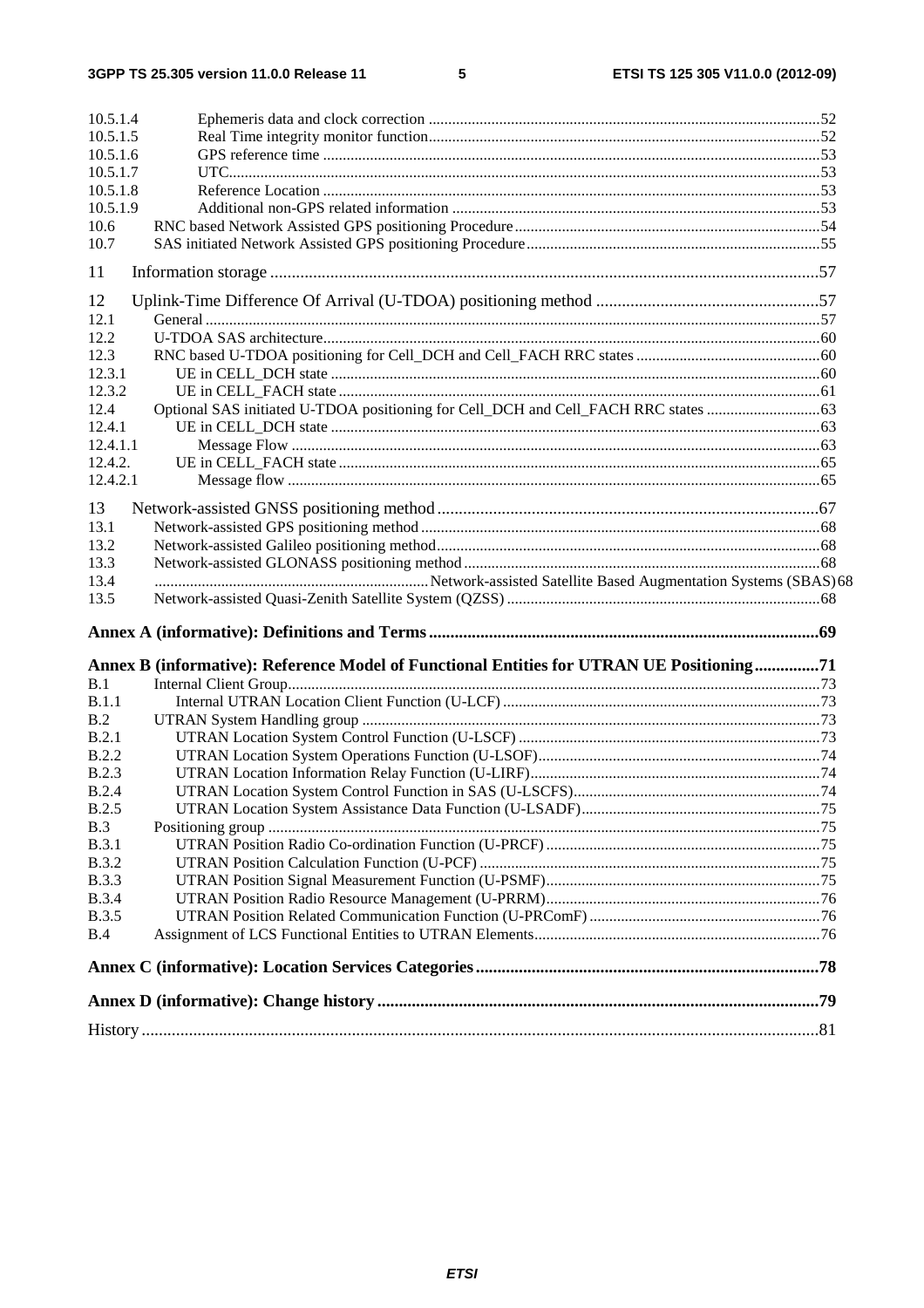# Foreword

This Technical Specification (TS) has been produced by the 3<sup>rd</sup> Generation Partnership Project (3GPP).

The contents of the present document are subject to continuing work within the TSG and may change following formal TSG approval. Should the TSG modify the contents of the present document, it will be re-released by the TSG with an identifying change of release date and an increase in version number as follows:

Version x.y.z

where:

- x the first digit:
	- 1 presented to TSG for information;
	- 2 presented to TSG for approval;
	- 3 or greater indicates TSG approved document under change control.
- y the second digit is incremented for all changes of substance, i.e. technical enhancements, corrections, updates, etc.
- z the third digit is incremented when editorial only changes have been incorporated in the document.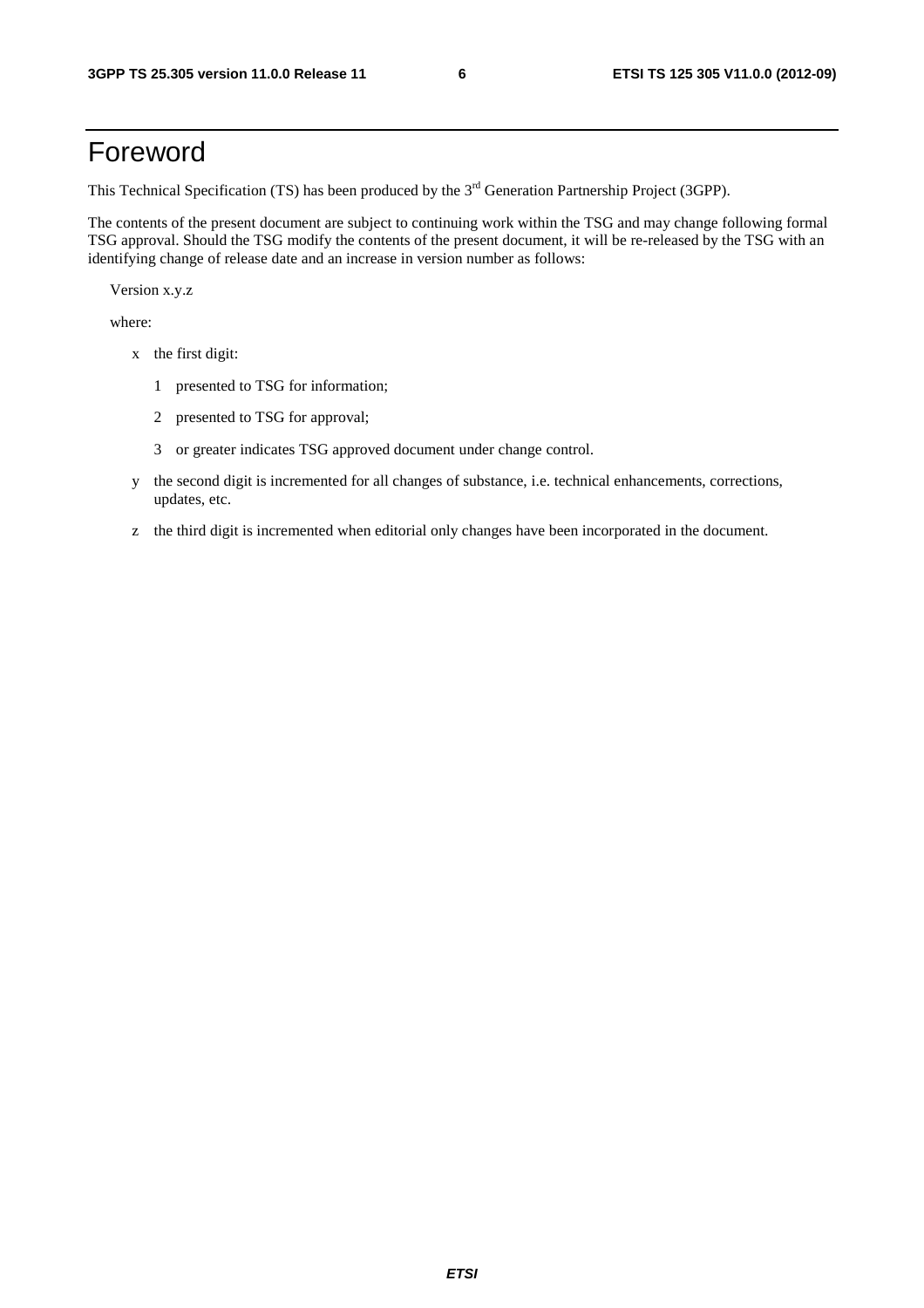## 1 Scope

The present document specifies the stage 2 of the UE Positioning function of UTRAN, which provides the mechanisms to support the calculation of the geographical position of a UE. UE position knowledge can be used for example in support of Radio Resource Management functions, location-based services for operators, subscribers and third party service providers. The purpose of this stage 2 specification is to define the UTRAN UE Positioning architecture, functional entities and operations to support positioning methods. This description is confined to the UTRAN Access Stratum. It does not define nor describe how the results of the UE position calculation can be utilised in the Core Network (e.g. LCS) or in UTRAN (e.g. RRM).

UE Positioning may be considered as a network provided enabling technology consisting of standardised service capabilities, which enable the provision of location applications. The application(s) may be service provider specific. The description of the numerous and varied possible location applications which are enabled by this technology are outside the scope of the present document. However, clarifying examples of how the functionality being described may be used to provide specific location services may be included.

This stage 2 specification covers the UTRAN positioning methods, state descriptions, and message flows to support UE Positioning.

# 2 References

The following documents contain provisions which, through reference in this text, constitute provisions of the present document.

- References are either specific (identified by date of publication, edition number, version number, etc.) or non-specific.
- For a specific reference, subsequent revisions do not apply.
- For a non-specific reference, the latest version applies. In the case of a reference to a 3GPP document (including a GSM document), a non-specific reference implicitly refers to the latest version of that document *in the same Release as the present document*.

### 2.1 Normative references

| $[1]$  | Void.                                                                          |
|--------|--------------------------------------------------------------------------------|
| $[2]$  | 3GPP TR 21.905: "Vocabulary for 3GPP Specifications".                          |
| $[3]$  | Void.                                                                          |
| $[4]$  | 3GPP TS 23.271: "Location Services (LCS); (Functional description) - Stage 2". |
| $[5]$  | 3GPP TS 22.071: "Location Services (LCS); Service description, Stage 1".       |
| [6]    | 3GPP TS 22.100: "UMTS phase 1".                                                |
| $[7]$  | 3GPP TS 22.101: "Services aspects; Service principles".                        |
| [8]    | 3GPP TS 22.105: "Services and Service Capabilities".                           |
| [9]    | 3GPP TS 22.115: "Services aspects; Charging and Billing".                      |
| $[10]$ | 3GPP TS 22.121: "Services aspects; The Virtual Home Environment; Stage 1".     |
| $[11]$ | 3GPP TS 23.032: "Universal Geographical Area Description (GAD)".               |
| $[12]$ | 3GPP TS 23.110: "UMTS Access Stratum; Services and Functions".                 |
| $[13]$ | 3GPP TS 23.171: "Functional stage 2 description of location services in UMTS". |
|        |                                                                                |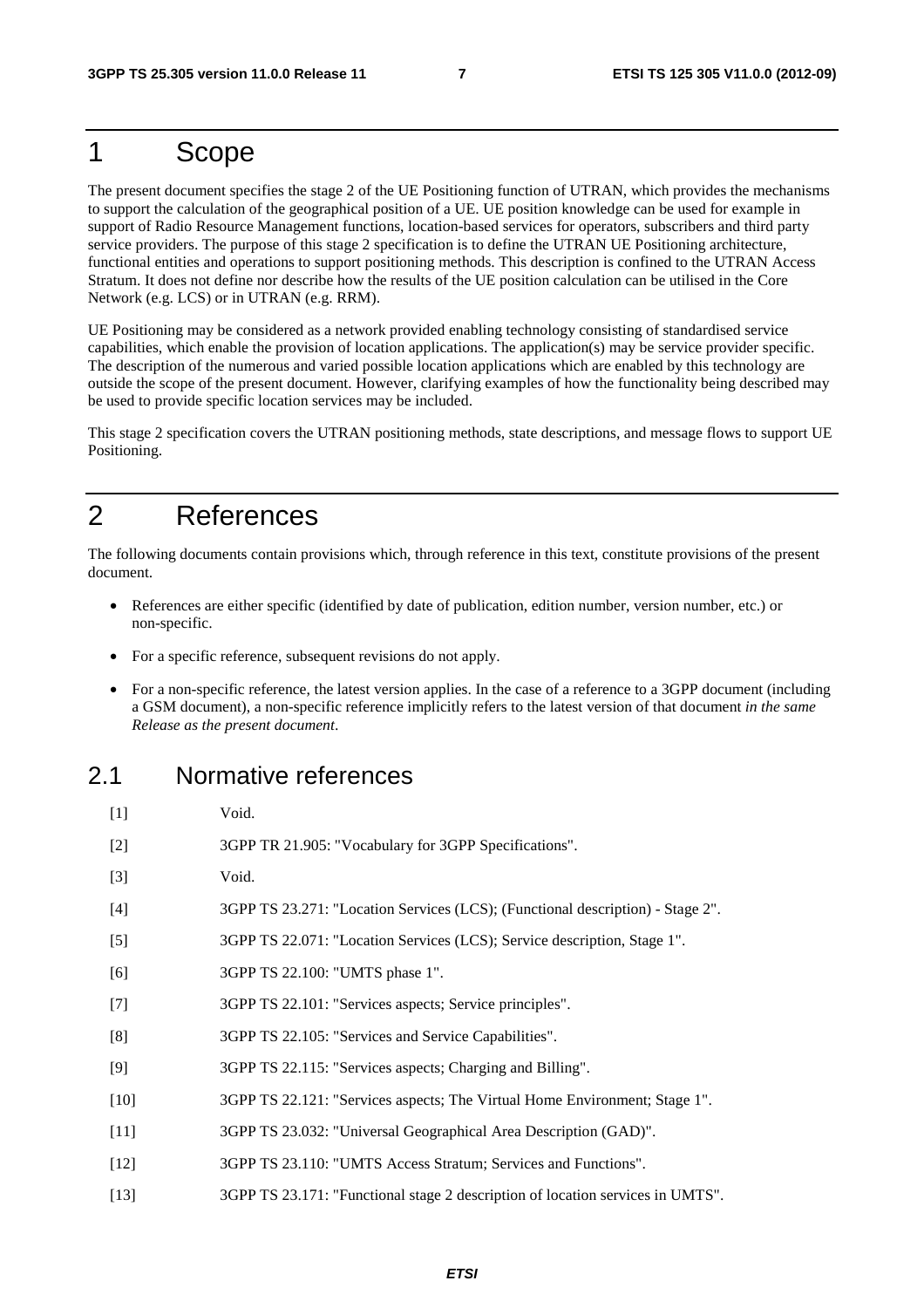- [14] 3GPP TS 25.214: "Physical layer procedures (FDD)"
- [15] 3GPP TS 25.215: "Physical layer Measurements (FDD)".
- [16] 3GPP TS 25.225: "Physical layer Measurements (TDD)".
- [17] 3GPP TS 25.306: "UE Radio Access Capabilities".
- [18] 3GPP TS 25.331: "Radio Resource Control (RRC); protocol specification".
- [19] 3GPP TS 25.413: "UTRAN Iu interface RANAP signalling".
- [20] 3GPP TS 25.423: "UTRAN Iur interface RNSAP signalling".
- [21] 3GPP TS 25.430: "UTRAN Iub interface: General aspects and Principles".
- [22] 3GPP TS 25.433: "UTRAN Iub interface NBAP signalling".
- [23] ICD-GPS-200: "Navstar GPS Space Segment/Navigation User Interfaces".
- [24] RTCM-SC104: "RTCM Recommended Standards for Differential GNSS Service" (v.2.2.)
- [25] 3GPP TS 24.008: "Mobile radio interface layer 3 specification, Core Network Protocols Stage 3".
- [26] 3GPP TS 25.224: "Physical layer procedures (TDD)".
- [27] 3GPP TS 25.453: "UTRAN Iupc interface PCAP signalling".
- [28] 3GPP TS 25.412: "Iu interface signalling transport".

# 2.2 Informative references

- [29] Third generation (3G) mobile communication system; Technical study report on the location services and technologies, ARIB ST9 December 1998.
- [30] The North American Interest Group of the GSM MoU ASSOCIATION: Location Based Services, Service Requirements Document of the Services Working Group.

# 3 Definitions and abbreviations

# 3.1 Definitions

For the purposes of the present document, the terms and definitions given in [7] and some of the terms and definitions in annex A apply.

# 3.2 Abbreviations

For the purposes of the present document, the following abbreviations apply.

| 3G-MSC       | 3 <sup>rd</sup> Generation MSC                           |
|--------------|----------------------------------------------------------|
| 3G-SGSN      | 3 <sup>rd</sup> Generation SGSN                          |
| A-GNSS       | Assisted Global Navigation Satellite System              |
| A-GPS        | <b>Assisted Global Positioning Systems</b>               |
| ARIB         | Association of Radio Industries and Business             |
| <b>CAMEL</b> | Customised Application For Mobile Network Enhanced Logic |
| <b>CN</b>    | Core Network                                             |
| <b>CRNC</b>  | Controlling RNC                                          |
| <b>DGNSS</b> | Differential Global Navigation Satellite System          |
| <b>DGPS</b>  | Differential Global Positioning Systems                  |
| DL           | Downlink                                                 |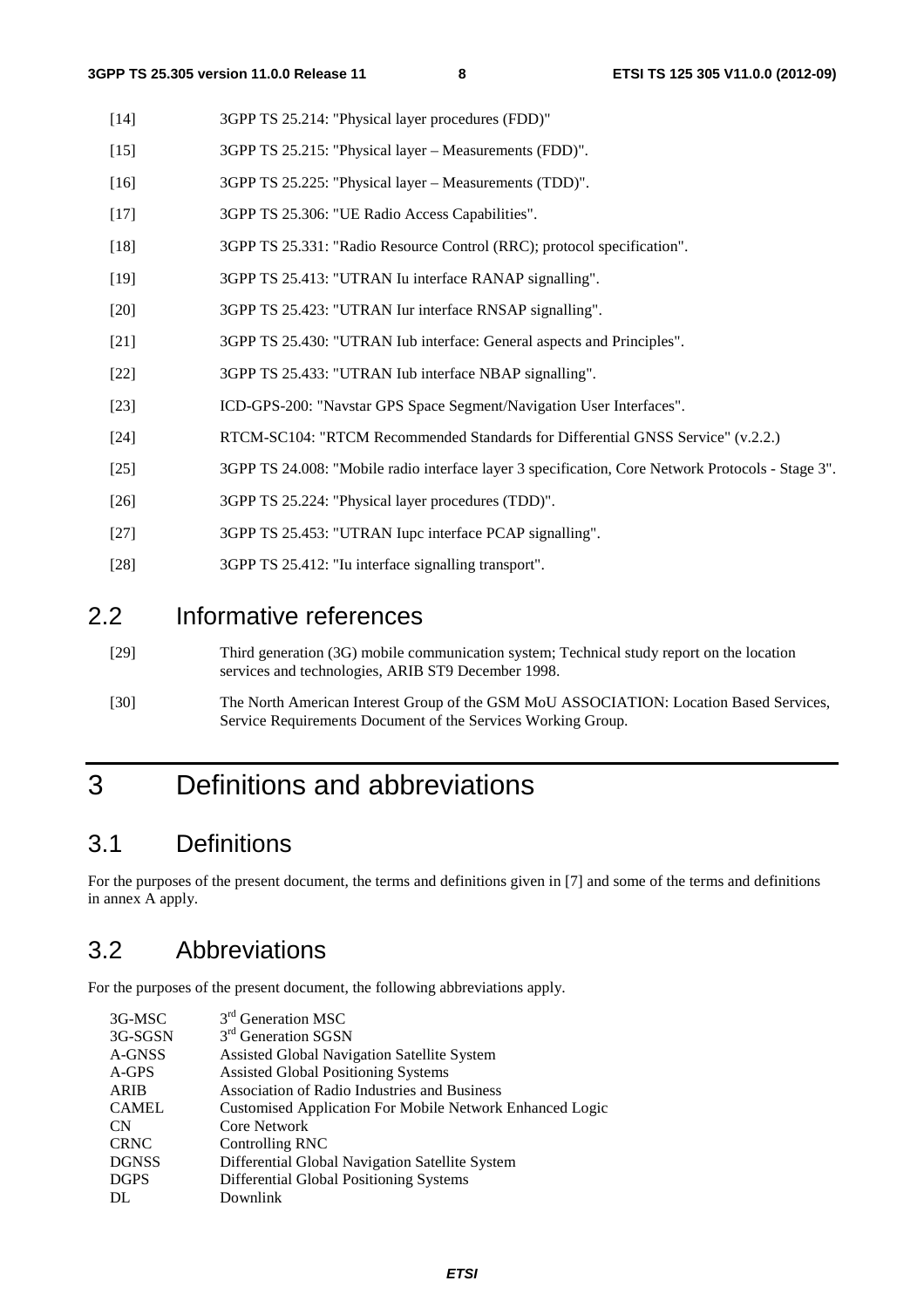| <b>DRNC</b>    | Drift RNC                                                                                    |
|----------------|----------------------------------------------------------------------------------------------|
| <b>EGNOS</b>   | European Geostationary Navigation Overlay Service                                            |
| GAGAN          | GPS Aided Geo Augmented Navigation                                                           |
| <b>GLONASS</b> | GLObal'naya NAvigatsionnaya Sputnikovaya Sistema (Engl.: Global Navigation Satellite System) |
| <b>GMLC</b>    | Gateway MLC                                                                                  |
| <b>GNSS</b>    | Global Navigation Satellite System                                                           |
| <b>GPRS</b>    | General Packet Radio System                                                                  |
| <b>GPS</b>     |                                                                                              |
| <b>HLR</b>     | Global Positioning System                                                                    |
|                | Home Location Register                                                                       |
| <b>IPDL</b>    | <b>Idle Period Downlink</b>                                                                  |
| <b>LBS</b>     | <b>Location Based Services</b>                                                               |
| <b>LCCF</b>    | <b>Location Client Control Function</b>                                                      |
| LCF            | <b>Location Client Function</b>                                                              |
| LCS            | <b>LoCation Services</b>                                                                     |
| <b>LIRF</b>    | <b>Location Information Relay Function</b>                                                   |
| LMU            | <b>Location Measurement Unit</b>                                                             |
| <b>LSADF</b>   | <b>Location System Assistance Data Function</b>                                              |
| <b>LSCF</b>    | <b>Location System Control Function</b>                                                      |
| <b>LSCFS</b>   | Location System Control Function in SAS                                                      |
| <b>LSOF</b>    | <b>Location System Operation Function</b>                                                    |
| MLC            | <b>Mobile Location Centre</b>                                                                |
| MSAS           | Multi-functional Satellite Augmentation System                                               |
| MSC            | Mobile services Switching Centre                                                             |
| NAS            | Non Access Stratum                                                                           |
| <b>OTDOA</b>   | Observed Time Difference Of Arrival                                                          |
| <b>PCAP</b>    | Positioning Calculation Application Part                                                     |
| PCF            | <b>Position Calculation Function</b>                                                         |
| PLMN           | Public Land Mobile Network                                                                   |
| <b>PRCF</b>    | Positioning Radio Co-ordination Function                                                     |
| PRComF         | Positioning Radio Communication Function                                                     |
| <b>PRRM</b>    | Positioning Radio Resource Management                                                        |
| <b>PSMF</b>    | Positioning Signal Measurement Function                                                      |
| QoS            | Quality of Service                                                                           |
| QZSS           | Quasi-Zenith Satellite System                                                                |
| <b>RAN</b>     | Radio Access Network                                                                         |
| <b>RANAP</b>   | Radio Access Network Application Part                                                        |
| RNC            | Radio Network Controller                                                                     |
| <b>RRM</b>     | Radio Resource Management                                                                    |
| <b>RTD</b>     | Real Time Difference                                                                         |
| <b>RTT</b>     | Round Trip Time                                                                              |
| SAI            | Service Area Identifier                                                                      |
| SAS            | <b>Stand-Alone SMLC</b>                                                                      |
| <b>SBAS</b>    |                                                                                              |
| <b>SGSN</b>    | Satellite Based Augmentation System                                                          |
|                | Serving GPRS Support Node                                                                    |
| SIM            | <b>Subscriber Identity Module</b>                                                            |
| <b>SMS</b>     | Short Message Service                                                                        |
| <b>SRNC</b>    | Serving RNC                                                                                  |
| <b>SSDT</b>    | Site Selection Diversity Transmit                                                            |
| TOA            | Time Of Arrival                                                                              |
| <b>TOW</b>     | Time Of Week                                                                                 |
| U-             | UMTS-(LCS functional block)                                                                  |
| UE             | User Equipment                                                                               |
| UL             | Uplink                                                                                       |
| <b>UMTS</b>    | Universal Mobile Telecommunication System                                                    |
| USIM           | User Service Identity Module                                                                 |
| <b>UTC</b>     | Universal Time Coordinates                                                                   |
| <b>U-TDOA</b>  | Uplink - Time Difference Of Arrival                                                          |
| <b>UTRAN</b>   | Universal Terrestrial Radio Access Network                                                   |
| <b>WAAS</b>    | Wide Area Augmentation System                                                                |
| <b>WCDMA</b>   | Wideband Code Division Multiple Access                                                       |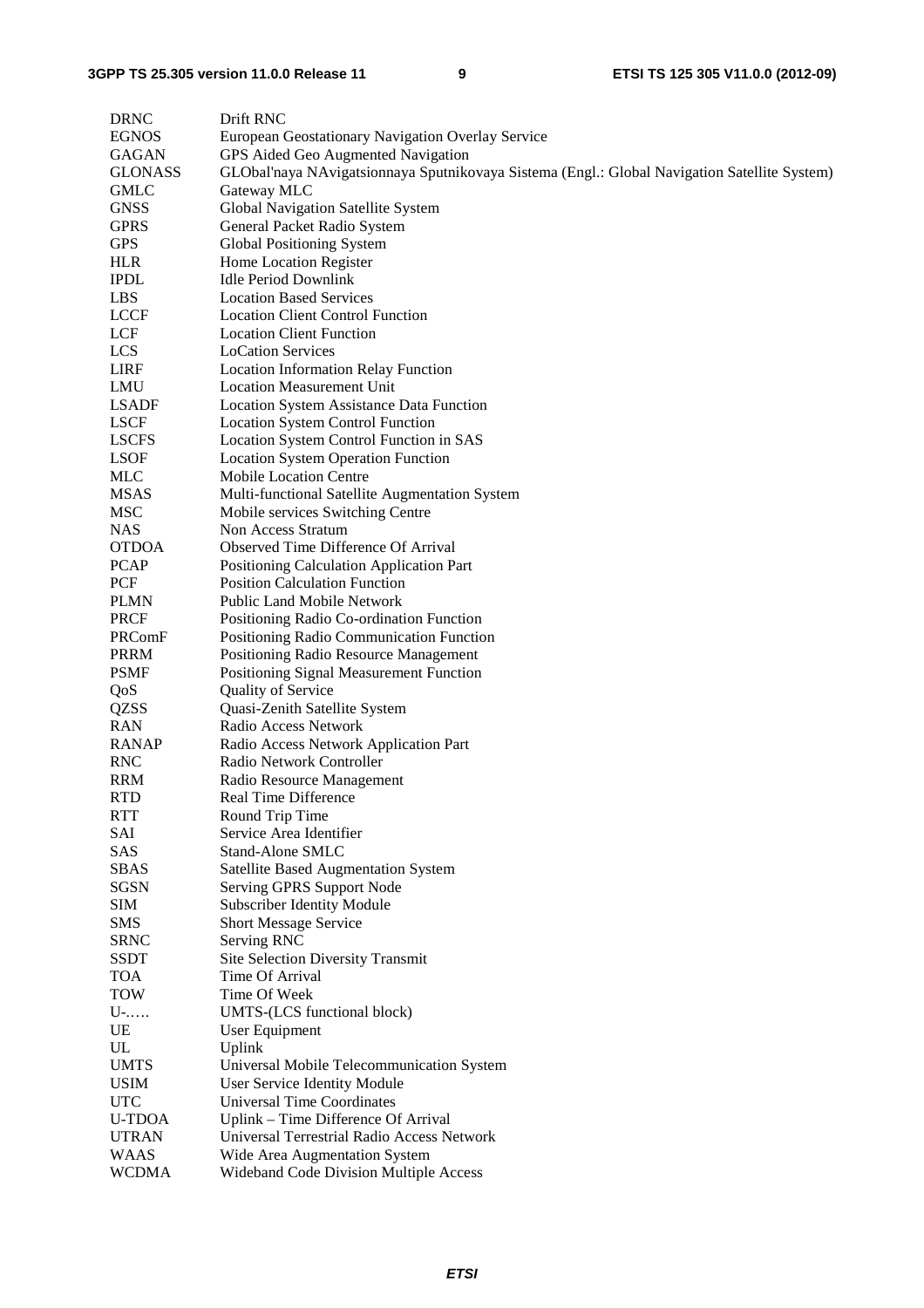# 4 Main concepts and requirements

The stage 1 LCS description providing an overall service description and the core requirements for the LCS at the service level is given in [5]. The stage 2 LCS description providing a system functional model for the whole system, the LCS system architecture, state descriptions and message flows are described in [13].

By measuring radio signals the capability to determine the geographic position and velocity of the UE shall be provided. The position information may be requested by and reported to a client (application) associated with the UE, or by a client within or attached to the CN. The position information may also be utilised internally by UTRAN, for example, for location-assisted handover or to support other features such as home location billing. The position information shall be reported in standard formats, such as those for cell based or geographical co-ordinates, together with the estimated errors (uncertainty) of the position and velocity of the UE and, if available, the positioning method (or the list of the methods) used to obtain the position estimate. Restrictions on the geographic shape encoded within the 'position information' parameter may exist for certain LCS client types. The SRNC shall comply with any shape restrictions defined in GSM/UMTS and, in a particular country, with any shape restrictions defined for a specific LCS client type in relevant national standards. For example, in the US, national interim standard TIA/EIA/IS-J-STD-036 restricts the geographic shape for an emergency services LCS client to minimally either an "ellipsoid point" or an "ellipsoid point with uncertainty circle and confidence" as defined in [11].

It shall be possible for the majority of the UE (active or inactive) within a network to use the feature without compromising the radio transmission or signalling capabilities of the UTRAN.

The uncertainty of the position measurement shall be network implementation dependent at the choice of the network operator. The uncertainty may vary between networks as well as from one area within a network to another. The uncertainty may be hundreds of metres in some areas and only a few metres in others. In the event that the position measurement is also a UE-assisted process, the uncertainty may also depend on the capabilities of the UE. In some jurisdictions, there is a regulatory requirement for location service accuracy that is part of an emergency service. Further details of the accuracy requirements can be found in [5].

The uncertainty of the position information is dependent on the method used, the position of the UE within the coverage area and the activity of the UE. Several design options of the UTRAN system (e.g. size of cell, adaptive antenna technique, path loss estimation, timing accuracy, Node B surveys) shall allow the network operator to choose a suitable and cost effective UE Positioning method for their market.

There are many different possible uses for the positioning information. The positioning functions may be used internally by the UTRAN, by value-added network services, by the UE itself or through the network, and by "third party" services. The feature may also be used by an emergency service (which may be mandated or "value-added"), but the location service is not exclusively for emergencies.

The UTRAN is a new radio system design without a pre-existing deployment of UE operating according to the radio interface. This freedom from legacy equipment enables the location service feature design to make use of appropriate techniques to provide the most accurate results. The technique must also be a cost-effective total solution, must allow evolution to meet evolving service requirements and be able to take advantage of advances in technology over the lifetime of UTRAN deployments.

# 4.1 Assumptions

As a basis for the operation of UE Positioning in UTRAN the following assumptions apply:

- both TDD and FDD will be supported;
- the provision of the UE Positioning function in UTRAN is optional through support of the specified method(s) in Node B, the SAS, and the RNC;
- UE Positioning is applicable to any target UE whether or not the UE supports LCS, but with restrictions on use of certain positioning method depending on UE capability as defined in [17];
- The SMLC may be either a stand-alone network element (SAS) or an internal function of the RNC;
- UE Positioning information is transported between RNCs via the Iur interface independent of whether the SMLC is a stand-alone network element (SAS) or an internal function of the RNC;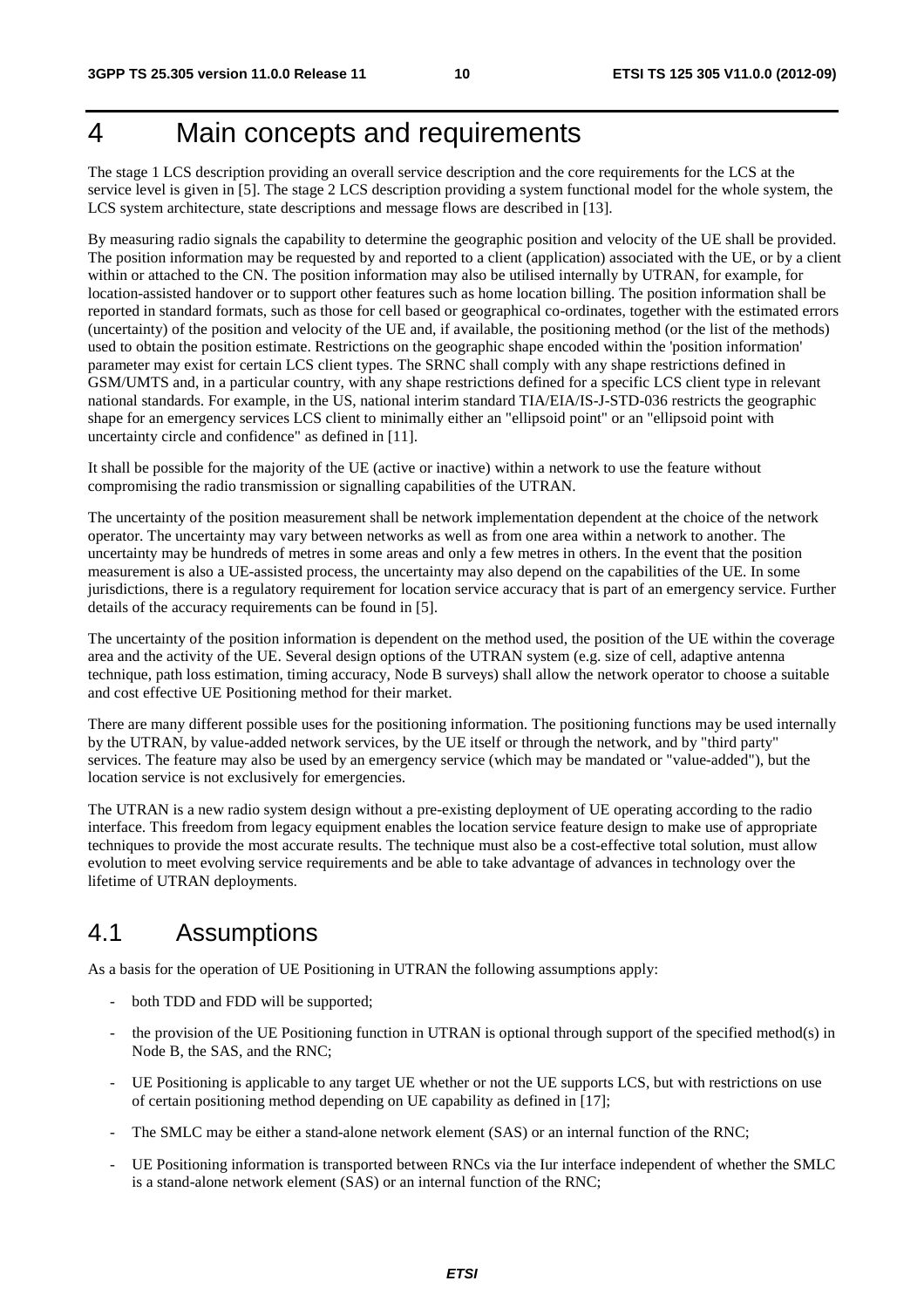- the positioning information may be used for internal system operations to improve system performance;
- different types of LMU are defined, e.g. a standalone LMU and/or LMU integrated in Node B;
- the UE Positioning architecture and functions shall include the option to accommodate several techniques of measurement and processing to ensure evolution to follow changing service requirements and to take advantage of advancing technology;
- the RNC manages the overall coordination and scheduling of resources required to perform positioning of a UE. It may also calculate the final position and velocity estimate and accuracy.

### 4.2 UE Positioning Methods

The UTRAN may utilise one or more positioning methods in order to determine the position of an UE.

Positioning the UE involves two main steps:

- signal measurements; and
- Position estimate and optional velocity computation based on the measurements.

The signal measurements may be made by the UE, the Node B or an LMU. The basic signals measured are typically the UTRA radio transmissions, however, some methods may make use of other transmissions such as general radio navigation signals.

The positioning function should not be limited to a single method or measurement. That is, it should be capable of utilising other standard methods and measurements, as are available and appropriate, to meet the required service needs of the location service client. This additional information could consist of readily available UTRAN measurements such as RTT in FDD or Rx Timing deviation measurement and knowledge of the UE timing advance, in TDD.

The position estimate computation may be made by the UE or by the UTRAN (i.e. SRNC or SAS).

### 4.3 Standard UE Positioning Methods

The standard positioning methods supported within UTRAN are:

- cell ID based method:
- OTDOA method that may be assisted by network configurable idle periods;
- network-assisted GNSS methods;
- U-TDOA.

### 4.3.1 Cell ID and Enhanced Cell ID Based Methods

In the cell ID based (i.e. cell coverage) method, the position of an UE is estimated with the knowledge of its serving Node B. The information about the serving Node B and cell may be obtained by paging, locating area update, cell update, URA update, or routing area update.

The cell coverage based positioning information can be indicated as the Cell Identity of the used cell, the Service Area Identity or as the geographical co-ordinates of a position related to the serving cell. The position information shall include a QoS estimate (e.g. regarding achieved accuracy) and, if available, the positioning method (or the list of the methods) used to obtain the position estimate.

When geographical co-ordinates are used as the position information, the estimated position of the UE can be a fixed geographical position within the serving cell (e.g. position of the serving Node B), the geographical centre of the serving cell coverage area, or some other fixed position within the cell coverage area. Enhanced Cell ID methods use additional UE and/or UTRAN radio resource related measurements.

The operation of the cell ID and Enhanced Cell ID based positioning methods are described in clause 8.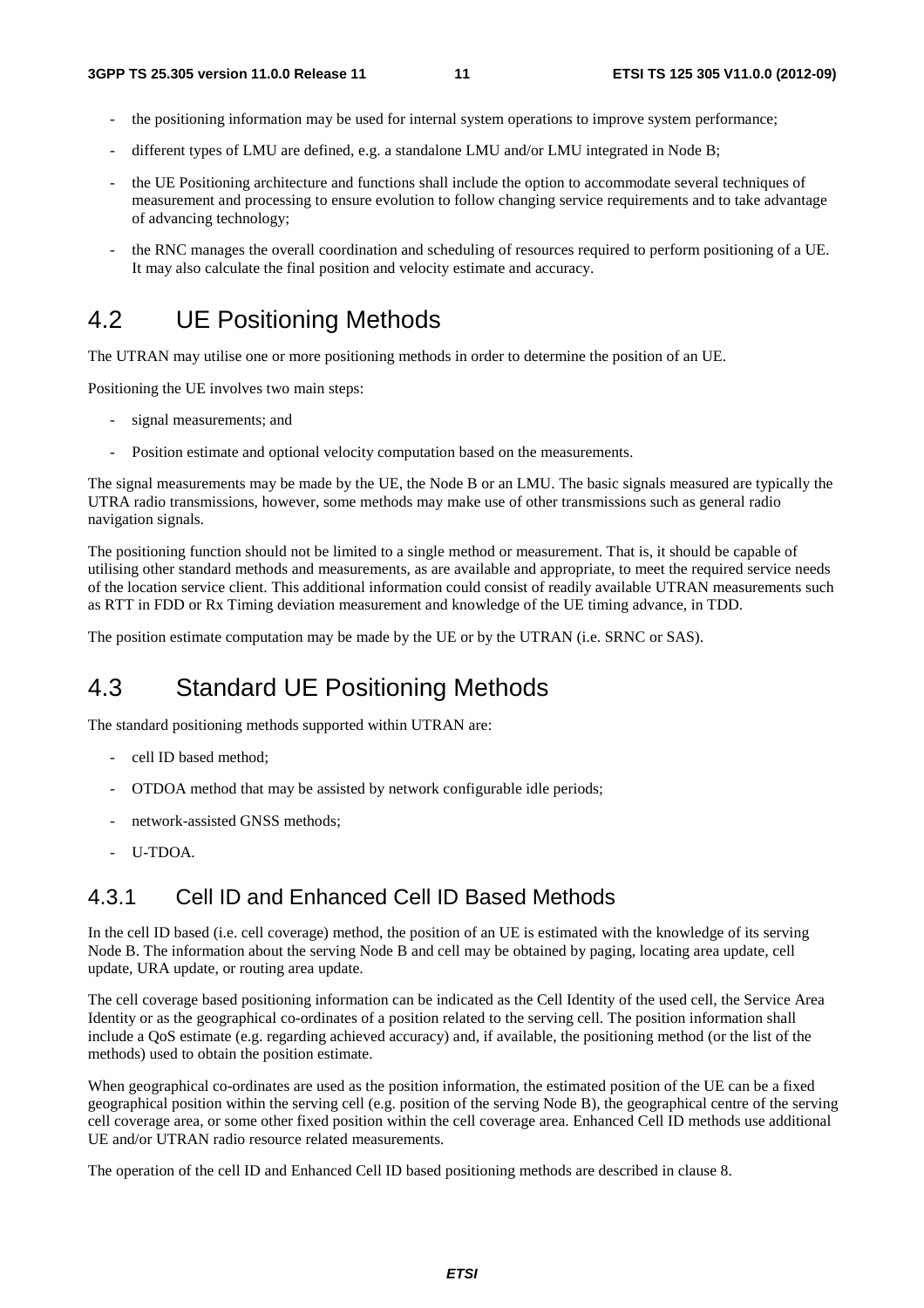### 4.3.2 OTDOA-IPDL Method with network configurable idle periods

The OTDOA-IPDL method involves measurements made by the UE and LMU of the UTRAN frame timing (e.g. SFN-SFN observed time difference). These measures are then sent to the SRNC and, in networks which include an SAS, may be forwarded to the SAS. Depending on the configuration of the network, the position of the UE is calculated in the SRNC or in the SAS.

The simplest case of OTDOA-IPDL is without idle periods. In this case the method can be referred to as simply OTDOA.

The Node B may provide idle periods in the downlink, in order to potentially improve the hearability of neighbouring Node Bs. The support of these idle periods in the UE is optional. Support of idle periods in the UE means that its OTDOA performance will improve when idle periods are available.

Alternatively, the UE may perform the calculation of the position using measurements and assistance data.

The detailed description of the OTDOA-IPDL positioning method and its operation are described in clause 9.

### 4.3.3 Network-assisted GNSS Methods

These methods make use of UEs, which are equipped with radio receivers capable of receiving GNSS signals.

Examples of GNSS include GPS, Modernized GPS, Galileo, GLONASS, Satellite Based Augmentation Systems (SBAS), and Quasi Zenith Satellite System (QZSS).

In this concept, different GNSS (e.g. GPS, Galileo, etc.) can be used separately or in combination to perform the location of a UE.

The operation of the network-assisted GNSS methods is described in clause 13.

### 4.3.4 U-TDOA Method

The U-TDOA positioning method is based on network measurements of the Time Of Arrival (TOA) of a known signal sent from the UE and received at four or more LMUs. The method requires LMUs in the geographic vicinity of the UE to be positioned to accurately measure the TOA of the bursts. Since the geographical coordinates of the measurement units are known, the UE position can be calculated via hyperbolic trilateration. This method will work with existing UE without any modification.

The operation of the U-TDOA location method is described in clause 12.

# 5 UTRAN UE Positioning Architecture

Figure 5.1 shows the general arrangement of the UE positioning feature in UTRAN. Communication among the UTRAN UE Positioning entities makes use of the messaging and signalling capabilities of the UTRAN interfaces (Iub, Iur, Iupc).

The SRNC, receives authenticated requests for UE positioning information from the CN across the Iu interface. RNCs manage the UTRAN resources (including Node Bs, LMUs, the SAS) the UE and calculation functions, to estimate the position of the UE and return the result to the CN. SRNC may also make use of the UE Positioning function for internal purpose e.g. position based handover.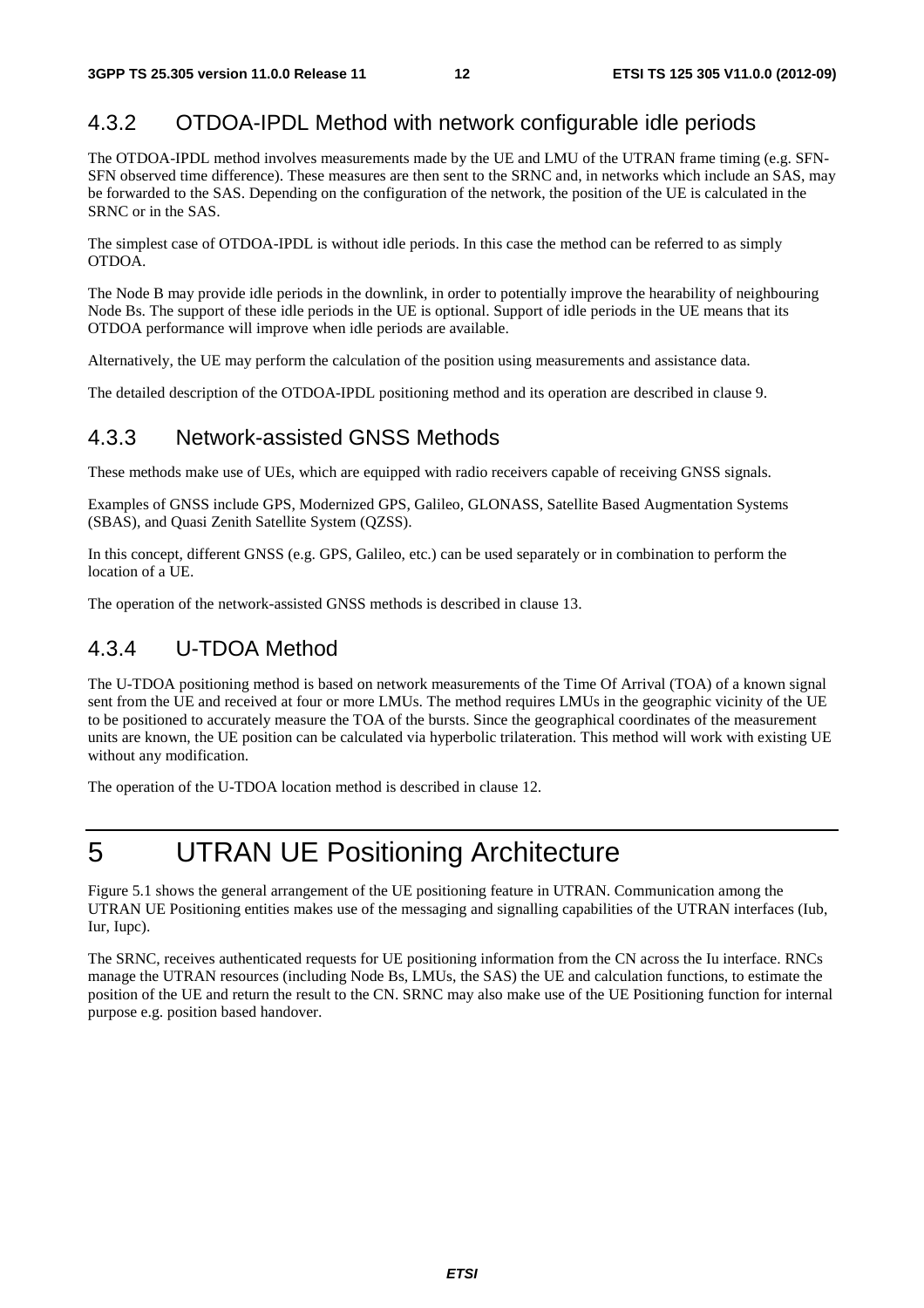

**Figure 5.1: General arrangement of UE Positioning in UTRAN** 

### 5.1 UE Positioning Operations

The schematic functional description of LCS operations in UMTS is defined in [13].

Upon request from the Core Network or for internal operations, a UTRAN UE Positioning function should:

- request measurements, typically from the UE and one or more Node B;
- send the measurement results to the appropriate calculating function within UTRAN;
- receive the result from the calculating function within UTRAN;
- perform any needed co-ordinate transformations;
- send the results to the LCS entities in the CN or to application entities within UTRAN (this function applies to the RNC only).

In the event that the client is internal to UTRAN the request may be made directly to the UTRAN UE Positioning entities as the internal clients are considered to be "pre-authorised".

As part of its operation, the UTRAN UE Positioning calculating function may require additional information. This may be obtained by the function directly by communication with a database, or it may be through a request to UTRAN UE Positioning entities that will mediate the request and return of information from the appropriate database (or databases if more than one is needed to fulfil the requests).

There may possibly also be available independent information that is able to supply the positioning information directly, or may be able to supply auxiliary information to the calculation function. The UTRAN UE Positioning co-ordination function, as part of its activity to supervise the positioning process, may query the UE or other elements of the UTRAN to determine their capabilities and use this information to select the mode of operation.

This general operation is outlined in the following (generic) sequence diagram figure 5.2. This figure is not intended to show the complete UE Positioning operation for UTRAN, but to simply to outline the basis for operation.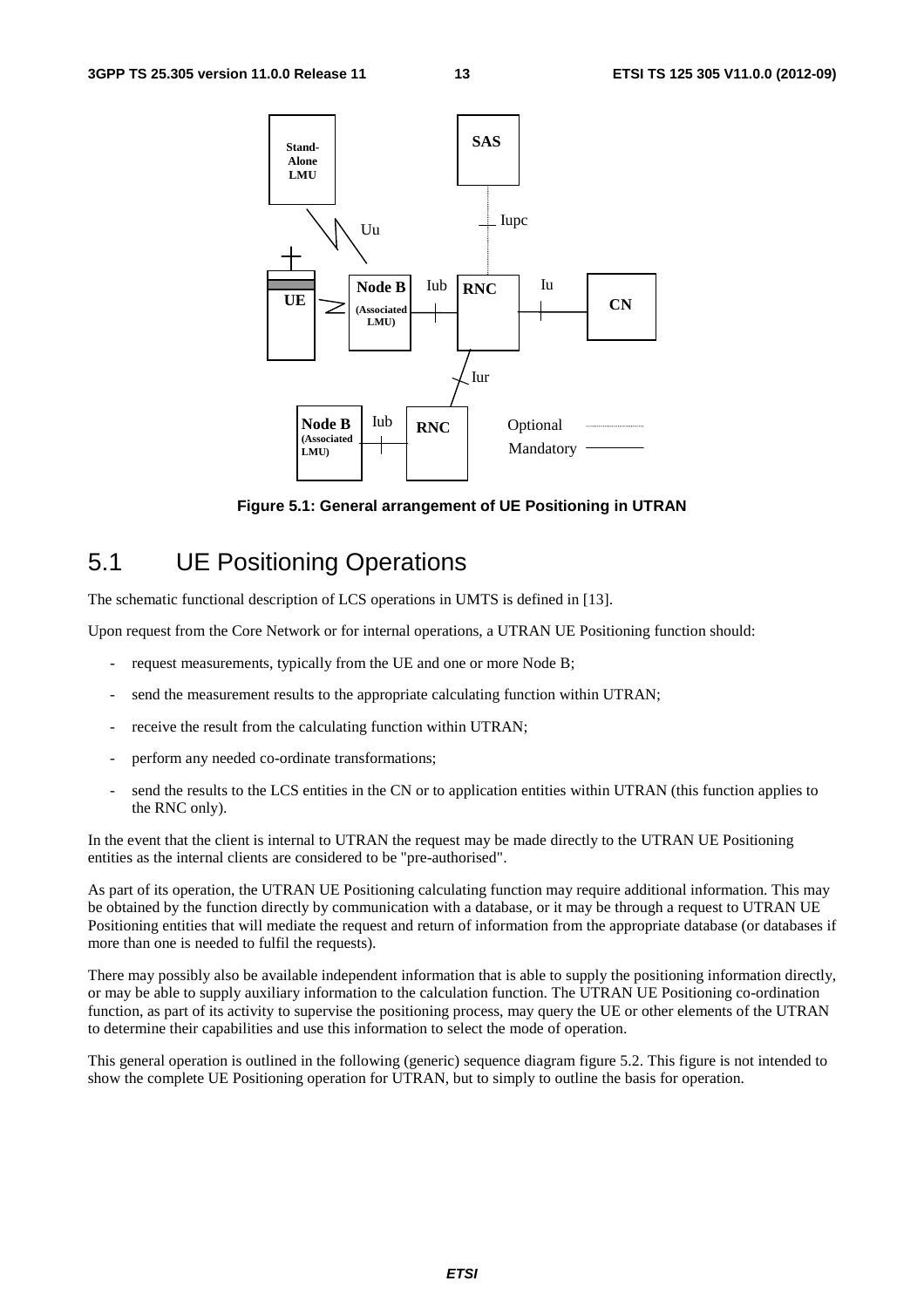

#### **Figure 5.2: General sequence for UE Positioning operation**

### 5.1.1 Co-ordination, Measurement and Calculation Functions

The UTRAN functions for UE Positioning provide the co-ordination, measurement and calculation functions needed to provide a position and optional velocity estimate. The functions interface with the requesting application and select the appropriate positioning method and speed of response. The functions co-ordinate the operations of the radio and measurement equipment to transmit the needed signals and to make the needed measurements. The measurements may be made by the Node Bs, or by the LMU. The LMU may be associated with the Node B, independently located or remote (i.e. communicating over the Uu interface).

The functions may also access databases or other sources of information appropriate for the positioning method. The functions also provide the calculation functions appropriate for the positioning method to estimate the UE position and the accuracy of the report. The functions may also make co-ordinates translations to the geographic co-ordinates system requested by the application. The functions also may record information on the usage of the UE Positioning that may be used for administrative purposes (e.g. forwarded to a billing function in the CN). If needed by the positioning method, the functions will ensure the broadcast of information and gather and update information concerning UTRAN operating parameters (e.g. timing of Node B transmissions) needed for UE Positioning operations.

These entities are mainly concerned with the positioning method, controlling the radio equipment and performing the calculations to determine the position and thus may be associated with the RNC in the UTRAN. These functions may receive location requests from either the CN or from applications internal to the UTRAN.

The UTRAN UE Positioning entities may also request the subscription and authorisation functions in the CN to authenticate an application or a UE subscription or to verify the subscriber privacy parameters.

The RNC functions communicate with the CN across the Iu interface, with other RNC entities across the Iur interface and with the Node B and LMU across the Iub interface, with the SAS across the Iupc interface, and with the UE and the remote LMU across the Uu interface.

# 5.2 Functional Description of UTRAN UE Positioning related elements

### 5.2.1 Radio Network Controller (RNC)

#### 5.2.1.1 Serving RNC

The SRNC is a network element of UTRAN and contains functionality required to support LCS in one PLMN. The SRNC can work either in the RNC centric mode or in a SAS centric mode where the SAS has control over the positioning procedures.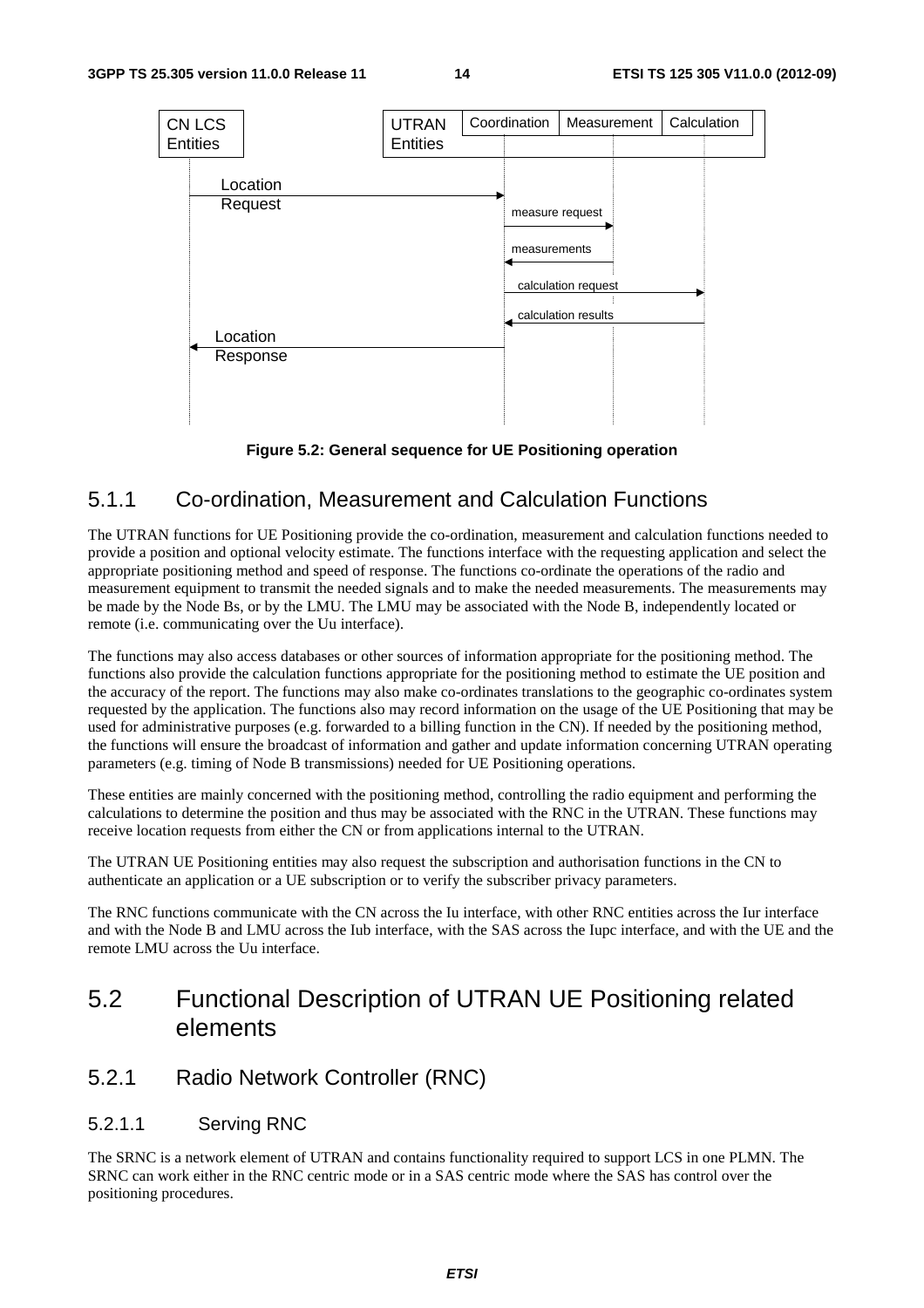#### 5.2.1.1.1 RNC Centric Mode

In RNC centric mode the SRNC provides the following functionality:

- request of information from other RNC: The SRNC may request information regarding UE Positioning from other RNCs;
- flow control of positioning requests: If several simultaneous positioning requests are present within one SRNC, the SRNC co-ordinates the positioning requests taking into account priority of the requests (e.g. for Emergency Clients);
- positioning method selection: The positioning method selection is based on the location request, QoS, capabilities of UE Positioning elements and UE positioning capabilities;
- position calculation:

The SRNC may calculate the position of a UE and may also support conversion of the position estimate between different geographic reference systems. In case RNC estimates the UE position, it is also responsible to estimate the accuracy of the position estimate. This accuracy estimate should include, for example, the effect of geometric dilution of precision (GDOP), the capabilities of the signal measuring hardware, the effects of multipath propagation and the effects of timing and synchronisation unknowns. The accuracy should be returned as a measure of distance in the same units as the position estimate. The accuracy zone may be reported as the axis and orientation of an ellipse surrounding the position estimate. If available, the positioning method (or the list of the methods) used to obtain the position estimate may also be returned to the CN with the position information. If the CN has requested an accuracy for the position estimate, the Location response shall include an indication whether the position estimate satisfies the requested accuracy or not.

- provide UE Positioning assistance data: The SRNC may provide assistance data in the support of the various positioning methods;
- Overall UE Positioning coordination and control: If both an SAS and an SRNC with SMLC internal functionality are available, the SRNC is responsible for the overall coordination and control of UE Positioning. For example, although the SAS has a position calculation function, the SRNC may also have a position calculation function. The SRNC is responsible for managing the co-ordination and control of these multiple resources.

The SRNC, of course, also provides CRNC functionality regarding UE Positioning for its associated Node Bs and LMUs.

#### 5.2.1.1.2 SAS Centric Mode

In SAS centric mode the SRNC provides the following functionality:

Forwarding of location requests to the SAS:

The SRNC forwards incoming location requests to the SAS and provides further information like UE capabilities and UE Cell ID to guide the positioning method selection in the SAS

- Forwarding of UE positioning assistance data and measurement instructions

Upon request from the SAS, the SRNC forwards assistance data and/or measurement instructions from the SAS to the UE in support of the various positioning methods.

- Delivery of positioning information

Upon request from the SAS the SRNC gathers location related information from the NodeBs and the UE and sends this information back to the SAS.

- Forwarding of positioning estimates

The SRNC forwards the positioning result received from the SAS to the requesting CN entity.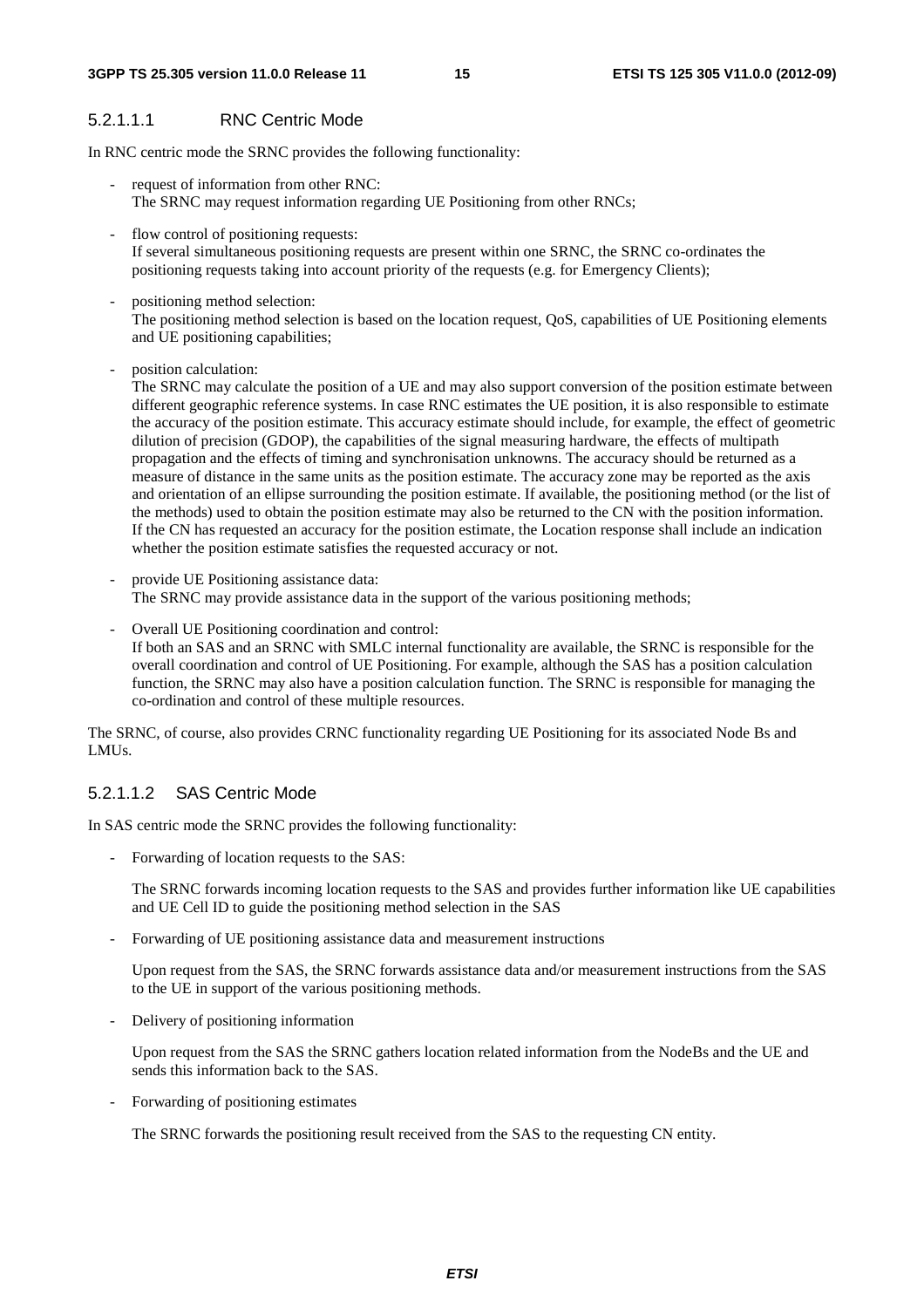#### 5.2.1.2 Other RNC

#### 5.2.1.2.1 Controlling RNC

The CRNC provides the following functionality:

resources management:

When allocating resources the CRNC determines which UTRAN elements are involved and what to measure. The RNC is also responsible for managing the effect of UE Positioning operations on the overall performance of the radio network by:

- controlling the variation of the UL and DL signal power level due to UE Positioning;
- calculating the DL and UL power/interference due to UE Positioning;
- to admit/reject the new positioning requests;
- co-operating with Admission Control, and entities of the RRM (such as power control) to provide the system stability in terms of radio resources;
- controlling the IPDL mechanism for OTDOA measurements. This may include the overall control of the periodical measurement fulfilment. Co-ordination among RNCs (e.g. to assure non-overlapping idle periods) will be communicated through the Iur interface.
- broadcast of system information:

The CRNC broadcasts information in support of the selected positioning method. This broadcast information may be specially coded (i.e. encrypted) to ensure its availability only to subscribers of the service. For the case where there exists an SAS, the broadcast data is generated within the CRNC and/or, depending on the positioning method, may also be generated in the SAS which then forwards it to the CRNC over the Iupc interface for eventual broadcast over the Uu interface.

The information to be broadcast could include, for example:

- identification and spreading codes of the neighbouring cells (the channels that are used for measurements);
- Relative Time Difference (RTD), i.e. the timing offsets, asynchronicity between base stations, could be based on measurement results obtained by LMUs;
- roundtrip delay estimates in connected mode;
- the geographic position co-ordinates of the neighbouring Node B;
- the idle period places within the frame structure for multiple cells;
- the local time-of-day;
- reference time, reference position, DGNSS corrections, ephemeris and clock data, and almanac data.
- request UE Positioning related measurements from its associated Node Bs and LMUs: The measurements requested by CRNC from its associated Node Bs and LMUs is dependant on the positioning method used. The following measurement returned by a LMU to a CRNC has a general status and may be used for more than one positioning method:
	- radio interface timing information.

Signalling between Node B or LMU and CRNC is transferred using Iub signalling.

#### 5.2.1.2.2 Drift RNC

The DRNC is a UTRAN element that has an active link to the UE that shall be located. The DRNC, of course, also provides CRNC functionality regarding UE Positioning for its associated Node Bs and LMUs.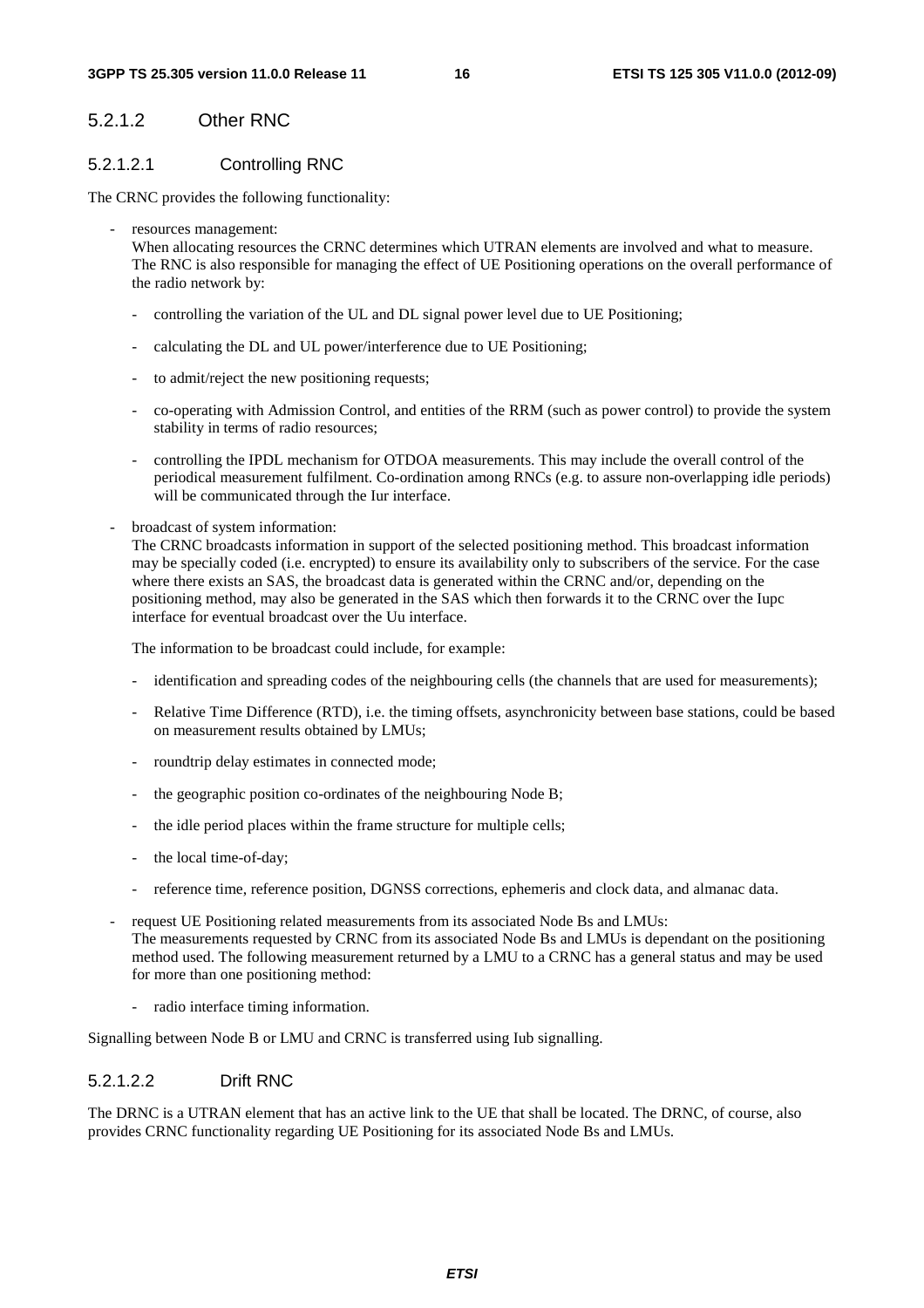### 5.2.2 Node B

Node B is a network element of UTRAN that may provide measurement results for position estimation and makes measurements of radio signals and communicates these measurements to the CRNC.

The Node B may make its measurements in response to requests (e.g. from the CRNC), or it may autonomously measure and report regularly or when there are significant changes in radio conditions (e.g. changes in the UTRAN GPS timing of cell frames or SFN-SFN Observed Time Difference).

### 5.2.3 Location measurement unit (LMU)

Location Measurement Units (LMU) are associated with either the CRNC or the SAS. LMUs associated with the SAS are outside the scope of this specification.

The Location Measurement Unit (LMU) entity makes measurements (e.g. of radio signals) and communicates these measurements to a RNC. The LMU may also perform calculations associated with the measurements.

All positioning and assistance measurements obtained by an LMU are supplied to a particular CRNC associated with the LMU. Instructions concerning the timing, the nature and any periodicity of these measurements are either provided by the CRNC or are pre-administered in the CRNC (e.g. using O&M).

The LMU may make its measurements in response to requests (e.g. from the CRNC), or it may autonomously measure and report regularly (e.g. timing of Node B transmissions) or when there are significant changes in radio conditions (e.g. changes in the UTRAN GPS timing of cell frames or SFN-SFN Observed Time Difference).

There may be one or more LMU associated with the UTRAN and an UE Positioning request may involve measurements by one or more LMU. The LMU may be of several types and the CRNCs will select the appropriate LMUs depending on the UE Positioning method being used.

The LMU may be used, for example, to measure UTRAN transmissions either UL or DL. These measurements may be made either, for example, to locate the UE or to measure a system parameter needed by the UE Positioning such as the timing offset (UTRAN GPS timing of cell frames or SFN-SFN Observed Time Difference) of transmissions Node Bs. The LMU may also measure other transmissions, such as those of satellite navigation systems (i.e. GPS) and either report the measurements for use by the CRNC, or report the positioning results as determined by internal calculations of the LMU. The details of the measurements to be made by the LMU will be defined by the chosen UE Positioning method.

An LMU makes radio measurements to support one or more positioning methods. These measurements fall into one of two categories:

- (a) positioning measurements specific to one UE and used to compute its position;
- (b) assistance measurements applicable to all UEs in a certain geographic area.

There are two classes of LMU:

- **Stand-Alone LMU:** communicates with RNCs via the Uu interface;
- Associated LMU: communicates with RNCs via the Iub interface.

The associated LMU signalling protocol is the NBAP. The protocol for stand-alone LMU UTRAN signalling will be the RRC protocol.

#### **Stand-Alone LMU**

A stand-alone LMU is accessed exclusively over the UTRAN air interface (Uu interface). There is no other connection from the stand-alone LMU to any other UTRAN network element.

NOTE 1: This does not preclude a stand-alone LMU from also communicating with other access networks (e.g. GSM) through interfaces that are not part of the present document.

A stand-alone LMU has a serving Node B that provides signalling access to its CRNC. A stand-alone LMU also has a serving 3G-MSC, VLR and a subscription profile in an HLR. A stand-alone LMU always has a unique IMSI and supports all radio resource and mobility management functions of the UTRAN radio interface that are necessary to support signalling. A stand-alone LMU shall support those connection management functions necessary to support UE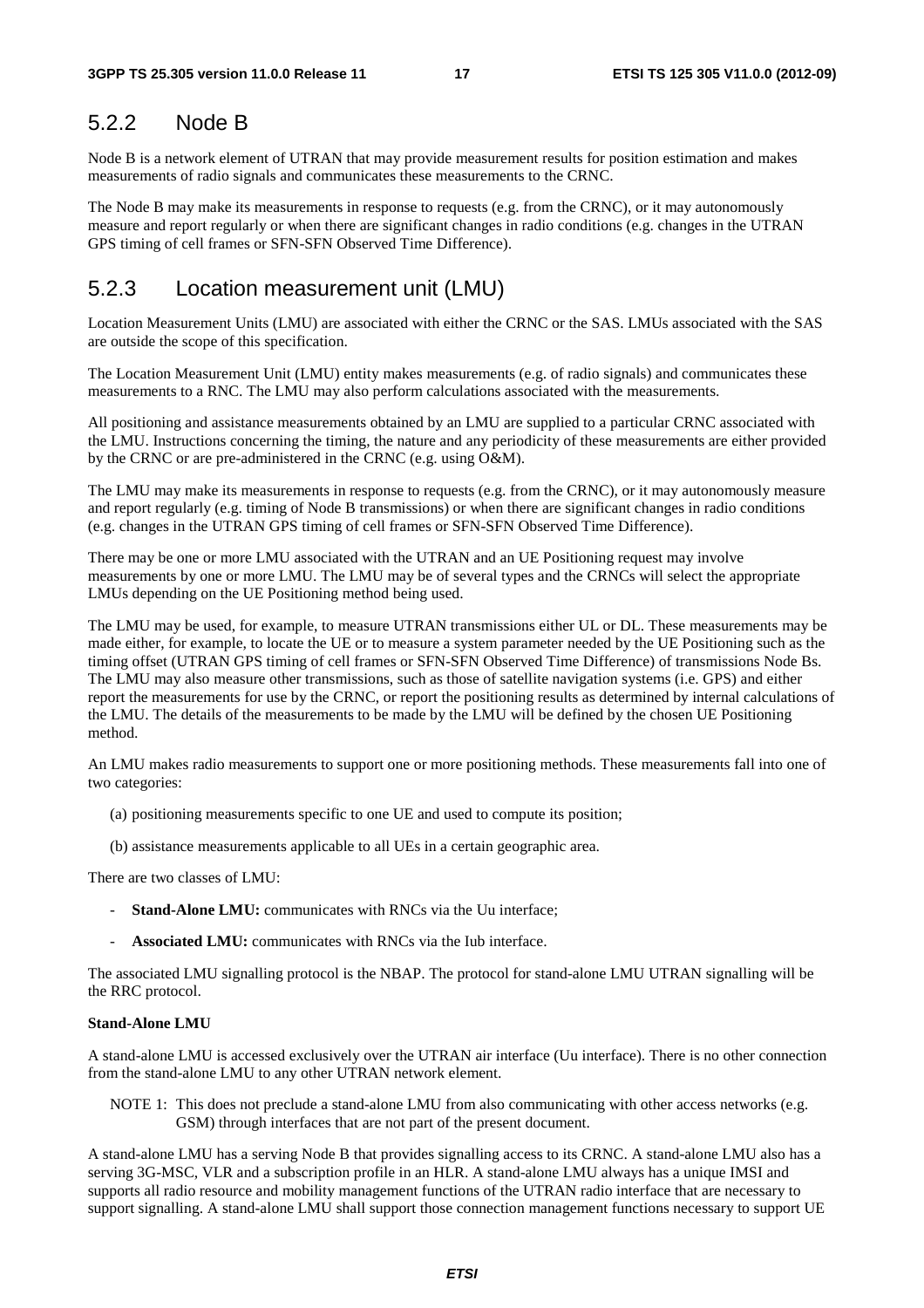Positioning signalling transactions with the CRNC and may support certain call control functions of to support signalling to an CRNC using a circuit switched data connection.

NOTE 2: A network operator may assign specific ranges of IMSI for its LMUs and may assign certain digits within the IMSI to indicate the associated CRNC. Certain digits in the IMSI may also be used as a local identifier for an LMU within an CRNC.

To ensure that a Stand-alone LMU and its associated CRNC can always access one another, an LMU may be homed (camped) on a particular cell site or group of cell sites belonging to one 3G-MSC. For any Stand-alone LMU with a subscription profile in an HLR, a special profile may be used to indicate the assigned supplementary services (e.g. the SMS-PP MT for data download via the SIM application toolkit, and barring of all incoming and possibly outgoing calls). An identifier in the HLR profile also distinguishes an LMU from a normal UE. All other data specific to an LMU is administered in the LMU and in its associated CRNC.

#### **Associated LMU**

An associated LMU is accessed over the Iub interface from an RNC. An associated LMU may make use of the radio apparatus and antennas of its associated Node B. The LMU may be either a logically separate network element addressed using some pseudo-cell ID, or connected to or integrated in a Node B. Signalling to an associated LMU is by means of messages routed through the controlling Node B.

An associated LMU may be separated from the Node B, but still communicate with the CRNC via the Node B Iub interface. The interface between the associated LMU and its Node B is not part of the present document.

NOTE 3: An associated LMU is not precluded from also communicating with other access networks (e.g. GSM) through interfaces that are not part of the present document.

#### **Measurements**

The assistance measurements obtained by an LMU are generic and are usable by more than one positioning method. These include:

- **Radio Interface Timing measurements:** include UTRAN GPS timing of cell frames or SFN-SFN Observed Time Difference of the signals transmitted by Node B, where timing differences are measured relative to either some common reference clock (UTRAN GPS timing of cell frames) or the signals of another Node B (SFN-SFN Observed Time Difference);
- - **Inter-System Timing measurements:** include timing measurements between the UTRAN radio signals transmitted by a Node B and an external system such as the GPS or GSM.

### 5.2.4 User Equipment (UE)

The UE may transmit the needed signals for uplink based UE Positioning measurements and to make measurements of downlink signals. The measurements to be made will be determined by the chosen positioning method.

The UE may also contain LCS applications, or access an LCS application through communication with a network accessed by the UE or an application residing in the UE. This application may include the needed measurement and calculation functions to determine the UE's position with or without assistance of the UTRAN UE Positioning entities. This is outside of the scope of this specification.

The UE may also, for example, contain an independent positioning function (e.g., GPS) and thus be able to report its position, independent of the UTRAN transmissions. The UE with an independent positioning function may also make use of information broadcast by the UTRAN that assists the function.

### 5.2.5 Stand-alone SMLC

An SAS performs one or more of the following procedures:

- Provide GNSS assistance data to the RNC, for both UE-assisted and UE-based method types, to be delivered through point-to-point or broadcast channels to UE;
- Act as a location calculation server if the location estimates are not to be calculated in the RNC;
- Performs a U-TDOA positioning of a particular UE on request of the SRNC;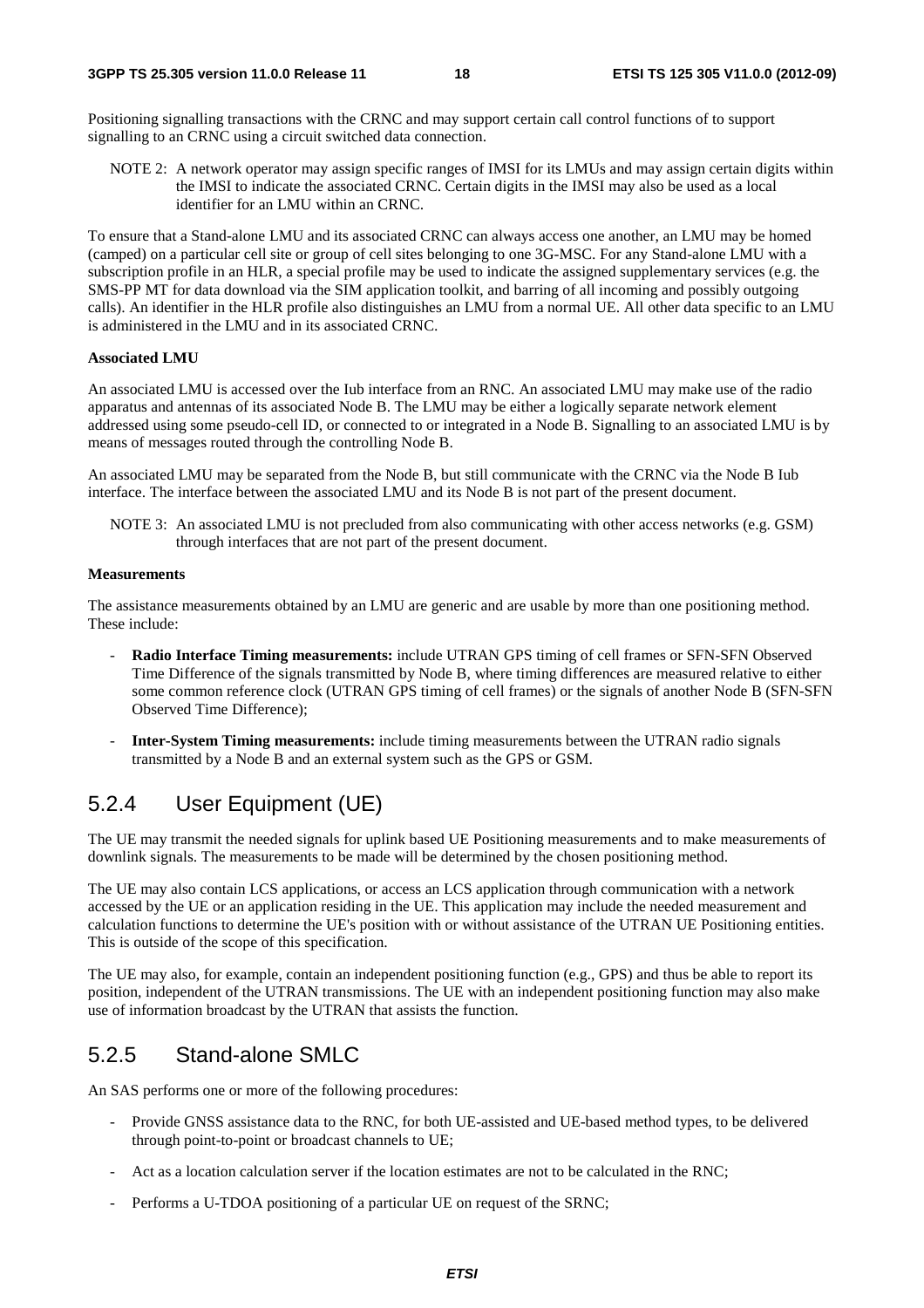- Optionally, the SAS may determine the most appropriate positioning method or combination of positioning methods. When the SAS location method determination option is seleted:
	- o The SAS is responsible to select the set of GNSS assistance data to be sent to the UE for A-GNSS based positioning and provide that assistance data to the SRNC within the PCAP Position Activation Request message;
	- o The SAS is responsible to request UE positioning related information from the SRNC, e.g. channel information or round trip time;
	- o The SAS is responsible for coordination of simultaneous UE positioning requests from the CN.
- Selecting the set of U-TDOA capable LMUs to be involved in a U-TDOA location determination.

The SAS communicates with the RNC over the Iupc interface enabling it to forward UE Positioning assistance data to UEs and to receive UE Positioning measurement data from the RNC.

When timing assistance is needed, the SAS may rely on associated LMUs or on the RNC (and on the possibility to have GNSS receivers co-located with the RNC, the Node Bs and/or present in the UEs) to obtain that.

6 Signalling protocols and interfaces

# 6.1 LCS signalling between SRNC and MSC/SGSN

LCS signalling between SRNC and MSC/SGSN is handled through the Iu interface, which is described in clause 6.6.1.

### 6.2 SRNC signalling to a target UE

SRNC signalling to a target UE is handled through the Uu interface, which is described in clause 6.6.4.1.

# 6.3 Controlling RNC signalling to a standalone LMU

CRNC signalling to a standalone LMU is handled through the Uu interface, which is described in clause 6.6.4.2.

# 6.4 Controlling RNC signalling to an associated LMU

CRNC signalling to an associated LMU is handled through the Iub interface, which is described in clause 6.6.3.

# 6.5 RNC-to-RNC signalling for UE Positioning support

The RNC-to-RNC signalling for UE Positioning support is handled through the Iur interface, which is described in clause 6.6.2.

## 6.5a SAS to RNC signalling for PCAP

The SAS to RNC signalling is described in clause 6.6.5.

### 6.6 Interfaces

There are five interfaces through which the UE Positioning entities communicate. These are the Iu, Iur, Iub, Uu and Iupc.

NOTE: the interfaces between the Internal or External LCS applications and the 3G-MSC or 3G-SGSN are outside the scope of the present document.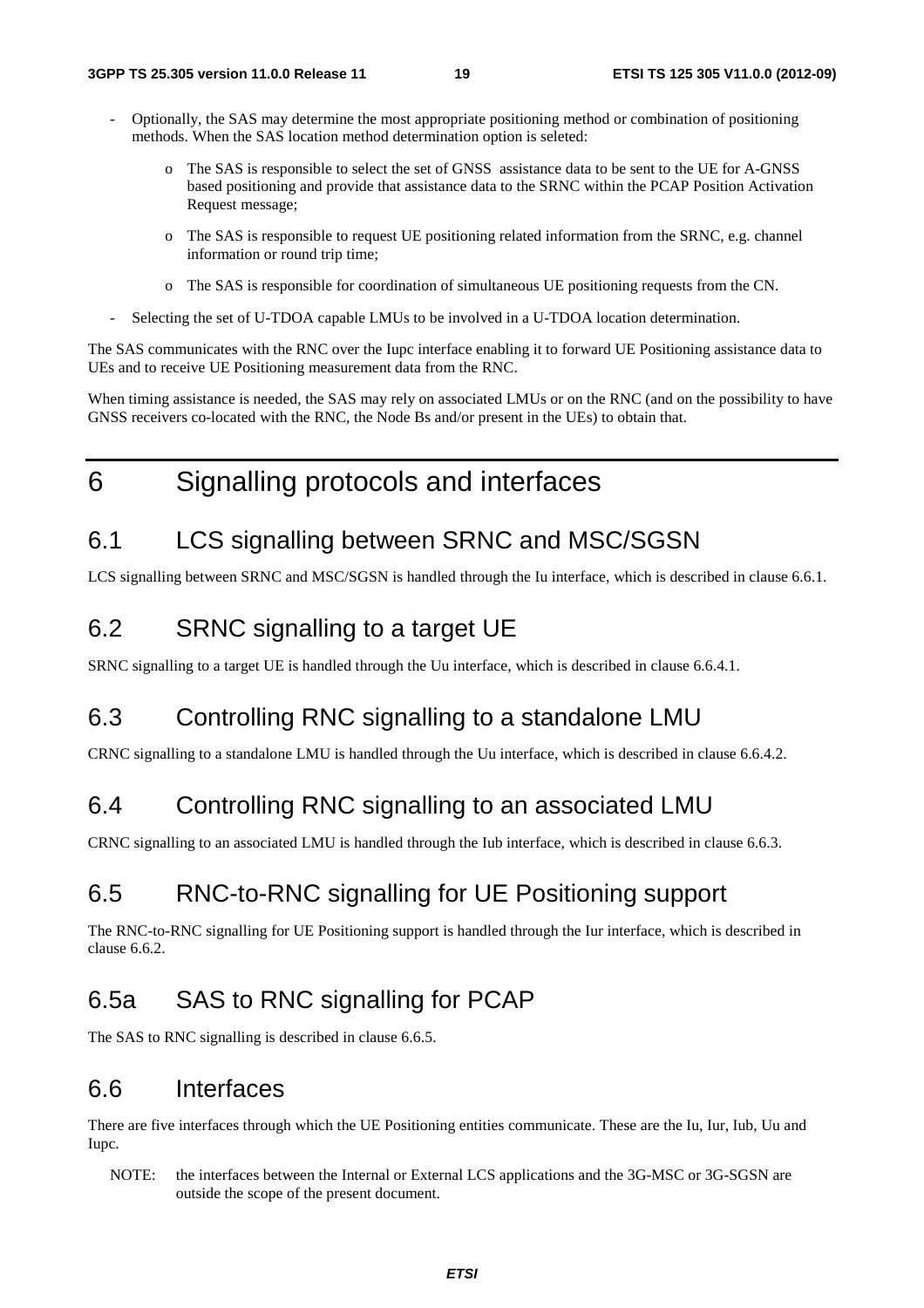### 6.6.1 Iu Interface

The Iu interface is used to communicate between the LCS functional entities in the CN and the UE Positioning entities in the UTRAN. Further specification of the messages and operations for LCS across the Iu interface may be found in reference [19].

### 6.6.2 Iur Interface

UE Positioning operations at the Iur interface are defined in [20].

The Iur interface is used to communicate between the UE Positioning functional entities associated with the SRNC and other RNC in the UTRAN. The Iur interface is also used to communicate between the SRNC and the Internal UE Positioning Applications in the UTRAN. The UE Positioning entities associated with the SRNC are responsible for coordinating and responding to positioning requests received from the LCS entities in the CN or Internal Clients.

When communicating between the SRNC and the UTRAN Internal UE Positioning Applications (e.g. located within other RNCs), the messages and protocols are those used over the Iur interface. Some positioning methods may require measurements by several LMU or Node B, some of which may be associated with other RNC. Commands and responses from these UE Positioning Entities are communicated over the Iur interface. In some cases, the UE Positioning Entities in the SRNC may make use of entities associated with other RNC. For example, a calculating function may be used in another RNC if the SRNC is too busy or does not contain the function or database information required by the chosen positioning method.

Iur shall be used for UE Positioning signalling whenever it is available, even in the case when the RNCs connected to different 3G-MSCs or 3G-SGSN.

Within UTRAN, Iur supports inter-RNC soft handover. Inter-RNC handover should also include UE Positioning, meaning that whenever an inter-RNC soft handover occurs, Iur should be able to support the functionality of the UE Positioning entities in RNCs.

Iur shall be used also to collect RTD and other UE Positioning information from Node Bs under different RNCs that are not involved in handover.

### 6.6.2.1 Signalling between SRNC and DRNC

Signalling between SRNC and DRNC is used to obtain LCS information specific to a UE that has an UE context to the DRNC.

The signalling between SRNC and DRNC is done by using RNSAP procedures specified in [20].

### 6.6.2.2 Signalling between SRNC and CRNC

Signalling between SRNC and CRNC is used to obtain UE Positioning information and request LCS related transmissions or other radio operation (e.g. information about IPDL configuration) that is needed by SRNC for a certain positioning method. The requested information may be e.g. GPS assistance data in case a reference GPS receiver is not available at the SRNC or RTD results that may be provided by the CRNC.

The procedures used for the signalling between SRNC and CRNC are not specified yet.

### 6.6.3 Iub Interface

UE Positioning operations at the Iub interface are defined in [21].

The Iub interface is used to communicate among the UE Positioning entities associated with the CRNC, the Node B and the associated LMU.

This interface passes the request for measurements, the measurement results and requests for UE Positioning related transmissions or other radio operations needed by the positioning method (e.g. broadcast of parameters needed for a UE-based positioning method). Measurement requests and results are signalled by using NBAP procedures.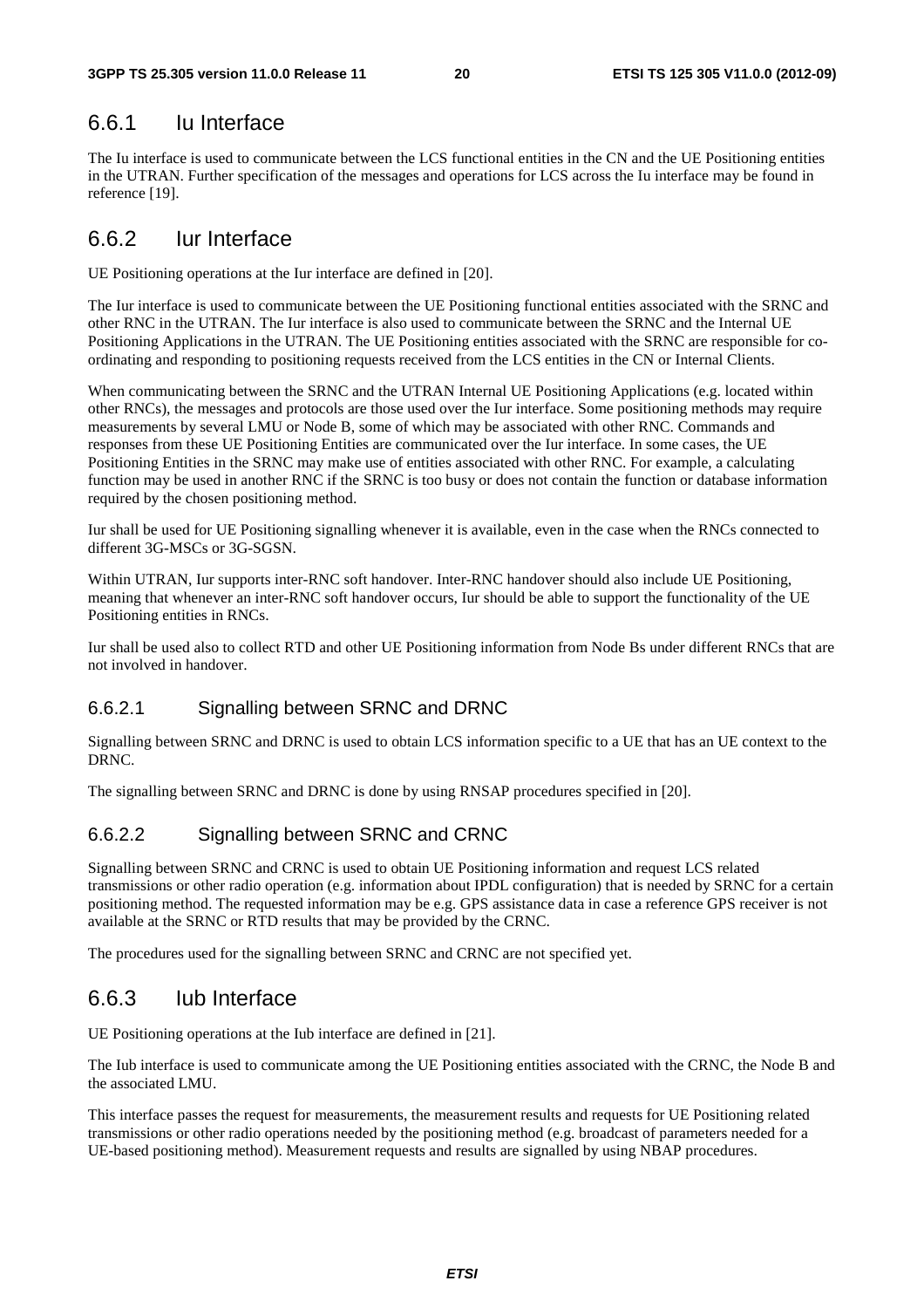#### 6.6.3.1 Signalling between CRNC and associated LMU

Signalling exchanges between an CRNC and a LMU under the control of that CRNC will be specified in the NBAP protocol for associated LMUs.

The protocol layers employed to enable signalling between the CRNC and an associated LMU are defined in [22]. The LMU signalling information elements are included directly in the NBAP protocol, defined in [22].

### 6.6.4 Uu Interface

UE Positioning operations at the Uu interface are generally defined in [13]. This specification defines in more detail the procedures needed for messaging for each individual positioning method.

The Uu interface is used to communicate among the UE Positioning entities associated with the SRNC, the UEs and the stand-alone LMU.

The Uu interface may pass measurement requests and results to and from the UE or the stand-alone LMU.

The Uu interface may also be used for broadcast of information that may be used by the UE or stand-alone LMU for their UE Positioning operations. This may, for example, include timing and code information about nearby Node B transmissions that may assist the UE or LMU in making their measurements.

The Uu interface is also used to transport signalling between LCS entities in the CN and the UE, e.g. positioning requests from internal or external LCS Applications at the UE. This is part of the NAS procedures and it is outside the scope of this specification.

#### 6.6.4.1 Signalling between SRNC and Target UE

UE Positioning related signalling between an SRNC and a target UE is supported by the RRC protocol as specified in [18].

The positioning request to UE signalling flow is generic for all UE-based or UE-assisted positioning methods (OTDOA and Network-assisted GNSS).

| <b>SRNC</b> |                                | UE |
|-------------|--------------------------------|----|
|             |                                |    |
|             |                                |    |
|             | <b>RRC</b> Measurement Control |    |
|             |                                |    |
|             |                                |    |
|             |                                |    |
|             |                                |    |
|             | RRC Measurement Report         |    |
|             |                                |    |
|             | <b>RRC</b> Measurement Report  |    |
|             |                                |    |
|             |                                |    |
|             |                                |    |
|             | <b>RRC</b> Measurement Report  |    |

**Figure 6.1: OTDOA / GNSS Positioning Message Flow**

- 1. The SRNC determines possible assistance data and sends a MEASUREMENT CONTROL request to the UE. The MEASUREMENT CONTROL message may contain a request for periodic reporting with an amount of reports greater than one. In networks that include an SAS, the assistance data is generated within the SRNC or in the SAS and passed to the SRNC over the Iupc interface. If both an SAS and an SRNC with SMLC internal functionality are available, selection is based on SRNC configuration.
- 2. The UE performs the requested measurements. If the UE is able to calculate its own position and optionally, velocity, and this is requested, the UE computes a position estimate, and optionally, a velocity estimate based on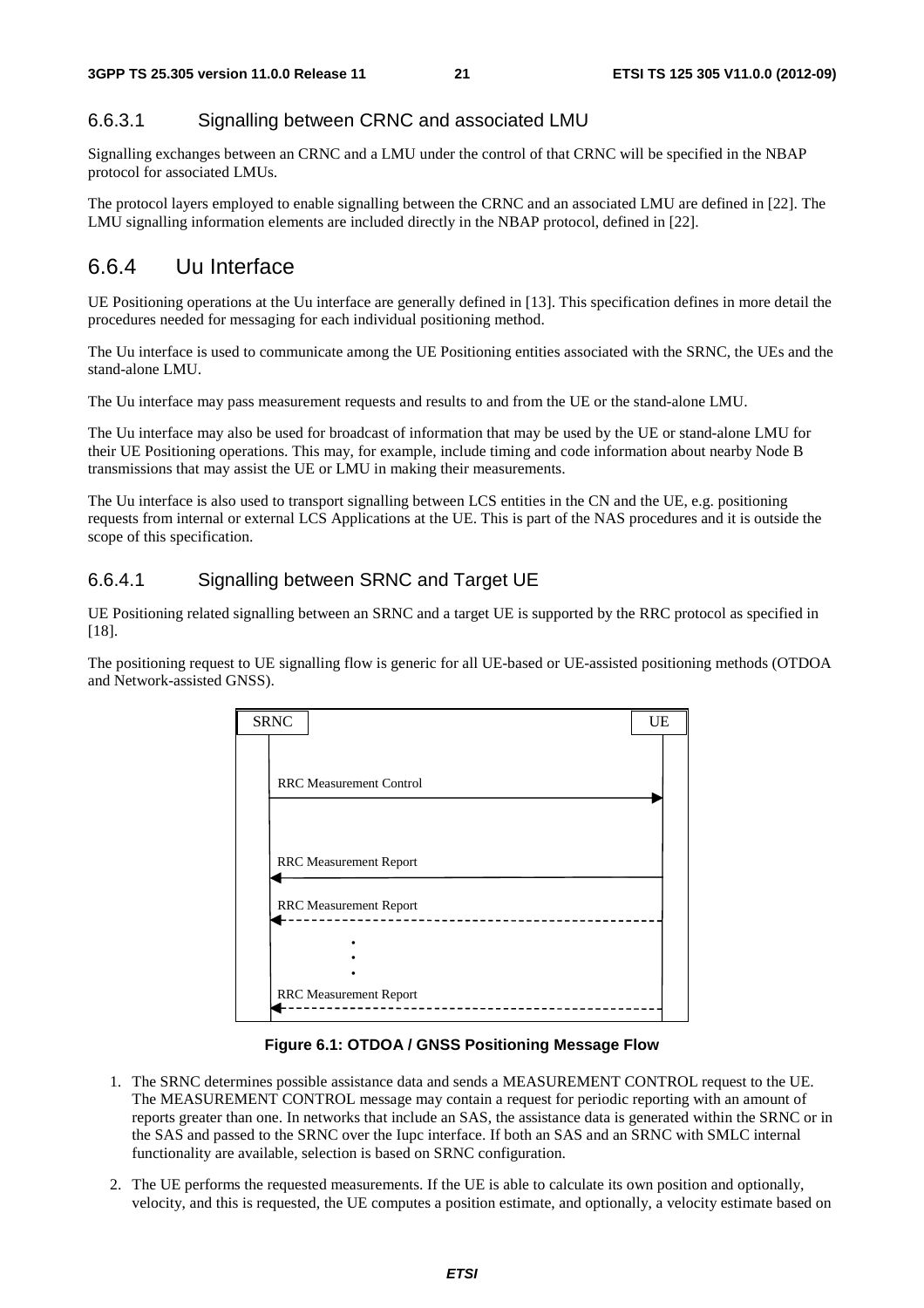measurements. Assistance data necessary to perform these operations will either be provided in the MEASUREMENT CONTROL request and possibly in subsequent MEASUREMENT CONTROL messages or be available from broadcast sources. The resulting measurements or position and optional velocity estimates are returned to UTRAN in a MEASUREMENT REPORT response. If the UE cannot fulfil the request, a MEASUREMENT CONTROL FAILURE message is returned.

3. If periodic reporting was requested in step 1 with an amount of reports greater than one, the UE continues to send MEASUREMENT REPORT messages one reporting interval after the previous MEASUREMENT REPORT message until the requested amount of reports is attained, or until a request from the SRNC is received to stop the periodic reporting.

In case the UE is not able to fulfill the measurements because the assistance data stored in the UE is not sufficient or out of date the UE returns a MEASUREMENT REPORT requesting for more additional data.



#### **Figure 6.2: OTDOA / GNSS Positioning Message Flow with additional assistance data request**

- 1. The UE cannot fulfil the request or cannot continue to send UE Positioning measurements when the reporting criteria are fulfilled, because its assistance data is not sufficient or out of date, a MEASUREMENT REPORT message is returned requesting for additional assistance data.
- 2. The SRNC may send more or new assistance data based on UE request.
- 3. The requested measurement results are returned to the SRNC. The UE continues the measurement reporting according to the stored MEASUREMENT CONTROL information (e.g., when periodic reporting was requested).

#### 6.6.4.1.1 Assistance Data Delivery to UE

The assistance data signalling flow illustrated here is generic for the point-to-point delivery of positioning related assistance data to the UE, including OTDOA and Network-assisted GNSS.

| <b>SRNC</b>                  | UE |
|------------------------------|----|
|                              |    |
| RRC ASSISTANCE DATA DELIVERY |    |
|                              |    |

#### **Figure 6.2b: OTDOA or GNSS Assistance Data Delivery Flow**

1. The SRNC determines assistance data and sends it in the RRC ASSISTANCE DATA DELIVERY message to the UE. In networks that include an SAS, the UE Positioning assistance data is generated within in the SAS and passed to the SRNC over the Iupc interface.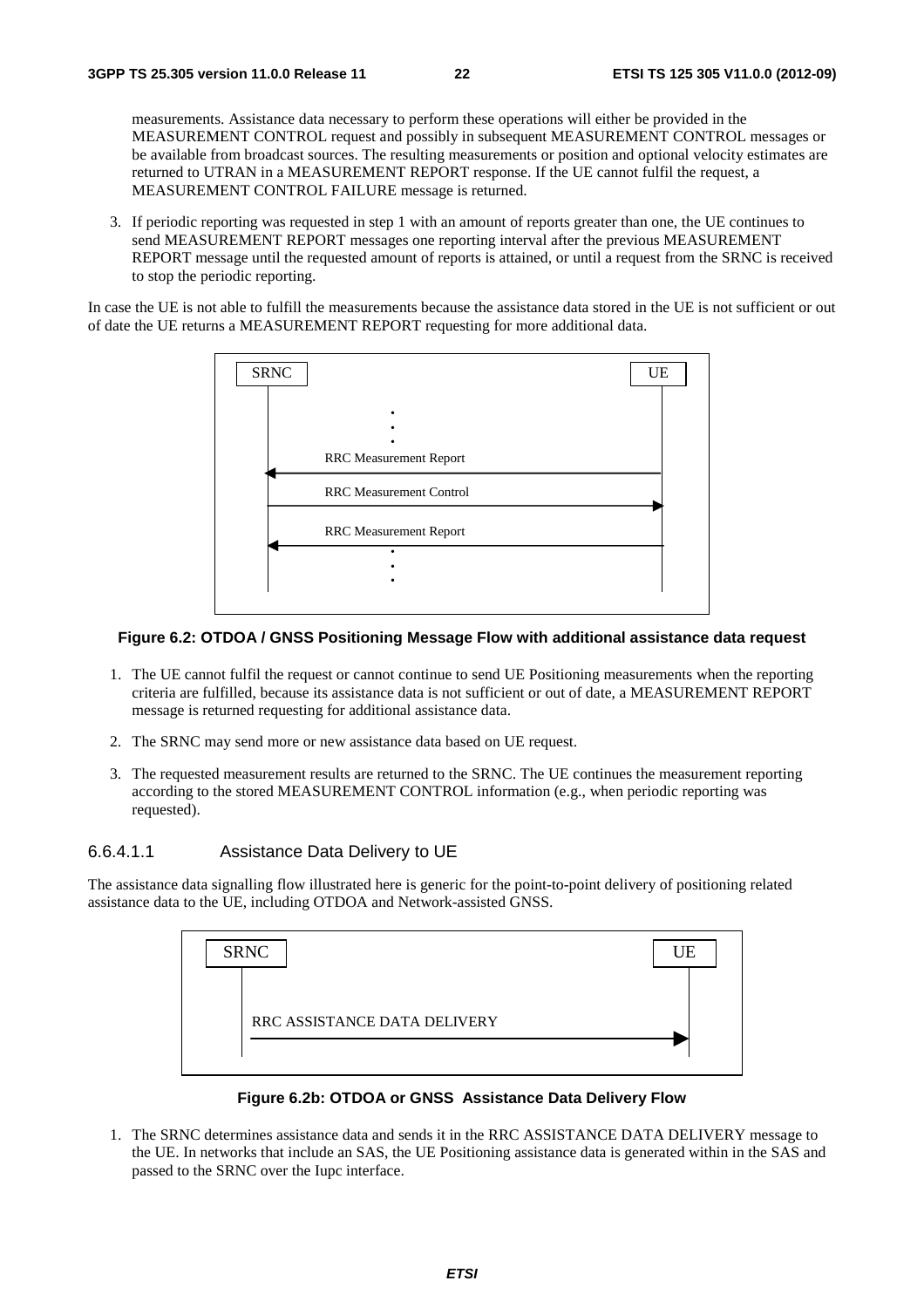#### 6.6.4.1.2 Error Handling

The error handling for signalling on the Uu interface is handled by the RRC protocol in [18].

#### 6.6.4.1.3 Broadcast of Assistance Data

For OTDOA and GNSS, UTRAN may broadcast assistance data to the UE.

The assistance data to be broadcast for OTDOA contains the reference and neighbour cells to measure and for each neighbour cell the approximate cell timing and possibly IPDL information. The approximate cell timing may be used to simplify OTDOA measurements. Additionally, RTD values (e.g. in case of a non-synchronised network) and Node B co-ordinates for UE based OTDOA may be included for each neighbour cell. The length of the message depends on how many neighbours are included in the assistance data. Part of the broadcast message (e.g. the serving and neighbour Node B geographic co-ordinates) may be ciphered.

The assistance data to be broadcast for assisted GNSS may contain a subset of or all of the following information: reference time, reference position, DGNSS corrections, ephemeris and clock corrections, and almanac and other data. The broadcast message may be ciphered.

The broadcast channel that is used for the OTDOA and GNSS assistance data makes use of the common UTRAN broadcast service specified in [18].

#### 6.6.4.1.4 Signalling Flow for Assistance Data Broadcast Using the Common UTRAN Broadcast Service

The UTRAN may broadcast positioning related assistance data to UEs within the system information.



**Figure 6.3: Broadcast of system information** 

#### 6.6.4.1.5 UE Positioning Assistance Data Ciphering

To allow control of access to the assistance data, parts of the broadcast assistance data may be ciphered. Ciphering is done with a specific ciphering key delivered by the CN for this purpose. The management of the key is described in the System Aspects Stage 2 ([13]).

#### 6.6.4.1.6 UE Positioning Assistance Data Ciphering Algorithm

The algorithm used for ciphering the UE Positioning assistance data is the standard 56-bit Data Encryption Standard (DES) algorithm.

The deciphering of broadcast assistance messages is done in the UEs. The deciphering will utilize the deciphering keys delivered during the location update request. Details can be found in [25].

The RNC ciphers the parts of the UE Positioning Broadcast Data message to be protected using the 56-bit DES algorithm and a ciphering keys (56 bits) and Ciphering Serial Number (16 bits) for the broadcast location area.

The ciphered part is variable in length with one bit resolution. By using the UE Positioning Broadcast Data message header, the UEs can determine what part of message is ciphered.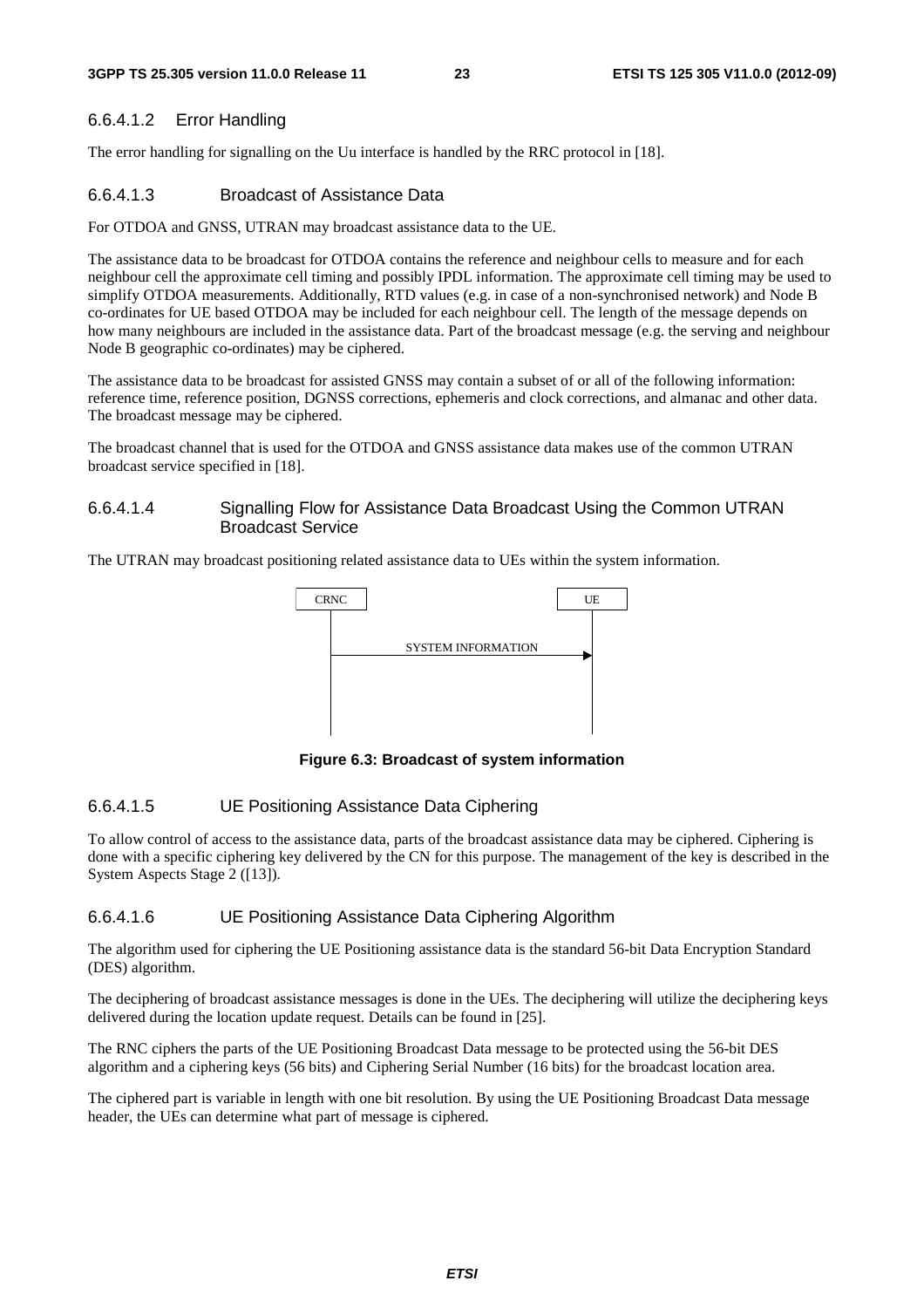#### **3GPP TS 25.305 version 11.0.0 Release 11 24 ETSI TS 125 305 V11.0.0 (2012-09)**

Inputs to the 56-bit DES algorithm are the following:

- 56-bit key K (deciphering key);
- 16-bit Ciphering Serial Number from broadcast message, which is denoted here by IV (Initialisation Vector);
- plain-text bits (the ciphered part of broadcast message).

The ciphering process is illustrated in the following diagram. Ciphering is done by producing a mask bit stream, which is then "XORed" bit-by-bit to the plain-text data to obtain the cipher-text data. First, the Initialisation Vector (IV) is concatenated with 0-bits in order to achieve a 64-bit block  $I_1$ . This block is then encrypted by the DES algorithm using the key K. Output is a 64-bit block  $I_2$ . This constitutes the first 64 bits of the mask bit stream. If the message is longer than 64 bits, then more bits are needed. These are produced by encrypting  $I_2$  again by the DES algorithm using the key K. The output is a 64-bit block I<sub>3</sub>. This is the next 64 bits of the mask bit stream. This iteration is continued until enough bits are produced. The unnecessary bits from the last 64-bit block  $I_i$  are discarded. The figure below illustrates the first two mask bit generations and the two ciphered 64-bit blocks.





Deciphering is done similarly. The same mask bit stream is produced and these are XORed, bit-by-bit, to the cipher-text data bits. The result will be the plain-text data.

#### 6.6.4.2 Signalling between RNC and stand-alone LMU

Signalling exchanges between an RNC and a stand-alone LMU under the control of that RNC will be specified in the RRC protocol for stand-alone LMUs. This does not preclude a stand-alone LMU from also communicating with other networks (e.g. GSM) through interfaces (e.g. LLP protocol) that are not part of the present document.

Each update of the LMU measurement (including the initial one) is triggered by a LCS request from the client that is internal to UTRAN. The request may be made directly to the UTRAN LCS entities as the internal clients are considered to be "pre-authorised" (clause 5) or comes from CN with authentication.

The following figure illustrate the protocol layers used to support signalling between an RNC and a stand-alone LMU over the Uu interface.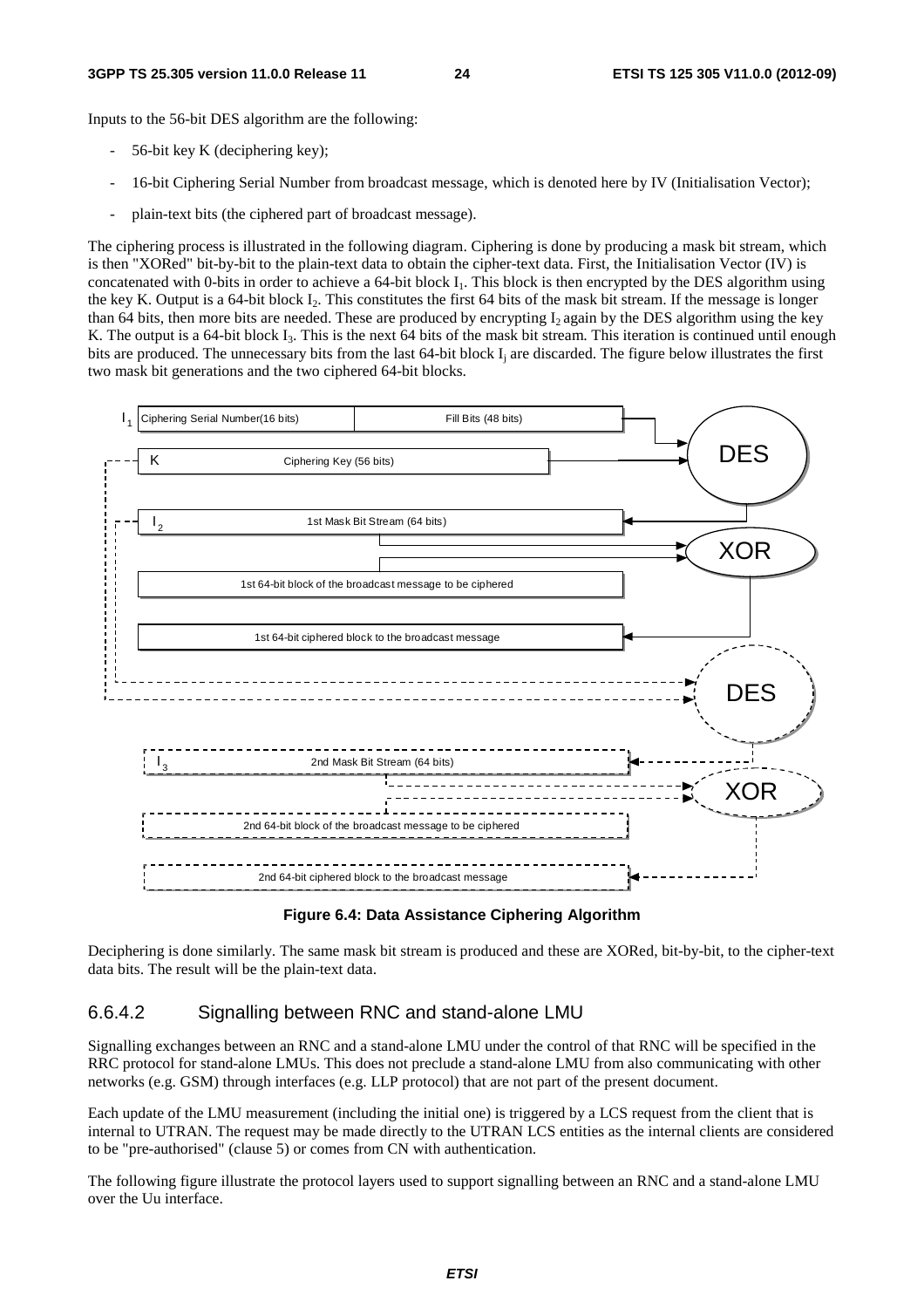The protocol layers employed to enable signalling between the RNC and a stand-alone LMU are defined in [18]. The LMU signalling information elements are included directly in the RRC protocol, also defined in [18].



#### **Figure 6.5: Signalling between an RNC and a Stand-Alone LMU using a signalling bearer**

### 6.6.5 Iupc Interface

UE Positioning operations on the Iupc interface are described in [27]. That specification defines in more detail the procedures needed for messages for the UE positioning method.

The Iupc interface is used to allow communication between an RNC and an SAS. This interface is used to signal position and optionally, velocity estimate requests and responses as well as UE Positioning related information using mechanisms consistent with the other internal UTRAN interfaces. The Iupc interface is used for providing the RNC with UE Positioning data to be used for both point-to-point and broadcast purposes. The Iupc interface uses an Iups-like protocol stack for the transport layer which is described in [28].

#### 6.6.5.1 Signalling between RNC and SAS

The signalling between RNC and SAS is done by using PCAP procedures specified in [27].

#### 6.6.5.1.1 PCAP Position Calculation

The PCAP Position Calculation message flow illustrates how an SRNC invokes an SAS to calculate a position estimate of a UE. This message flow is repeated by the SRNC as needed for a periodic location procedure.

The SRNC initiates the PCAP Position Calculation message flow in the RNC centric mode for UEs that support the following positioning method types:

- UE assisted;
- UE assisted is preferred, but UE based is allowed;
- UE based is preferred, but UE assisted is allowed;

when the chosen positioning method type is 'UE Assisted'.

For UEs that only support the UE based positioning method or that, supporting both, have selected the 'UE Based' option, the PCAP Position Calculation message flow is not applicable.

The SRNC also inititates the PCAP Position Calculation Request message flow to invoke the U-TDOA positioning method in the case that U-TDOA is initiated from the SRNC and not from the SAS.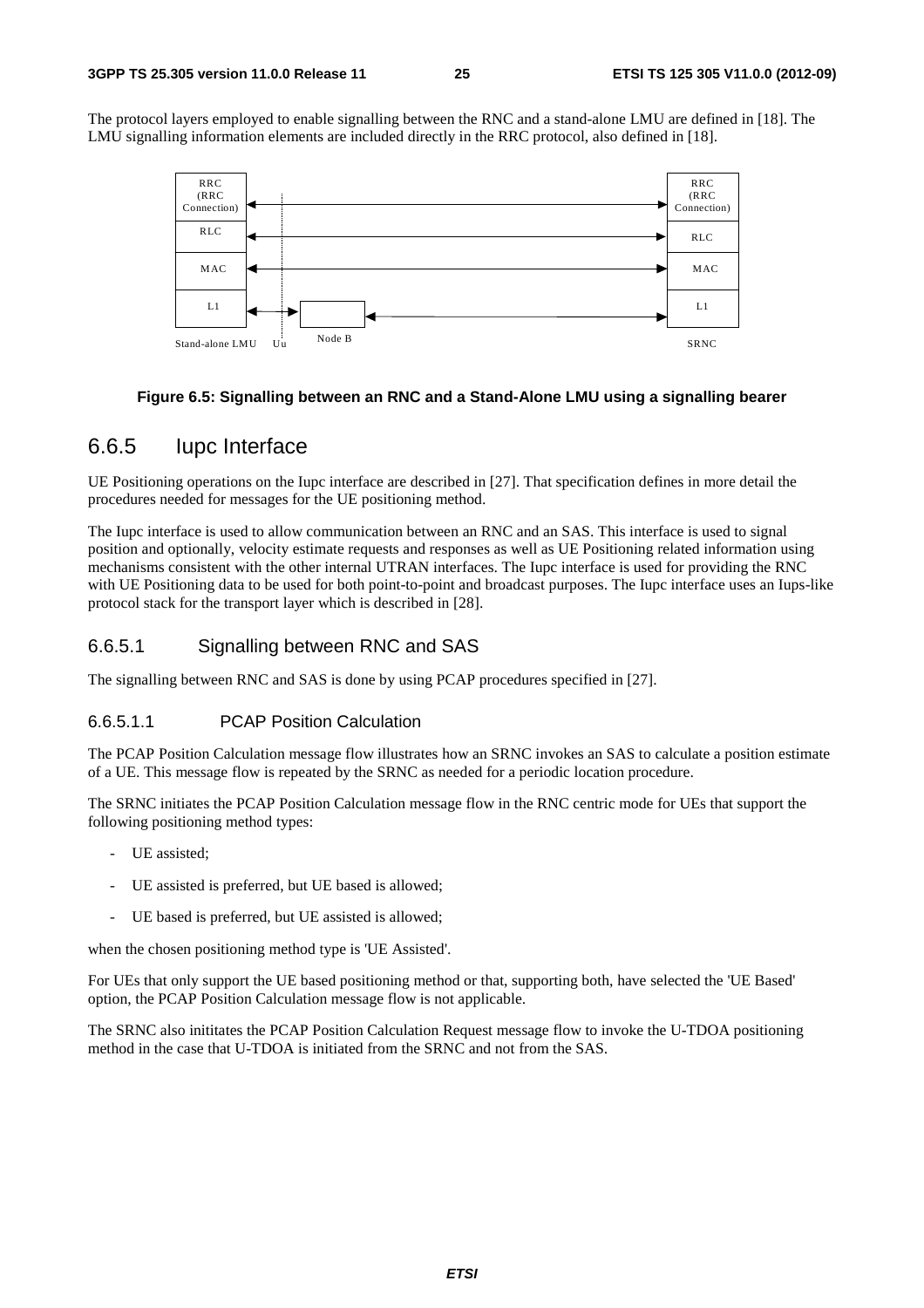

**Figure 6.6: PCAP Position Calculation Request Message Flow** 

- 1. The SRNC initiates a PCAP Position Calculation Request Message. This message contains data necessary for the SAS to calculate a position, and optionally a velocity estimate for a UE and, if required, initiate U-TDOA positioning for the UE. The PCAP Position Calculation Request message may contain periodic location information (reporting interval and number of outstanding requests for the overall periodic location procedure) to enable the SAS to better fulfil future such requests.
- 2. If the SAS is able to calculate the position, and optional velocity estimate, possibly after performing U-TDOA positioning if requested in step 1, it shall return it to the SRNC in a PCAP Position Calculation Response Message. If the SAS cannot fulfil the request, it shall return a PCAP Position Calculation Failure Message to the SRNC.

#### 6.6.5.1.2 PCAP Information Exchange

The PCAP Information Exchange message flow illustrates how an RNC initiates and terminates an exchange of UE Positioning related information with an SAS. The UE Positioning related information received from the SAS can be used by the RNC to either provide assistance data to a particular UE through dedicated signalling or to build up System Information Blocks containing assistance data to be broadcast to UEs in a particular area.



**Figure 6.7: PCAP Information Exchange Message Flow** 

1. The RNC initiates a PCAP Information Exchange Initiation Request Message. This message contains data necessary for the SAS to provide the requested UE Positioning related information to the RNC. Upon reception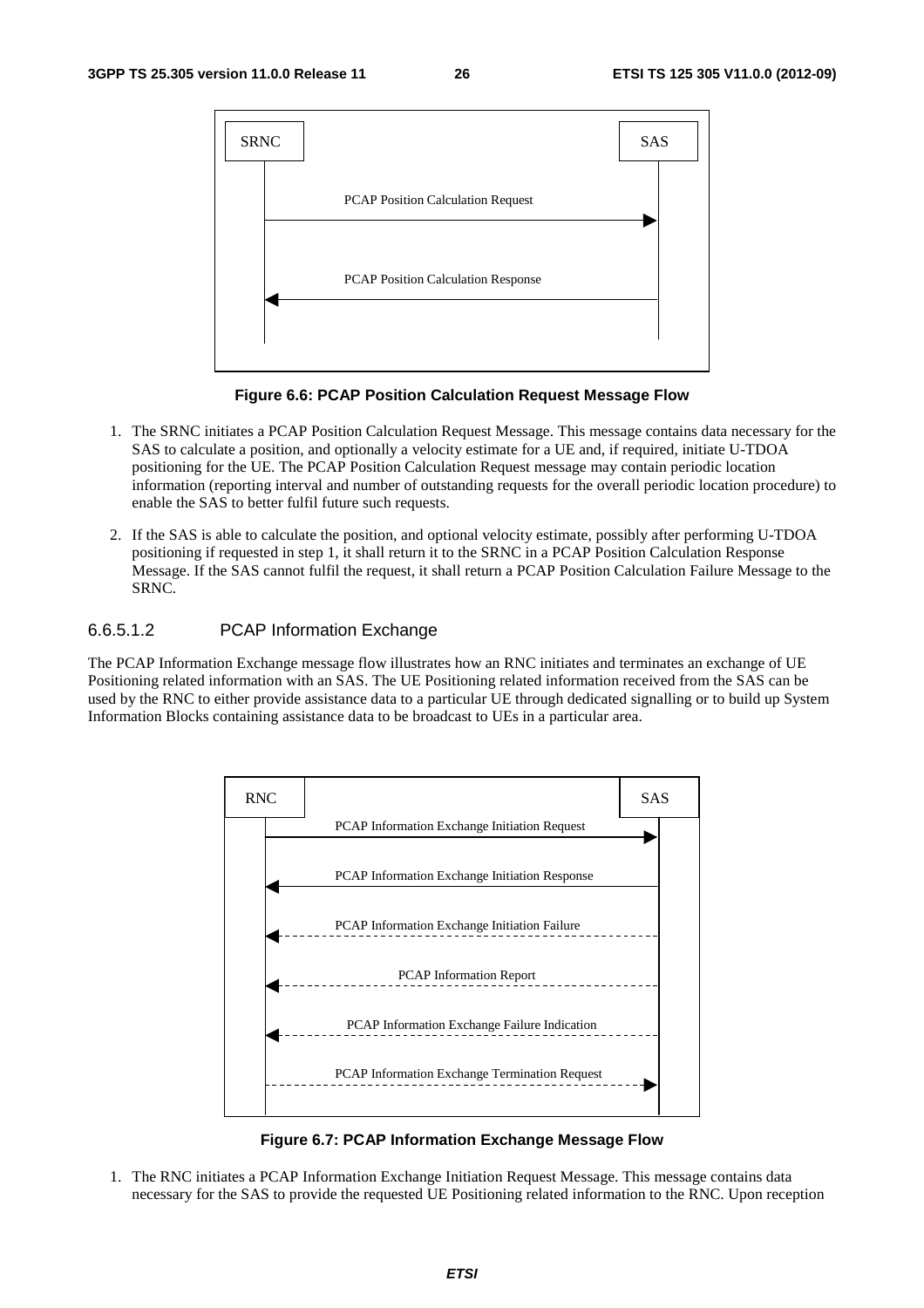of this message, the SAS shall provide the requested UE Positioning related information according to the reporting parameters given in the request. These parameters specify how the UE Positioning related information is to be reported (i.e. on-demand, periodically, or on-modification).

- 2. If the SAS is able to determine the information requested by the RNC, it shall respond with a PCAP Information Exchange Initiation Response Message.
- 3. If the SAS cannot provide the requested UE Positioning related information, it shall return a PCAP Information Exchange Initiation Failure Message.
- 4. In cases where the RNC has specified that the UE Positioning related information is to be reported periodically or on-modification, the SAS shall return the requested information in one or more PCAP Information Report Messages.
- 5. In cases where the RNC has specified that the UE Positioning related information is to be reported periodically or on-modification, the SAS may initiate an Information Exchange Failure Indication Message to notify the RNC that the requested information associated with a particular reporting activity can no longer be reported.
- 6. In cases where the RNC has specified that the UE Positioning related information is to be reported periodically or on-modification, the RNC may terminate a particular information reporting activity by initiating a PCAP Information Exchange Termination Request Message. Upon reception, the SAS shall terminate the particular information exchange activity indicated by the RNC.

#### 6.6.5.1.3 PCAP for SAS based Positioning Method Selection

As a configuration option, the SAS shall be able to determine the positioning method used for individual positioning events. In this case the SRNC shall allow A-GNSS, OTDOA, Cell ID and U-TDOA positioning events to be originated by the SAS via PCAP messages on the Iupc interface.



#### **Figure 6.8: Fundamental SAS centric signal flow over the Iupc interface**

- 1) 1. The SRNC forwards the information contained in the RANAP Location Reporting Control message plus Cell ID and UE capability information to the SAS in a PCAP Position Initiation Request message.
- 2) 2. The SAS may initiate a specific positioning method by sending a PCAP Position Activation Request message to the SRNC containing the required positioning method and any assistance data and instructions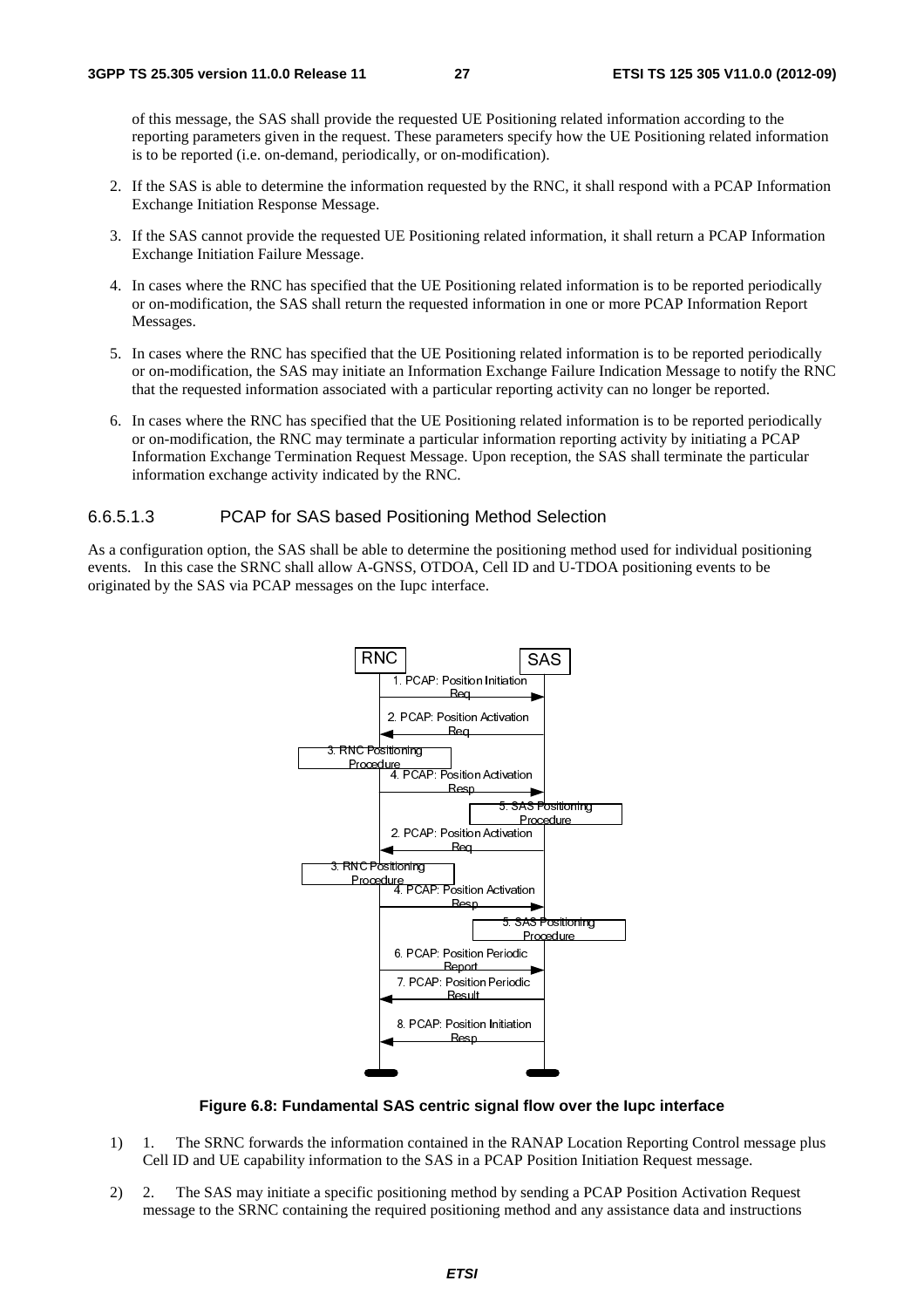associated with that positioning method. For positioning methods which require RRC signalling (e.g., OTDOA or A-GPS), the positioning instructions include the required settings for the "measurement validity" IE in the RRC signalling message (e.g., CELL\_DCH, all states except CELL\_DCH, or all states) [18].

- 3) 3. The SRNC performs the positioning procedure requested by the SAS including any signalling interaction with the UE in the case of UE assisted or UE based positioning (e.g. for A-GNSS or OTDOA).
- 4) 4. The SRNC sends a PCAP Position Activation Response message to the SAS confirming the requested action and providing any information required by the requested positioning method; e.g. UE channel information for the U-TDOA positioning method or A-GNSS measurements for UE assisted A-GNSS. If periodic UE reporting is activated by the SRNC in step 3, the PCAP Position Actiation Response message includes the used settings for the IE "measurement validity" in the corresponding RRC signalling [18].
- 5) 5. The SAS instigates any further positioning associated with the posititioning method chosen in step 2 e.g. obtains measurements from LMUs in the case of U-TDOA.

Note:

Repeating steps 2, 3, 4 and 5 to invoke additional positioning methods may provide higher location accuracy or successfully provide UE locations under difficult propagation circumstances, e.g. the hybrid positioning method. When steps 2, 3, 4 and 5 are repeated, the SAS shall not send a new PCAP Position Activation Request message until the SRNC has responded to a previous request or the SAS has timed out on a response. The SAS may, however, send a new PCAP Position Activation Request message in a repetition of step 2 while SAS positioning for a previous step 5 is ongoing. In this case, SAS positioning (e.g. for U-TDOA) could execute in parallel with SRNC positioning (e.g. for A-GNSS or OTDOA) thereby reducing overall response time.

1) 6. If an RNC positioning procedure has been invoked in step 3 which requests periodic UE reporting according to subclause 6.6.4.1, the subsequent periodic UE measurement reports (e.g. for A-GPS or OTDOA) are conveyed to the SAS using one or more PCAP Position Periodic Report messages.

NOTE: If a periodic RNC positioning procedure has been invoked by the SRNC in step 3, the PCAP Position Activation Response message in step 4 may be returned immediately (i.e., before step 3) confirming the requested action and not including any measurements. In that case, all periodic measurement reports are conveyed to the SAS using PCAP Position Periodic Report messages.

- 1) 7. If periodic positioning was invoked in step 1, the successive periodic position estimates (or an indication of positioning failure) are conveyed to the SRNC using one or more PCAP Position Periodic Result messages.
- 8. The SAS provides the UE location or, when periodic positioning was invoked in step 1, the final UE location to the SRNC in a PCAP Position Initiation Response message. In case of periodic positioning, the final location estimate may be provided, as an implementation option, in a PCAP Position Periodic Result message followed by a PCAP Position Initiation Response message that does not contain any UE location estimate.

# 7 General UTRAN UE Positioning procedures

### 7.1 General procedures in UTRAN for UE Positioning

The General UE positioning procedure in UTRAN starts with a request over Iu from the CN. The request from the core network may be a request for direct (on demand) reporting or periodic reporting.UTRAN then determines the UE position by selecting a suitable positioning method. UTRAN then responds to the request with the estimated position and optionally, the estimated velocity, possibly the associated accuracies and if available, the positioning method (or the list of the methods) used to obtain the position and optional velocity estimates. If periodic reporting was requested by the CN, UTRAN responds to the request according to the received periodic reporting criteria and sends the estimated position together with other information (e.g., velocity, associated accuracies, positioning methods used, etc.) one reporting interval after the previous report until the desired amount of reports has been attained or the procedure is cancelled by the UTRAN or CN.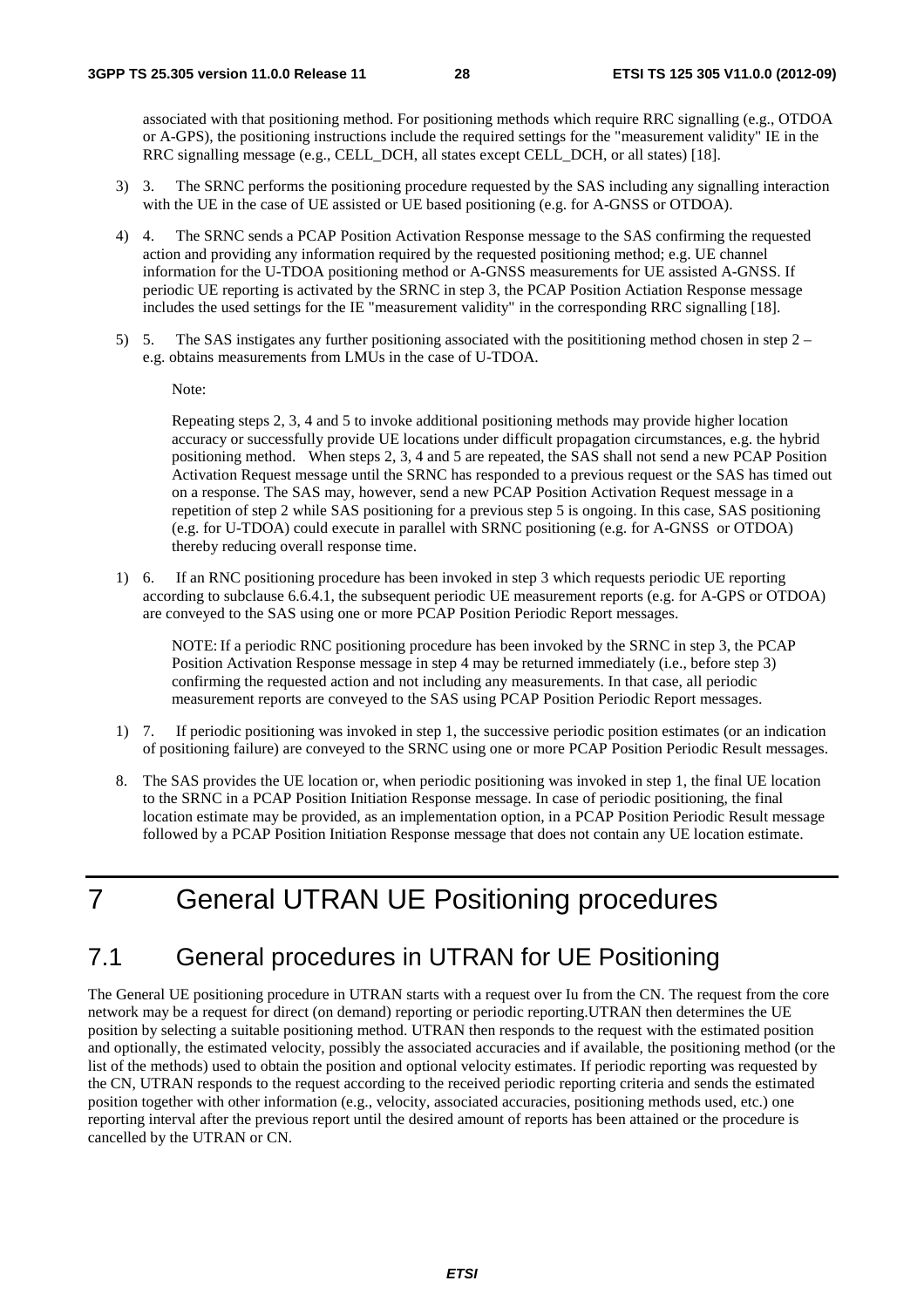### 7.2 Common procedures supporting UE Positioning interaction between RNCs

In the case that the positioning information is needed from an associated LMU in a Node B that is not controlled by the SRNC then the transfer of this information needs to be supported on the Iur interface. This information is the same information that is signalled between an associated LMU and the corresponding CRNC in the case when Iur support is not needed.

The SRNC requests the information it requires (e.g. GPS timing of cell measurements) from the CRNC of the Node B, which has the associated LMU. The CRNC in turn requests the information from the Node B and upon success returns the results to the SRNC.

Similarly when the SRNC needs a Node B measurement on a UE when that Node B is not controlled by that SRNC there needs to be support on the Iur. One example is the RTT measurement.

Other information that may need to be signalled over the Iur includes LMU parameters (geographical position, covered cells etc.).

NOTE: Confirmation or FS is needed by R3 experts.

### 7.2.1 Signalling in case of SRNS relocation

In case of SRNC relocation UE Positioning functionalities may be transferred in order for DRNC to be able to handle the responsibility of SRNC in LCS process. Therefore the Source RNC may transfer the following information to the Target RNC:

- last known position, time stamp and accuracy of the position calculation;
- LCS capabilities of the UE.

If there is a positioning procedure going on in order to estimate the position of the UE (e.g. in case of periodic reporting) and an SRNS relocation occurs, the positioning procedure shall be stopped in the old SRNC. After SRNS relocation, it is under the responsibility of the MSC, MSC Server or SGSN to restart an Iu aborted positioning procedure. In the UE, the positioning procedure is going on and positioning information (e.g. measurement results) may be sent back to UTRAN if the UE was requested to do so. The new SRNC then decides whether it wants to use these information or discard them. If an SAS is used, the SRNC shall send an Abort message to the SAS over the Iupc interface.

### 7.3 Exception procedures

### 7.3.1 Procedures in the SRNC

The SRNC can work in either the RNC centric mode or in a SAS centric mode where the SAS has control over the positioning procedures.

#### 7.3.1.1 RNC Centric Mode

When a positioning attempt fails due to failure of a position method itself (e.g. due to inaccurate or insufficient position measurements and related data) and the SRNC is unable to instigate another positioning attempt (e.g. due to a requirement on response time), the SRNC shall return a Location response over the Iu interface containing a less accurate position estimate if available, even if this position estimate is not within the accuracy requested from the CN. In this case, the Location response shall indicate that the position estimate does not satisfy the requested accuracy. If a less accurate estimate is not available, the SRNC shall return a Location response message containing no position estimate and indicating the cause of failure.

When a positioning attempt is interrupted by some other unrecoverable error event inside the SRNC, the SRNC shall immediately terminate the positioning attempt and return a Location Response message containing the reason for the positioning attempt cancellation. In that case, SRNC may also abort any dialogue previously opened with an LMU for the purpose of instigating position measurements for the UE being located.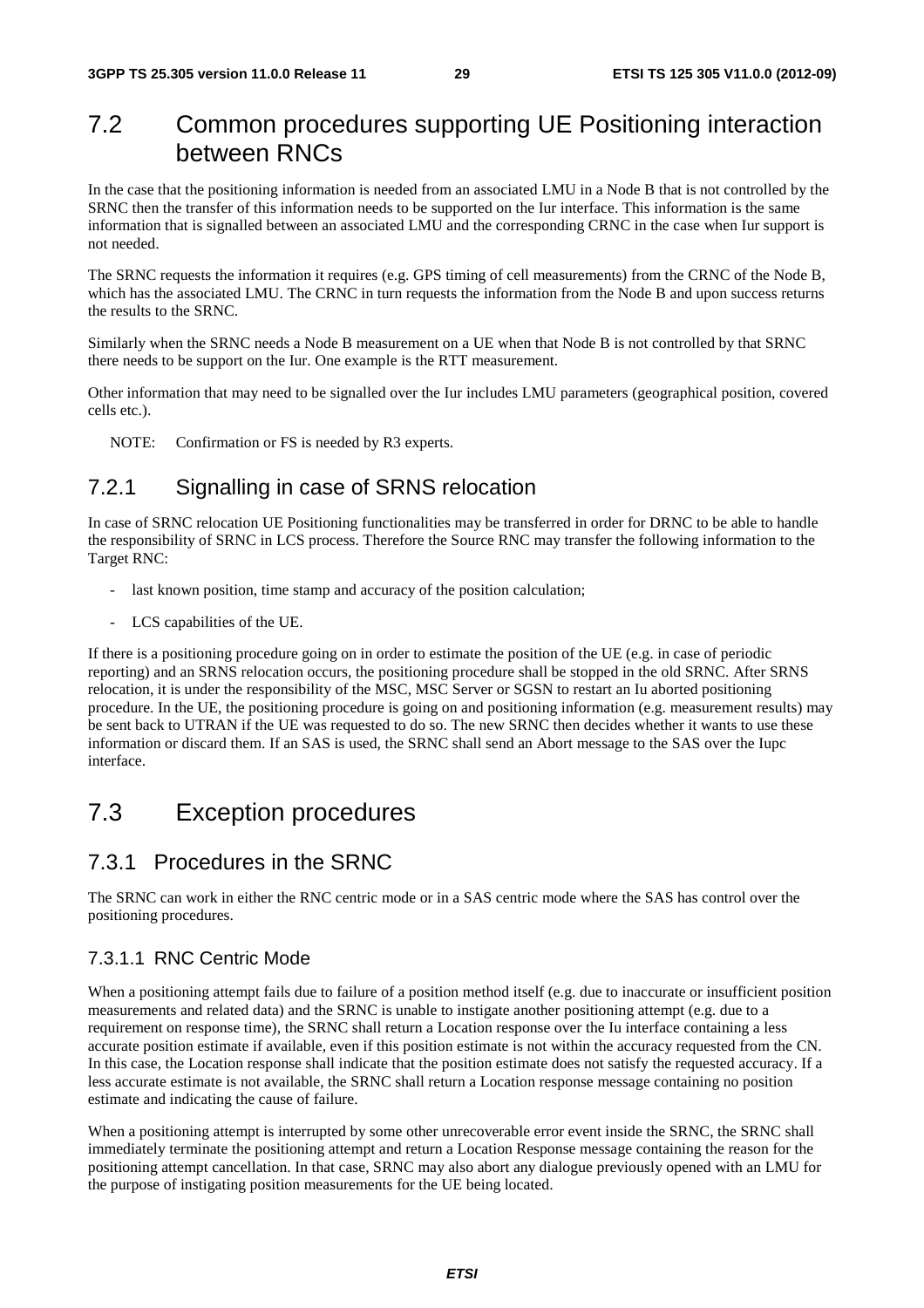In networks that include an SAS, the SRNC will receive a PCAP Position Calculation Response message on the Iupc interface and then return a Location response over the Iu interface containing the results that were provided over the Iupc interface (a less accurate position estimate, cause of failure indication, etc). This is described in subclause 7.3.4.

If the uplink channel characteristics for the target UE change while a U-TDOA positioning is ongoing, the SRNC shall send a PCAP Position Parameter Modification message to the SAS containing the updated channel characteristics and cell information.

When a positioning attempt is interrupted by some other unrecoverable error event inside the SRNC, the SRNC may also abort any dialogue previously opened with an LMU for the purpose of instigating position measurements for the UE being located.

When periodic reporting was requested from the CN and when no location estimate is available at the SRNC when the reporting criteria are fulfilled (e.g. due to failure of a position method itself), the SRNC shall return a location response message containing no position estimate and indicating the cause of failure.

#### 7.3.1.2 SAS Centric Mode

When the SRNC is unable to accept a PCAP Position Activation Request message due to congestion or any other failure, the PCAP Position Activation Failure message shall be sent to the SAS on the Iupc interface.

If an RRC measurement procedure for periodic UE positioning measurement reporting in the UE has been activated by the SRNC upon reception of a PCAP Position Activation Request message, and if the SRNC or UE terminates the measurement reporting (e.g. after RRC state transition), the SRNC shall send a PCAP Position Periodic Termination message to the SAS indicating the cause of termination.

When the SRNC is unable to continue positioning activity due to cell reselection that results in a different SRNC, loss of contact with the UE or any other reason, the PCAP Abort message shall be sent to the SAS on the Iupc interface.

A PCAP Position Parameter Modification message shall be sent containing updated channel characteristics (including cell information) whenever the RF channel parameters associated with the UE connection change due to cell reselection or handover within the same SRNC, modification of the channel capacity or any other reason within the control of a single RNC. The SRNC shall keep the SAS updated on any change in serving cell status (using PCAP Position Parameter Modification message) so that the SAS can provide correct assistance data to the UE whenever the SAS invokes a positioning method or methods.

If an RRC measurement procedure for periodic UE positioning measurement reporting in the UE has been activated by the SRNC upon reception of a PCAP Position Activation Request message, and if there is a RRC state transition during the RRC measurement procedure, which results not in a termination of the UE measurement reporting, the SRNC shall send a PCAP Position Parameter Modification message informing the SAS about the new UE state. The SRNC shall continue to notify the SAS of such state changes until the periodic position measurement reporting has been completed by the UE, cancelled by the SAS or terminated by the SRNC.

Sending of a PCAP Position Parameter Modification message does not change the status in the SRNC of any position method or position methods that may have been previously activated through receipt of a PCAP Position Activation Request message.

If the SRNC receives a new PCAP Position Activation Request message before it has responded to a previous PCAP request for the same UE or while it is still performing activity for a previous non-periodic request (e.g. in the case of U-TDOA in CELL\_FACH state), the SRNC shall terminate all activity for the previous request, including sending any response to the SAS, and shall process the new request.

If the SRNC receives a new PCAP Position Activation Request message for UE position measurement reporting using A-GPS or OTDOA (periodic or non-periodic) while it is still performing activity for a previous A-GPS or OTDOA periodic request, the SRNC shall terminate all activity for the previous request, including terminating the periodic measurement reporting in the UE, and shall process the new request.

If the SRNC receives a new PCAP Position Activation Request message for cell ID-RTT or U-TDOA while it is still performing activity for a previous A-GPS or OTDOA periodic request (but after returning any PCAP Position Activation Response for this request), the SRNC may both continue with the previous request and process the new request.

If an RRC measurement procedure for periodic UE positioning measurement reporting in the UE has been activated by the SRNC upon reception of a PCAP Position Activation Request message, and if the SRNC receives a PCAP Position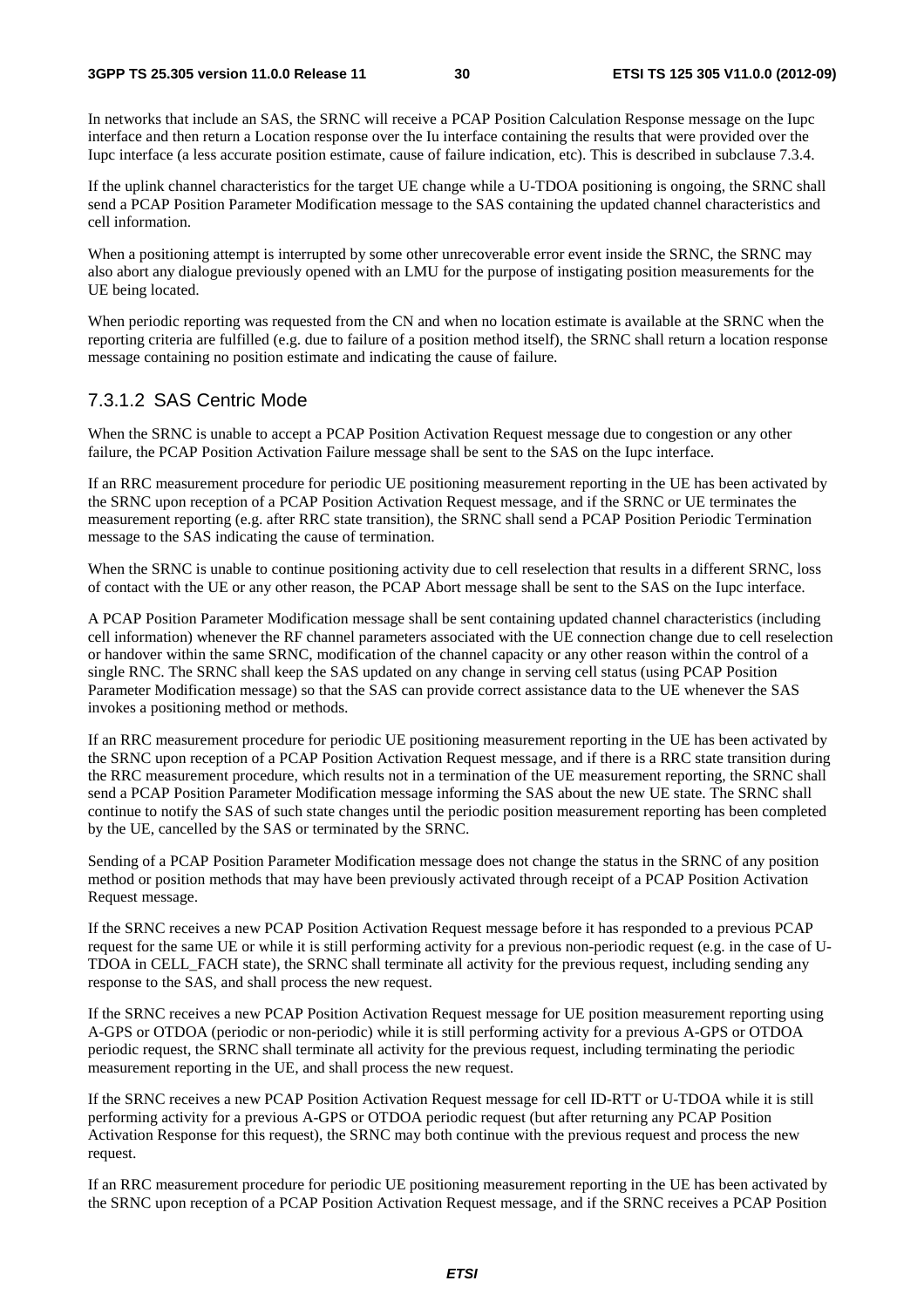Periodic Termination message from the SAS, the SRNC shall terminate the periodic UE positioning measurement reporting in the UE.

If the SRNC receives a request for assistance data from a UE positioning procedure (periodic or non-periodic) that uses A-GNSS, the SRNC should indicate this to the SAS by sending a Position Activation Response message. The Position Activation Response message shall include the assistance data types requested by the UE. In case of periodic UE positioning reporting and after a Position Activation Response message has already been returned to the SAS, the request for additional assistance data may be conveyed in a Position Periodic Report message.

### 7.3.2 Procedures in a LMU

An LMU shall return an error indication to its CRNC when positioning measurements previously ordered by the RNC cannot be provided due to any error condition.

### 7.3.3 Procedures in the target UE

A target UE shall terminate any positioning procedure or the transfer of RRC positioning assistance data without sending any response to the SRNC if any UE Positioning RRC message is received from the SRNC that starts some other RRC management procedure. The new RRC procedure shall then be executed by the UE.

### 7.3.4 Procedures in the SAS

The SAS can work in either the RNC centric mode or in a SAS centric mode where the SAS has control over the positioning procedures.

### 7.3.4.1 RNC Centric Mode

In the RNC centric mode, when a UE positioning attempt fails (e.g. due to inaccurate or insufficient position measurements and related data), the SAS may return a PCAP Position Calculation Response message over the Iupc interface containing a less accurate position estimate. If a less accurate estimate is not available or will not meet the accuracy requirement, the SAS may instead return a PCAP Position Calculation Failure message containing no position estimate and indicating the cause of failure.

When a positioning attempt is interrupted by some other unrecoverable error event inside the SAS, the SAS shall immediately terminate the positioning attempt and return a PCAP Position Calculation Failure message containing the reason for the positioning attempt cancellation.

#### 7.3.4.2 SAS Centric Mode

If the SAS invokes a positioning method by sending a PCAP Position Activation Request message to the SRNC, it may subsequently receive a PCAP Position Activation Failure or PCAP Abort message from the SRNC, while positioning in the SRNC is active, according to subclause 7.3.1.2. At any time after receiving a PCAP Position Initiation Request message and whether positioning in the SRNC is active or not active, the SAS may receive a PCAP Abort message or PCAP Position Parameter Modification message from the SRNC, according to subclause 7.3.1.2.

If the SAS receives a PCAP Abort message it shall immediately cease positioning attempts and return a PCAP Position Initiation Response message to the SRNC carrying any location estimate already obtained or a Position Initiation Failure message containing a cause of failure indication. If the SAS receives a PCAP Postion Activation Failure message, the SAS may either terminate positioning as for receipt of a PCAP Abort or continue the positioning attempt using the same or other positioning methods, e.g. if permitted by the QoS response time requirement. If the SAS receives a PCAP Position Parameter Modification message, the SAS shall take the received information into account in either performing ongoing positioning (e.g. reconfigure LMUs for U-TDOA) or invoking new positioning (e.g. use new serving cell to provide A-GPS timing assistance).

If the SAS is unable to accept or continue processing a PCAP Position Initiation Request from the SRNC due to capacity constraints or equipment failure, a PCAP Position Initiation Failure message shall be sent to the SRNC on the Iupc interface carrying an appropriate cause of the failure indication.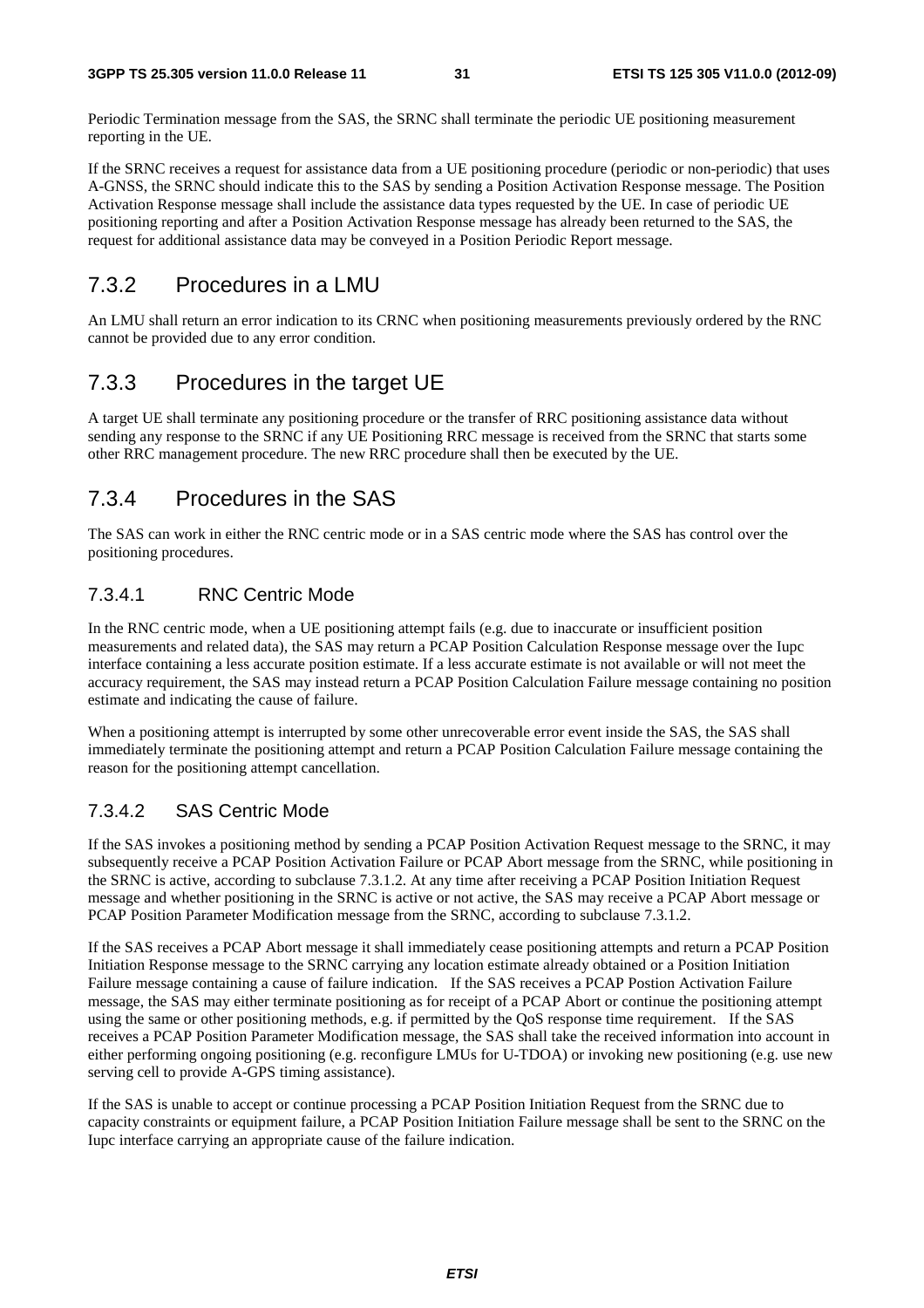### 7.4 Radio interface timing procedures

The Radio Interface Timing determination system consists of functions in LMUs in the SRNC, and in the SAS for networks that include an SAS. The system runs continuously offering cell timing information for UE Positioning.

### 7.4.1 LMU Functions

The Radio Interface Timing functionality in the CRNC associated LMU should be capable of performing the following functions:

- The LMU performs necessary radio interface measurements from signals transmitted by Node Bs;
- If the LMU contains a common reference clock, e.g. GPS TOW, it time stamps reception of Node B signals by performing measurements of UTRAN GPS timing of cell frames;
- If there is no reference clock available, the LMU may make SFN-SFN Observed Time Difference or measurements, i.e. measures the time difference between arrival of SFNs from neighbouring Node Bs and a reference Node B;
- The LMU may perform some processing of measurements, like averaging and filtering, using parameters delivered to it, or in their absence using default settings.

### 7.4.2 CRNC Functions

The CRNC must be capable of performing the following functions related to Radio Interface Timing determination:

- The CRNC sends to LMUs requests for Radio Interface Timing measurement information;
- The CRNC will communicate regularly with LMUs; thus, the CRNC can monitor operation of LMUs. If a LMU fails to send Radio Interface Timing information, the CRNC shall try to restart the LMU, and if this restarting fails, the CRNC shall inform O&M system. CRNC can use also diagnostics messages to query the status of LMUs;
- The CRNC receives Radio Interface Timing measurement results from LMUs;
- The CRNC stores or queries extra information required for Node B synchronization determination, like Node B and LMU coordinates, Node B identity information;
- The CRNC determines synchronization differences between different downlink signals using LMU measurements and other information;
- Synchronization information is delivered for UE Positioning purposes.

### 7.4.3 LMU-CRNC Interactions

The request for Radio Interface Timing measurement information from the CRNC to a LMU contains the following parameters:

- Measurement type. This indicates whether the CRNC wants the LMU to perform UTRAN GPS timing of cell frames or SFN-SFN Observed Time Difference;
- Measurement result reporting frequency. This indicates how often the LMU should send Radio Interface Timing measurement results;
- Measurement duration. This indicates how long the LMU should make measurements and report results;
- Instructions about filtering of raw measurement data;
- Instructions about Primary CPICH signals to be measured. The LMU unit can measure autonomously a certain number of most strongly received signals. Another possibility is that the CRNC tells which Node B signals it should measure;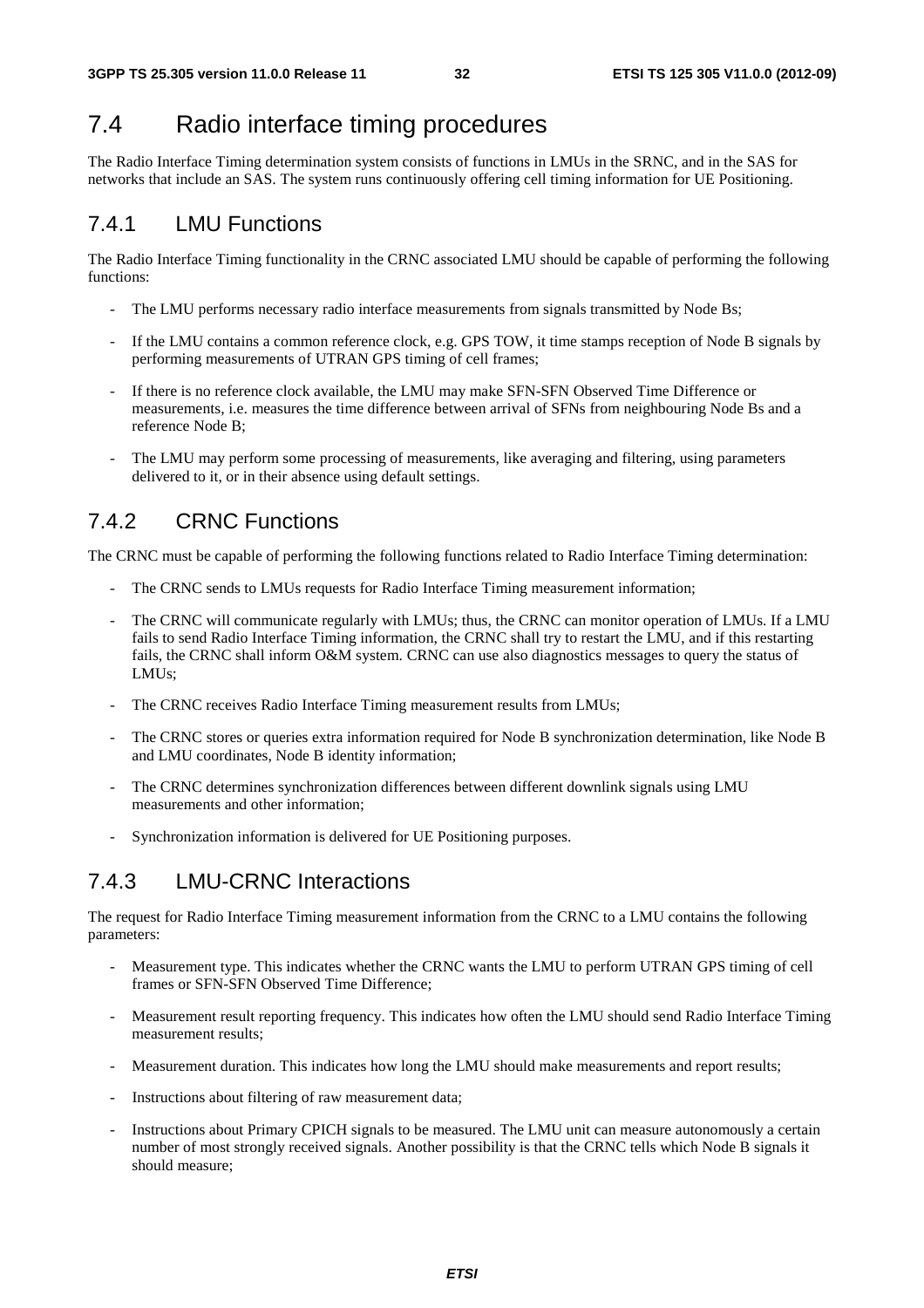- In the SFN-SFN Observed Time Difference case, which common Primary CPICH the LMU should use as a reference in the measurements;
- Instruction of how the measurement quality should be reported.

In case a SFN-SFN Observed Time Difference measurement was requested by the CRNC, the LMU returns the following information to CRNC:

- Identity of the Node B at which the associated LMU is residing;
- Primary CPICH info of the measured signals;
- SFN-SFN observed time difference between neighbour cells and reference cell;
- Identity of the neighbour cells;
- SFN-SFN drift between neighbour cells and reference cell;
- Time stamp of the measurement (e.g. SFN);
- Accuracy of the measurement.

In case a UTRAN GPS timing of cell frames measurement was requested by the CRNC, the LMU returns the following information to the CRNC:

- Cell id of the measured cell:
- SFN:
- Time stamp (e.g. GPS TOW) of the SFN;
- Node B clock drift;
- Accuracy of the measurement.

# 8 Cell ID and Enhanced Cell ID based positioning methods

The Cell ID and Enhanced Cell ID based positioning method can work in either the RNC centric mode or in an SAS centric mode where the SAS has control over the positioning procedures.

This subclause outlines the procedures for Cell ID and Enhanced Cell ID positioning methods. Subclause 8.1 provides procedures for the determination of the cell ID depending on the operational status of the target UE. Subclause 8.2 provides a procedure for the mapping of the cell ID to a corresponding SAI to be returned to the LCS application in the CN. Subclause 8.3 provides additional information on other Enhanced Cell ID methods.

In the RNC centric Cell ID based method, the SRNC determines the identification of the cell providing coverage for the target UE and may request additional UE and/or UTRAN measurements for Enhanced Cell ID methods. The general flow to determine the cell ID and UE and/or UTRAN measurements for Enhanced Cell ID methods is shown in figure 8.1. For Enhanced Cell ID methods, the SRNC may request measurements either from the Node B(s) (e.g., RTT, Rx Timing Deviation, Angle of Arrival) or from the target UE using RRC measurement procedure (e.g., pathloss, CPICH RSCP, CPICH Ec/No). The available measurements for Enhanced Cell ID are described in Section 8.3. If the location request from the CN is a request for periodic reporting, the general procedure may be repeated and UTRAN sends an LCS response one reporting interval after the previous LCS response message until the desired amount of reports is attained, or until the procedure is cancelled by UTRAN or CN.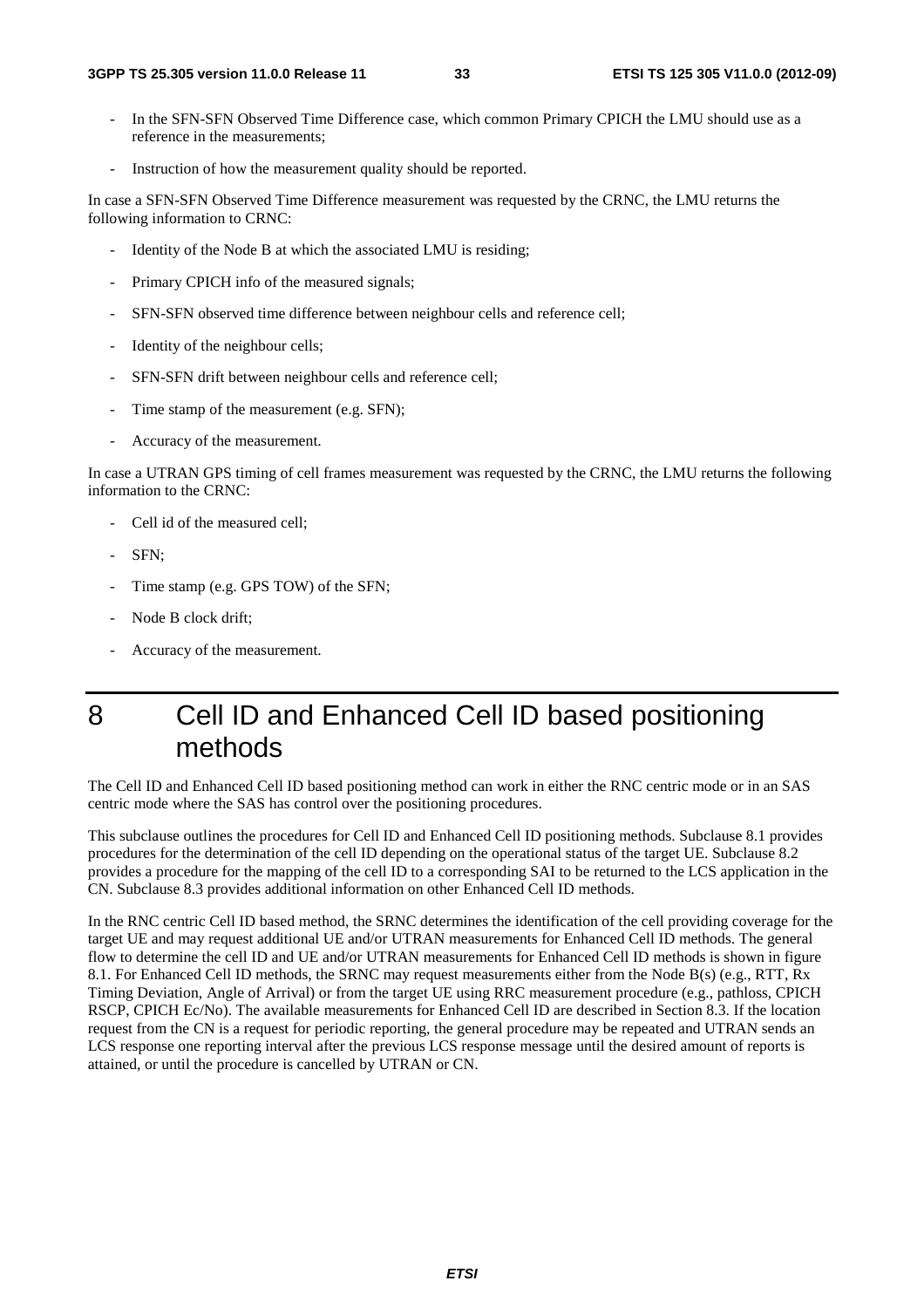

#### **Figure 8.1: RNC Centric, Cell ID and Enhanced Cell ID Based Methods**

In the SAS centric mode the request for a Cell ID or Enhanced Cell ID based position may be originated by an associated SAS via a PCAP Postion Activation Request message on the Iupc interface as discussed in subclause 6.6.5.1.3. In this case the Cell ID and other measurements for Enhanced Cell ID would be provided to the SAS in a PCAP Position Activation Response message as shown in figure 8.2.

For periodic reporting, the SAS may continue to invoke Cell ID or Enhanced Cell ID based position via PCAP Position Activation Request messages and the SAS sends the periodic location reports to the SRNC in PCAP Position Periodic Result messages until the desired amount of reports is attained (or until the procedure is cancelled by UTRAN or CN) as shown in Figure 8.2. The final location estimate may be provided to the SRNC either in a PCAP Position Periodic Result or in a PCAP Position Initiation Response message, as described in subclause 6.6.5.1.3.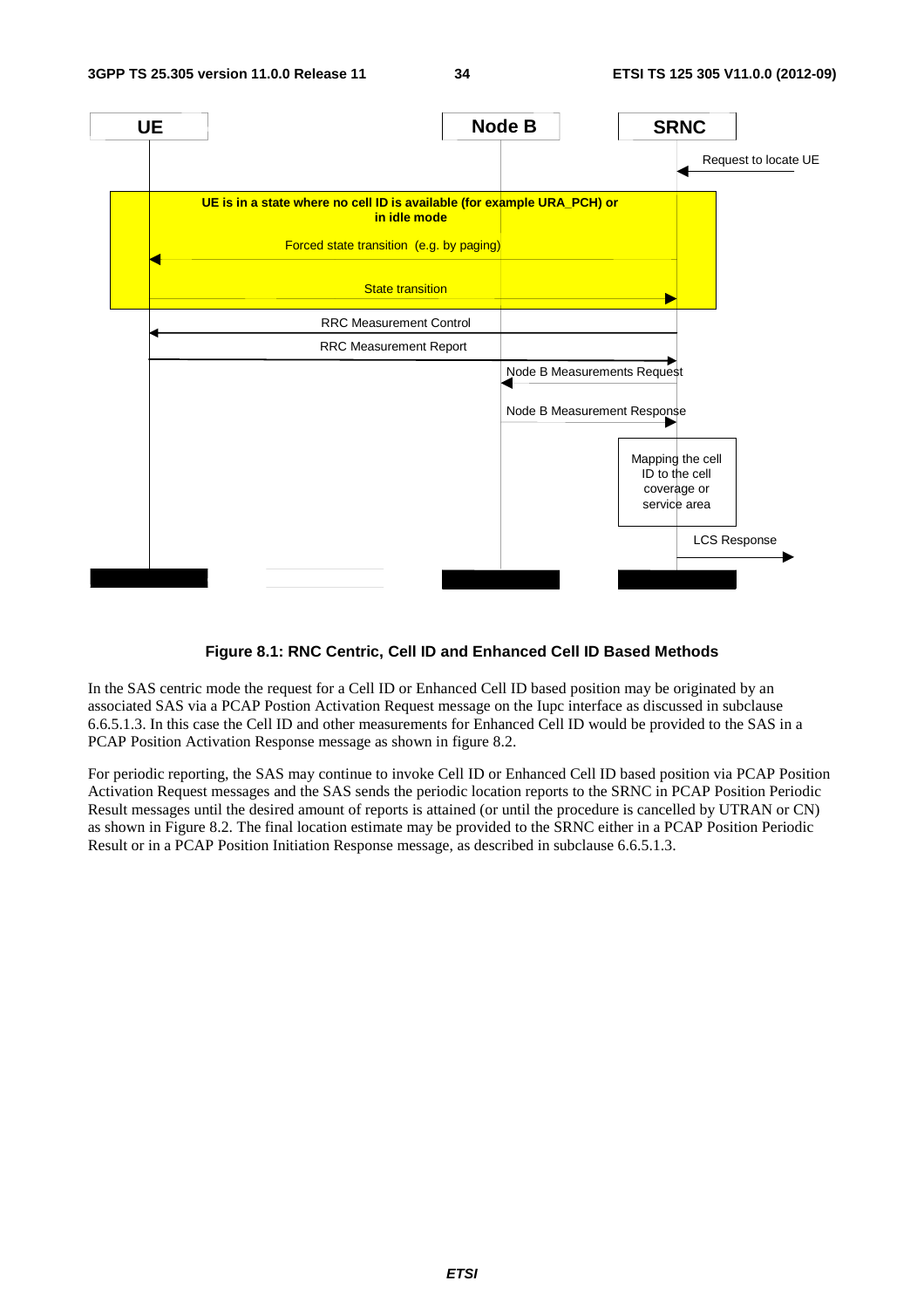

**Figure 8.2: SAS Centric, Cell ID and Enhanced Cell ID Based Methods**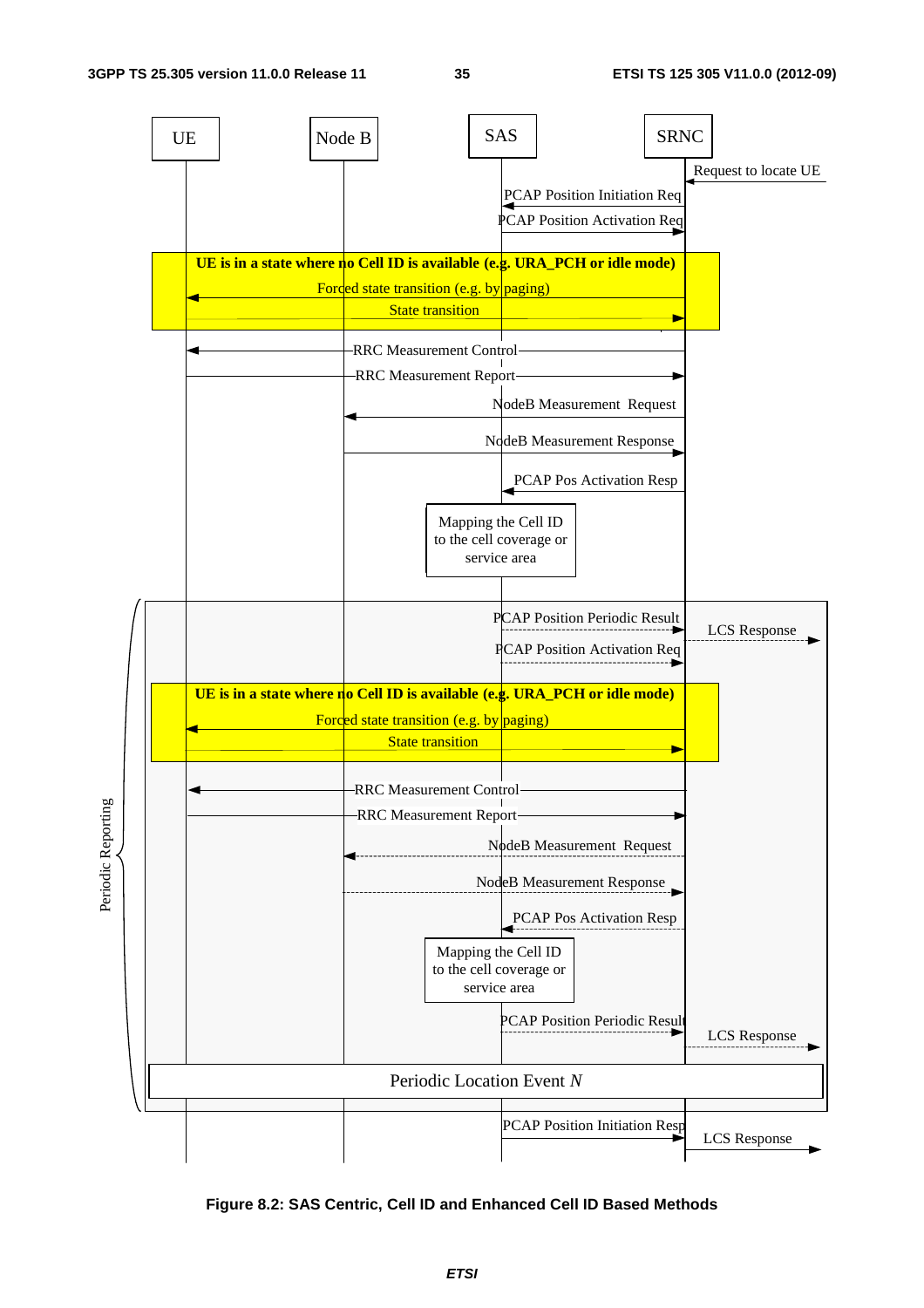## 8.1 Cell ID determination

In order for the SRNC to determine the cell ID when an UE Positioning request is received, additional operations may be needed depending on the operational status of the UE.

When the LCS request is received from the CN the SRNC checks the state of the target UE. If the UE is in a state where the cell ID is available, the target cell ID is chosen as the basis for the UE Positioning. In states where the cell ID is not available, the UE is paged, so that SRNC can establish the cell with which the target UE is associated. The SRNC may also map the cell ID to a corresponding SAI to match the service coverage information available in the CN.

The cell ID based method shall determine the position of the UE regardless of the UE RRC mode (i.e. connected or idle).

### 8.1.1 UE Cell ID is not known

For UE for which the cell ID is not known at the time the UE Positioning request is received at the SRNC, the UE may be paged to locate its current cell ID. If the UE is in an idle mode and there is a need for it to be paged, then the paging shall be initiated by the CN. If the UE is in URA\_PCH state the paging may be initiated by the SRNC in UTRAN. For example, the UE can be forced to perform a transition to a Cell\_FACH state to define the cell ID of its current cell.

If the UE is in an idle mode, or in a RRC connected state when there is a need to page for the UE to obtain the cell ID, the CN may initiate paging, authentication and ciphering, as specified in [13].

Alternatively, the cell ID may be determined as the one that was used during the last active connection to the UE. In the case the UE is not reachable, the last known position should include the age of location field.

### 8.1.2 UE Cell ID is known

#### 8.1.2.1 UE not in Soft handover

The cell ID may be determined as the cell that is providing an active connection for the UE at the time of receiving the UE Positioning request at the SRNC.

#### 8.1.2.2 UE in Soft handover

In order for the SRNC to provide the geographical co-ordinates of a target UE in soft handover, the SRNC combines the information about all cells associated with the UE.

In soft handover, the UE may have several signal branches connected to different cells, reporting different cell IDs. A reference cell ID may be determined by the SRNC based on the coverage area of each cell. The reference cell ID may be selected based on one or more of the following principles:

- the cell ID may be selected based on the parameters defining the quality of the received signal branches. That is, the cell ID with the best quality signal branch is selected as the reference cell ID;
- the cell ID may be selected that was used during connection set-up between the UE and the serving Node B;
- the cell ID of the cell most recently associated with the UE may be selected;
- the cell ID of the latest "new" cell that the UE has started to receive, but has not yet been handed over to may be selected;
- the cell ID may be selected as the cell to which UE has the shortest distance (to the Node B site);
- the cell ID may be selected as the cell that provides an active connection for the UE at the time of receiving the UE Positioning request at the SRNC.

The selection may also be based on RTT measurements, power levels and received signal strengths in UE and related Node B or LMU.

Other relevant mechanisms such as IPDL or SSDT power control should also be taken into account when applying the cell ID selection procedure for UE in a soft handover mode.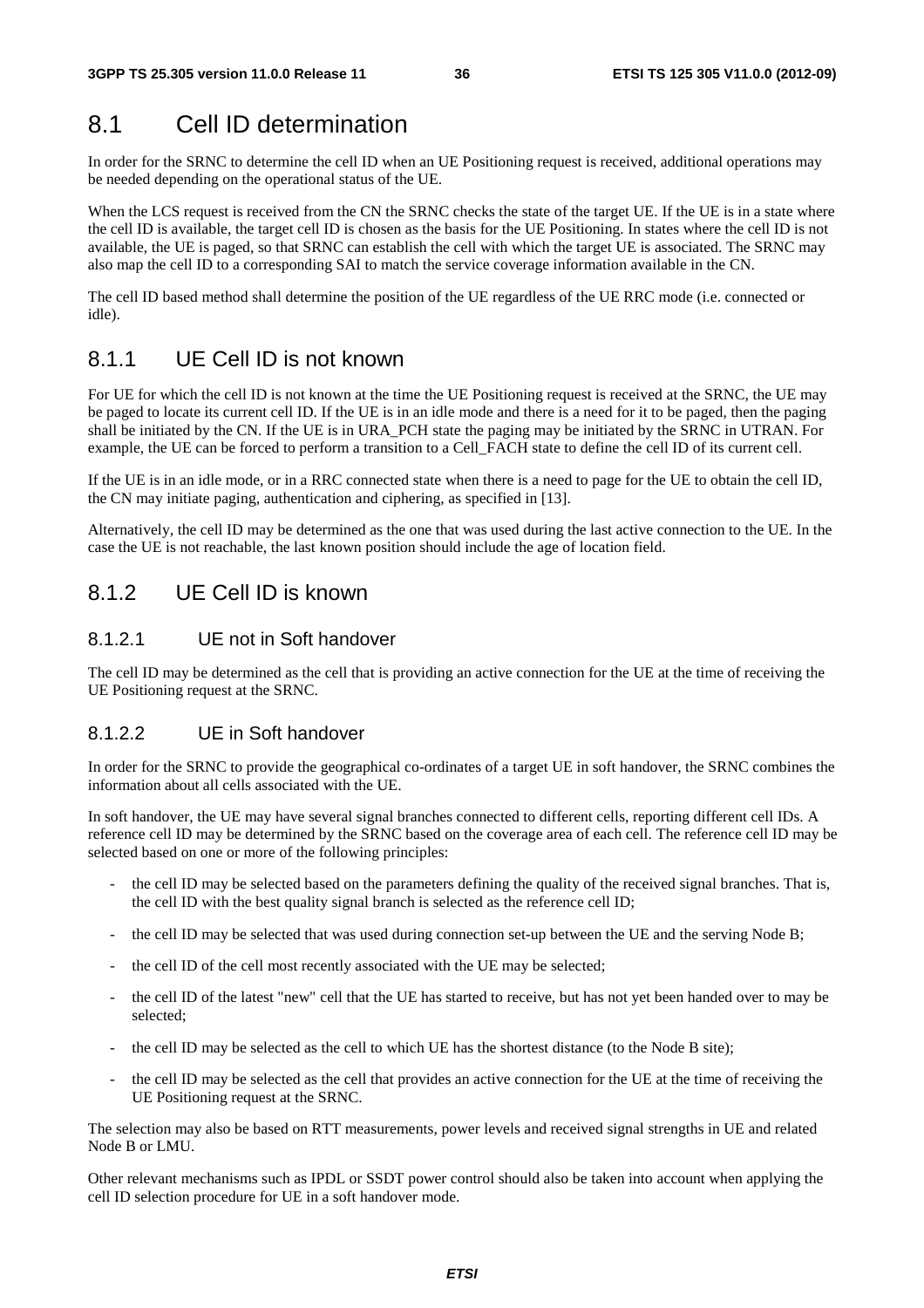### 8.2 Mapping the Cell ID to Geographic Co-ordinates or a Service Area

A UTRAN cell ID should be mapped to geographical coordinates or a SAI before being sent from UTRAN to the CN. The Service Area Identifier may include one or several cells. The mapping may be accomplished either in the SRNC, in a Network Management System, including Network Management Unit or by co-operation of various access network elements.

The CN may request the geographical co-ordinates or the SAI, or both for the target UE. The SAI may be used for routing of corresponding Emergency calls, or for CAMEL services to correspond to the usage of Cell ID in the core network of GSM. However, the MSC shall not send the Service Area Identity to GMLC.

Although the mapping of the cell(s) associated with the target UE into geographical co-ordinates by the SRNC is not standardised, the response to the CN Location request with geographical co-ordinates shall be as defined in [11].

In order to determine a cell coverage estimate and to map it to the geographical coordinates or Service Area parameter Identity, the SRNC may use parameters such as the best reference signal, RTT in FDD [15] or Rx Timing Deviation [16] and knowledge of the UE timing advance in TDD, as well as antenna beam direction parameters.

Alternatively, the service area coverage of a cell may be determined by using a reference signal power budget. Based on the reference signal power budget it is possible to obtain, for example, the Node B transmitted power, isotropic path loss, coverage threshold at coverage area border for a given location probability, and a cell radius for an indoor and outdoor coverage.

The SRNC may use a reference signal link budget based cell radius estimate, in conjunction with the cell identifier, to make a coverage estimation for the cell(s) related to the target UE.

Additionally, the SRNC may compare the received power levels with the power budget, whereby more accurate information of the position of the UE may be provided.

Also, the interaction between neighbouring cell coverage areas may be used to determine a more exact UE Positioning.

## 8.3 Enhanced Cell ID Methods

Techniques which use additional UE and/or UTRAN radio resource related measurements are defined under Enhanced Cell ID. Measurements for these ECID methods may include:

UE measurements:

- UE Rx-Tx Time Difference (FDD);
- pathloss;
- CPICH RSCP (FDD);
- CPICH Ec/No (FDD);
- Timing Advance (TDD).

UTRAN measurements:

- RTT (FDD);
- Rx Timing Deviation (TDD);
- Angle of Arrival (1.28 Mcps TDD).

Various techniques exist to use these measurements to estimate the location of the target UE. The specific techniques are beyond the scope of this specification. Examples of other Enhanced Cell ID method include the following: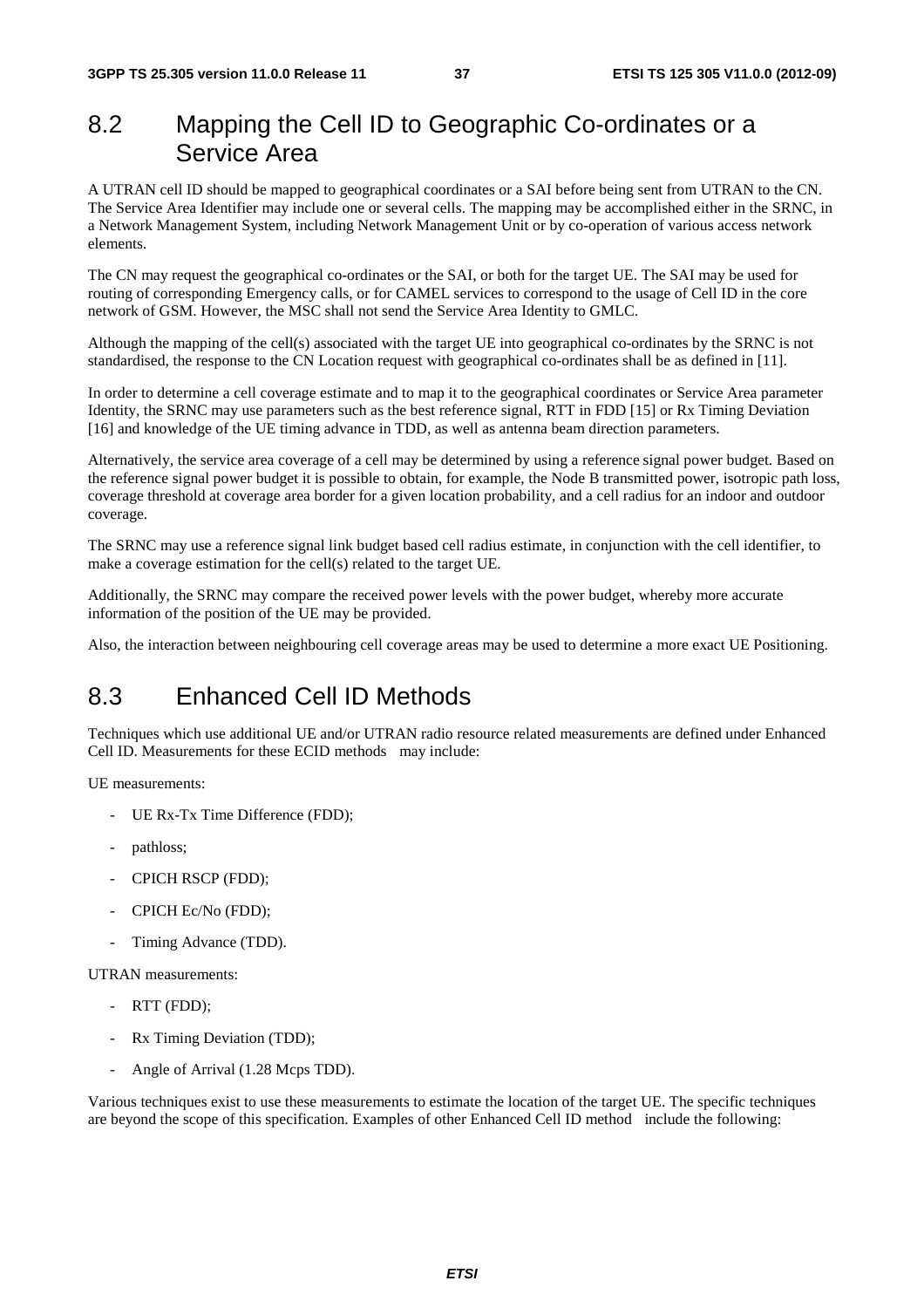### 8.3.1 Cell-ID with RTT

Cell-ID with Round Trip Time measurements:

This variant uses in addition NodeB measurements of the signal Round-Trip-Time (RTT). These measurements can be made for all NodeBs in the active set. If RTT measurements to several geographically dispersed NodeBs are available, the UE location may be found via trilateration. The RTT measurements may be complemented by the UE measurement of the Rx-Tx Time Difference Type 1 and/or Type 2. In case of TDD mode, the distance measurement may be based on RX Timing Deviation and/or Timing Advance.

### 8.3.2 Cell-ID with Pathloss and Related Measurements

Cell-ID and Pathloss related measurements:

This variant uses in addition several UE measurements for the serving and neighboring cells related to pathloss or SNR. UE measurements which could be used include:

- Pathloss (as defined in [18] subclause 10.3.7.3);
- CPICH RSCP (FDD);
- CPICH Ec/N0 (FDD).

These measurements may be used to obtain distance related information, or the measurements may be used for statistical modeling approaches, etc.

#### 8.3.2.1 RF Pattern Matching (RFPM)

The RF Pattern Matching positioning method is based on radio link measurements collected from the network and/or the UE. The method relies on predictions or models of the radio environment against which it performs an algorithmic comparison of the measurements to determine a best match estimation of the UE's location. RFPM may utilize measurements other than the pathloss measurements noted above.

### 8.3.3 Cell-ID with Angle of Arrival

Cell-ID with Angle-Of-Arrival (AOA) measurements (1.28 Mcps TDD only): This variant uses NodeB angle-of-arrival measurements, usually together with distance related measurements obtained via timing advance to estimate the UE location.

# 9 OTDOA positioning method

The primary standard OTDOA measurement is the "SFN-SFN observed time difference" observed at the UE (see [15] and [16]). These measurements, together with other information concerning the surveyed geographic position of the transmitters and the RTD of the actual transmissions of the downlink signals may be used to calculate an estimate of the position and optionally, the velocity of the UE. Each OTDOA measurement for a pair of downlink transmissions describes a line of constant difference (a hyperbola (see note 1)) along which the UE may be located. The UE's position is determined by the intersection of these lines for at least two pairs of Node Bs. The accuracy of the position estimates made with this technique depends on the precision of the timing measurements, the relative position of the Node Bs involved (see note 2), and is also subject to the effects of multipath radio propagation. This is illustrated in the figure 9.1.

- NOTE 1: This is really a figure in three dimensions, a hyperboloid. For convenience here, this will be simplified to the hyperbola representing the intersection of this surface with the surface of the earth. For location service in three dimensions the hyperboloid must be considered.
- NOTE 2: The geometry of the Node B positions may affect the accuracy of the position and optional velocity estimates. The best results are when the Node Bs equally surround the UE. If they do not, there is a reduction in accuracy, which is sometimes termed the Geometric Dilution of Position (GDP).

The primary OTDOA measurements (made by the UE) are sent to the SRNC. These measures are sent via signaling over the Uu, Iub (and Iur) interfaces between the UE and the SRNC. In networks with a SAS, the SRNC may forward the measurement results over the Iupc interface to the SAS. The calculation function makes use of the measurements, the known positions of the transmitter sites and the RTD of the transmissions to estimate the UE's position.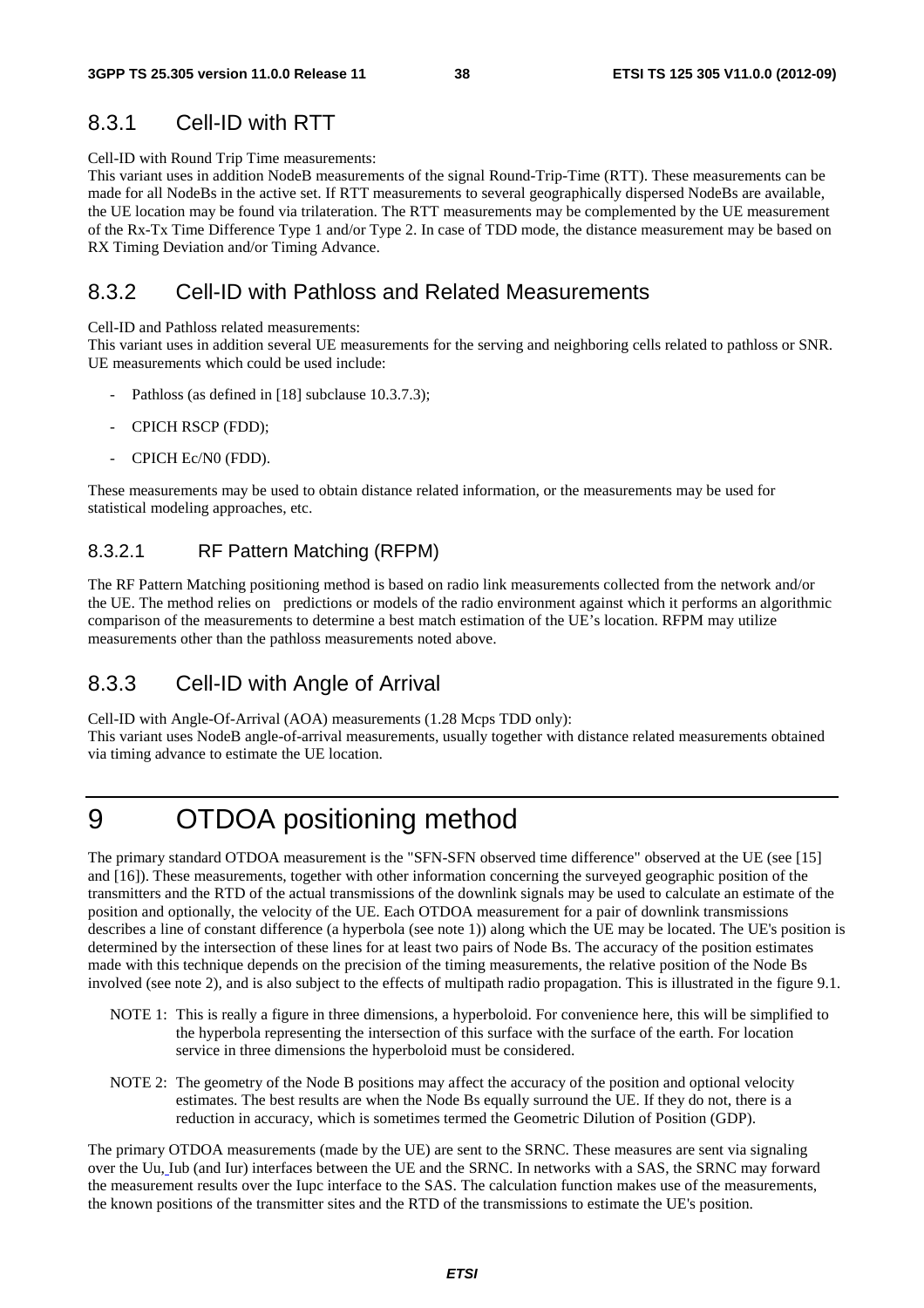

**Figure 9.1: OTDOA Positioning Method** 

The OTDOA method may be operated in two modes: UE-assisted OTDOA and UE-based OTDOA. The two modes differ in where the actual position calculation is carried out.

In the *UE-assisted* mode, the UE measures the difference in time of arrival of several cells and signals the measurement results to the network, where the SRNC or the SAS carries out the position calculation.

In the *UE-based* mode, the UE makes the measurements and also carries out the position calculation, and thus requires additional information (such as the position of the measured Node Bs) that is required for the position calculation.

The signalling requirements for the two OTDOA modes are described in subclause 9.6. As the UE Positioning involves measurements, there is always uncertainty in the results. Physical conditions, errors and resolution limits in the apparatus all contribute to uncertainty. To minimise the uncertainty in the UE Positioning result, it is important that as many measurements of OTDOA (and assistance data as RTT in FDD and Rx Timing Deviation in TDD) as are possible for a UE are provided to the UE. Thus it is important that the standard UE Positioning method not be restricted to rely on a single measure. The UE thus provides SFN-SFN observed time difference measurements for as many cells as it can receive. The cells to be measured shall include those in the active set and the monitored set.

In order to support the OTDOA method, the positions of the UTRAN transmitters needs to be accurately known by the calculation function in SRNC or SAS (for UE-assisted method) or UE (for UE-based method). This information may be measured by appropriate conventional surveying techniques (see note 3). The surveyed position should be the electrical centre of the transmitting antenna (and not the position of the radio equipment building). The use of antenna diversity, beamforming or beam steering techniques may cause the effective antenna position to change with time and this information is also needed to perform calculations. The methods of measuring the position of the UTRAN transmitters are outside the scope of the present document.

NOTE 3: These surveying methods may, for example, make use of a GPS receiver.

In order to support the OTDOA method, the RTD of the DL transmissions must also be known to perform the calculation. If the UTRAN transmitters are unsynchronised, the RTD will change over time as the individual clocks drift. Thus, RTD estimations may need to be made regularly and the calculation function updated appropriately.

One convenient method is to make use of an LMU at a fixed position. This unit performs timing measurements (e.g. UTRAN GPS timing of cell frames or SFN-SFN Observed Time Difference) of all the local transmitters. The CRNC then may convert these measures into the actual (absolute) relative time difference for each of the transmitters by making use of the known position of the LMU and the transmitters.

In some conditions a sufficient number of cells may not be available for measure at the UE. This may occur, for example, if the UE is located quite close to the UTRAN transmitter and its receiver is blocked by the strong local transmissions. This is referred to as the "hearability" problem.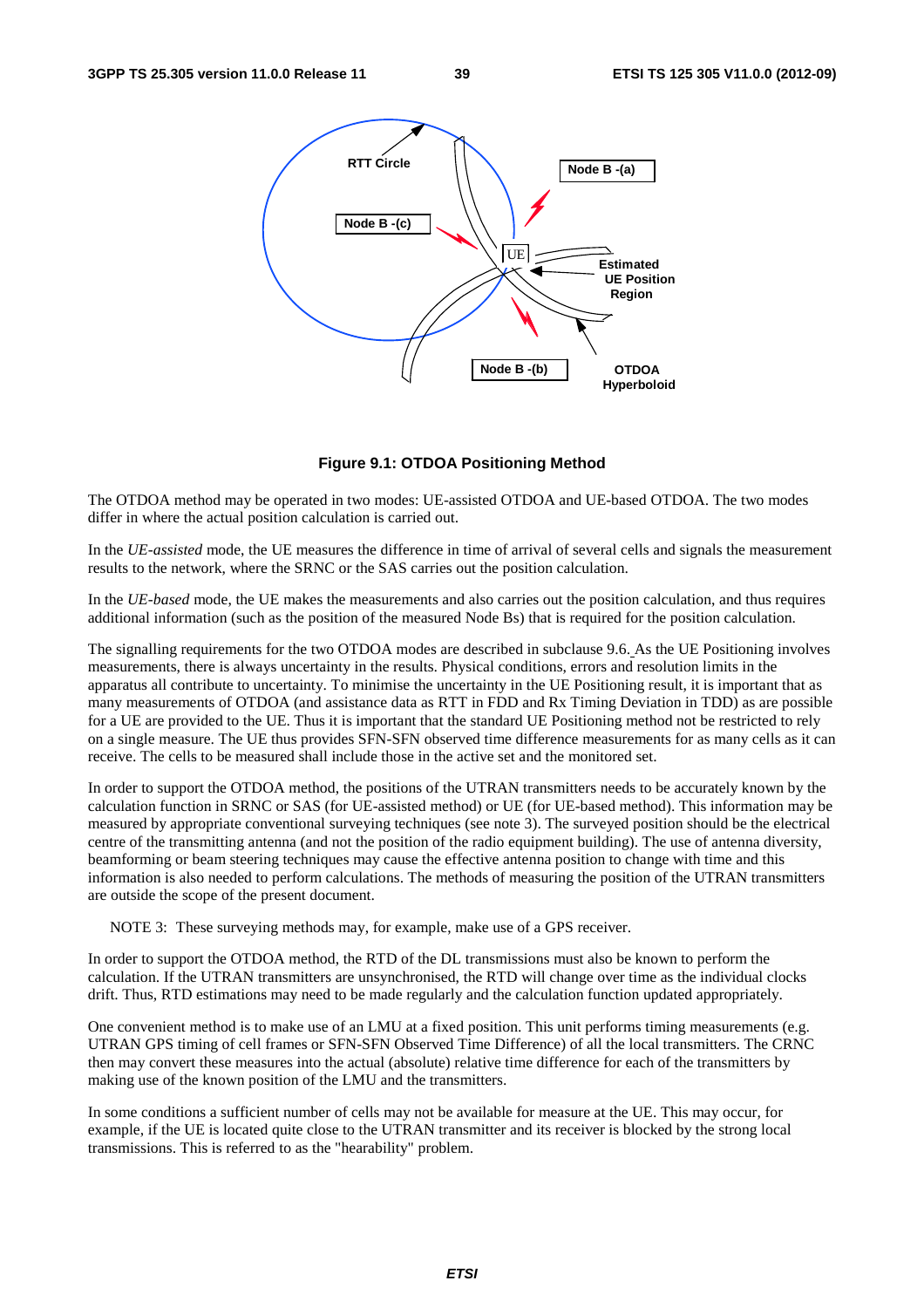## 9.1 Use of Idle Periods

Location based services needs the support of physical layer as a prerequisite, so that the measurements required for the UE position, and optional velocity calculation can be carried out. In UTRAN there are several factors that must be taken into account while considering the physical layer procedures related to location services:

- hearability: a basic consequence of a CDMA radio system is that a terminal near its serving Node B cannot hear other Node Bs on the same frequency. In order to calculate its position the UE should be able to receive at least three Node Bs. To facilitate this some special means are required;
- asynchronous network causes significant uncertainty to the time-difference-of-arrival (TDOA) measurements. To compensate for the effects of this, the relative time difference (the synchronicity) between Node B transmissions must be measured, and used for correcting OTDOA measurement;
- capacity loss: signalling related to position calculation may take capacity from other services. This capacity loss should be minimised.

Based on the results in [29] a solution for the above mentioned hearability problem is the IPDL method. In this method each Node B ceases its transmission for short periods of time (idle periods). Therefore the Node B is configured appropriately by the CRNC using the NBAP protocol [22]. During an idle period of a Node B, terminals within the cell can measure other Node Bs and the hearability problem is reduced. The UEs are made aware of the occurrences of IPDLs by using RRC signalling over the Uu interface [18]. Also, during idle periods the real time difference measurements can be carried out. Because the IPDL method is based on downlink the location service can be provided efficiently to a large number of terminals simultaneously.

The specification and operation of the IPDL technique are provided in [14] and [26].

## 9.2 Relative Time Difference (RTD)

In order to calculate the estimate of the position of the UE, the calculation function needs to know:

- the OTDOA measurements:
- the surveyed geographic positions of the Node Bs that have had their signals measured; and
- the actual relative time difference between the transmissions of the Node Bs at the time the OTDOA measurements were made.

The accuracy of each of these measurements contributes to the overall accuracy of the position estimate. The measurement of the RTD is described in the following.

There are several approaches to determining the RTD. One is to synchronise the transmissions of Node B. In this technique the RTD are known constant values (see NOTE) that may be entered in the database and used by the calculation function when making a position estimate. The synchronisation must be done to a level of accuracy of the order of tens of nanoseconds (as 10 nanoseconds uncertainty contributes 3 metres error in the position estimate). Drift and jitter in the synchronisation timing must also be well controlled as these also contribute uncertainty in the position estimate. Synchronisation to this level of accuracy is currently only readily available through satellite based timetransfer techniques. Generally in the TDD operating mode, the Node Bs are synchronised.

NOTE: The transmission times may all be aligned to a common reference (such as UTC) in which case all RTD have a common value. However, in a more general case the transmissions may have a fixed offset with reference to UTC, and thus the RTD values are non-zero and may be stored in the database for use by the calculation function.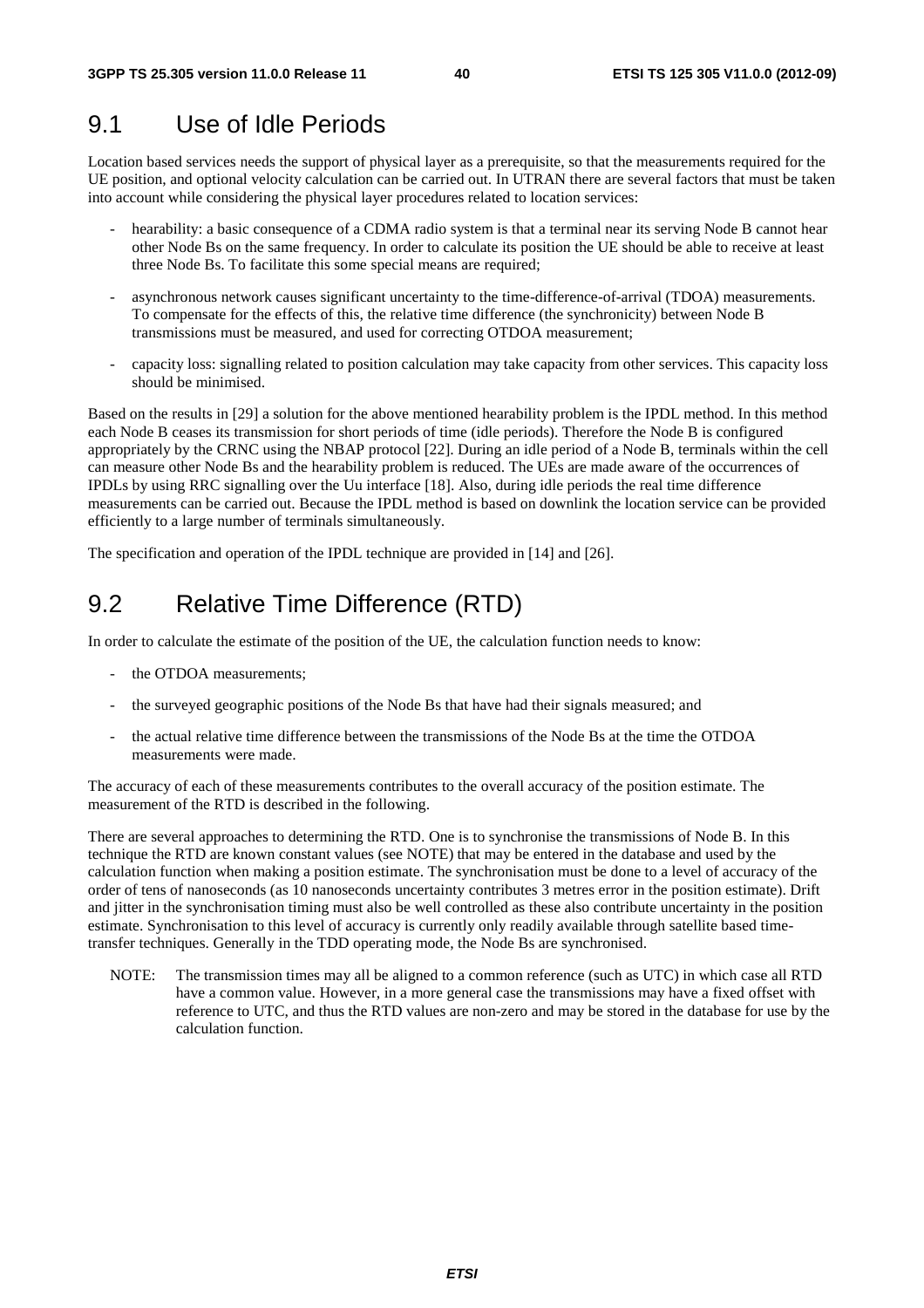Alternatively (typically in FDD mode), Node Bs may be left to free run within some constraint of maximum frequency error. In this scenario, the RTD will change (slowly) with time. The rate of change will depend on the frequency difference and jitter between Node Bs. If, for example, the maximum frequency difference between two Node Bs is  $\pm 10^{-9}$ , then the start of transmission of a 10 millisecond code sequence will drift through a cycle in about 1 390 hours (or 57 days). With this relatively slow rate of drift the measurements needed to obtain the RTD can be performed by fixed LMUs at known positions and stored in the database for use by the calculation function. The jitter and drift of the individual oscillators in each Node B may cause the change of timing to slow, remain constant or reverse direction over time. Ongoing measurements may be made to assure the most current values are available for the calculation function. The measurement units needed to support RTD estimation may be co-located with the Node Bs or installed at other convenient positions in the UTRAN coverage area, and report their results through the UTRAN signalling.

The LMUs may directly measure the SFN-SFN Observed Time Difference between neighbouring and reference cells and return the measurements to the CRNC. Alternatively the LMUs may measure the UTRAN GPS timing of cell frames of the neighbouring and reference cells and return the measurements to the CRNC. If the CRNC is not the SRNC the information is also forwarded from CRNC to SRNC. In networks with a SAS the information may also be forwarded to the SAS.

The SRNC or SAS then uses the UTRAN GPS timing of cell frames or SFN-SFN Observed Time Difference measurements to calculate the RTD values. The information to be transferred in each case is listed in 7.4.3.

## 9.3 Time of Day (ToD)

If there are frequency drifts between the (unsynchronised) Node Bs, as noted in subclause 9.2, the OTDOA measurements must be reported together with the time-of-day they were made (timestamp). This is necessary so that the appropriate value of the RTD may be used by the calculation function.

In order to assure less than a 20 nanosecond uncertainty in the RTD value, the time of day must be known to better than 10 seconds (if the maximum frequency difference between the Node Bs is  $\pm 10^{-9}$ ). The method by which the ToD is measured is the system the frame number, which provides a 10 millisecond resolution and can be unambiguous up to 40.95 seconds.

## 9.4 Node B Synchronisation

It is preferable that the positioning methods do not require the Node B to be synchronised. The needed level of synchronisation accuracy for UE Positioning is not by any means straightforward to achieve. The necessary information to obtain RTD between Node Bs can be measured by LMU (e.g. UTRAN GPS timing of cell frames or SFN-SFN Observed Time Difference) and distributed in the network (e.g. as broadcast information). Also, these measurements may benefit from the IPDL option.

In the TDD operating mode the Node Bs will typically be synchronised and this may be of assistance to the UE Positioning technique.

## 9.5 OTDOA-IPDL and OTDOA Modes

There are two modes of operation for the OTDOA-IPDL and OTDOA methods.

In the *UE-assisted* mode, the UE measures the difference in time of arrival of several cells and signals the measurement results to the network, where the SRNC or SAS carries out the position calculation.

In the *UE-based* mode, the UE makes the measurements and also carries out the position calculation, and thus requires additional information (such as the position of the measured Node Bs) that is required for the position calculation. This information is provided by the System Information Broadcast.

### 9.5.1 Information to be transferred between UTRAN elements

Table 9.1 lists the required information for both UE-assisted and UE-based modes that may be sent from UTRAN to UE. The required information can be signalled to the UE either in a broadcast channel or partly also as dedicated signalling.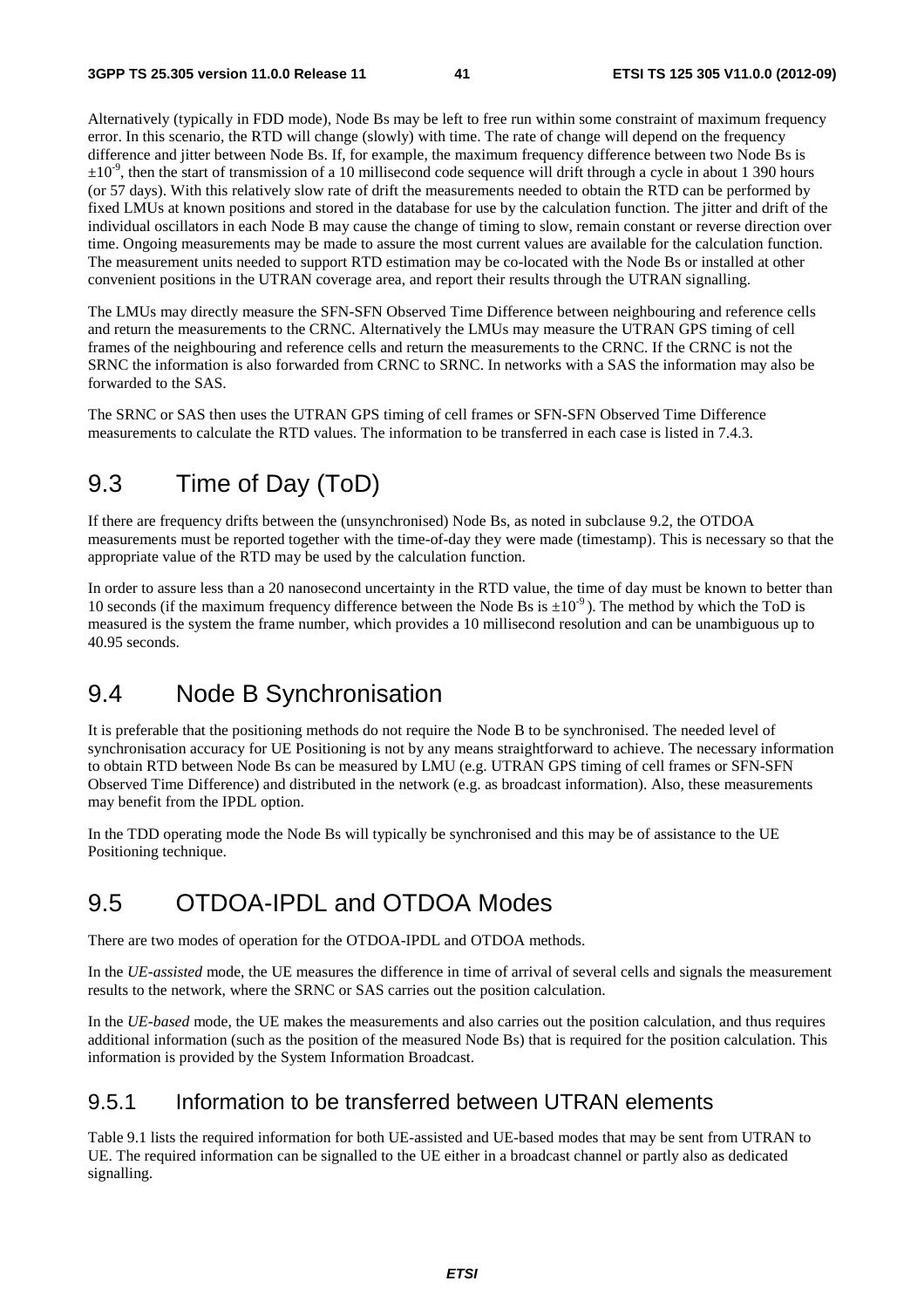#### **Table 9.1: Information to be transferred from UTRAN to UE ('Yes' = information required, 'No' = Information not required)**

| <b>Information</b>                                                                 | UE-      | <b>UE-based</b> |
|------------------------------------------------------------------------------------|----------|-----------------|
|                                                                                    | assisted |                 |
| Intra frequency Cell Info (neighbour list)                                         | Yes      | Yes             |
| Ciphering information for UE Positioning (see note 1)                              | No       | Yes             |
| Measurement control information (idle period locations)                            | Yes      | Yes             |
| Sectorisation of the neighbouring cells                                            | No       | Yes             |
| Measurements results needed for RTD values for Cells                               | No.      | Yes             |
| mentioned at Intra frequency Cell Info                                             |          |                 |
| RTD accuracy                                                                       | No.      | Yes             |
| Measured roundtrip delay for primary serving cell                                  | No       | Yes             |
| Geographical position of the primary serving cell                                  | No.      | Yes             |
| Relative neighbour cell geographical position                                      | No       | Yes             |
| Accuracy range of the geographic position values                                   | No       | Yes             |
| <b>IPDL</b> parameters                                                             | Yes      | Yes             |
| <b>IPDL-Alpha parameter for Open Loop Power Control</b>                            | Yes      | Yes             |
| when using IPDLs in TDD (see note 2)                                               |          |                 |
| Maximum Power increase the UE may use when using                                   | Yes      | Yes             |
| IPDLs in TDD (see note 2)                                                          |          |                 |
| NOTE 1: The idea behind UE Positioning specific ciphering information is e.g. that |          |                 |
| the operator can sell information that the UE needs for calculating its            |          |                 |
| position. For reference in the GSM world see [4].                                  |          |                 |
| NOTE 2: These parameters are not required for 1.28 Mcps TDD in this release.       |          |                 |

When IPDLs for 3.84/7.68 Mcps TDD are applied and the IPDLs occur in the slot carrying the PCCPCH, a special alpha parameter needs to be signalled from SRNC to the UE in order to take the impact of the IPDLs on the Open Loop Power Control into account. Additionally the UE shall not increase the transmit power by a certain value between an IPDL slot and the next slot carrying the PCCPCH when IPDLs are applied within a cell. OTDOA for 1.28 Mcps TDD is based on DwPTS and so these requirements do not apply.

The information that may be signalled from UE to SRNC is listed in table 9.2.

| <b>Information</b>                                                                 | UE-<br>assisted | UE-based |
|------------------------------------------------------------------------------------|-----------------|----------|
| OTDOA measurement results                                                          | Yes             | No       |
| OTDOA measurement accuracy                                                         | Yes             | No       |
| UE geographical position                                                           | <b>No</b>       | Yes      |
| Position accuracy indicator (based on the signalled and<br>measurement accuracies) | <b>No</b>       | Yes      |

#### **Table 9.2: Information to be transferred from UE to SRNC**

Table 9.3 shows the information that may be transferred from Node B to its CRNC. If the CRNC is not the SRNC the information is also forwarded from CRNC to SRNC.

#### **Table 9.3: Information to be transferred from Node B/LMU to CRNC and between RNCs**

| <b>Information</b>                               | <b>UE</b> assisted | <b>UE based</b> |
|--------------------------------------------------|--------------------|-----------------|
| Measured UTRAN GPS timing of cell frames or SFN- | Yes                | Yes             |
| SFN Observed Time Difference values for Cells    |                    |                 |
| mentioned at Intra frequency Cell Info           |                    |                 |
| UTRAN GPS timing of cell frames or SFN-SFN       | Yes                | Yes             |
| Observed Time Difference accuracy                |                    |                 |

Table 9.4 shows the information that may be transferred from CRNC to Node B. If the CRNC is not the SRNC the information may also be sent from CRNC to SRNC.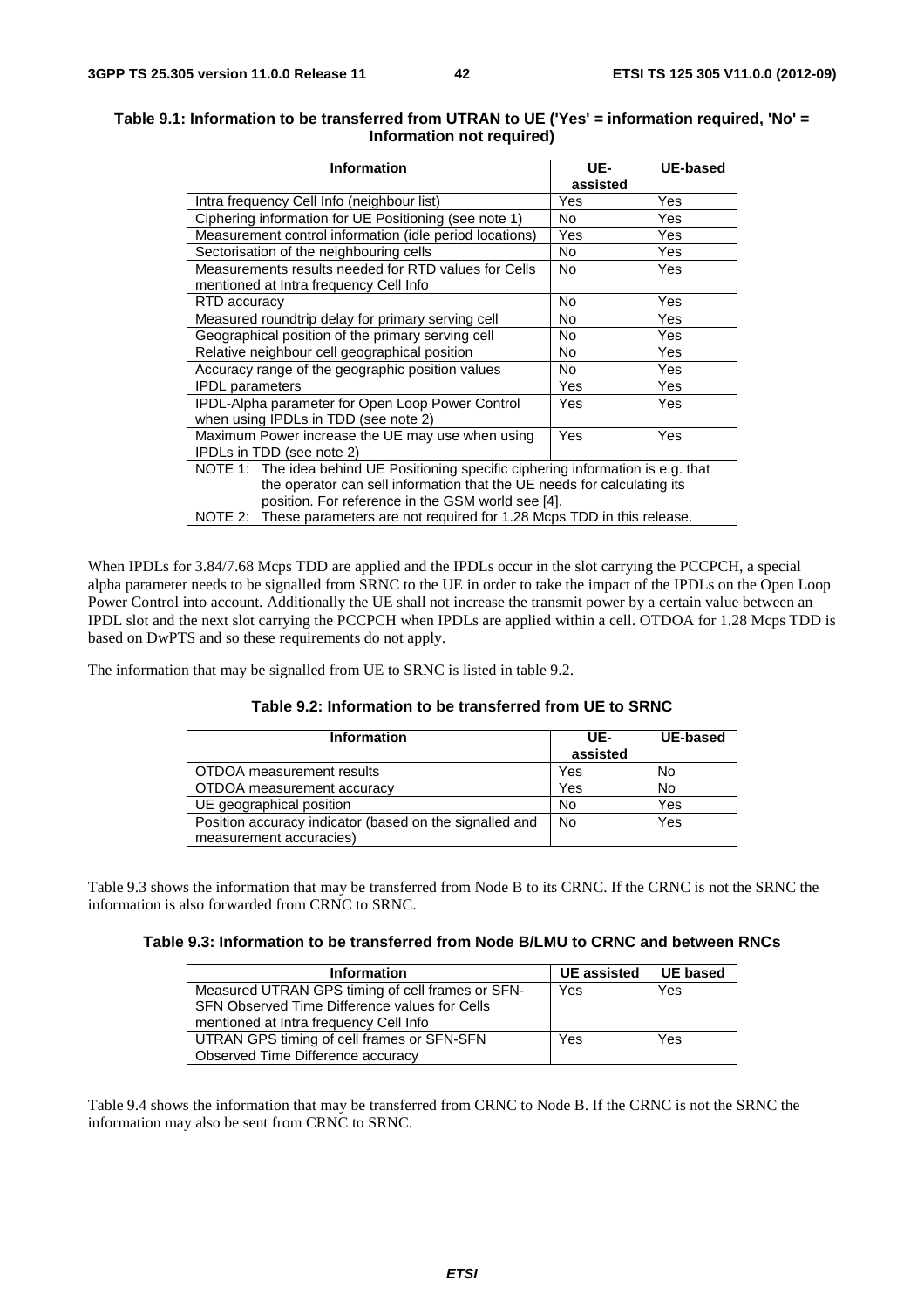#### **Table 9.4: Information to be transferred from CRNC to Node B/LMU and between RNCs**

| <b>Information</b> | UE<br>assisted | <b>UE</b> based |
|--------------------|----------------|-----------------|
| parameters<br>,,,  | 'es            | Yes             |

Table 9.5 shows the information that may be transferred between RNCs.

#### **Table 9.5: Information to be transferred between RNCs**

| <b>Information</b>                                                                         | <b>UE</b> assisted | <b>UE based</b> |
|--------------------------------------------------------------------------------------------|--------------------|-----------------|
| Geographical position of the primary serving cell                                          | Yes                | Yes             |
| Relative neighbour cell geographical position                                              | Yes                | Yes             |
| Accuracy range of the geographic position values                                           | Yes                | Yes             |
| IPDL-Alpha parameter for Open Loop Power Control<br>when using IPDLs in 3.84/7.68 Mcps TDD | Yes                | Yes             |
| Maximum Power the UE may use when using IPDLs in                                           | Yes                | Yes             |
| 3.84/7.68 Mcps TDD                                                                         |                    |                 |

## 9.6 OTDOA network positioning procedures

OTDOA may be selected by the SRNC as the method to be used on receipt of an LCS positioning request from the CN or, optionally, when the SRNC receives a PCAP Position Activation Request message indicating the OTDOA positioning method from a SAS that is configured to select the positioning method. In the SAS initiated case the OTDOA measurement information will be returned to the SAS in a PCAP Position Activation Response message, or – if periodic reporting was requested – in one or more PCAP Position Periodic Report messages as discussed below.

### 9.6.1 RNC based selection of OTDOA

The following diagram illustrates the operations for the OTDOA method for UE Positioning when the request for positioning information is initiated by an LCS application from the CN.

This illustration only includes the information flow related to UE Positioning operations and does not indicate other operations that may be required, for example, to establish a signalling connection between the UE and the SRNC. Also not illustrated is the signalling used to initiate the location service request from the CN or a UE-based application.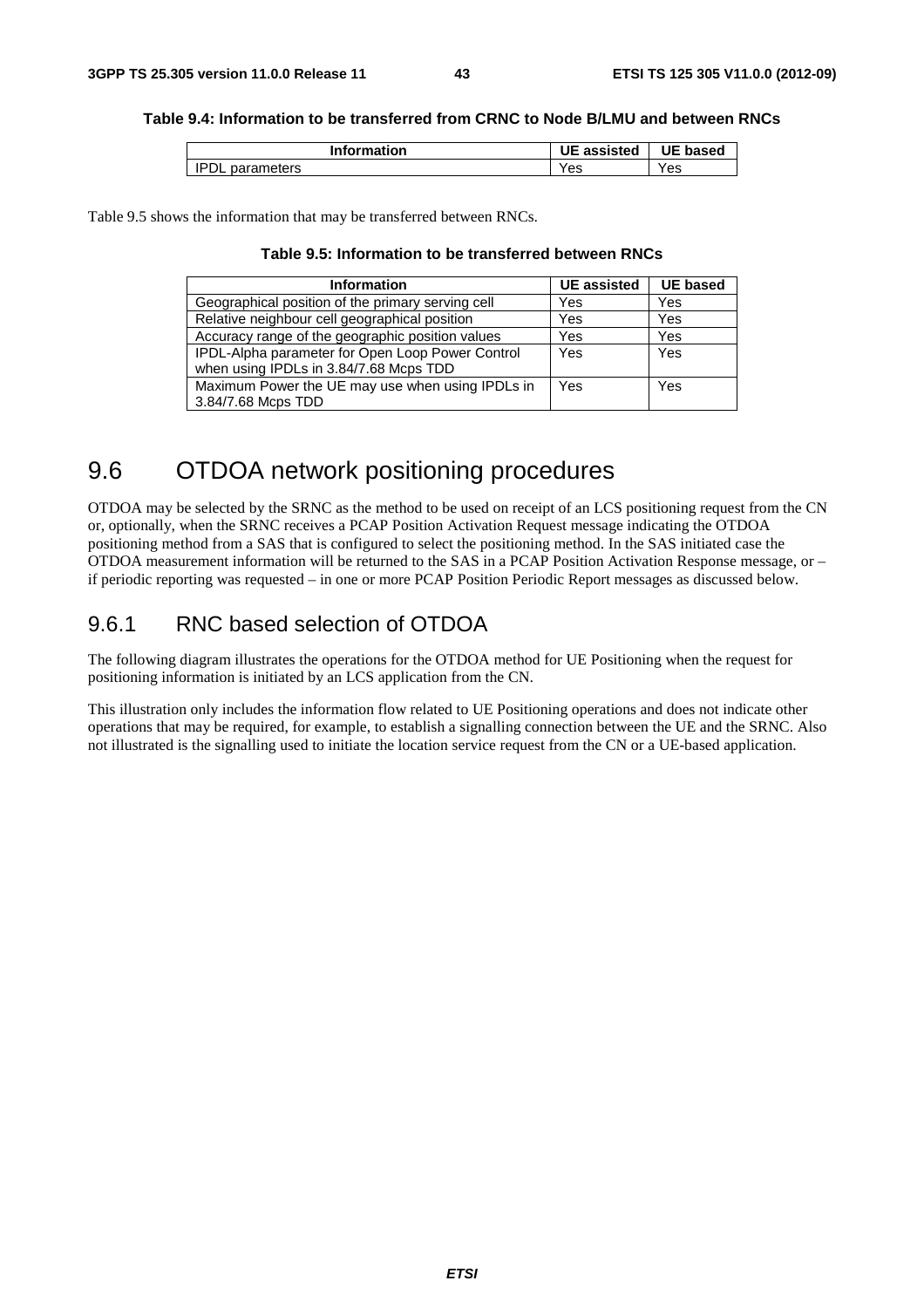

**Figure 9.2: OTDOA Signalling Operations** 

- 1. The operation begins with an authenticated request for positioning information about a UE from an application in the CN being received at the SRNC. The request from the CN may be a request for on-demand or periodic reporting. The SRNC considers the request and the UTRAN and UE capabilities.
- 2. The SRNC requests from the UE the measurement of the OTDOA for the signals in the active and neighbourhood sets. These measurements are made while the UE is in connected mode CELL\_DCH state. If the location request from the CN in step 1 contained periodic reporting information (reporting interval and amount of reports), the SRNC may at this step request periodic OTDOA measurement reporting from the UE according to subclause 6.6.4.1.
- 3. If it is considered advantageous to do so, the SRNC requests the UE Rx-Tx timing difference (FDD only) or UE timing advance,  $T_{ADV}$  (1.28 Mcps TDD) information from the UE. If the location request from the CN in step 1 contained periodic reporting information (reporting interval and amount of reports), the SRNC may at this step request periodic measurement reporting from the UE according to subclause 6.6.4.1.
- 4. The UE returns the OTDOA measures to the SRNC. The SRNC receives the OTDOA information and coordinates obtaining other information to support the calculation request.
- 5. The UE returns the UE Rx-Tx timing difference (FDD only) or UE timing advance,  $T_{\rm ADV}$  (1.28 Mcps TDD) information to the SRNC, together with a time stamp of when the value was obtained.
- 6. If there are insufficient OTDOA measures, or it is otherwise considered advantageous to do so, the SRNC requests the RTT (in FDD) or Rx timing deviation (in TDD) and/or angle of arrival (in 1.28 Mcps TDD) measure for the UE from the serving Node B.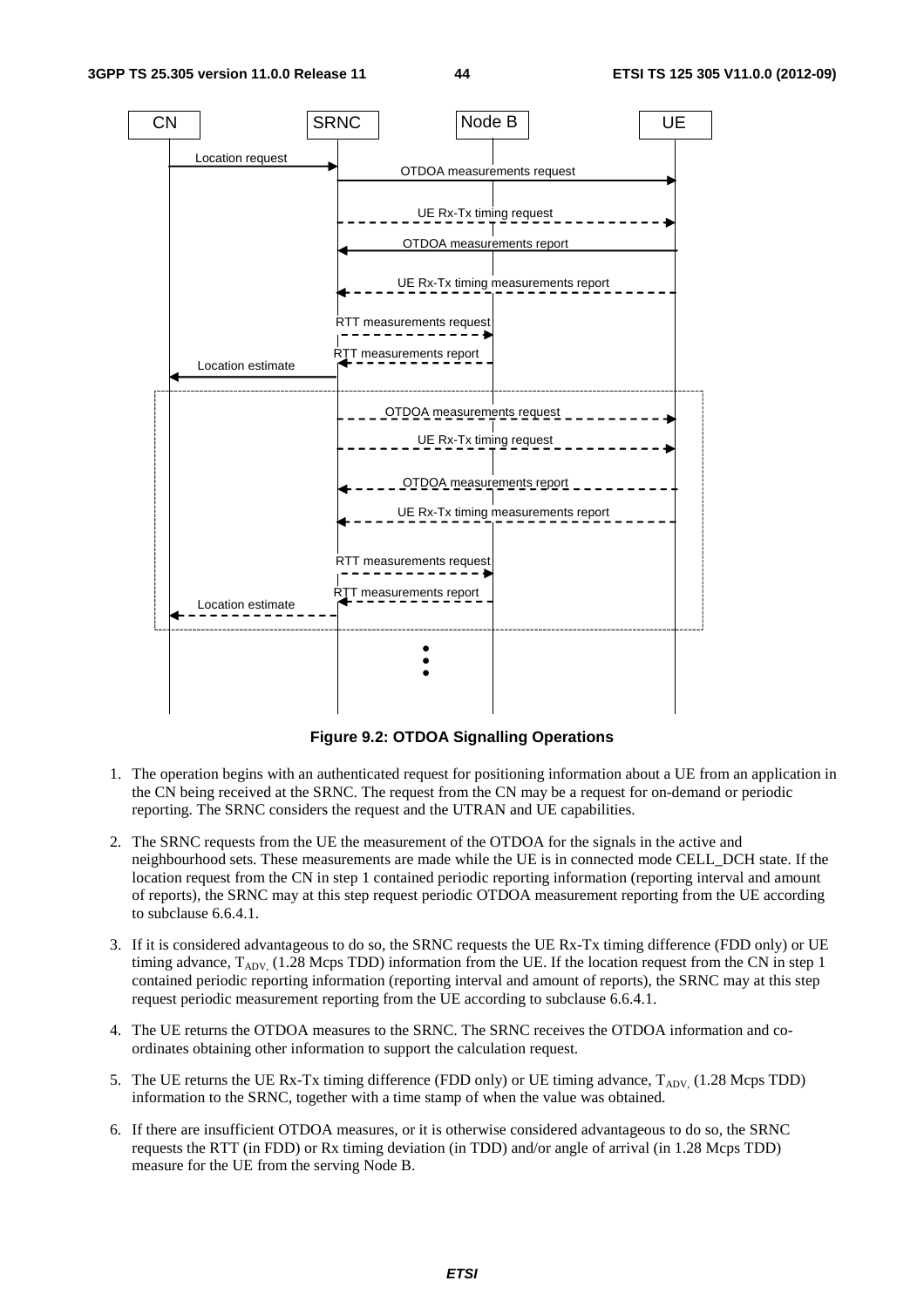- 7. In FDD, the SRNC requests the RTD values for the associated transmitters from the associated database. These may be stored locally if they are constant over time, otherwise they must be updated to represent the RTD timing at the time-of-day the OTDOA measurements were made.
- 8. The Node B returns the RTT (in FDD) or Rx Timing Deviation (in TDD) and/or angle of arrival (in 1.28 Mcps TDD) measures to the SRNC if they were requested.
- 9. The SRNC performs a position, and optional velocity calculation using the OTDOA, RTD and, if necessary, RTT (in FDD) or Rx timing deviation and UE timing advance (in TDD) information and angle of arrival information (1.28 Mcps TDD). The calculation may include a co-ordinate transformation to the geographic system requested by the application. The position estimate includes the position and the estimated accuracy of the results. The optional velocity estimate may also include an estimated accuracy. In networks that include the SAS, the SAS may perform the position calculation and then pass the position estimate to the SRNC.
- 10. The SRNC passes the position estimate to the CN including, if available, the positioning method (or the list of the methods) used to obtain the position and optional velocity estimate. If the CN has requested an accuracy for the position estimate, the Location response shall include an indication whether the position estimate satisfies the requested accuracy or not.
- 11. If periodic reporting was requested form the CN in step 1, and steps 2 or 3 requested periodic UE reporting according to subclause 6.6.4.1, steps 4 to 10 are repeated. If periodic reporting was requested form the CN in step 1, but the SRNC does not request periodic UE reporting at steps 2 or 3, the SRNC repeats steps 2 to 10. The SRNC sends a location estimate to the CN one reporting interval after the previous location estimate until the desired amount of reports has been attained (or until the procedure is cancelled by UTRAN or CN).

### 9.6.2 SAS based selection of OTDOA

The following describes the signalling for the optional selection of the OTDOA positioning procedure by the SAS when the CN has requested UE positioning.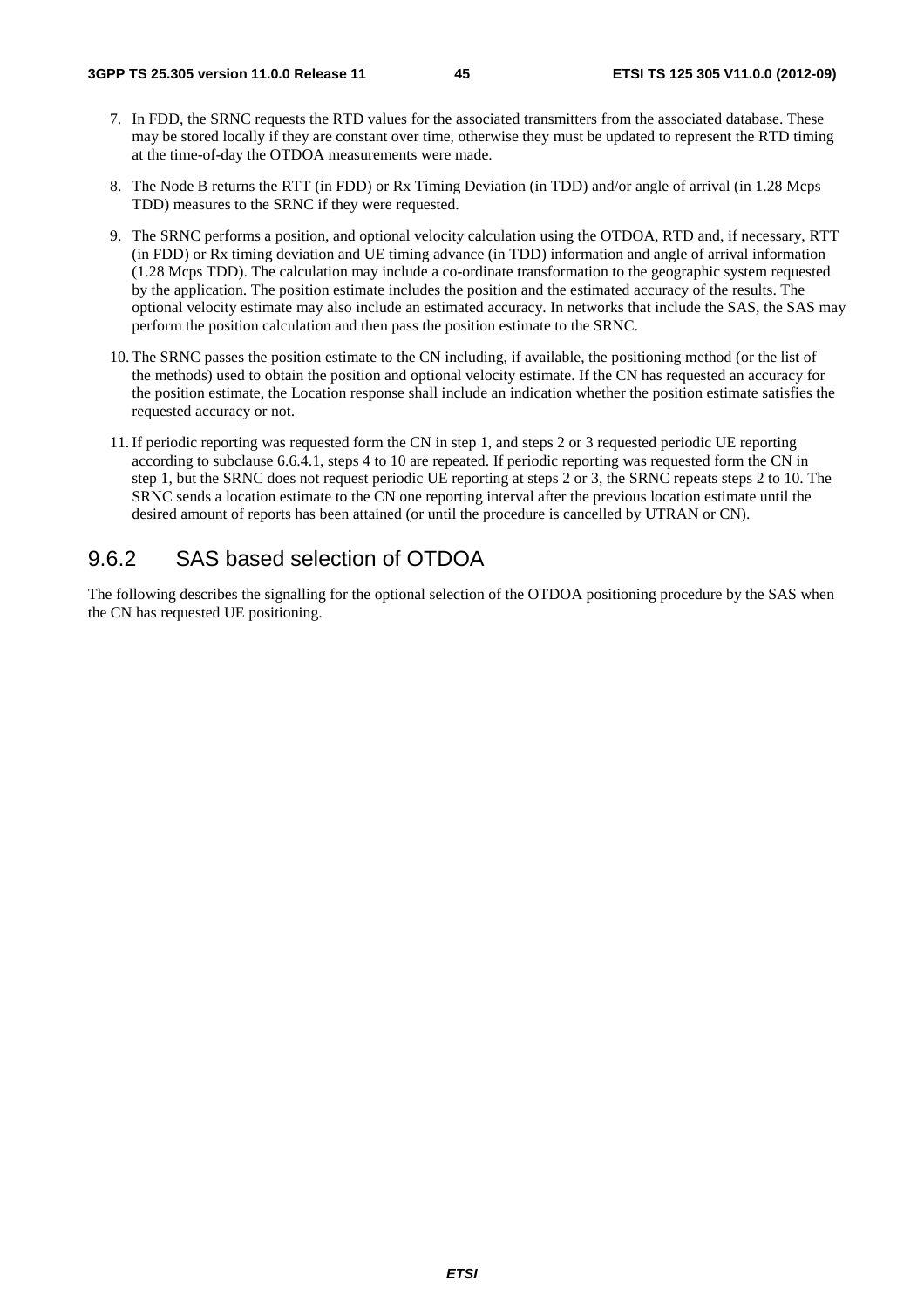

#### **Figure 9.3: OTDOA Signalling Operations for SAS based positioning method selection**

- 1. The operation begins with an authenticated request for positioning information about a UE from an application in the CN being received at the SRNC. The request from the CN may be a request for on-demand or periodic reporting. The SRNC considers the request and the UTRAN and UE capabilities.
- 2. The SRNC forwards the information contained in the RANAP Location Reporting Control message, including any periodic reporting information, plus the Cell ID and UE capability information to the SAS in a PCAP Position Initiation Request message.
- 3. The SAS sends a PCAP Position Activation Request message to the SRNC that requests the OTDOA positioning method and may also request the UE Rx-Tx timing difference (FDD only) or UE timing advance,  $T_{ADV}$ , (1.28 Mcps TDD) information from the UE. The PCAP Position Activation Request message may include periodic reporting information (amount of reports and reporting interval).
- 4. The SRNC requests from the UE the measurement of the OTDOA for the signals in the active and neighbourhood sets. The OTDOA measurement request may include a request for periodic reporting as described in subclause 6.6.4.1.These measurements are made while the UE is in connected mode CELL\_DCH state.
- 5. If the SAS has requested Rx-Tx timing information, the SRNC requests the UE Rx-Tx timing difference (FDD only) or UE timing advance,  $T_{ADV}$ , (1.28 Mcps TDD) information from the UE. The measurement request may include a request for periodic reporting as described in subclause 6.6.4.1.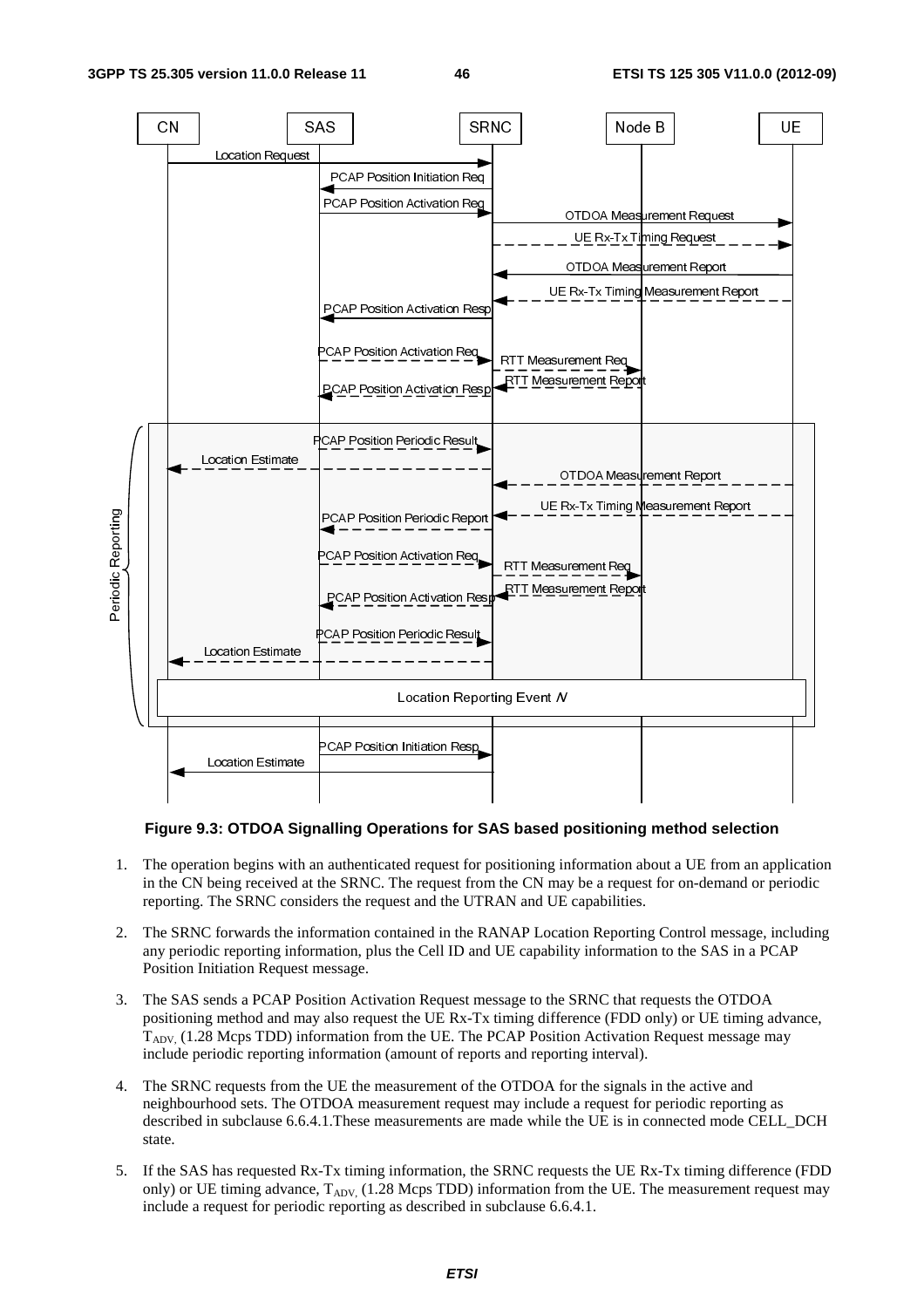- 6. The UE returns the OTDOA measures to the SRNC. The SRNC receives the OTDOA information and coordinates obtaining other information to support the calculation request.
- 7. The UE returns the UE Rx-Tx timing difference (FDD only) or UE timing advance,  $T_{ADV}$  (1.28 Mcps TDD) information to the SRNC, together with a time stamp of when the value was obtained.
- 8. The SRNC forward the OTDOA measurement report information and, if available, the UE Rx-Tx timing measurement report information to the SAS in a PCAP Position Activation Response message.
- 9. If there are insufficient OTDOA measures, or it is otherwise considered advantageous to do so, the SAS requests the RTT (in FDD) or Rx timing deviation (in TDD) and/or angle of arrival (in 1.28 Mcps TDD) measure for the UE from the serving Node B by sending a PCAP Position Activation Request message that requires the SRNC to execute the Cell ID positioning method toward the UE being positioned.
- 10. In FDD, the RTD values for the associated transmitters are calculated and stored in the SAS based upon input from its associated LMUs.
- 11. The Node B returns the RTT (in FDD) or Rx Timing Deviation (in TDD) and/or angle of arrival (in 1.28 Mcps TDD) measures to the SRNC if they were requested.
- 12. The SRNC forwards Cell ID and RTT (in FDD) or Rx timing deviation and UE timing advance (in TDD) information and angle of arrival information (1.28 Mcps TDD) to the SAS in a PCAP: Position Activation Response message.
- 13. The SAS performs the OTDOA based or Cell ID based position calculation. If periodic reporting was not requested in step 1, the SAS forwards the position information to the SRNC in a PCAP: Position Initiation Response message. If periodic reporting was requested in step 1, the SAS forwards the position information to the SRNC in a PCAP Position Periodic Result message. The calculation may include a co-ordinate transformation to the geographic system requested by the application. The position estimate includes the position and the estimated accuracy of the results. The optional velocity estimate may also include an estimated accuracy.
- 14. The SRNC passes the position estimate to the CN including, if available, the positioning method (or the list of the methods) used to obtain the position and optional velocity estimate. If the CN has requested accuracy for the position estimate, the Location response shall include an indication whether the position estimate satisfies the requested accuracy or not.
- 15. If periodic UE reporting was requested in step 4 or 5, the UE continues to send OTDOA measurements or UE  $Rx-Tx$  timing difference (FDD only) or UE timing advance,  $T_{ADV}$  (1.28 Mcps TDD) information to the SRNC, together with a time stamp of when the value was obtained, one reporting interval after the previous measurement report. The SRNC forwards the OTDOA measurement report information and, if available, the UE Rx-Tx timing measurement report information to the SAS in a PCAP Position Periodic Report message. The SRNC may aggregate the OTDOA measurement report information and the UE Rx-Tx timing measurement report information, if both are received from the UE in separate RRC messages, into the same PCAP Position Periodic Report message or may send this information in two separate PCAP Position Periodic Report messages. Steps 9 to 12 may be repeated for each new position estimate, and the SAS performs OTDOA based or Cell ID based position calculation and forwards each new position information to the SRNC in a PCAP Position Periodic Result message. The SRNC passes the new position estimate to the CN including, if available, the positioning method (or the list of the methods) used to obtain the position and optional velocity estimate. If the CN has requested accuracy for the position estimate, the Location response shall include an indication whether the position estimate satisfies the requested accuracy or not. This step 15 is repeated until the desired amount of reports has been attained or the procedure is cancelled by the CN or UTRAN. The SAS may send the final location estimate in a PCAP Position Initiation Response message to the SRNC, and the SRNC forwards the final location information to the CN.
- 16. If periodic UE reporting was not requested in step 4 or 5, but was requested in step 2, the SAS may repeat the steps 3 to 14 as for the first request until the desired amount of reports has been attained or the procedure is cancled by the CN or UTRAN. When repeating step 13 for the final request, the SAS returns the resulting final position estimate to the SRNC in a PCAP: Position Initiation Response message.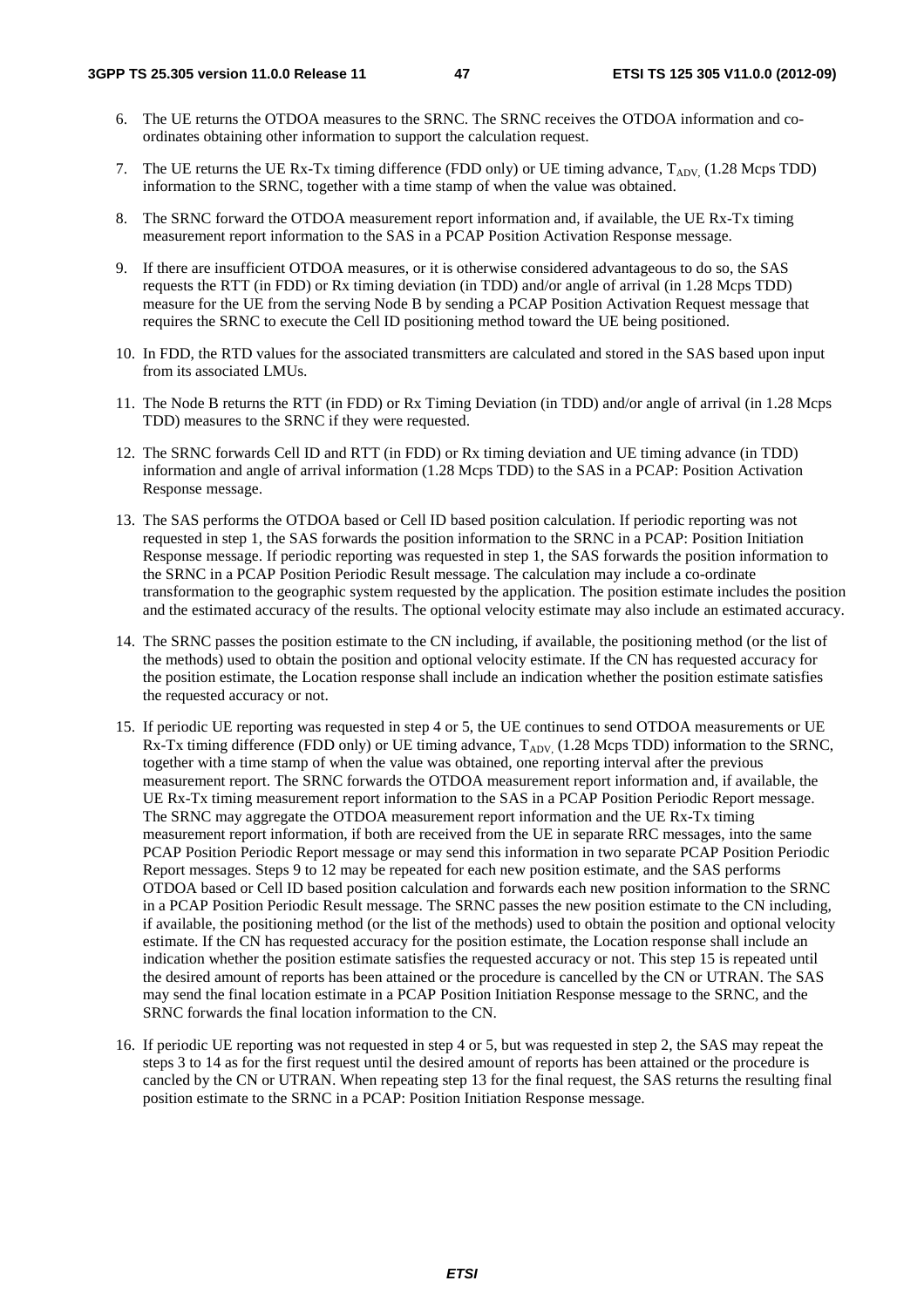# 10 Network-assisted GPS positioning method

When GPS is designed to inter-work with the UTRAN, the network assists the UE GPS receiver to improve the performance in several respects. These performance improvements will:

- reduce the UE GPS start-up and acquisition times; the search window can be limited and the measurements sped up significantly;
- increase the UE GPS sensitivity; positioning assistance messages are obtained via UTRAN so the UE GPS can operate also in low SNR situations when it is unable to demodulate UE GPS signals;
- allow the UE to consume less handset power than with stand-alone GPS; this is due to rapid start-up times as the GPS can be in idle mode when it is not needed.

The Network-assisted GPS methods rely on signalling between UE GPS receivers (possibly with reduced complexity) and a continuously operating GPS reference receiver network, which has clear sky visibility of the same GPS constellation as the assisted UEs. GPS reference receivers may be connected to the UTRAN to enable derivation of UE assistance signals.

Figures 10.1 and 10.2 provide an example of the end-to-end call flows for UE-assisted and UE-based positioning respectively. The SAS is an optional network element and the call segments do not apply in a network where the UE Positioning resides within the SRNC.



**Figure 10.1: Network-assisted GPS methods – UE-Assisted**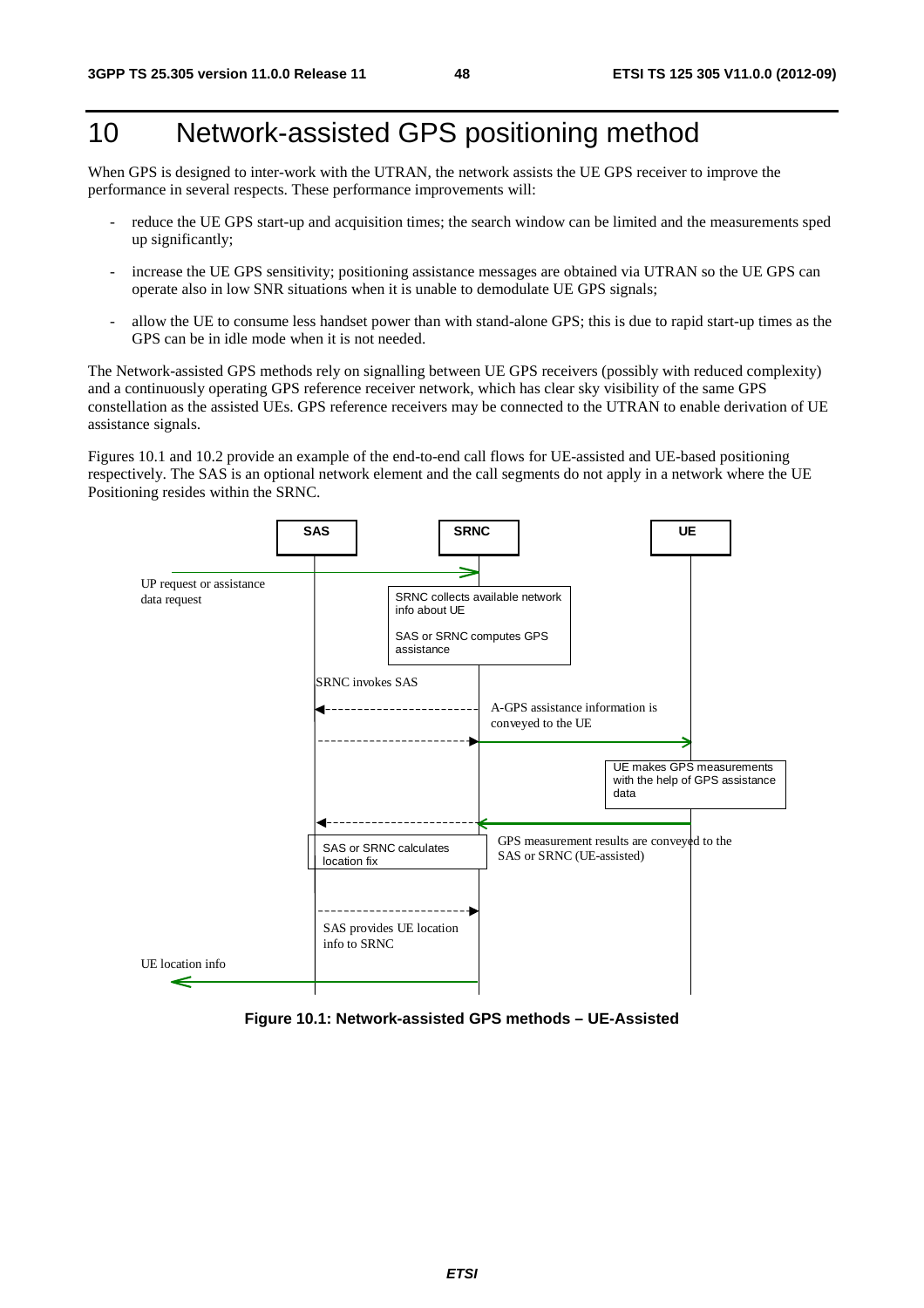

**Figure 10.2: Network-assisted GPS methods – UE-Based** 

## 10.1 Timing calibration

Timing calibration is achieved by using UE or UTRAN GPS timing measurements as specified in [15].

## 10.2 Timing assistance

The UTRAN may derive the estimated UE position using UTRAN parameters (e.g. Cell-ID or IPDL) and may use this information, in conjunction with satellite specific ephemeris data received from the GPS reference receiver network, to derive the estimated times of arrival (code phases) for equivalent GPS satellite signals received by the UE-based GPS receiver functionality. For the UE-assisted method, the estimated code phase data may be conveyed, together with  $T_{\text{UTFAN-GPS}}$  (as specified in [15] and [16]), from the UTRAN to the UE using higher layer signalling. The estimated code phase data value is uncertain to a degree depending on the accuracy of the UTRAN timing calibration and initial position determination methods used.

Alternatively, for the UE-based method, the UE itself may derive its location aided by assistance messages. The ephemeris data are transmitted from UTRAN to the UE using higher layer signalling. The UE may use this information, in conjunction with the UE's reference location, to derive the times of arrival (code phases) for GPS satellite signals received by the UE-based GPS receiver functionality.

## 10.3 GPS assistance data

The UE may receive GPS information through the UTRAN radio interface, using higher layer signalling. Once a UE Positioning measurement is setup by the SRNC the UE is responsible to maintain valid and up to date GPS assistance data in order to report the requested measurement results. In case that the UE has not sufficient assistance data or the data is out of date then the UE should indicate it to the SRNC and additionally request for assistance data.

When the UE is unable to detect a sufficient number of satellites, the assisted GPS method can be combined with other positioning methods. Altitude assistance can compensate for one satellite measurement.

The assistance data signalled to the UE may include all information listed below or a selected subset: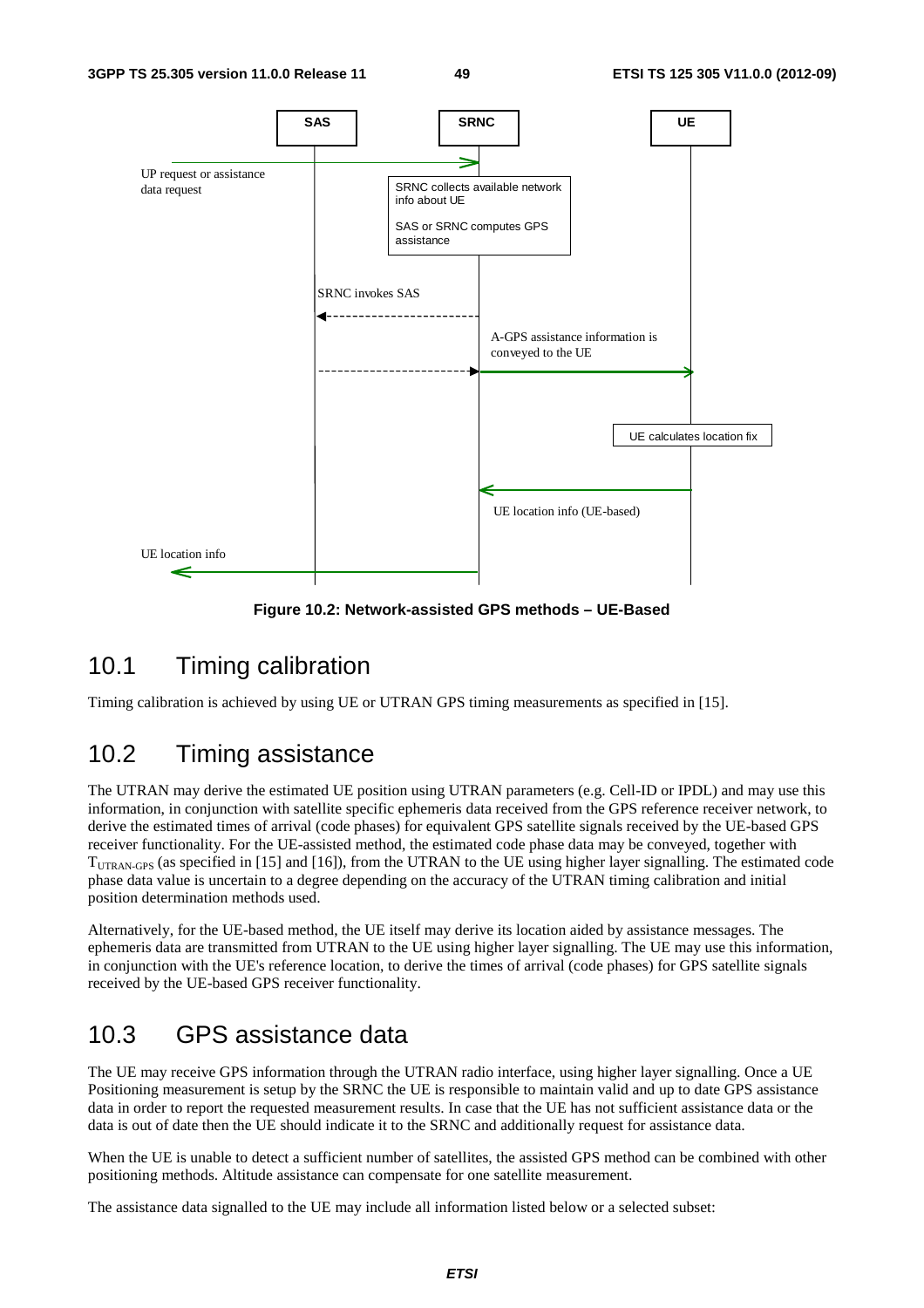- data assisting the measurements; e.g. reference time, visible satellite list, satellite signal Doppler, code phase, Doppler and code phase search windows. This data can be valid for a few minutes (e.g., less than 5 minutes) or longer depending on the code phase and Doppler search window size that can be accommodated by the UE;
- data providing means for position calculation; e.g. reference time, reference position, satellite ephemeris, clock corrections. Satellite ephemeris and clock corrections data can be used for up to six hours.
- NOTE: Certain types of GPS Assistance data may be derived, wholly or partially, from other types of GPS Assistance data.

If DGPS is utilised, then differential corrections may also be transmitted. If Selective Availability is turned off, these corrections can be valid for a few minutes or more. The DGPS data is valid for a large geographical area, so one centrally located reference receiver can be used to service this large region.

## 10.4 UE search

Provided that timing assistance, data assistance, and/or frequency reference is available in the UE, they should be applied in the GPS signal search procedure. The UE search procedure involves a three-dimensional search for a satellite pseudorandom code, time of arrival of a signal and the associated carrier Doppler.

"Modulation wipe-off" is defined here to mean a removal of the GPS navigation data bit modulation to GPS signals received at the UE, through the application of UTRAN timing and data assistance provided from the UTRAN to the UE. This process allows the UE to coherently integrate received GPS signals beyond 1 data bit period (i.e., 20 milliseconds).

## 10.5 Position determination

There are two types of network-assisted GPS methods, namely UE-based and UE-assisted, which differ according to where the actual position and optional velocity calculation is carried out.

Computation of the position and optional velocity fix can either be performed in UTRAN (i.e. SRNC or SAS) for UEassisted or in the UE for UE-based.

The UE-based method maintains a full GPS receiver functionality in the UE, and the position and optional velocity calculation is carried out by the UE, thus allowing stand-alone position and optionally, velocity fixes.

In the UE-assisted method, the UE employs a reduced complexity GPS receiver functionality. This carries out the pseudorange (code phase) measurements. These are signalled, using higher layer signalling, to the specific network element that estimates the position of the UE and carries out the remaining GPS operations. In this method, accurately timed code phase signalling (as specified in [15] and [16]) is required on the downlink. If DGPS is performed in the UE, then differential corrections must be signalled to it. On the other hand, DGPS corrections can be applied to the final result in the network to improve the position accuracy without extra signalling to the UE.

### 10.5.1 Information to be transferred between UTRAN elements

Table 10.1 lists information for both UE-assisted and UE-based modes that may be sent from the network to UE. This information can be signalled to the UE either in a broadcast channel or as dedicated signalling.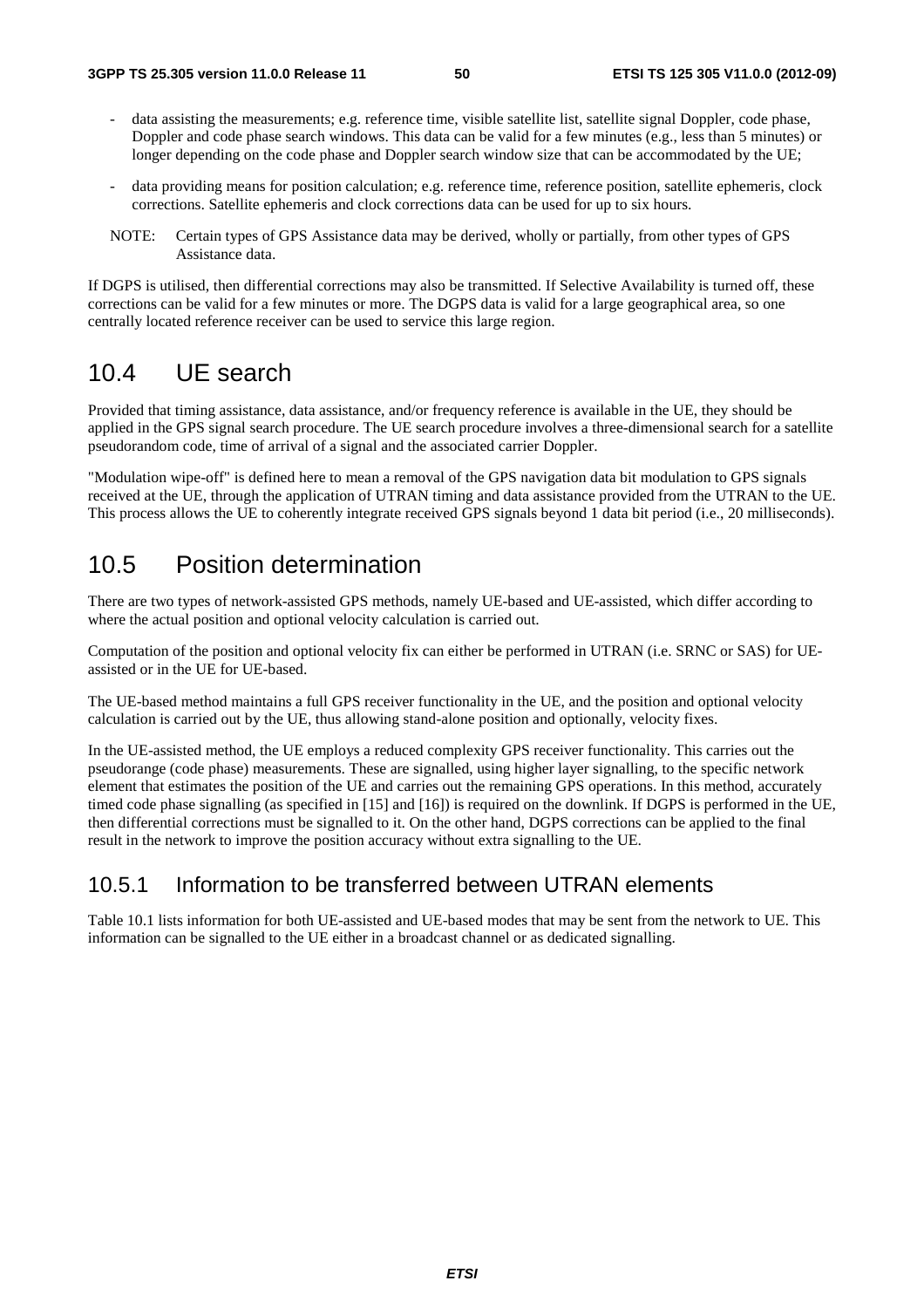| Table 10.1: Information that may be transferred from the network to UE('Yes' = information applicable |  |
|-------------------------------------------------------------------------------------------------------|--|
| $'No' = information not applicable$                                                                   |  |
|                                                                                                       |  |

| <b>Information</b>                                                  | <b>UE-assisted</b> | <b>UE-based</b> |
|---------------------------------------------------------------------|--------------------|-----------------|
| Number of satellites for which assistance is provided               | Yes                | Yes             |
| reference time for GPS (T <sub>UTRAN-GPS</sub> ) (specified in [15] | Yes                | Yes             |
| and $[16]$                                                          |                    |                 |
| 3-d reference position (specified in [11])                          | No                 | Yes             |
| ionospheric corrections                                             | No                 | Yes             |
| satellite ID for identifying the satellites for which               | Yes                | Yes             |
| assistance data is provided                                         |                    |                 |
| Ephemeris & clock corrections                                       | Yes                | Yes             |
| <b>UTC</b> offset                                                   | No                 | Yes             |
| <b>DGPS</b> corrections                                             | No.                | Yes             |
| almanac data                                                        | Yes                | Yes             |
| real-time integrity (e.g. a list of unusable satellites)            | No                 | Yes             |
| doppler (0 <sup>th</sup> order term)                                | Yes                | N <sub>o</sub>  |
| Doppler Search Window width                                         | Yes                | <b>No</b>       |
| doppler (1 <sup>st</sup> order term)                                | Yes                | No              |
| azimuth                                                             | Yes                | No              |
| elevation                                                           | Yes                | No              |
| code phase                                                          | Yes                | <b>No</b>       |
| code phase centre and search window width                           | Yes                | No              |

The information that may be signalled from UE to the network is listed in table 10.2.

**Table 10.2: Information that may be transferred from UE to the network** 

| <b>Information</b>                                                  | <b>UE-assisted</b> | <b>UE-based</b> |
|---------------------------------------------------------------------|--------------------|-----------------|
| reference time for GPS $(T_{UE\text{-}GPS})$ (specified in [15] and | Yes                | Yes             |
| [16])                                                               |                    |                 |
| serving cell information                                            | No                 | Yes             |
| Latitude/Longitude/Altitude/Error ellipse                           | No                 | Yes             |
| velocity estimate in the UE                                         | No.                | Yes             |
| satellite ID for which measurement data is valid                    | Yes                | <b>No</b>       |
| Whole/Fractional chips for information about the code-              | Yes                | <b>No</b>       |
| phase measurement                                                   |                    |                 |
| $C/N0$ of the received signal from the particular satellite         | Yes                | <b>No</b>       |
| used in the measurements                                            |                    |                 |
| doppler frequency measured by the UE for the                        | Yes                | <b>No</b>       |
| particular satellite                                                |                    |                 |
| pseudorange RMS error                                               | Yes                | <b>No</b>       |
| multipath indicator                                                 | Yes                | <b>No</b>       |
| number of Pseudoranges                                              | Yes                | No              |

Table 10.3 shows the information that may be transferred from Node B to its CRNC. If the CRNC is not the SRNC the information is also forwarded from CRNC to SRNC.

#### **Table 10.3: Information that may be transferred from Node B/LMU to CRNC and between RNCs**

| <b>Information</b>                                                                | <b>UE-assisted</b> | UE-based |
|-----------------------------------------------------------------------------------|--------------------|----------|
| reference time for GPS (T <sub>UTRAN-GPS</sub> ) (specified in [15]<br>and $[16]$ | Yes                | Yes      |

#### 10.5.1.1 Almanac data

The almanac parameters specify the coarse, long-term model of the satellite positions and clocks. These parameters are a subset of the ephemeris and clock correction parameters in the Navigation Model, although with reduced resolution and accuracy. The almanac model is useful for receiver tasks that require coarse accuracy, such as determining satellite visibility. The model is valid for up to one year, typically. Since it is a long-term model, the field should be provided for all satellites in the GPS constellation.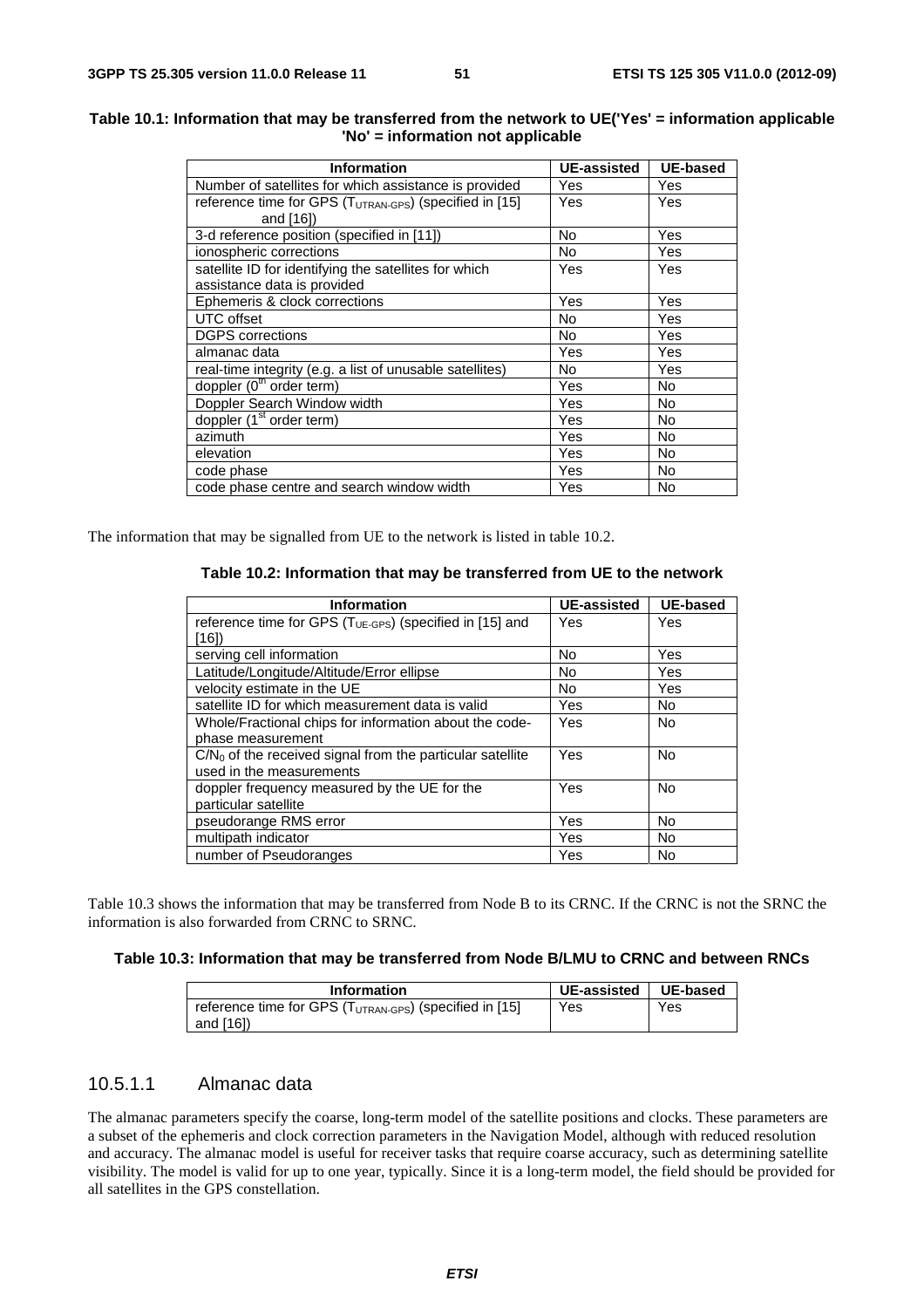Optionally, "SV Global Health" information may accompany this almanac information. This additional information is composed of the sequence of all non-parity data bits contained in words 3-10 of page 25 of subframe 4 of the GPS navigation message followed by the sequence of all non-parity bits contained in words 3-10 of page 25 of subframe 5 of the GPS navigation message. The following GPS navigation message fields are excluded when constructing these sequences: "Data ID", "SV (Page) ID", and "t".

### 10.5.1.2 DGPS corrections

In order to allow a UE to estimate its position more accurate, biases in the pseudorange measurements may be provided to the UE.

#### **Status/Health**

This information indicates the status of the differential corrections contained in the message.

#### **IODE**

This is the sequence number for the ephemeris for the particular satellite. The UE can use this information to determine if new ephemeris is used for calculating the corrections that are provided in the broadcast message. This eight-bit IE is incremented for each new set of ephemeris for the satellite and may occupy the numerical range of [0, 239] during normal operations. More information about this field can be found from [24].

#### **User Differential Range Error (UDRE)**

The UDRE provides an estimate of the uncertainty  $(1-\sigma)$  in the corrections for the particular satellite. The value in this field shall be multiplied by the UDRE Scale Factor in the common Corrections Status/Health field to determine the final UDRE estimate for the particular satellite. More information about this field can be found from [24].

#### **Pseudo-Range Correction (PRC)**

The PRC indicates the correction to the pseudorange for the particular satellite at the GPS Reference Time, *t*0. The PRC definition here is different from the one given in [24].

#### **Pseudo-Range Rate Correction (RRC)**

This information indicates the rate-of-change of the pseudorange correction for the particular satellite, using the satellite ephemeris identified by the IODE IE. The RRC definition here is different from the one given in [24].

#### 10.5.1.3 Ionospheric corrections

The Ionospheric Model contains information needed to model the propagation delays of the GPS signals through the ionosphere. Proper use of these information allows a single-frequency GPS receiver to remove approximately 50% of the ionospheric delay from the range measurements. The Ionospheric Model is valid for the entire constellation and changes slowly relative to the Navigation Model.

#### 10.5.1.4 Ephemeris data and clock correction

Ephemeris data and clock corrections provide an accurate model of the satellite positions to the UE.

### 10.5.1.5 Real Time integrity monitor function

An Integrity Monitor (IM) function in the network should detect unhealthy (i.e., failed/failing) satellites. Excessively large pseudo range errors, as evidenced by the magnitude of the corresponding DGPS correction determined by the IM, may be used to detect unhealthy satellites. Unhealthy satellites should be detected very close to the occurrence of the satellite failure (e.g. 10 seconds) and marked in an unhealthy satellite list as unusable/bad. When unhealthy satellites are detected, the assistance and/or DGPS correction data should not be supplied for these satellites. Upon receiving the list of unhealthy satellites from the SRNC, the UE shall consider the data associated with these satellites to be invalid.

The IM function should also inform the UE of measurement quality in DGPS modes when satellites are healthy. This can be done by computing the position of the DGPS reference receiver using its derived pseudo ranges and differential corrections at the IM, and differencing the IM computed position with the known location of the DGPS reference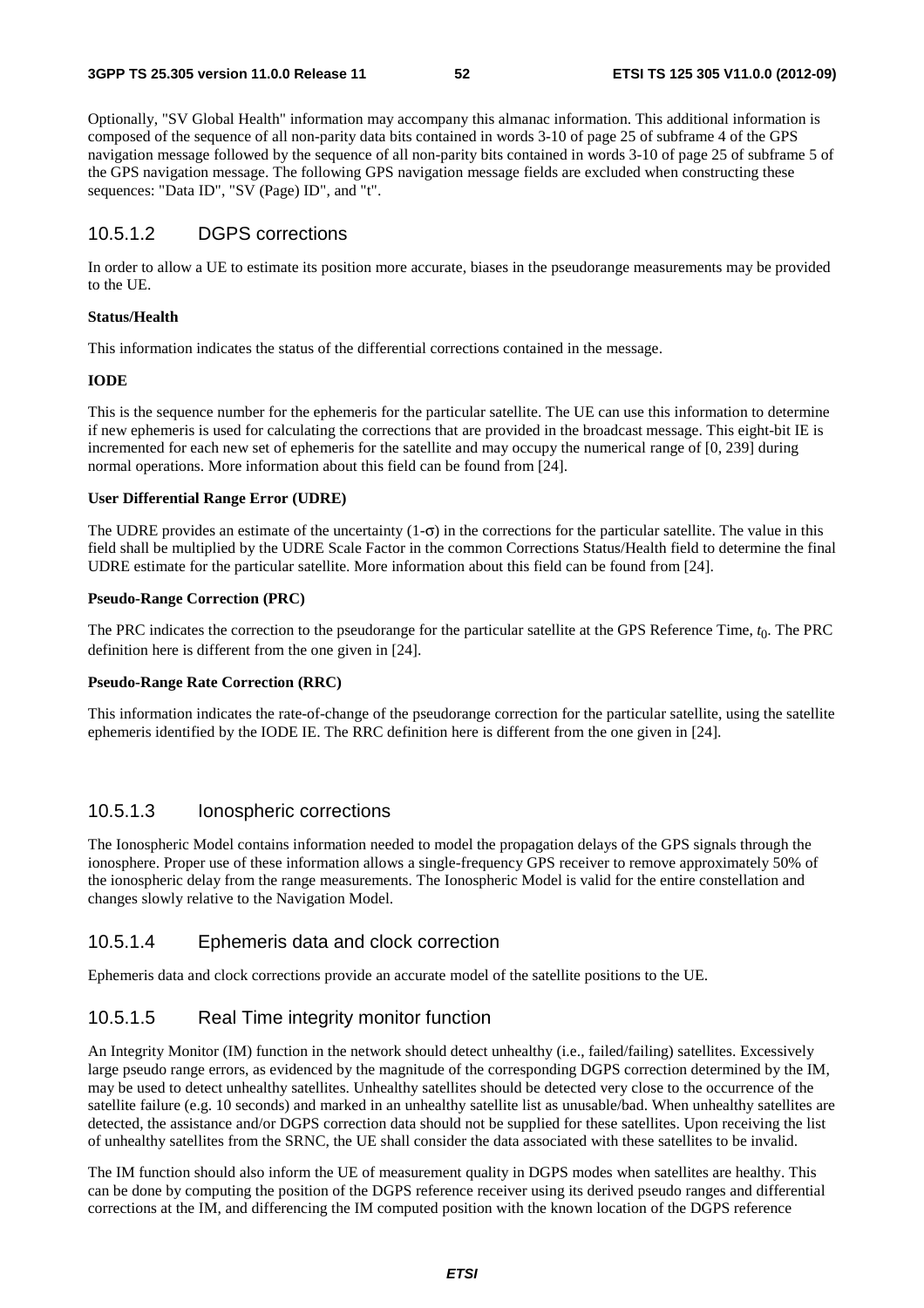receiver to compute a position error. When the error in the IM computed position is excessive for solutions based upon healthy satellites only, DGPS users should be informed of measurement quality through the supplied User Differential Range Error (UDRE) adjusted values based on the operation of the IM. The UE should use the measurement quality as a factor in weighing data obtained from associated satellites in its position calculation.

NOTE: UDRE is one of the IEs contained in the DGPS information ([19]).

The real-time Integrity Monitor function provides the following information to a UE:

- BadSATid;
- UDRE value adjusted based on the measurement quality.

BadSATid is a lit of unhealthy (i.e., failed/failing) satellites. The UE shall consider any assistance or DGPS data of these satellites as invalid.

Adjusted UDRE value reports the measurement quality of the corresponding satellites. The UE should consider the quality while calculating its position.

#### 10.5.1.6 GPS reference time

GPS reference time may be used to provide a mapping between UTRAN and GPS time.

#### **GPS TOW Assist**

This information contains several fields in the Telemetry (TLM) Word and Handover Word (HOW) that are currently being broadcast by the respective GPS satellites. Combining this information with GPS TOW helps the UE with timerecovery needed to predict satellite signal.

#### **TLM Message**

This information contains a 14-bit value representing the Telemetry Message (TLM) being broadcast by the GPS satellite identified by the particular SatID, with the MSB occurring first in the satellite transmission.

#### **Anti-Spoof/Alert**

These information contain the Anti-Spoof and Alert flags that are being broadcast by the GPS satellite identified by SatID.

#### **TLM Reserved**

These information contain the two reserved bits in the TLM Word being broadcast by the GPS satellite identified by SatID, with the MSB occurring first in the satellite transmission.

#### 10.5.1.7 UTC

UTC parameters may be used to provide Coordinated Universal Time to the UE.

#### 10.5.1.8 Reference Location

The Reference Location contains a 3-D location (with uncertainty) specified as per [11]. The purpose of this field is to provide the UE with a priori knowledge of its position in order to improve GPS receiver performance.

#### 10.5.1.9 Additional non-GPS related information

Additional non-GPS measurements performed by UTRAN or UE may be used by the SRNC to improve the performance of the UE-assisted GPS method. This information may be RTT in FDD or Rx Timing Deviation in TDD, UE receiving transmitting time (UE Rx-Tx), SFN-SFN observed time difference or CPICH Ec/No. All the additional measurements are defined in [15] and [16] and can be made available through RRC signalling for UE measurements or NBAP signalling for UTRAN measurements.

Furthermore, to those UE technologies requiring externally provided sensitivity and time aiding data, some navigation bits may be sent from UTRAN to UE for sensitivity assistance and time recovery.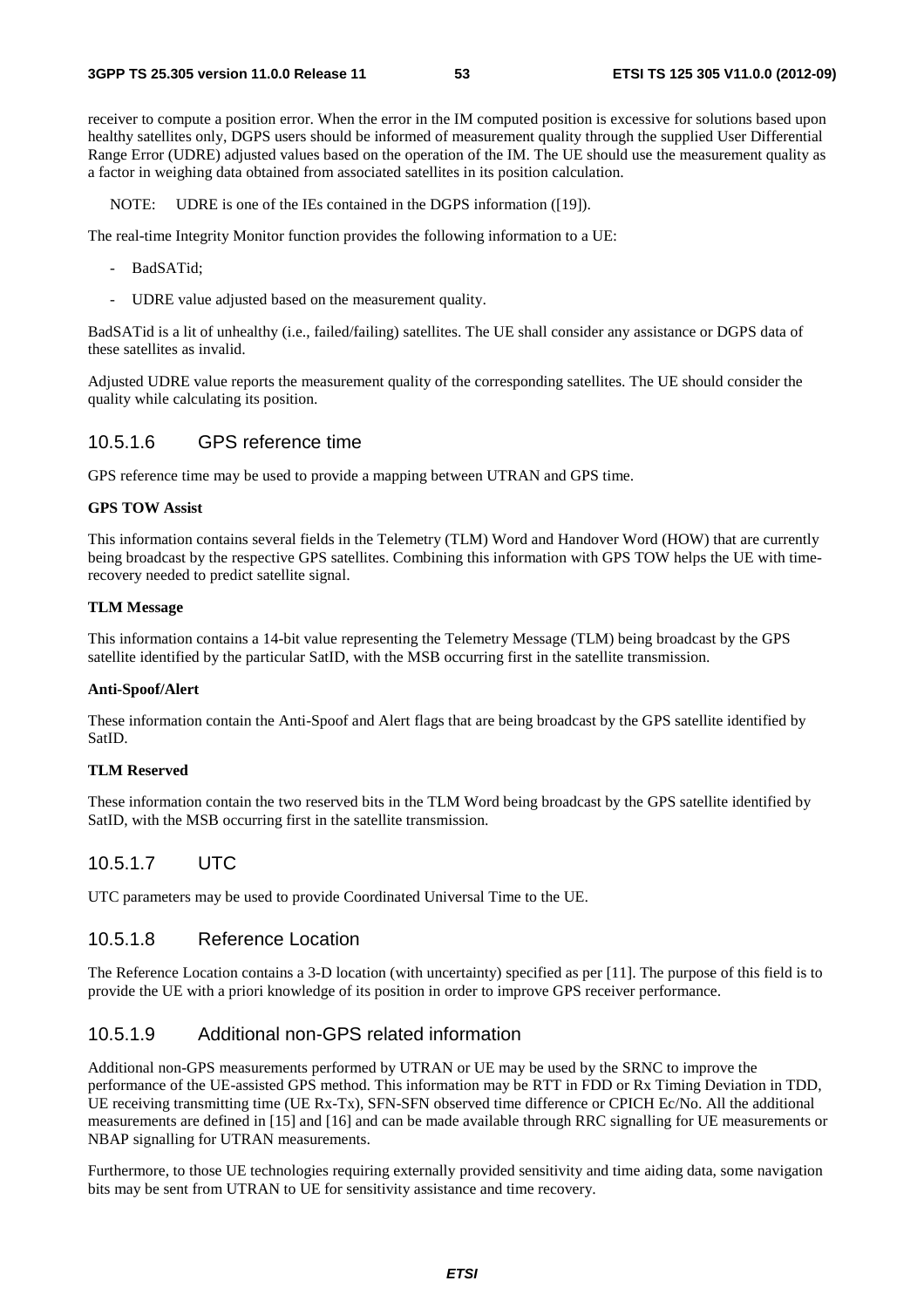### 10.6 RNC based Network Assisted GPS positioning Procedure

The diagram in Figure 10.3 and Figure 10.2 illustrate the operations for the network assisted GPS when the request for position information is initiated by a LCS application signalled from the Core Network. A detailed description of the positioning procedure is given as follows. Note that the procedure is for illustration purpose and actual implementations may vary.



**Figure 10.3: RNC based Network-assisted GPS methods** 

- 1. The operation begins with an authenticated request for positioning information about a UE from an application in the core network being received at the SRNC. The request from the CN may be a request for on-demand or periodic reporting. The SRNC acts as interface between the Core Network and the UE Positioning entities in the UTRAN. The SRNC considers the request and the capabilities of the UE and the UTRAN. In networks that include the SAS, the SRNC may invoke the SAS via the Iupc interface.
- 2. Depending on the UE capabilities, the network sends to the UE certain GPS assistance information. This information may include: the reference time for GPS, the satellite IDs, the Doppler frequency, the search window and its centre, the ephemeris and clock corrections, the almanac, and other information specified in 10.5.1. Depending on the UE capabilities, the network sends a request for GPS positioning to the UE. If the location request from the CN in step 1 contained periodic reporting information (reporting interval and amount of reports), the SRNC may at this step request periodic measurement reporting from the UE according to subclause 6.6.4.1. If the UE has not enough assistance data to perform the measurements, the UE should indicate it to the SRNC and additionally request for assistance data.

For UE-based method, jump to step 8.

- 3. For UE-assisted method, the SRNC may optionally request the following information before the assistance message(s) is (are) sent to the UE: the LMU update (see NOTE), the RTT measurements (from the Node Bs in the active set) to compensate for the one-way propagation delays. The LMU (associated or stand-alone) returns the information containing the time difference between the Node B and the GPS (e.g. UTRAN GPS timing of cell frames or SFN-SFN Observed Time Difference) to the CRNC. The Node B returns its RTT measurement to the CRNC. If the CRNC is not the SRNC, the CRNC forwards these information to SRNC.
- 4. The network requests from the UE the measurement of GPS satellite pseudoranges and other information specified in 10.5.1. These measurements may be made while the UE is in RRC connected mode CELL DCH state. The SRNC may request SFN-SFN Observed Time Difference measurements and Rx-Tx timing difference information from the UE to support the processing related to the RTT measurements.
- 5. The UE returns to the network the measurement of GPS satellite pseudoranges and other information specified in 10.5.1. If requested, the UE returns to the SRNC SFN-SFN measurements and the Rx-Tx time difference information, together with a time stamp of when these values were obtained.
- 6 The UE position and optional velocity is calculated in the network.
- 7. If there is insufficient information to yield a UE positioning estimate, the SRNC may start a new process from step 3.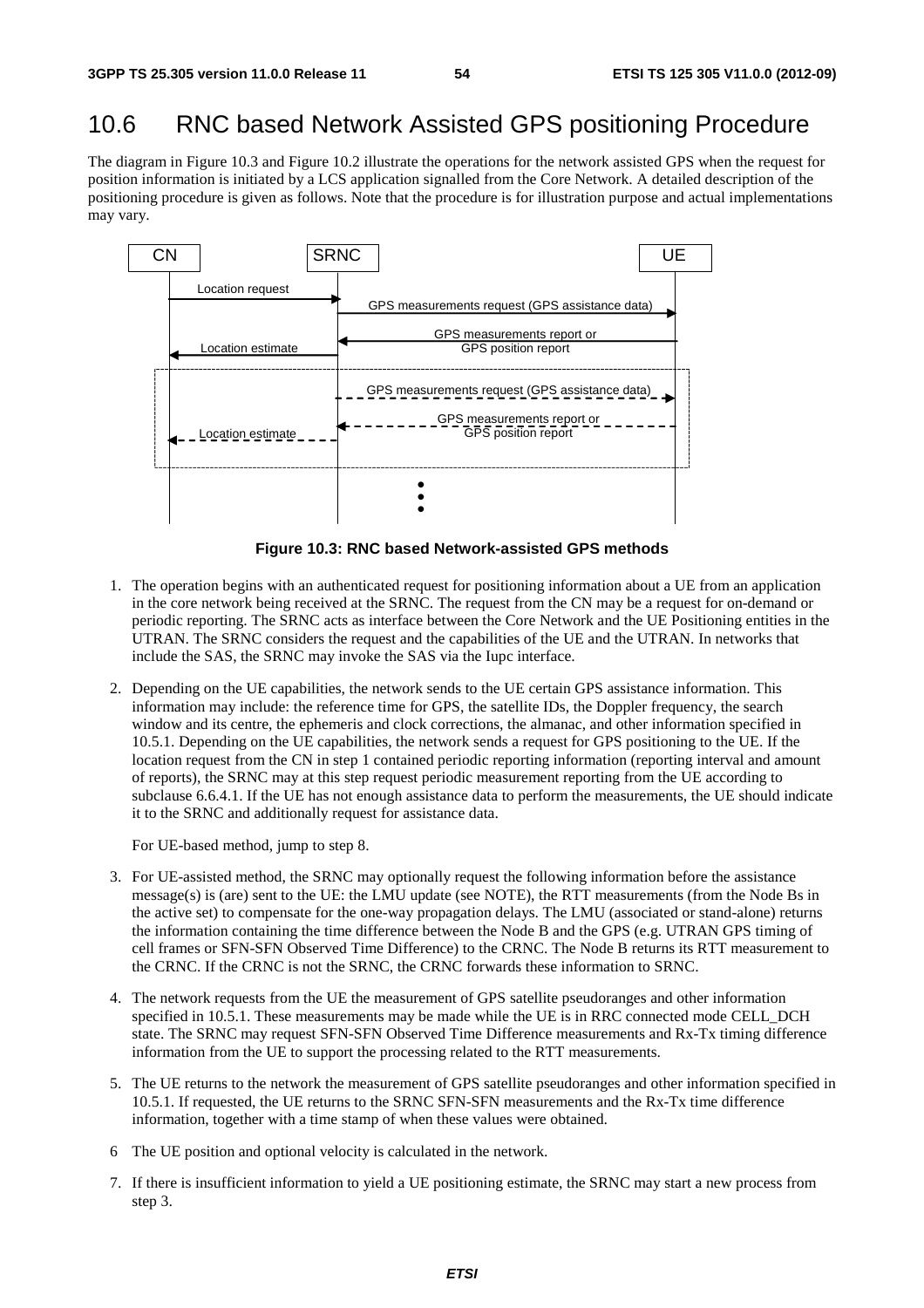- 8. In case of UE based method, UE returns the position and optional velocity estimate to the SRNC. This estimate includes the position and optionally, velocity, the estimated accuracy of the results and the time of the estimate.
- 9. In networks that include the SAS, the SAS passes the position estimate to the SRNC.
- 10. The SRNC passes the position and optional velocity estimate to the CN including, if available, the positioning method (or the list of the methods) used to obtain the position estimate. If the CN has requested an accuracy for the position estimate, the Location response shall include an indication whether the position estimate satisfies the requested accuracy or not.
- 11. If periodic reporting was requested form the CN in step 1, and the SRNC requested periodic UE reporting in step 2 according to subclause 6.6.4.1, steps 5 to 10 are repeated and the UE reports new measurements one reporting interval after the previous measurement report. If periodic reporting was requested form the CN in step 1, but the SRNC does not request periodic UE reporting in step 2, the SRNC repeats steps 2 to 10. The SRNC sends a location estimate to the CN one reporting interval after the previous location estimate until the desired amount of reports has been attained (or until the procedure is cancelled by UTRAN or CN).
- NOTE: The LMU update (of the time difference between the GPS and the Node B) may be performed on a perrequest basis (with respect to each UE Positioning request) or be performed timely that is independent of individual UE Positioning request. The latter is preferable when there is a large volume of UE Positioning requests.

## 10.7 SAS initiated Network Assisted GPS positioning Procedure

The following describes the signalling for the optional initiation of the network assisted GPS positioning procedure by the SAS.



**Figure 10.4: Network-assisted GPS methods when initiated by the SAS** 

**Price Assisted GPS meth**<br>
uthenticated request for poved at the SRNC. The req<br>
l'acts as interface between<br>
ETSI **Example 10.4: Net**<br>gure 10.4: Net<br>etwork being re<br>orting. The SR 1. The operation begins with an authenticated request for positioning information about a UE from an application in the core network being received at the SRNC. The request from the CN may be a request for on-demand or periodic reporting. The SRNC acts as interface between the Core Network and the UE Positioning entities in the UTRAN.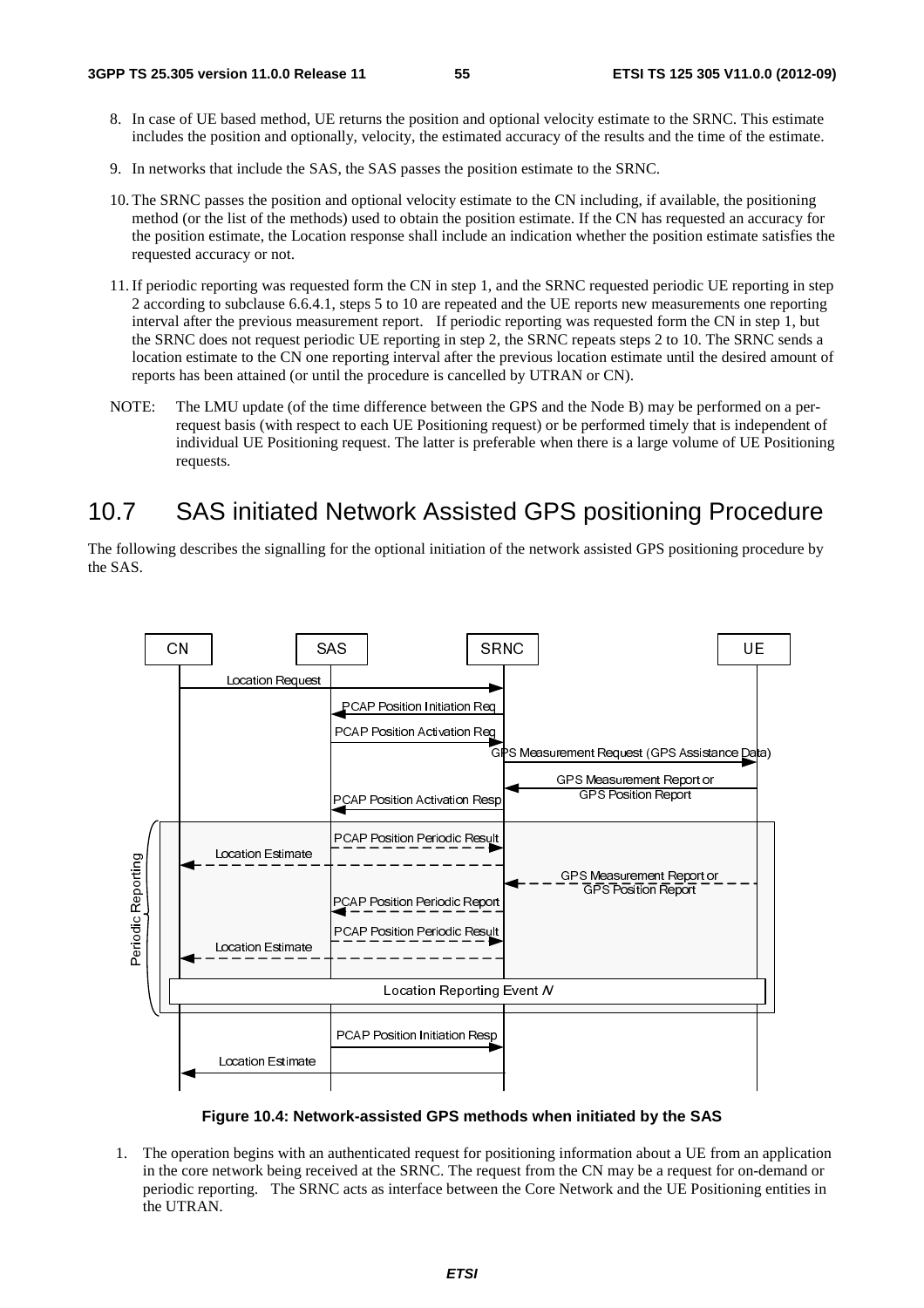- 2. The SRNC sends parameters received in the location request, including any periodic reporting information, together with the Cell ID and UE capability information to the SAS in a PCAP: Position Initiation Request message via the Iupc interface.
- 3. Depending on the UE capabilities, the SAS initiates an A-GPS positioning procedure by sending a PCAP: Position Activation Request message containing A-GPS assistance data to the SRNC via the Iupc interface. The PCAP Position Activation Request message may include periodic reporting information (number of reports and reporting interval). The SAS may provide all or some A-GPS assistance data needed by the UE. This may include timing assistance data that the SAS may have obtained from associated LMUs or from another source (e.g. GPS Reference Network or measurements from UEs previously positioned by the SAS using A-GPS).
- 4. The SRNC forwards to the UE the A-GPS positioning request received from the SAS using RRC signalling. The SRNC also forwards in the RRC signalling message(s) the SAS request for either A-GPS measurements, in the case of UE assisted A-GPS, or an A-GPS position and optional velocity estimate, in the case of UE based A-GPS. The RRC signalling may include a request for periodic reporting as described in subclause 6.6.4.1 if this was received in step 3. For a description of UE based A-GPS, jump to step 9.
- 5. For UE assisted A-GPS, the SRNC requests from the UE the measurement of GPS satellite pseudoranges and other information specified in subclause 10.5.1. These measurements may be made while the UE is in RRC connected mode CELL\_DCH state. The SRNC may request SFN-SFN Observed Time Difference measurements and Rx-Tx timing difference information from the UE to support the processing related to the RTT measurements.
- 6. The UE returns to the SRNC the measurement of GPS satellite pseudoranges and other information specified in 10.5.1. If requested, the UE returns to the SRNC SFN-SFN measurements and the Rx-Tx time difference information, together with a time stamp of when these values were obtained.
- 7. The information obtained in step 6 is sent from the SRNC to the SAS in a PCAP: Position Activation Response message.
- 8. The SAS calculates the UE position and optional velocity. If periodic reporting was not requested in step 2, the SAS returns the UE position and optional velocity to the SRNC in a PCAP: Position Initiation Response message. If periodic reporting was requested in step 2, the SAS forwards the position information to the SRNC in a PCAP Position Periodic Result message. The PCAP Position Initiation Response or PCAP Position Periodic Result message may include the positioning method(s) used and an indication of whether the position estimate satisfies the requested accuracy or not.
- 9. In case of UE based method, the UE returns the position and optional velocity estimate to the SRNC via RRC signalling. The SRNC forwards the position and optional velocity estimate to the SAS in a PCAP: Position Activation Response message. This estimate includes the position and optionally, velocity, the estimated accuracy of the results and the time of the estimate.
- 10. The SAS may verify the UE position estimate received in step 9 (e.g. using cell ID information). If periodic reporting was not requested in step 2, the SAS returns the resulting estimate to the SRNC in a PCAP: Position Initiation Response message. If periodic reporting was requested in step 2, the SAS forwards the position estimate to the SRNC in a PCAP Position Periodic Result message. The PCAP Position Initiation Response or PCAP Position Periodic Result message may include the positioning method(s) used and an indication of whether the position estimate satisfies the requested accuracy or not.
- 11. If there is insufficient information to yield a UE positioning estimate satisfying the requested accuracy, the SAS may start a new process from step 3.
- 12. The SRNC passes the position estimate received from the SAS to the CN including the positioning method (or the list of the methods) used to obtain the position estimate. If the CN has requested accuracy for the position estimate, the Location response shall include an indication whether the position estimate satisfies the requested accuracy or not.
- 13. If periodic UE reporting was requested in step 4, the UE continues to send GPS measurement reports one reporting interval after the previous measurement report. The SRNC forward the GPS measurement report information to the SAS in a PCAP Position Periodic Report message. The SAS may calculate the UE position and optional velocity and may verify the calculated UE position estimate or the received UE position estimate (e.g. using cell ID information) and sends the position information to the SRNC in a PCAP Position Periodic Result message. The SRNC passes the new position estimate to the CN including, if available, the positioning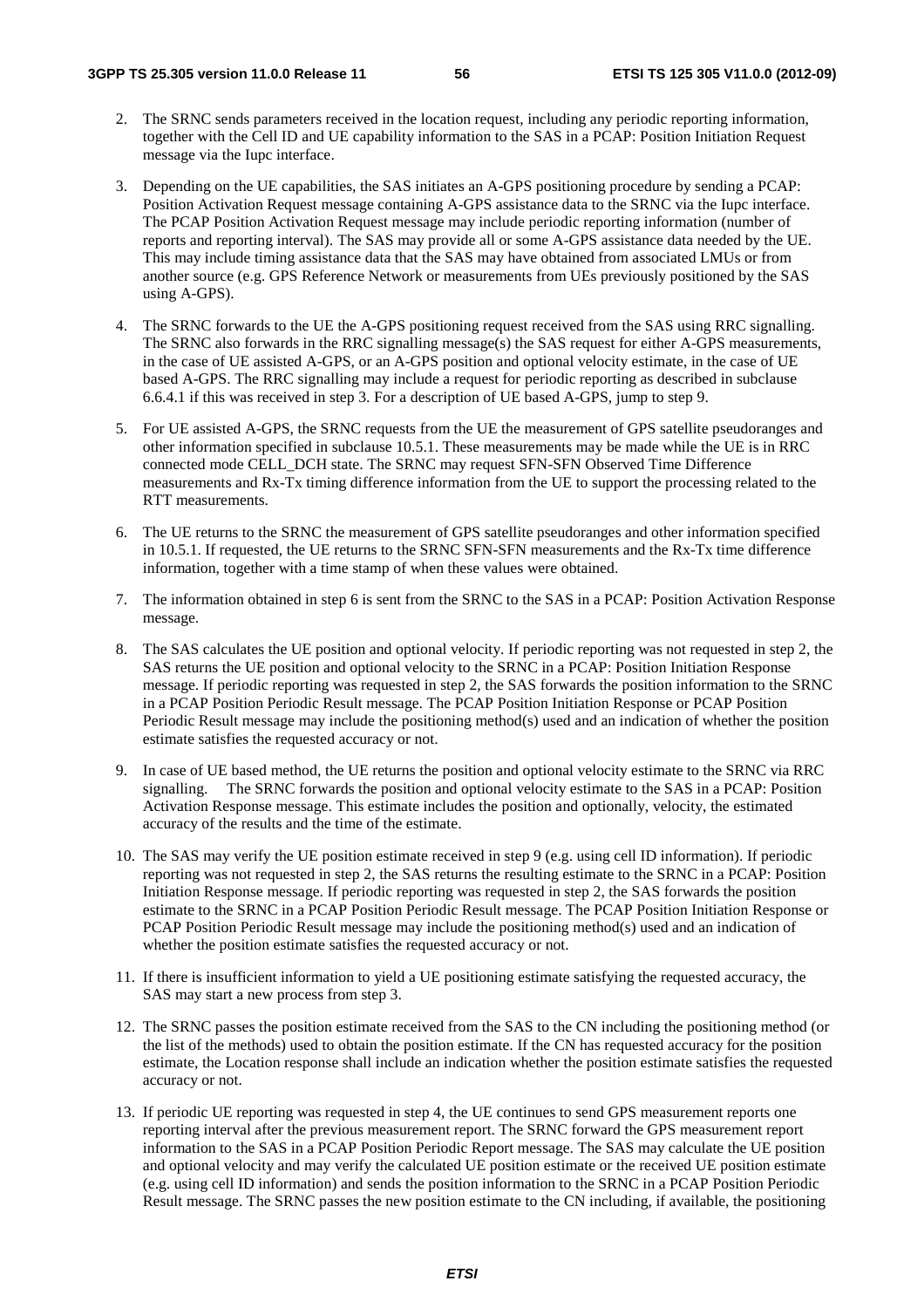method (or the list of the methods) used to obtain the position and optional velocity estimate. If the CN has requested accuracy for the position estimate, the Location response shall include an indication whether the position estimate satisfies the requested accuracy or not. This step 13 is repeated until the desired amount of reports has been attained or the procedure is cancelled by the CN or UTRAN. The SAS may send the final location estimate in a PCAP Position Initiation Response message to the SRNC, and the SRNC forwards the final location information to the CN.

- 14. If periodic UE reporting was not requested in step 4, but was requested in step 2, the SAS may repeat the steps 3 to 12 as for the first request until the desired amount of reports has been attained or the procedure is cancelled by the CN or UTRAN. When repeating step 10 for the final request, the SAS returns the resulting final position estimate to the SRNC in a PCAP: Position Initiation Response message.
- NOTE: An update to the SAS from an associated LMU, of the time difference between GPS and the Node B, may be performed on a per-request basis (with respect to each UE Positioning request) or be performed in a timely manner that is independent of individual UE Positioning requests. The latter is preferable when there is a large volume of UE Positioning requests.

# 11 Information storage

NOTE This clause just outlines the information that may need to be stored in the UTRAN UE Positioning that may need to be standardised (if any).

# 12 Uplink-Time Difference Of Arrival (U-TDOA) positioning method

#### 12.1 General

The U-TDOA method calculates the location of a transmitting UE by using the difference in time of arrival of signals at different LMUs. The time required for a signal transmitted by a UE to reach a U-TDOA capable LMU is proportional to the length of the transmission path between the UE and the U-TDOA capable LMU. The U-TDOA method does not require knowledge of the time the UE transmits nor does it require any new functionality in the UE.



**Figure 12.1: Ideal Signal Collection** 

Figure 12.1 shows a time domain representations of two perfectly matched signals as received from the same UE by two U-TDOA capable LMUs in ideal conditions, including high signal-to-noise ratio and no multipath distortion.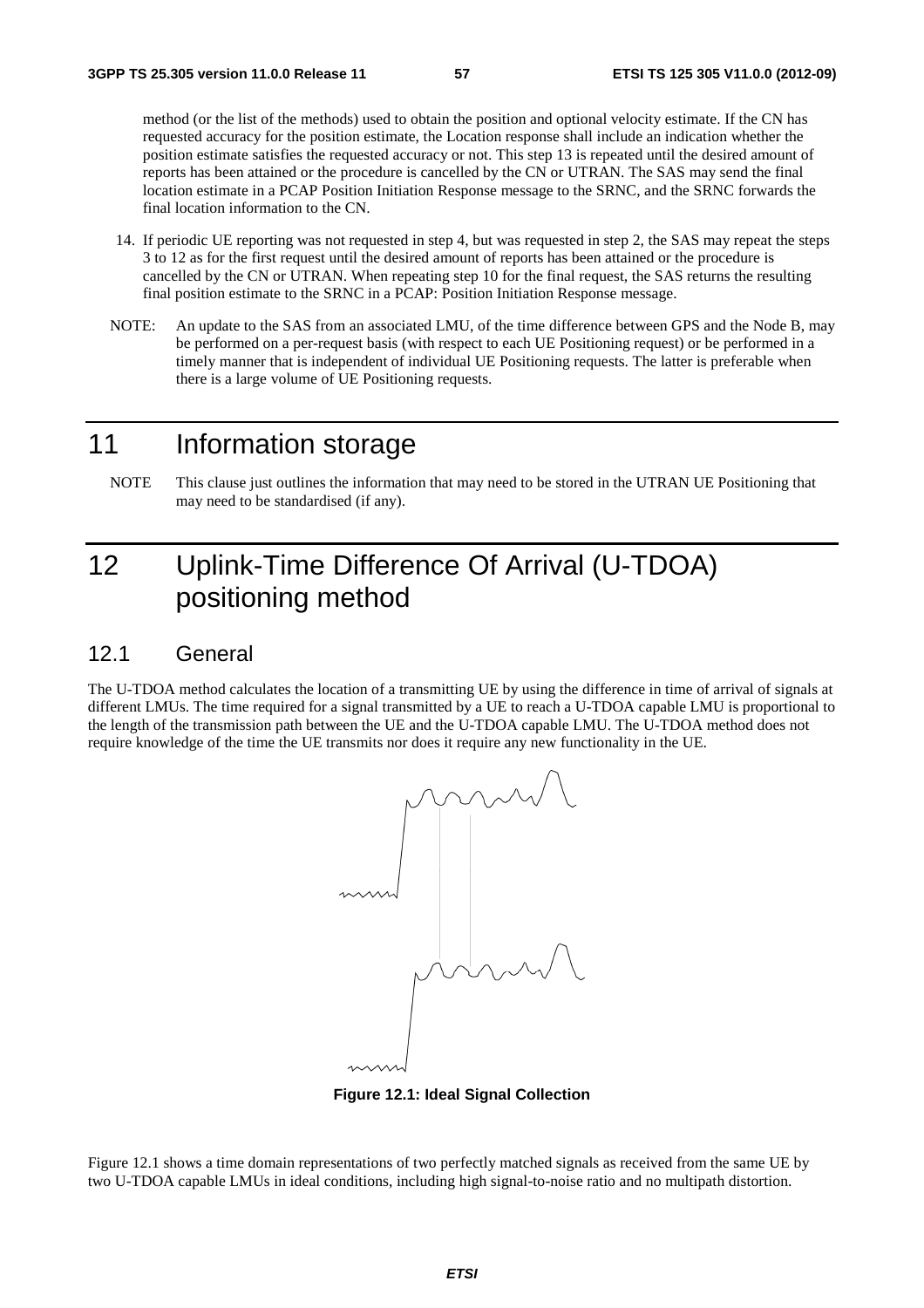Because the receivers are at different distances from the transmitting UE, the signals are out of phase; they do not correlate.



**Figure 12.2. Ideal and Attenuated Waveforms** 

Figure 12.2 shows the theoretical effects of increased distance, multipath distortion, and interference on a received signal. The top signal was received under ideal conditions. The lower one represents what that signal would look like in more realistic conditions. It is attenuated to a level much closer to the noise floor. Nevertheless, there is a correlation with the original signal.

**Cross-correlation** is a statistical technique that compares the waveforms of two signals point for point. Identical signals in perfect phase would yield a correlation coefficient of 1. In Figure 12.3, even though the waveform in (b) is attenuated compared to (a), the alignment would still yield a very high correlation, say 0.999.



**Figure 12.3. Using Cross-Correlation to Compute Time Delay** 

Figure 12.3 shows (a) a signal received by a U-TDOA capable LMU that is close to the transmitter and (b) the same signal received by a second U-TDOA capable LMU farther away. The latter signal is attenuated and perhaps distorted. It is also out of phase with the original signal because it was received at a later time. The correlation coefficient between (b) and (a) would be quite low. However, by shifting the (b) curve to the left, it is possible to find a position in which the correlation coefficient is maximized (shown by (c)). For this position, the amount of shift required is equal to the arrival time difference of the signal between the two U-TDOA capable LMUs.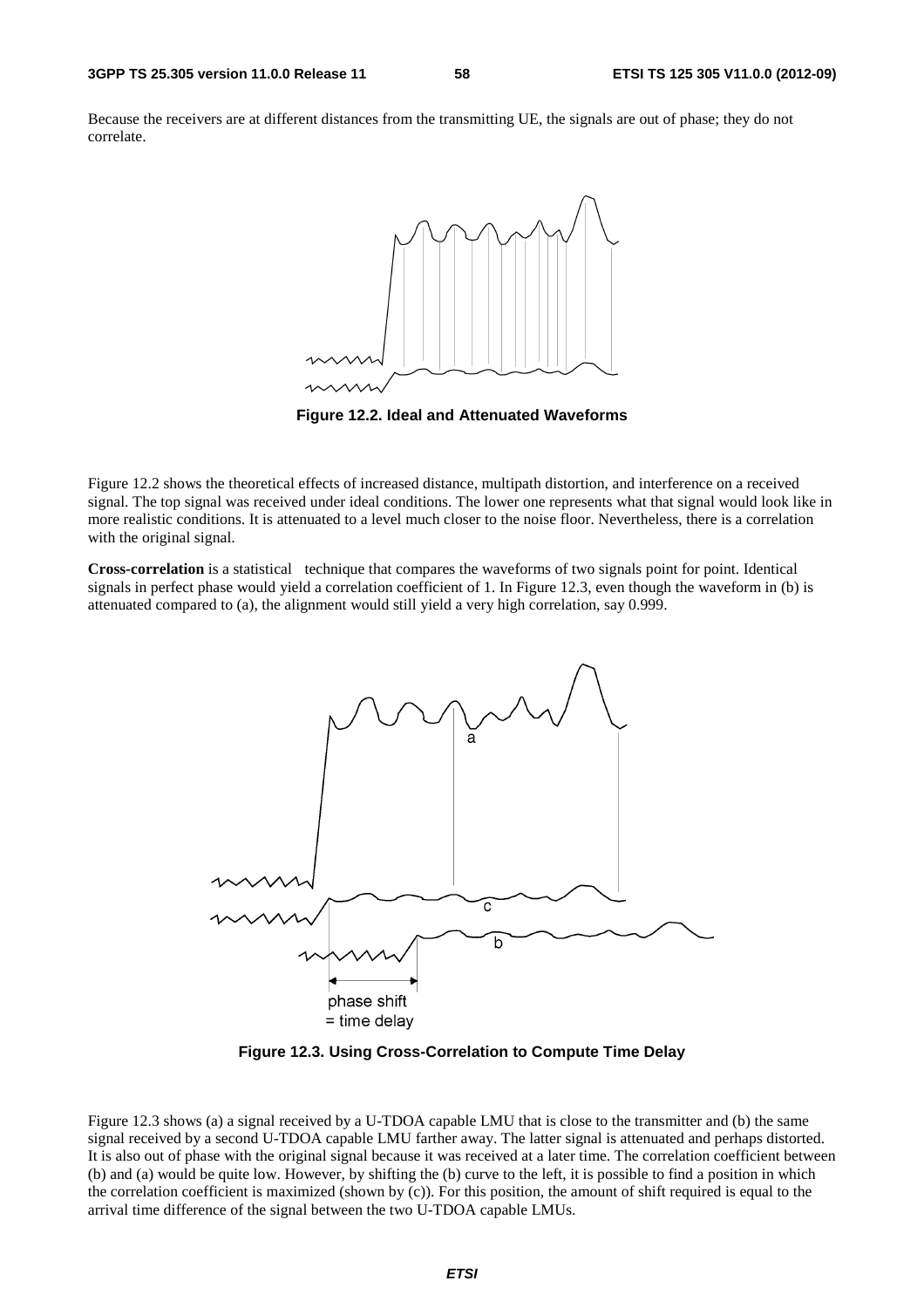

**Figure 12.4. Deriving the Hyperbolic Function for Time Delay** 

In this model (Figure 12.4), Rx1 and Rx2 represent fixed locations of two U-TDOA capable LMUs in a network. The pairs of intersecting circles centered around Rx1 and Rx2 have radii such that each radius represents the time,  $t_{\text{TP}}$ , it takes a signal to travel from a UE transmitter to each U-TDOA capable LMU (that time being unknown). The difference between radii is a constant equal to the difference between  $t_{TR1}$  for the first U-TDOA capable LMU and  $t_{TR2}$ for the second U-TDOA capable LMU.  $t_{TR1}$ -  $t_{TR2}$  is the value that the U-TDOA system measures. When you plot and connect the points of intersections between each pair of circles, the resulting shape is a hyperbola . The hyperbola defined by the reference site in comparison to another site constitutes a baseline. If you constructed a similar hyperbola for another pair of U-TDOA capable LMUs receiving transmissions from the same UE, that hyperbola would intersect at two points with the first hyperbola, yielding two possible locations for the UE. A third such hyperbola (Figure 12.5) would yield a unique location for the calling phone, so that a minimum of four reception sites is needed to obtain the unique location estimate.



#### **Figure 12.5. Intersection of Three Hypothetical Hyperbolas Calculated from Time Delay Differences**

In the U-TDOA method, the reference measurement is the one that represents the U-TDOA capable LMU site that collects the signal with the highest quality. That site is usually the site closest to the UE, and normally generates the highest signal level as well as the highest SNR. In addition, it presumably exhibits the lowest multi-path error. Therefore the reference time delay is the one against which time differences are measured. Any errors introduced into the time delay measurement yield inaccuracies in the intersection point. Since the speed of light is approximately 0.3 m/nsec in air, a nanosecond error in time delay measurement introduces 0.3 meters of error.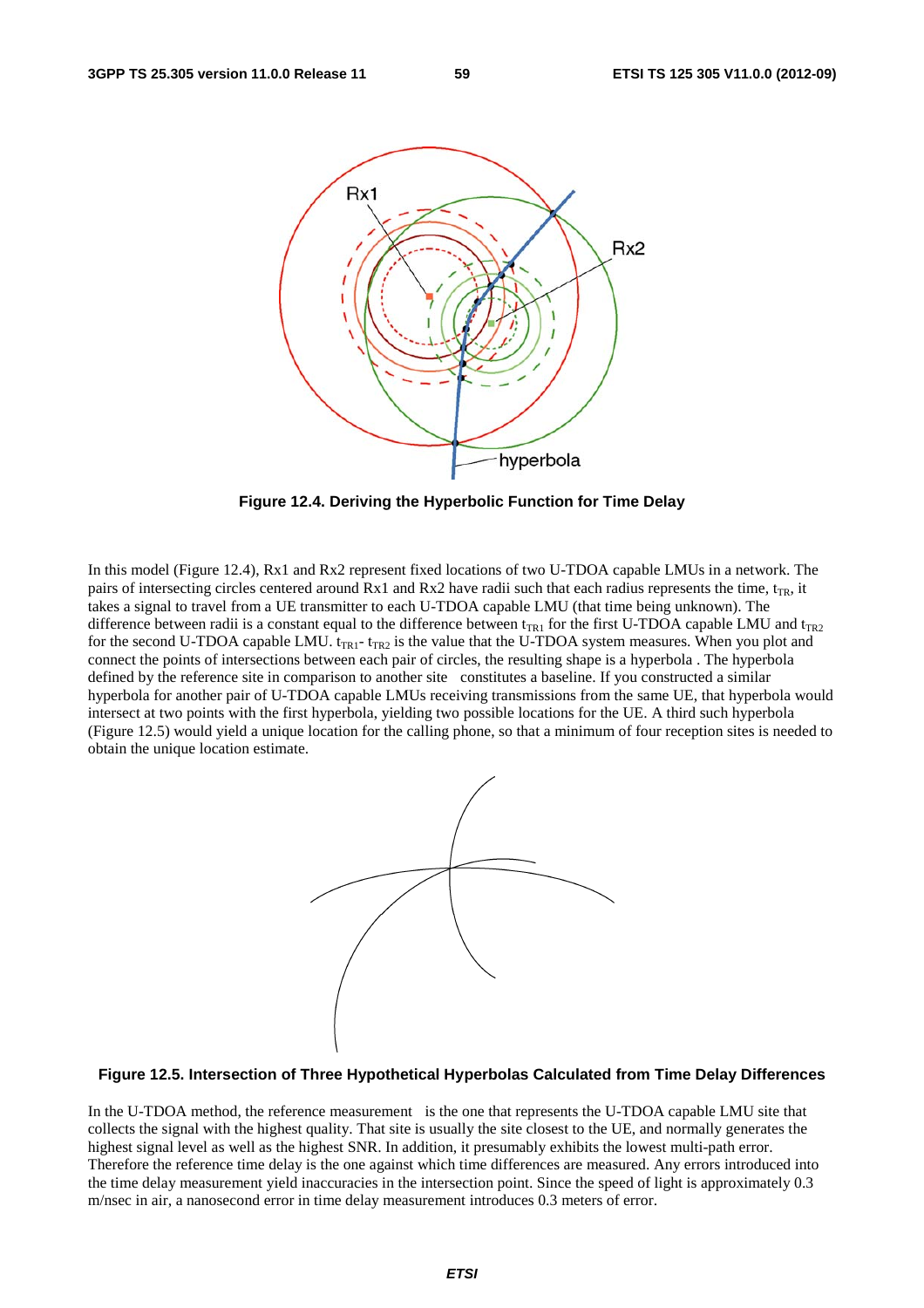The more hyperbolas that are calculated, that is, the more cooperating U-TDOA capable LMUs used in the calculation, the more accurate is the estimate of the UE's position. This is another way of saying that statistical confidence improves with an increase in sample points. When many sites enter into the calculation, the effects of a large time delay measurement error at a single site are minimized.

### 12.2 U-TDOA SAS architecture

The overall network architecture is similar to the previous architecture and is illustrated in Figure 12.6. The only difference is that the U-TDOA capable LMU are connected directly to the SAS via an overlay network.



**Figure 12.6 – U-TDOA SAS Architecture** 

The impact on the SAS centric approach due to the presence of the Iur is FFS.

## 12.3 RNC based U-TDOA positioning for Cell DCH and Cell\_FACH RRC states

The U-TDOA positioning method can be performed when the UE is in either the CELL\_DCH or CELL\_FACH RRC states. If the UE is in the CELL\_PCH or URA\_PCH state the SRNC shall first bring the UE to the CELL\_FACH or CELL\_DCH states so that the U-TDOA measurements can be performed by the LMUs and to provide the current serving Cell ID if the UE was in the URA\_PCH state.

### 12.3.1 UE in CELL\_DCH state

The SRNC may invoke the U-TDOA positioning method using the PCAP: Position Calculation Request message that contains the Cell ID and RF channel information for the UE being positioned when that UE is in the CELL\_DCH state. The SAS executes the U-TDOA positioning method and returns the location and optional velocity, or appropriate error indication to the SRNC using the PCAP: Position Calculation Response message as described below.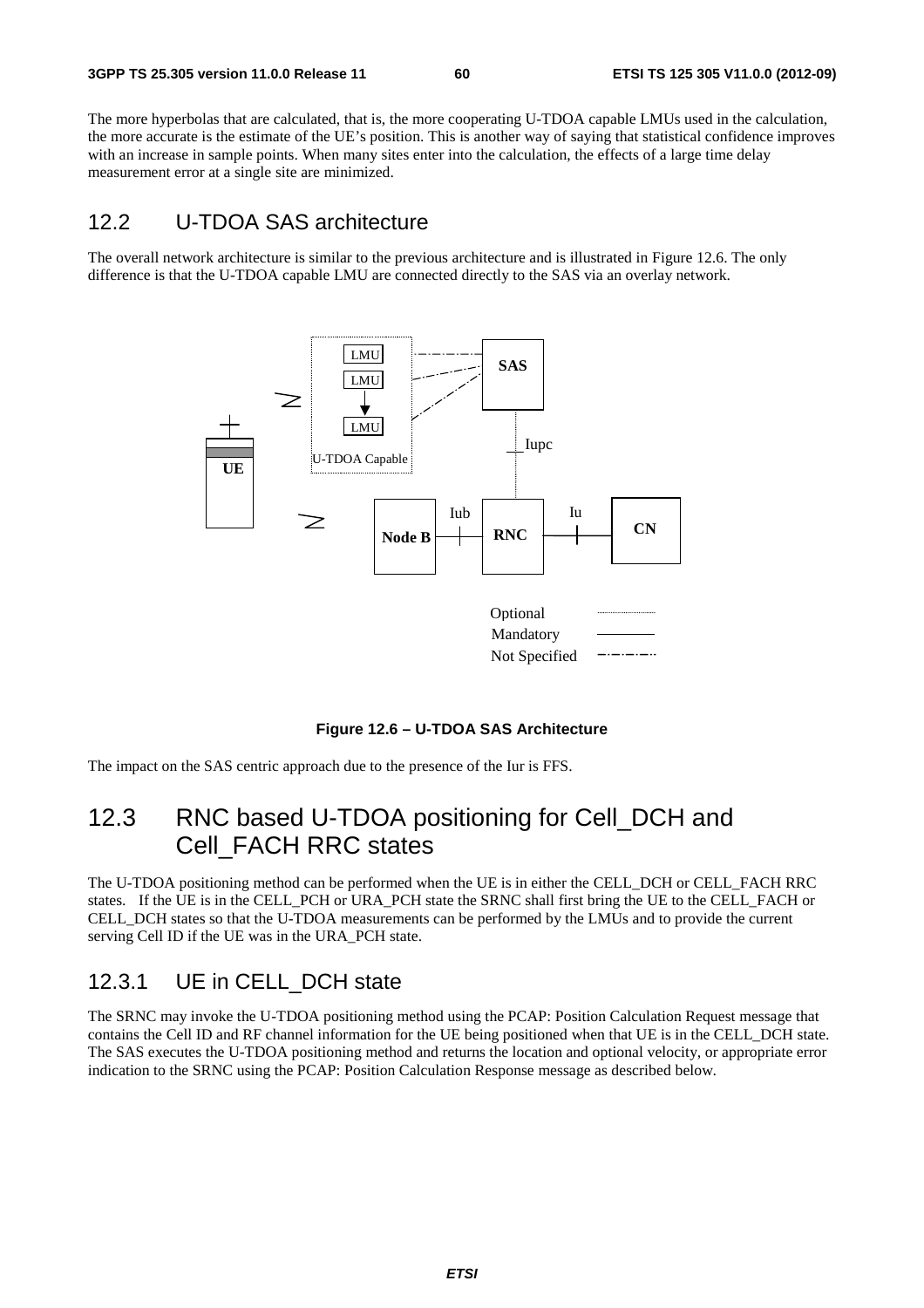

#### **Figure 12.7: RNC initiated U-TDOA positioning procedure in CELL\_DCH state**

- 1. The operation begins with an authenticated request for positioning information about a UE from an application in the core network being received at the SRNC in a RANAP: Location Reporting Conrol message. The request from the CN may be a request for on-demand or periodic reporting.The SRNC may invoke the U-TDOA positioning method via the Iupc interface.
- 2. The SRNC sends a PCAP: Position Calculation Request message to the SAS containing the contents of the RANAP Location Reporting Control message, the RF channel information and Cell ID for the UE being positioned. This information indicates that the UE is in the CELL\_DCH state.
- 3. The SAS configures the U-TDOA capable LMUs, analyzes the returned information and calculates the UE position and optionally, velocity.
- 4. The SAS returns the UE position and optionally the velocity or error indication to the SRNC in a PCAP: Position Calculation Response message.
- 5. The SRNC returns the UE position and optionally the velocity, to the CN in a RANAP: Location Report message.
- 6. If periodic reporting was requested by the CN at step 1, steps 2 to 5 may be repeated until the desired amount if reports has been attained, or the procedure is cancelled by UTRAN or CN.

### 12.3.2 UE in CELL\_FACH state

The SRNC may invoke the U-TDOA positioning method using the PCAP: Position Calculation Request message that contains the contents of the RANAP Location Reporting Control message, Cell ID and RF channel information for the UE being positioned. If the UE is in the CELL\_FACH state the SRNC, after sending the Position Calculation Request message, shall execute a procedure that causes the UE being positioned to transmit a certain number of pre-coded bits within a certain period of time. The procedure described in steps 6-8 in subclause 12.4.2.1 below is offered as an example that could be used for the U-TDOA positioning method when the UE is in the CELL\_FACH state.

The SAS executes the U-TDOA positioning method and returns the location or appropriate error indication to the SRNC using the PCAP: Position Calculation Response message as described below.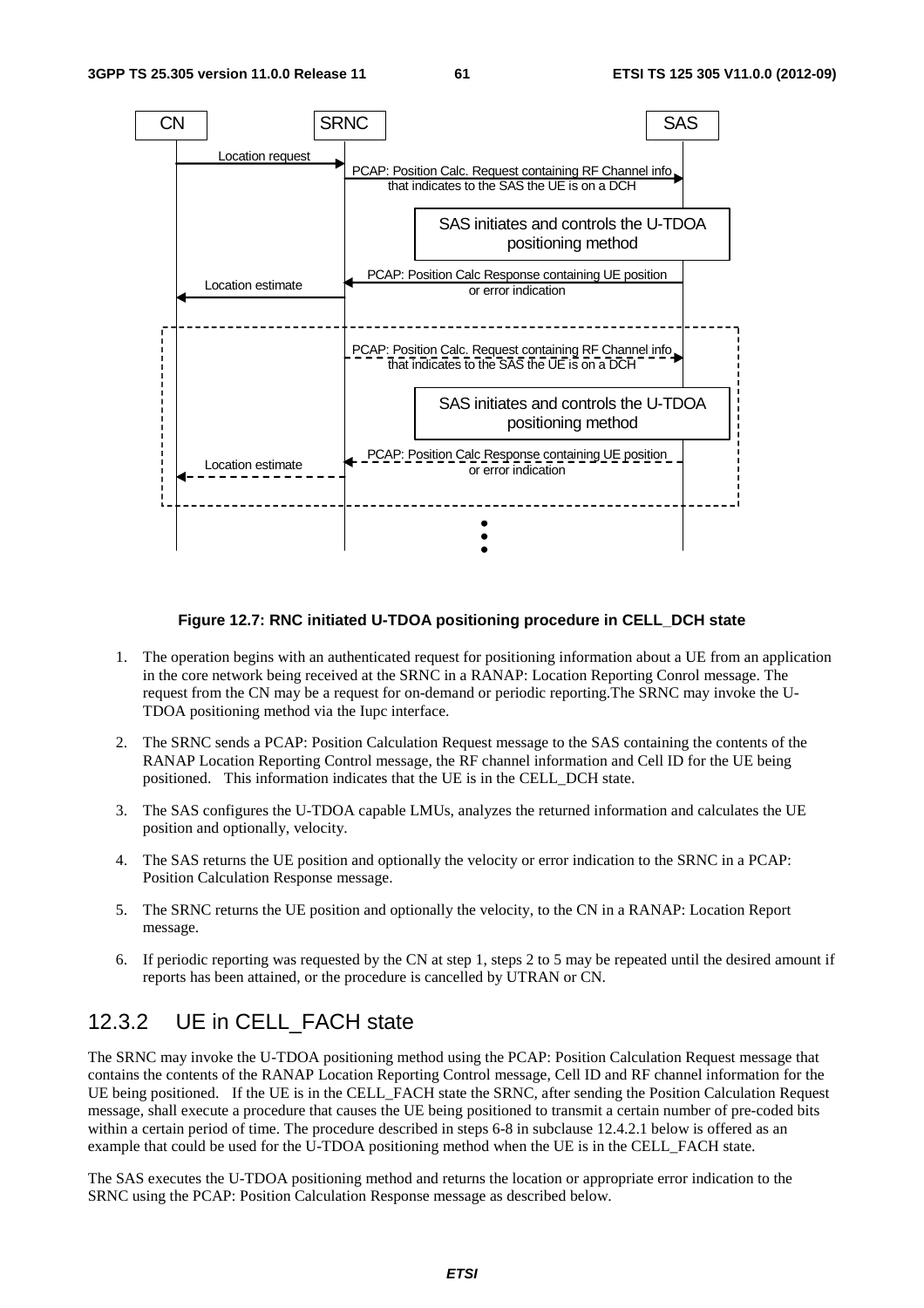

#### **Figure 12.8: RNC initiated U-TDOA positioning procedure in CELL\_FACH state**

- 1. The operation begins with an authenticated request for positioning information about a UE from an application in the core network being received at the SRNC in a RANAP: Location Reporting Conrol message. The request from the CN may be a request for either on-demand or periodic reporting. The SRNC may invoke the U-TDOA positioning method via the Iupc interface.
- 2. The SRNC sends a PCAP: Position Calculation Request message to the SAS containing the contents of the RANAP Location Reporting Control message, the RF channel information and Cell ID for the UE being positioned. This information indicates that the UE is on a FACH.
- 3. After sending the Position Calculation Request message the SRNC shall execute a procedure that causes the UE being positioned to transmit a certain minimum number of pre-coded bits within a recommended maximum time interval of three seconds. The number of bits and actual time interval should be related to the required location accuracy, the propagation conditions in the serving cell and the LMU configuration for the SAS and may be determined in an implementation dependent manner. As an example of a method to cause the UE to transmit, the SRNC may configure the UE to transmit RLC Status PDUs as described in subclause 12.4.2 below.
- 4. After a configurable time interval the SAS configures the U-TDOA capable LMUs, analyzes the returned information and calculates the UE position and optionally, velocity.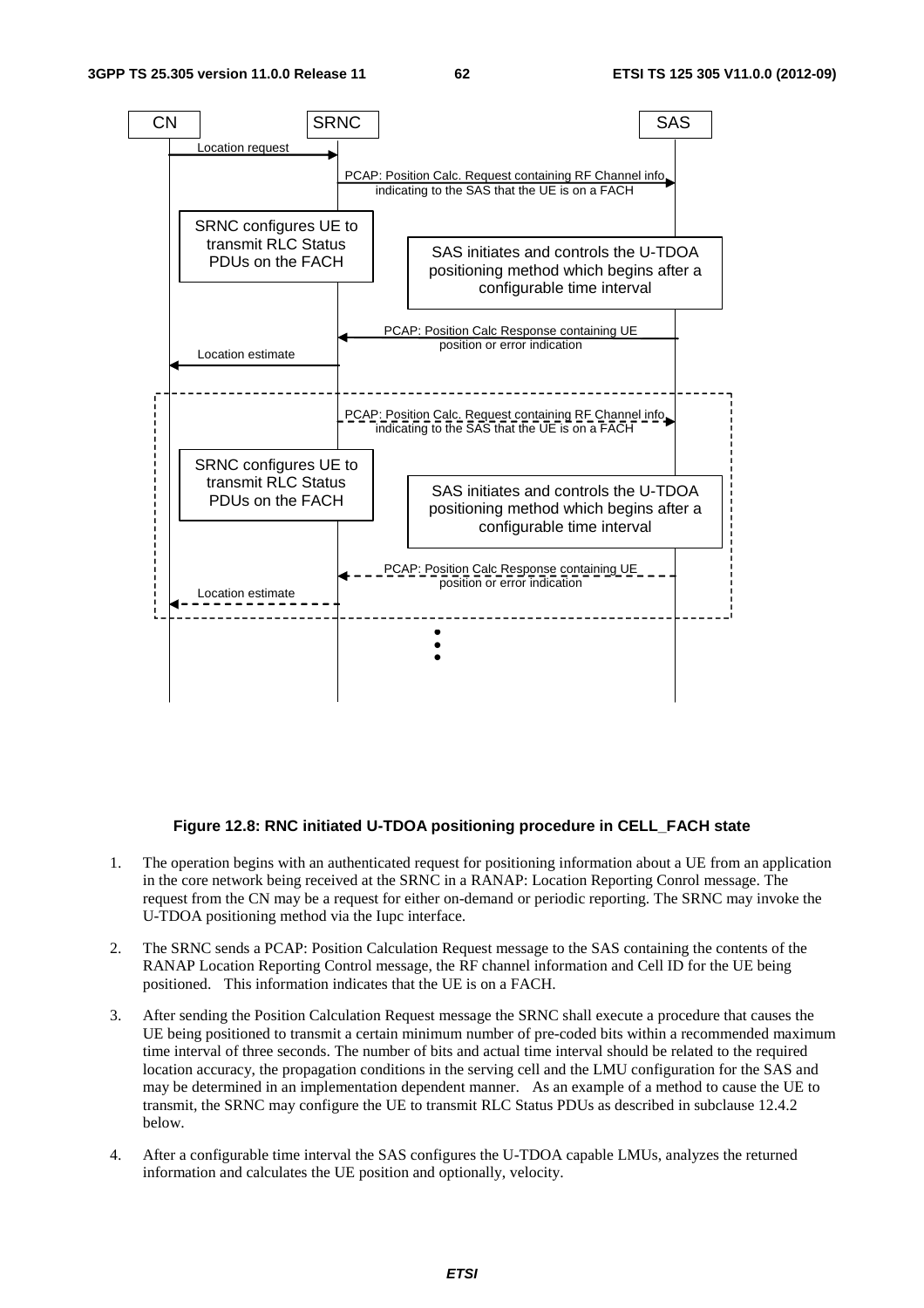- 5. The SAS returns the UE position and optionally, velocity to the SRNC in a PCAP: Position Calculation Response message.
- 6. The SRNC returns the UE position and optionally, the velocity to the CN in a RANAP: Location Report message.
- 7. If periodic reporting was requested by the CN at step 1, steps 2 to 6 may be repeated until the desired amount if reports has been attained, or the procedure is cancelled by UTRAN or CN.

## 12.4 Optional SAS initiated U-TDOA positioning for Cell DCH and Cell\_FACH RRC states

This subclause describes the U-TDOA positioning procedures in the CELL\_DCH and CELL\_FACH states when the location method to be used is determined by the SAS.

### 12.4.1 UE in CELL\_DCH state

#### **FDD Mode**:

Data (either signalling data (DCCH) or user data (DTCH)) transmitted by a UE in CELL\_DCH state will always be sent on the DCH (Transport Channel). The DCH in turn is mapped to the DPDCH (Dedicated Physical Data Channel) by the physical layer. The DPDCH is identified by the allocated frequency, the channelization code and the scrambling code.

The DPDCH always has an associated DPCCH (Dedicated Physical Control Channel). The DPCCH carries control information relevant to the physical layer. The DPCCH is under the same scrambling code, but uses a different spreading code.

While the DPDCH is active only during actual transmission of user data, the DPCCH is continuously transmitted as long as the UE is in the CELL\_DCH state. The UE transmits either the DPCCH *and* the DPDCH, or solely the DPCCH – the scrambling code allocated to the UE can be received continuously as long as the UE is in the CELL\_DCH state.

When the UE is in CELL\_DCH state, the allocated scrambling code can be used to identify the UE for U-TDOA positioning determination. No additional interference is generated to locate the UE using the U-TDOA positioning method when in the CELL\_DCH state.

#### **TDD Mode:**

Data (either signalling data (DCCH) or user data (DTCH)) transmitted by a UE in CELL\_DCH state will always be sent on the DCH (Transport Channel). The DCH in turn is mapped to the DPCH (Dedicated Physical Channel) by the physical layer. The DPCH is identified by the allocated frequency, the channelization code(s)/timeslot(s) and the scrambling code associated with the cell that the UE is attached to (the scrambling code is cell-specific)..

The DPCH is active:

- during actual transmission of user data
- during the transmission of special bursts [26].

Special bursts are generated periodically when the UE has no data to send.

When the UE is in CELL\_DCH state, the allocated uplink scrambling code assigned to the UE's cell and the channelisation code(s) / timeslot(s) can be used to identify the UE for U-TDOA positioning determination. No additional interference is generated to locate the UE using the U-TDOA positioning method when in the CELL\_DCH state.

#### 12.4.1.1 Message Flow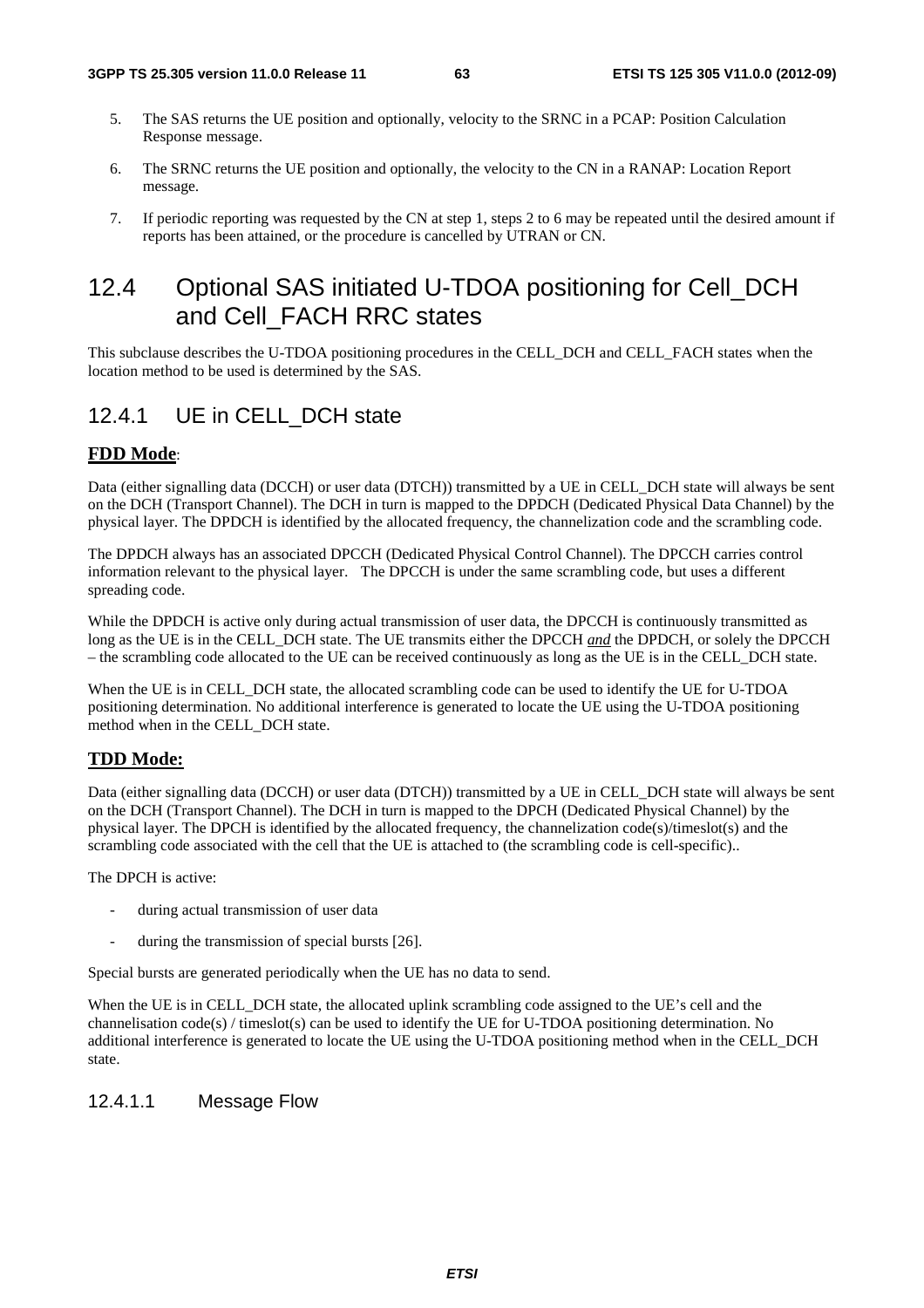

**Figure 12.9 U-TDOA message flow, UE in the CELL\_DCH state** 

- 1) 1) The procedure starts when a RANAP: Location Reporting Control message requesting a geographical UE position is received at the SRNC. The RANAP Location Reporting Control message may contain periodic location information (amount of reports and reporting interval).
- 2) 2) Location Reporting Control message parameters, including any periodic location information, plus UE capability information plus Cell ID are forwarded to the SAS in the PCAP: Position Initiation Request message.
- 3) 3) Based upon the service type (emergency service, etc), and the requested QoS, the SAS initiates a U-TDOA position, and sends a PCAP: Position Activation Request message indicating U-TDOA to the SRNC. The SRNC chooses to bring the UE to the CELL\_DCH state if not already in this state.
- 4) 4) The SRNC returns U-TDOA channel information in a PCAP: Position Activation Response message to the SAS.
- 5) 5) The SAS configures the U-TDOA capable LMUs to perform measurements. The U-TDOA capable LMUs measure the [FDD: DPCCH and possibly DPDCH] [TDD: DPCH].
- line of the contract of the contract of the contract of the contract of the contract of the contract of the contract of the contract of the contract of the contract of the contract of the contract of the contract of the co containing UE Position Estimate<br>
9 U-TDOA message flow, U<br>
8 when a RANAP: Location Reporti<br>
the SRNC. The RANAP Location Report<br>
mount of reports and reporting inter<br>
Control message parameters, include<br>
plus Cell ID are t continue to a substantial discussion of the continue of the continue of the continue of the continue of the continue of the continue of the continue of the continue of the continue of the continue of the continue of the 6) 5a) If periodic reporting was requested in step 2, the SAS obtains a position, and optionally a velocity estimate using the U-TDOA capable LMU measurements and returns it to the SRNC in a PCAP: Position Periodic Result message. The SAS continues to send PCAP: Position Periodic Result messages to the SRNC until the requested amount of reports has been attained or the procedure is cancelled by UTRAN or CN. The SAS sends the final location information to the SRNC in a PCAP Position Initiation Response message. The SAS may repeat steps 3 and 4 at any time to obtain or verify the U-TDOA channel information. The SRNC returns the individual position estimates and optionally the velocity estimate to the CN in a RANAP: Location Report message.
- 7) 6) If periodic reporting was not requested in step 2, the SAS obtains a position, and optionally a velocity estimate using the U-TDOA capable LMU measurements and returns it to the SRNC in a PCAP: Position Initiation Response message.
- 8) 7) The SRNC returns the position estimate and optionally the velocity estimate to the CN in a RANAP: Location Report message.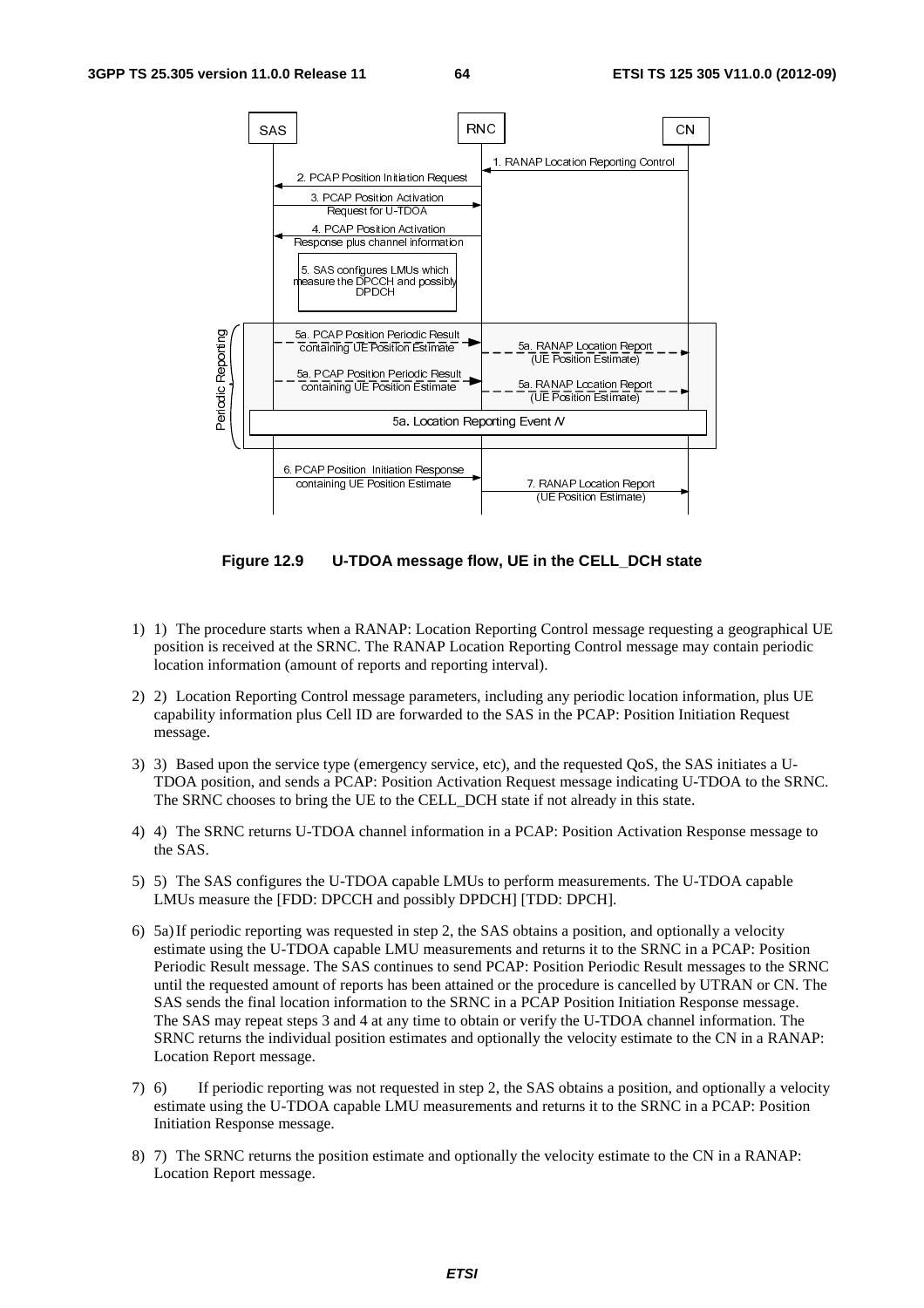## 12.4.2. UE in CELL\_FACH state

In the CELL\_FACH state the mobile is sharing a common uplink channel and is usually not sending data in the uplink direction. It is not possible to rely on the user application to cause the UE to transmit. For the U-TDOA location method the SRNC must force the UE to transmit.

As an example, this may be achieved by sending a RRC Radio Bearer Reconfiguration message that causes the UE to periodically send a RLC: Status PDU to the SRNC for an Acknowledged Mode DCCH. When sufficient repetitions have occurred to meet the requested location QoS the RRC Radio Bearer Reconfiguration message would be used to return the UE to the default state. In the TDD mode, the DCCH signalling radio bearer carrying the status PDUs shall be mapped to the RACH transport channel, not the USCH.

#### 12.4.2.1 Message flow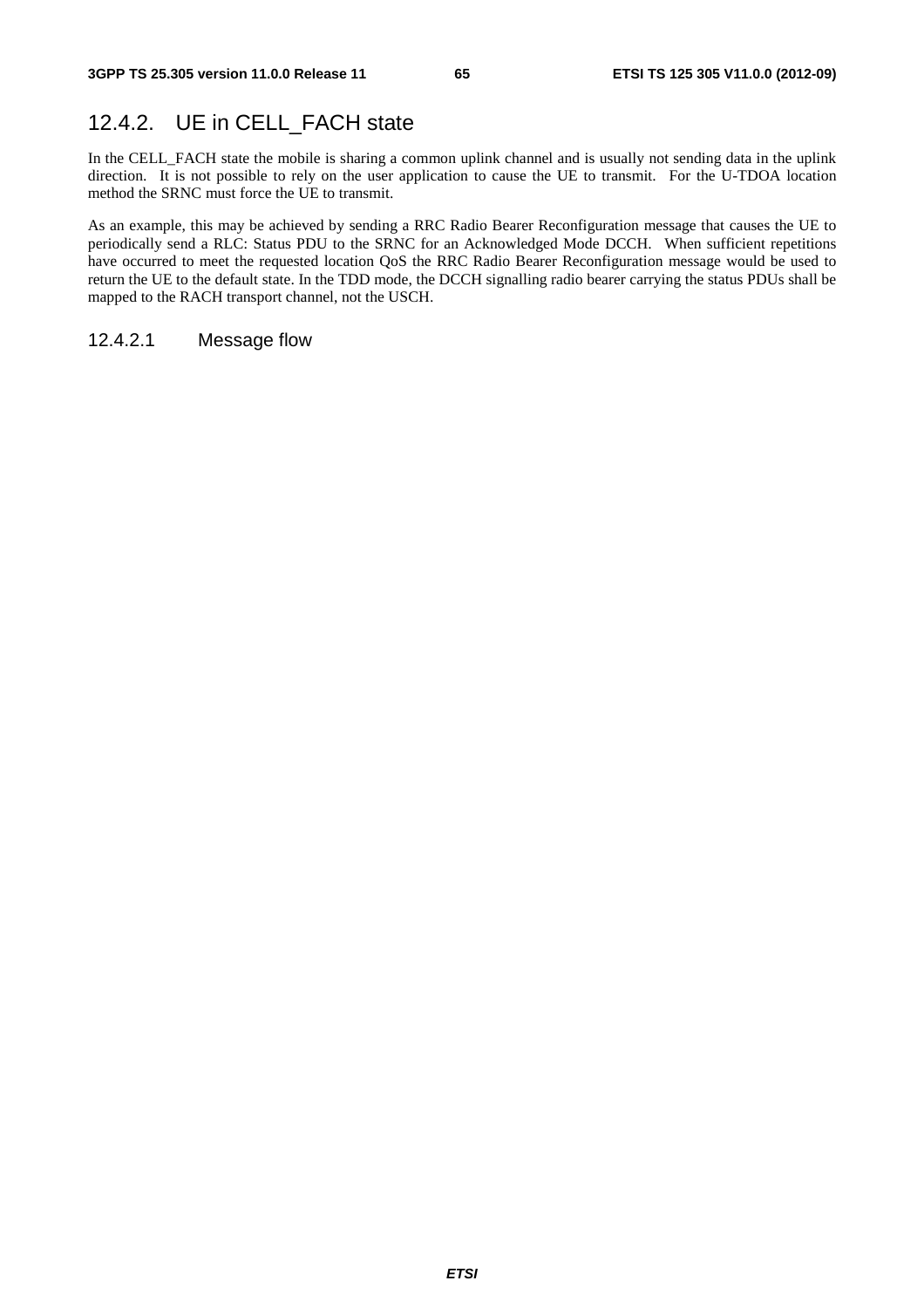

**Figure 12.10 Example U-TDOA message flow, UE in the CELL\_FACH state** 

 $\frac{1}{2}$  $\frac{1}{2}$ 1) 1) The procedure starts when a RANAP: Location Reporting Control message requesting a geographical UE position is received at the SRNC. The RANAP Location Reporting Control message may contain periodic location information (amount of reports and reporting interval).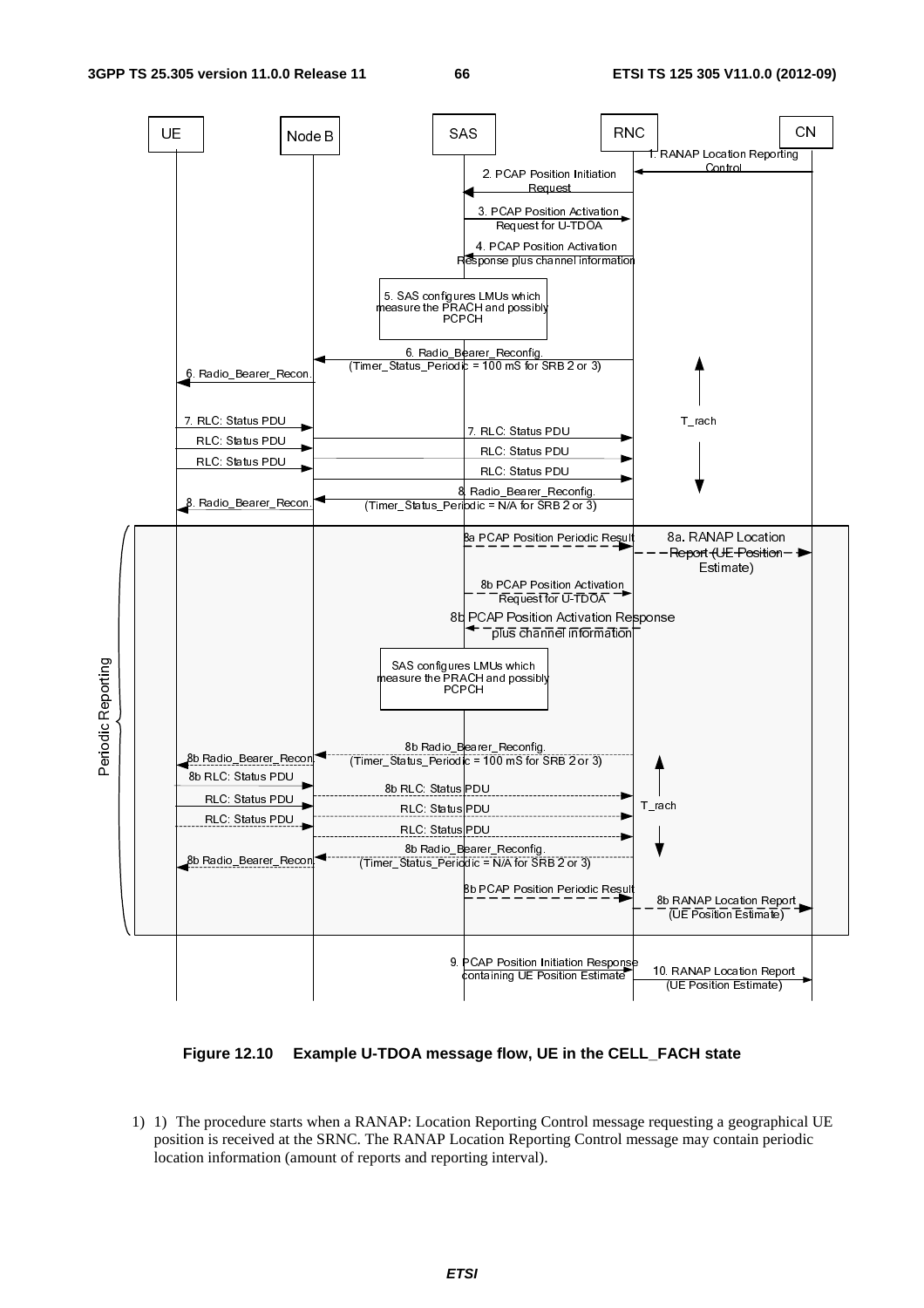- 2) 2) Location Reporting Control message parameters, including any periodic location information, plus Cell ID plus UE capability information are forwarded to the SAS in the PCAP: Position Initiation Request message.
- 3) 3) Based upon the service type (emergency service, etc), and the requested QOS, the SAS initiates a U-TDOA position, and sends a PCAP: Position Activation Request message indicating U-TDOA to the SRNC. The SRNC chooses to bring the UE to the CELL\_FACH state if initially in the CELL\_PCH or URA\_PCH state.
- 4) 4) The SRNC returns U-TDOA channel information in a PCAP: Position Activation Response message to the SAS.
- 5) 5) The SAS configures the U-TDOA capable LMUs to perform measurements. The U-TDOA capable LMUs measure the PRACH or PCPCH bursts associated with the UE being positioned.
- 6) 6) The SRNC, after sending the PCAP Position Activation Response message, shall execute a procedure that causes the UE being positioned to transmit a certain number of pre-coded bits within a certain period of time. The number of pre-coded bits and period of time should be based upon (e.g. set equal to) a recommended number of bits and recommended time interval defined by the SAS in the PCAP Position Activation Request message invoking U-TDOA positioning. As an example, the SRNC could reconfigure the radio bearer so that the UE begins to send RLC status PDUs every 100 mS by sending the UE a Radio\_Bearer\_Reconfiguration message with the TimerStatusPeriodic IE configured for 100 milliseconds.
- 7) 7) The UE begins to send RLC status PDUs every 100 milliseconds.
- 8) 8) After expiration of the configurable T\_rach timer the SRNC sends the UE a Radio Bearer Reconfiguration message with the TimerStatusPeriodic IE set to NA in order to stop the periodic status reporting.
- 9) 8a) If periodic reporting was requested in step 2, the SAS obtains a position, and optionally a velocity estimate using the U-TDOA capable LMU measurements and returns it to the SRNC in a PCAP: Position Periodic Result message. The SRNC returns the position estimate and optionally the velocity estimate to the CN in a RANAP: Location Report message. When the periodic reporting interval transpired, the SAS may send a new PCAP: Position Activation Request message to the SRNC and steps 3 to 8 may be repeated until the requested amount of reports has been attained or the procedure is cancelled by UTRAN or CN. The SAS sends the final location information to the SRNC in a PCAP Position Initiation Response message. The SRNC returns the individual position estimates and optionally the velocity estimate to the CN in a RANAP: Location Report message.
- 10)9) If periodic reporting was not requested in step 2, the SAS obtains a position, and optionally a velocity estimate using the U-TDOA capable LMU measurements and returns it to the SRNC in a PCAP: Position Initiation Response message.
- 11)10) The SRNC returns the position estimate and optionally a velocity estimate to the CN in a RANAP: Location Report message.

# 13 Network-assisted GNSS positioning method

In this concept, different GNSS (e.g. GPS, Galileo, GLONASS) can be used separately or in combination to perform the location of a UE. The aim of such combination is to improve:

- o the availability of the location service,
- o the accuracy of the position,
- o the sensitivity to e.g. fadings,
- o the integrity of the signal,
- o the reliability of the signal,
- o the in-building penetration.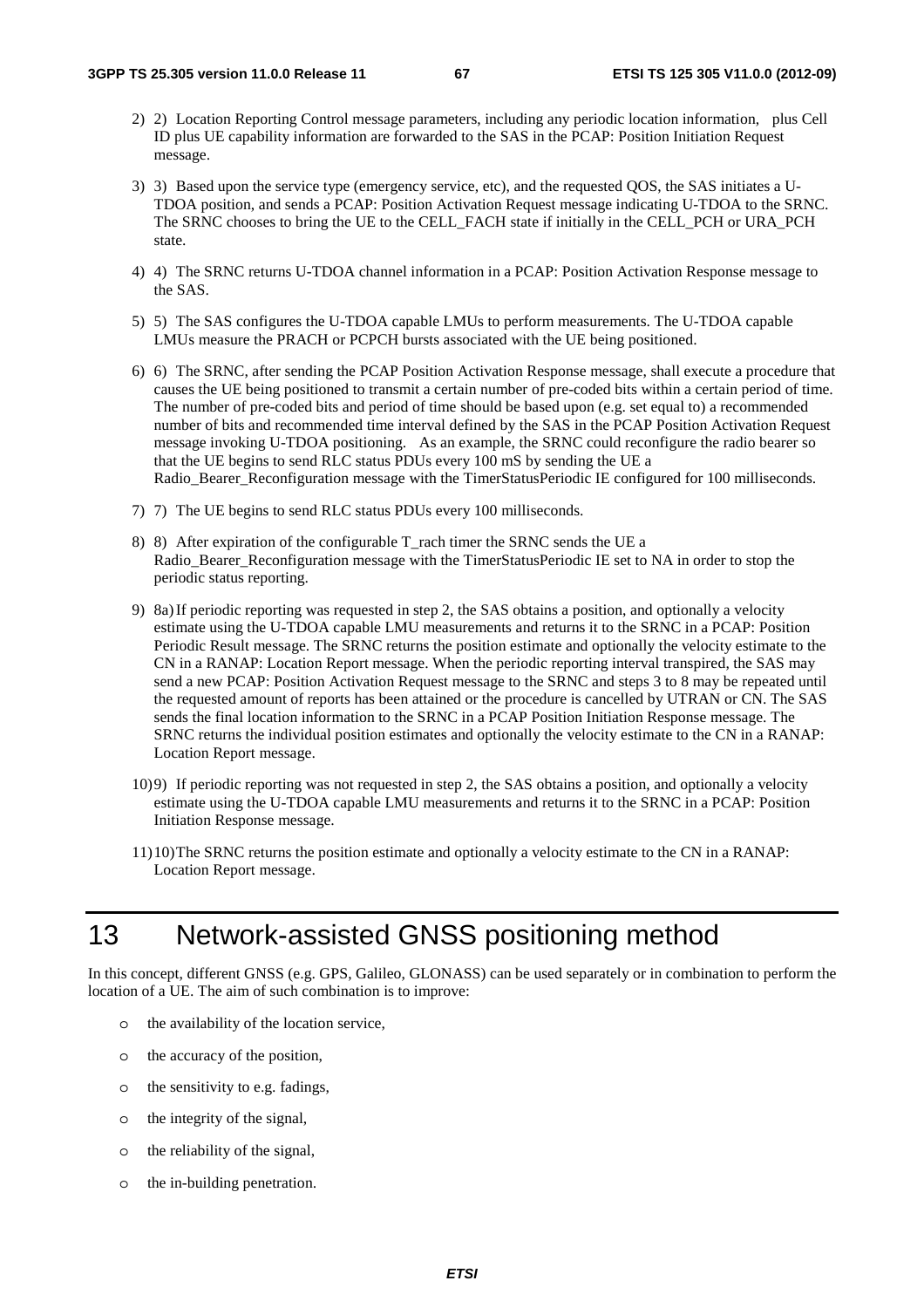This can be done thanks to the combination of different global navigation satellite systems and the increased number of satellites.

## 13.1 Network-assisted GPS positioning method

Refer to clause 10.

"Modernized-GPS" refers to a family of modernized GPS satellites which bring support for new navigation signals, such as a Civilian L2 (L2C) signal, a Safety-of-Life L5 signal, and a new Civilian L1 (L1C) signal, together with improved navigation message data.

### 13.2 Network-assisted Galileo positioning method

The procedure is the same as for network-assisted GPS positioning method except that the Galileo satellites and parameters are used instead of those of the GPS.

### 13.3 Network-assisted GLONASS positioning method

The procedure is the same as for network-assisted GPS positioning method except that the GLONASS satellites and parameters are used instead of those of the GPS.

## 13.4 Network-assisted Satellite Based Augmentation Systems (SBAS)

Several independent but compatible satellite based augmentation systems exist: The American Wide Area Augmentation System (WAAS), the European Geostationary Navigation Overlay Service (EGNOS), the Indian GPS Aided GEO Augmented Navigation System (GAGAN), and the Japanese Multi-functional Satellite Augmentation System (MSAS). The (GPS-like) ranging signals from all these SBASs are here considered as a single GNSS, although this GNSS is not a standalone positioning system because of the small number of satellites and their distribution in space. Usually, this GNSS is used in combination with e.g., GPS, Galileo, or GLONASS ranging signals.

The procedure is the same as for network-assisted GPS positioning method except that the SBAS satellites and parameters are used instead of those of the GPS.

## 13.5 Network-assisted Quasi-Zenith Satellite System (QZSS)

Quasi-Zenith Satellite System (QZSS) is a regional navigation satellite system. The eccentricity and elevation of the satellite orbits are selected so that the minimum elevation angle through 24 hours in Japan is larger than about 60 degrees. The satellite signals are fully compatible and interoperable with current and modernized future GPS. Similar to SBAS ranging signals, this GNSS is not a standalone positioning system and is usually used in combination with other GNSS ranging signals, such as GPS, Galileo, GLONASS, etc.

The procedure is the same as for network-assisted GPS positioning method except that the QZSS satellites and parameters are used instead of those of the GPS.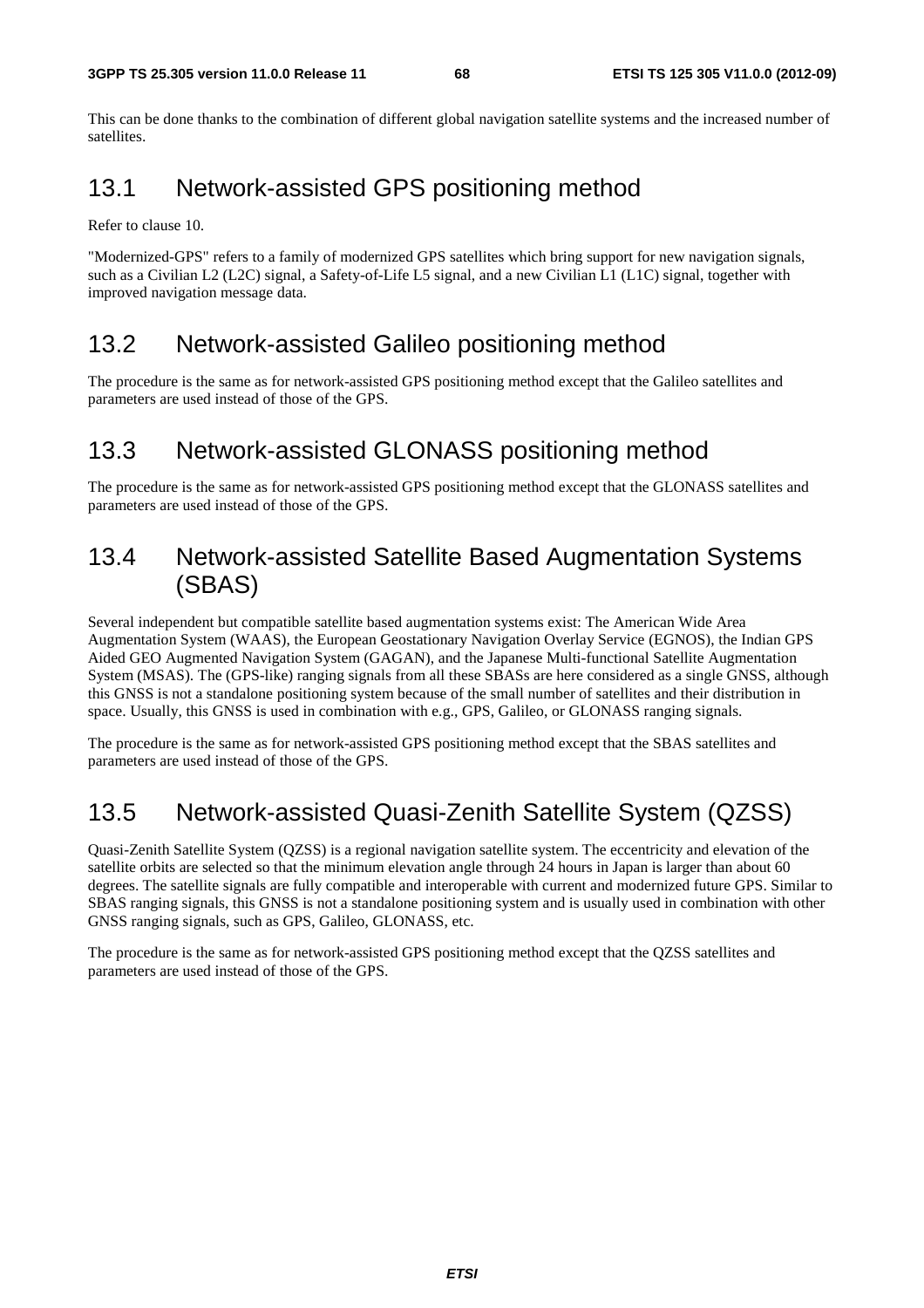# Annex A (informative): Definitions and Terms

This annex provides definitions and terms for the general LCS. Not all of these are applicable to the UTRAN environment.

**CAMEL:** CAMEL is a network functionality, which provides the mechanisms of Intelligent Network to a UE.

**Current Position:** after a location attempt has successfully delivered a position estimate and its associated time stamp, the position estimate and time stamp is referred to as the 'current position' at that point in time.

**Deferred location request:** a location request where the location response (responses) is (are) not required immediately.

**Frequency reference**: the frequency reference of the UE obtained from the UTRAN radio interface that may be used to minimize the frequency search associated with acquiring GPS satellite signals. When the UE acquisition process is aligned to this reference, the carrier Doppler uncertainty that must be searched for a particular satellite signal need only account for minor residual uncertainties related to UE dynamics and initial position. This frequency reference may also be used to maintain the UE's estimate of GPS time between positioning events, thus making accurate GPS time available within the UE to support reacquisition of satellite signals.

**Global Positioning System:** the Global Positioning System (GPS) consists of three functional elements: Space Segment (satellites), User Segment (receivers), and Control Segment (maintenance etc.). The GPS receiver estimates its own location based on the observed times of arrival of the satellite signals.

**Immediate location request:** a location request where a single location response only is required immediately.

**Initial Position:** in the context of an originating emergency call the position estimate and the associated time stamp at the commencement of the call set-up is referred to as 'initial position'.

**Last Known Position:** the current position estimate and its associated time stamp for Target UE stored in the LCS Server is referred to as the 'last known position' and until replaced by a later position estimate and a new time stamp is referred to as the 'last known position'.

**LCS (LoCation Services):** LCS is a service concept in system (e.g. GSM or UMTS) standardisation. LCS specifies all the necessary network elements and entities, their functionalities, interfaces, as well as communication messages, due to implement the location service functionality in a cellular network.

NOTE: LCS does not specify any location based (value added) services except locating of emergency calls.

**LCS Client:** a software and/or hardware entity that interacts with a LCS Server for the purpose of obtaining location information for one or more UEs. LCS Clients subscribe to LCS in order to obtain location information. LCS Clients may or may not interact with human users. The LCS Client is responsible for formatting and presenting data and managing the user interface (dialogue). The LCS Client may reside in the UE.

**LCS Client Access barring list:** an optional list of MSISDNs per LCS Client where the LCS Client is not allowed to locate any MSISDN therein.

**LCS Client Subscription Profile:** a collection of subscription attributes of LCS related parameters that have been agreed for a contractual period of time between the LCS client and the service provider.

**LCS Feature:** the capability of a PLMN to support LCS Client/server interactions for locating Target UEs.

**LCS Server:** a software and/or hardware entity offering LCS capabilities. The LCS Server accepts requests, services requests, and sends back responses to the received requests. The LCS server consists of LCS components, which are distributed to one or more PLMN and/or service provider.

**Local Service:** a service, which can be exclusively provided in the current serving network by a Value added Service Provider.

Local Information: information related to a given location, or general information, which is made available in a given location.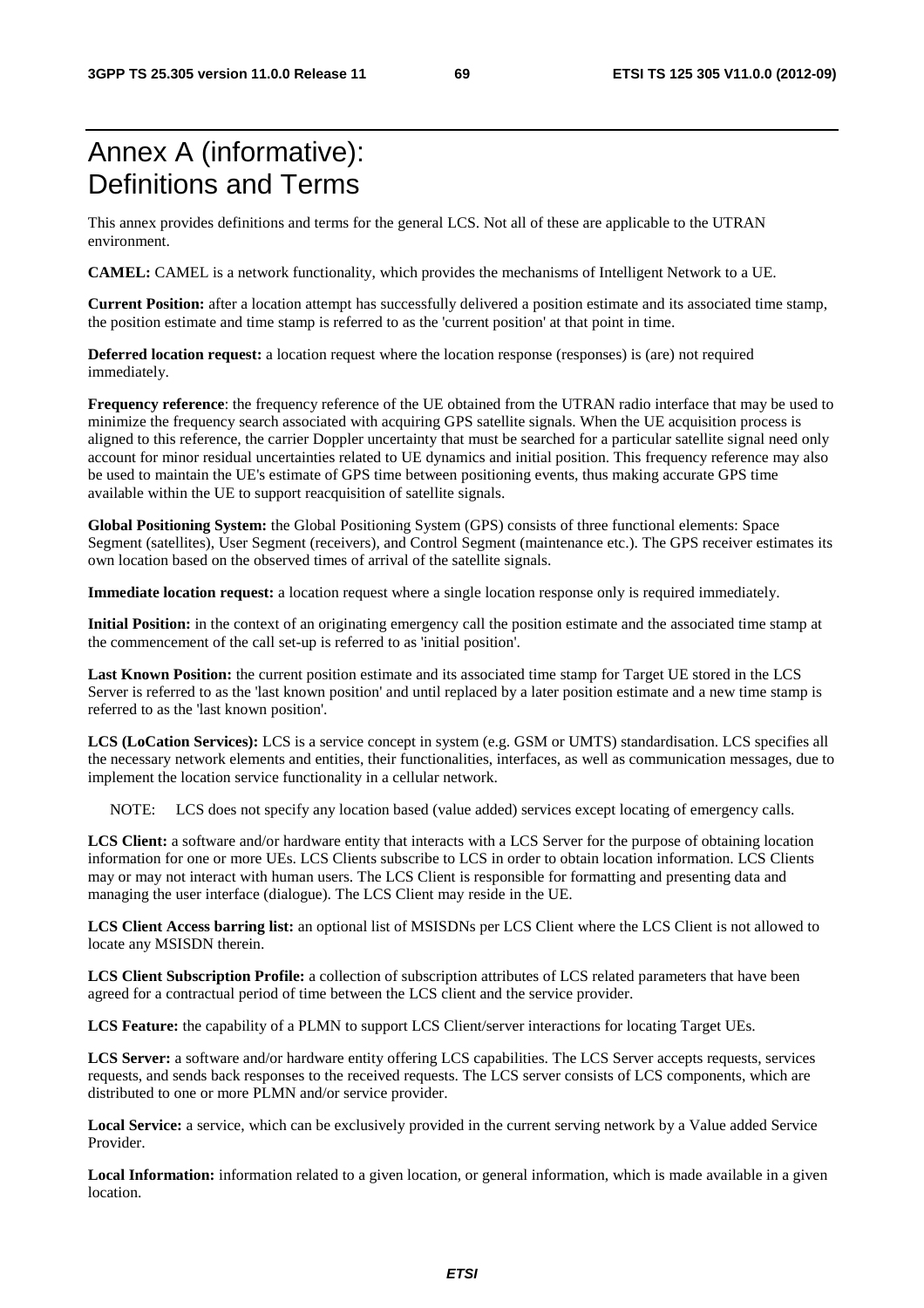**Location (Based) Application:** a location application is an application software processing location information or utilising it in some way. The location information can be input by a user or detected by UTRAN or UE. Navigation is one location application example.

**Location Based Service (LBS):** a service provided either by teleoperator or a  $3<sup>rd</sup>$  party service provider that utilises the available location information of the terminal. Location Application offers the User Interface for the service. LBS is either a pull or a push type of service (see Location Dependent Services and Location Independent Services).

**Location Dependent Service:** a service provided either by teleoperator or a 3<sup>rd</sup> party service provider that is available (pull type) or is activated (push type) when the user arrives to a certain area. It doesn't require any subscription in advance, but the push type activation shall be confirmed by the user. The offered service itself can be any kind of service (e.g. a public Xerox machine or the discount list in a store).

**Location Independent Service:** a service provided either by teleoperator or a 3<sup>rd</sup> party service provider that is available and therefore can be activated anywhere in the network coverage. It is activated by the user's request or by other user's activated service, and therefore it requires a subscription in advance (pull type). The offered service itself can be any kind of service (e.g. MMS, SWDL, or LBS!).

**Position Estimate:** the geographic position of a UE expressed in latitude and longitude data, and optionally altitude data. The Position Estimate shall be represented in a well-defined universal format. Translation from this universal format to another geographic positioning system may be supported, although the details are considered outside the scope of the primitive services.

**Positioning:** positioning is a functionality, which estimates a geographical position (of e.g. a UE).

**Positioning method:** a principle and/or algorithm that the estimation of geographical position is based on, e.g. AOA, TOA, TDOA. For example, GPS is based on TOA, and E-OTD (on GSM) or OTDOA (on UMTS) are based on TDOA.

**Positioning technology:** a technology or system concept including the specifications of RF interfaces, data types, etc. to process the estimation of a geographical position, e.g. GPS, E-OTD (GSM), and IPDL-TDOA (UMTS).

**PLMN Access barring list:** an optional list of MSISDN per PLMN where any LCS Client is not allowed to locate any MSISDN therein except for certain exceptional cases.

**Predefined area:** a geographical area that is not related to cell or radio coverage. The UE may take special action when it recognises it has entered or left a predefined area.

**Privacy Class:** list of LCS Clients defined within a privacy exception class to which permission may be granted to locate the target UE. The permission shall be granted either on activation by the target UE or permanently for a contractual period of time agreed between the target UE and the service provider.

**Privacy Exception List:** a list consisting of various types of privacy classes (i.e. operator related, personal etc.). Certain types of classes may require agreement between the service provider and the target UE.

**Prohibited area:** an area where the UE must not activate its transmitter. The Prohibited area may be a Predefined area described above or related to radio cell(s).

**Subscription Profile:** the profile detailing the subscription to various types of privacy classes.

**Target UE:** the UE being located.

**Velocity Estimate:** the speed and direction of a UE expressed as horizontal speed and bearing data, and optionally vertical speed data.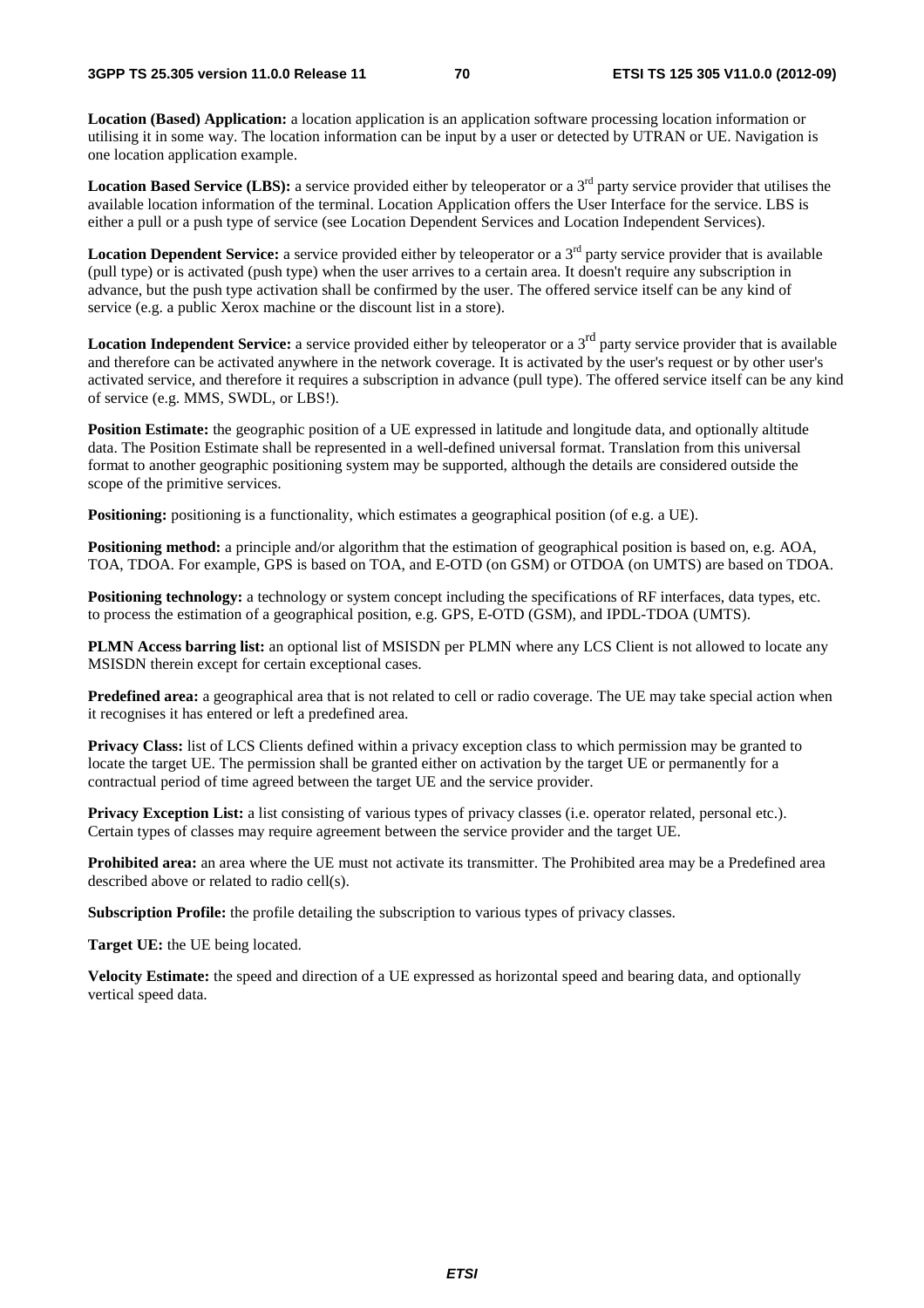# Annex B (informative): Reference Model of Functional Entities for UTRAN UE **Positioning**

The UTRAN functional entities for UE Positioning are shown in figure B.1 and figure B.2. In these reference models, the LCS clients in the core network communicate with the UTRAN UE Positioning entities across the Iu interface. The RNC LCS Handling Entities and the Positioning Handing Entities work together with the UE to measure and calculate the position information for the requested target UE. These entities within the UTRAN are described in more detail in the following subclauses.

The figure shows the general arrangement of the UE Positioning function in UTRAN. Communication among these entities makes use of the messaging and signalling capabilities of the UTRAN across the Iu, Iur, Iub, Iupc and Uu interfaces. A LMU is also added to the UTRAN to make measurements as needed by the selected positioning method.

This figure does not include elements of 3G Core Network, but focuses on those that participate with the UE Positioning functions in the UTRAN. The association of the LCS entities within the Core Network (CN) (e.g. with 3G-MSC or 3G-SGSN) is outside the scope of the present document and is not illustrated in the diagram.

Within the UTRAN, the UE Positioning Entities may be associated with, or part of the SAS, RNC, the Node B and the UE. Internal LCS Applications may also be part of the RNC and the UE.

The UE Position Calculation Function (PCF) is logically associated with the SRNC or with the SAS.

The UE Positioning in UTRAN also makes use of the standardised Iur interface between RNCs, when Node B information, measurements and results are collected.

The functional model presented in the figure includes functional entities for UE utilising either or both circuit switched (CS) and packet switched (PS) services. This model also supports of all the entities needed for different positioning methods (e.g. network-based, UE-based, UE-assisted, and network assisted (see note 1) methods) exploiting either uplink or downlink measurements.

- NOTE 1: In this approach UE may use the GPS technique but still make use of auxiliary information from the serving network.
- NOTE 2: Figure B.2 shows the SMLC as a node that implements the PCF. In actuality it is more than the PCF, for example, the SMLC can provide GPS assistance data. See Subclause 5.2.5 for the normative definition of an SML $\overline{C}$ .



**Figure B.1: UTRAN UE Positioning Functional Entities (RNC centric mode)**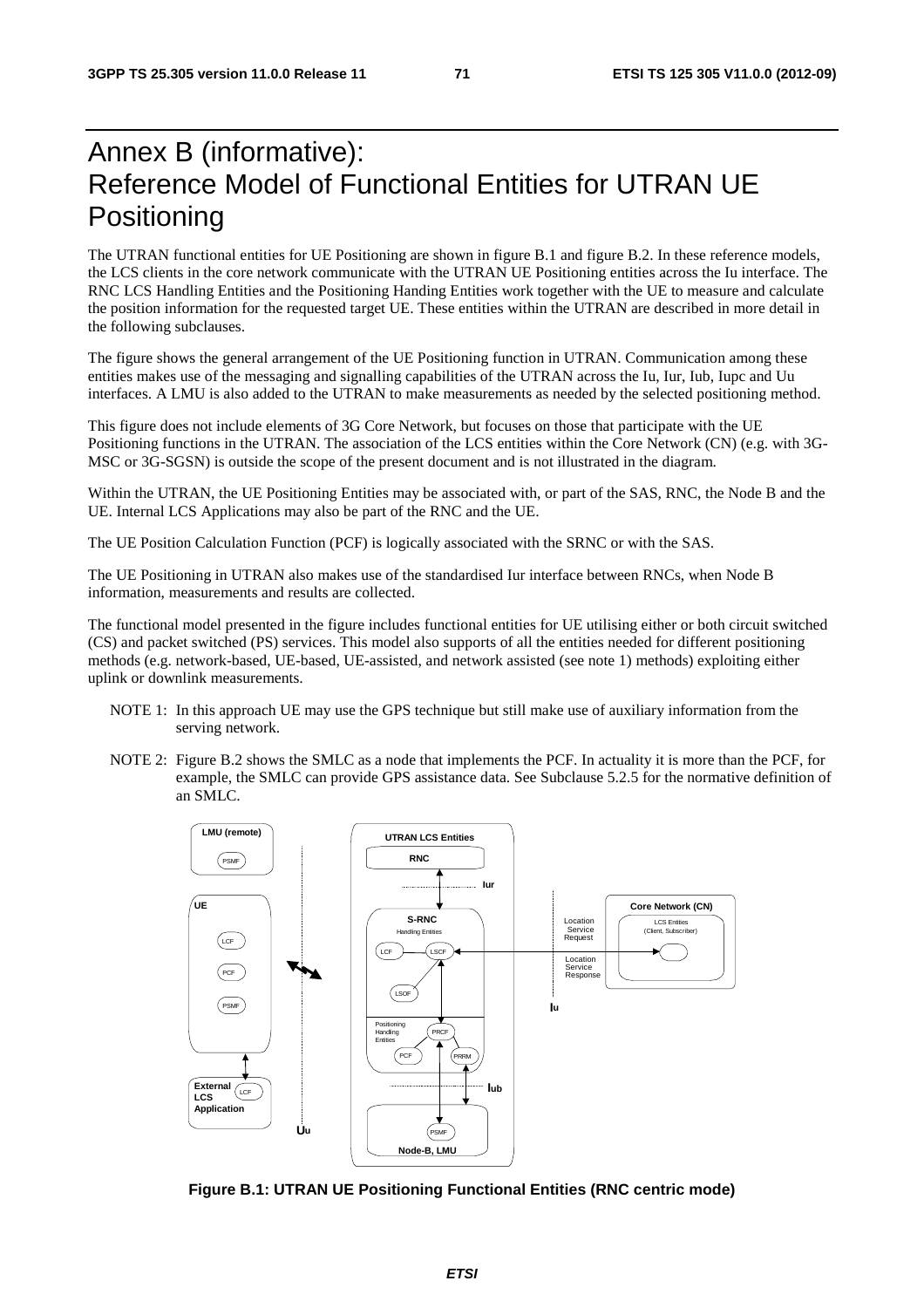

**Figure B.2: UTRAN UE Positioning Functional Entities – SAS version (RNC centric mode)** 



#### **Figure B.3: UTRAN UE Positioning Functional Entities – SAS version (SAS centric mode)**

Several functional groupings may be defined to describe the UE Positioning functions. These groupings occur in both the CN and the UTRAN. The overall LCS functional grouping is described in reference [13]. Each grouping encompasses a number of functional components and functions.

Within UTRAN the functional entities may be grouped as follows:

- the *Internal Client* group that includes:
	- Internal UTRAN Location Client Function (U-LCF);
- the *UTRAN System Handling* group that includes:

For RNC centric mode:

- UTRAN Location System Control Function (U-LSCF),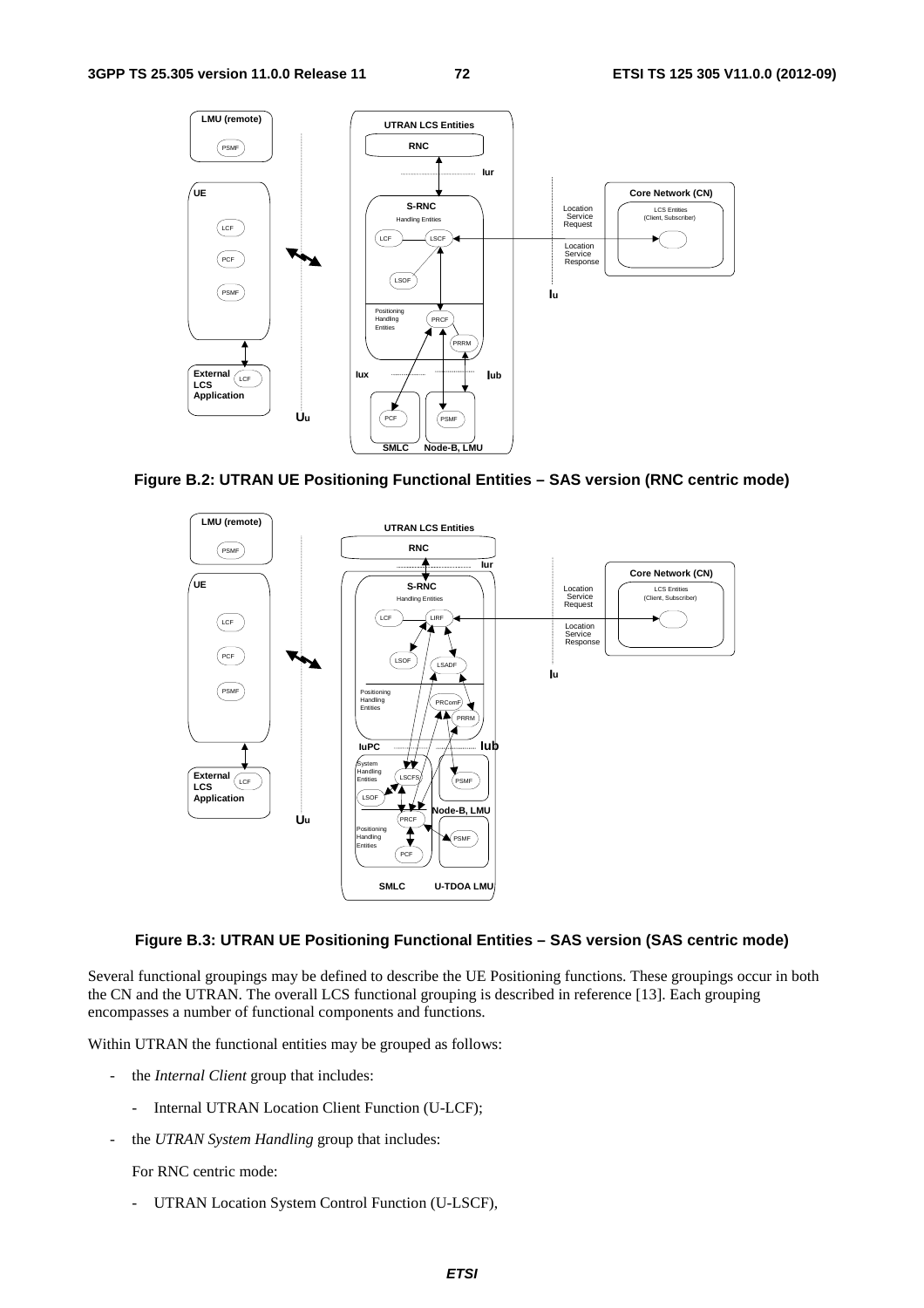UTRAN Location System Operations Function (U-LSOF);

For SAS centric mode:

- UTRAN Location Information Relay Function (U-LIRF)
- UTRAN Location System Control Function in SAS (U-LSCFS)
- UTRAN Location System Assistance Data Function (U-LSADF)
- the *UTRAN Positioning* group that includes:
	- UTRAN Position Radio Co-ordination Function (U-PRCF),
	- UTRAN Position Calculation Function (U-PCF),
	- UTRAN Position Signal Measurement Function (U-PSMF),
	- UTRAN Position Radio Resource Management (U-PRRM).
	- UTRAN Position Related Communication Function (U-PRComF) for SAS centric mode.

The functions within the UTRAN are described in more detail in the following subclauses.

### B.1 Internal Client Group

#### B.1.1 Internal UTRAN Location Client Function (U-LCF)

The UTRAN Location Client Function (U-LCF) represents a logical interface between the internal UTRAN LCS applications and the LCS RNC Handling entities (e.g. the Location System Control Function (U-LSCF) in the RNC).

NOTE: There is not necessarily a requirement for a LCCF (Location Client Control Function) for the UTRAN Internal Client as is described for external clients in reference [13] (the system stage specification).

The UTRAN may make use of positioning information for internal operations such as location assisted handover. In such a case, a U-LCF representing the internal UTRAN LCS application may communicate with the U-LSCF to request and receive the positioning information.

## B.2 UTRAN System Handling group

#### B.2.1 UTRAN Location System Control Function (U-LSCF)

The UTRAN Location System Control Function (U-LSCF) **in RNC** is responsible for co-ordinating UE Positioning requests within the RNC handling entity. This function manages call-related and non-call-related UE Positioning requests and allocates network resources for handling them. This function "insulates" the Location clients in the Core Network from the detailed operation of the positioning method in order that the UTRAN may be used by several types of core network and with several positioning methods.

The U-LSCF provides flow control between simultaneous UE Positioning requests. Simultaneous UE Positioning requests must be queued in a controlled manner to account for priority requests (e.g. for Emergency Clients). The details of the flow control, priority selection and queuing are beyond the scope of the present document.

The U-LSCF will select the appropriate positioning method based on the availability of resources and parameters of the UE Positioning request. The U-LSCF co-ordinates resources and activities needed to obtain data (e.g. Node B geographic co-ordinates) needed for the positioning method. It also records LCS RNC usage data for the location service request that may be passed to a Location System Recording Function (U-LSRF) or OA&M function in the Core Network.

If the positioning method requires the broadcast of system information, the LSCF initiates and maintains this activity through the Position Radio Co-ordination Function (U-PRCF). Broadcast information (such as the geographic coordinates of the Node Bs) may be required, for example, to support a Position Calculation Function (U-PCF) located in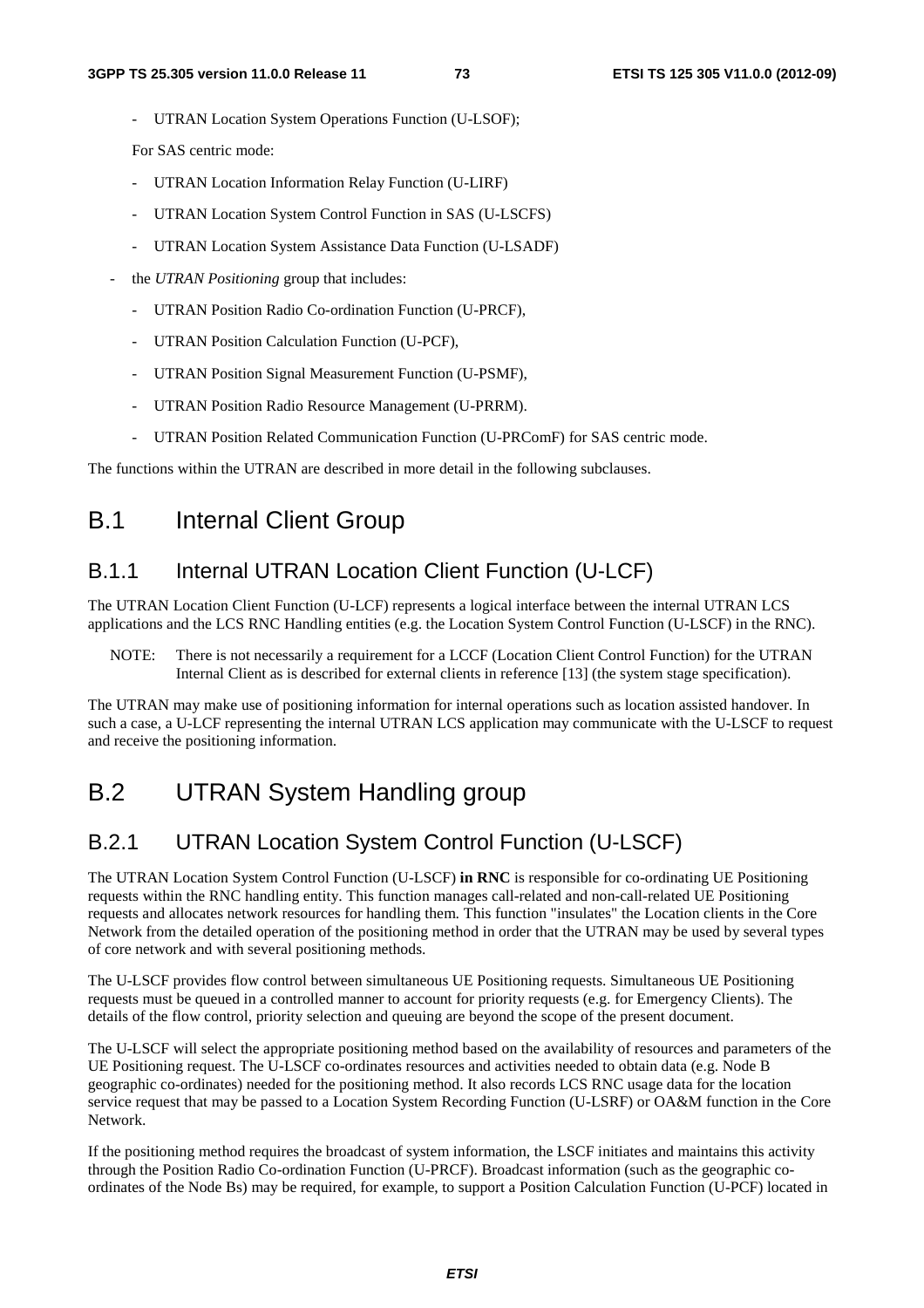the UE. These broadcasts may also include other information (such as currently observable satellites) that may assist a UE in the use of external location services.

The information to be broadcast is selected based on the positioning methods offered for use by the LCS and the needs of the UE. This broadcast information may be specially coded (i.e. encrypted) to ensure its availability only to subscribers of the service. The use of broadcasts or other methods for signalling to the UE or the LMU may be selected based on the chosen positioning method.

The information to be broadcast could include, for example:

- identification and spreading codes of the neighbouring Node Bs (the channels that are used for measurements);
- Relative Time Difference (RTD), i.e. the timing offsets, asynchronicity between Node Bs, could be obtained from measurement results obtained by LMUs;
- roundtrip delay estimates in connected mode;
- the geographic position, co-ordinates, of the neighbouring Node Bs;
- the idle period places within the frame structure for multiple Node Bs;
- the local time-of-day.

Some of this information may be broadcast to support other UTRAN operations (e.g. handover). The function of the LSCF is to ensure information is broadcast when needed for the LCS operations and the LSCF may make use of other UTRAN processes to do so.

#### B.2.2 UTRAN Location System Operations Function (U-LSOF)

The UTRAN Location System Operations Function (U-LSOF) is responsible for provisioning of data, positioning capabilities, data related to clients and subscription (LCS client data and UE data), fault management and performance management of LCS within the RNC.

An LSOF may be associated with each entity. The LSOF interacts with Internal (OAM) Clients for administration and maintenance of the data.

The Iur interface may pass messages relating to changes or reporting of the data associated with the LSOF in the RNC.

The Iub interface may pass messages relating to changes or reporting of the data associated with the LSOF in the Node B or the LMU.

The Uu interface may pass messages relating to changes or reporting of the data associated with the LSOF in the UE or the remote LMU. When the SAS is present, with either RNC or SAS centric mode, the U-LSOF may be split across SAS and SRNC.

#### B.2.3 UTRAN Location Information Relay Function (U-LIRF)

The UTRAN Location Information Relay Function (U-LIRF) is responsible for forwarding of Location Requests from to the LCS clients to the U-LSCFS and for forwarding of UE positioning estimates to the requesting LCS client. The U-LRIF also interfaces with the U-LSOF to obtain provisioned location information.

The U-LIRF communicates with the U-LSADF to handle assistance data requests received from the CN. The U-LIRF also forwards the UE positioning capability information and a coarse position estimate to the U-LSCFS.

#### B.2.4 UTRAN Location System Control Function in SAS (U-LSCFS)

The UTRAN Location System Control Function in SAS (U-LSCFS) is only used in the SAS centric mode. It performs similar tasks as the U-LSCF in the RNC centric mode, but instead of communicating directly with the LCS clients, it communicates with the U-LIRF in the SRNC.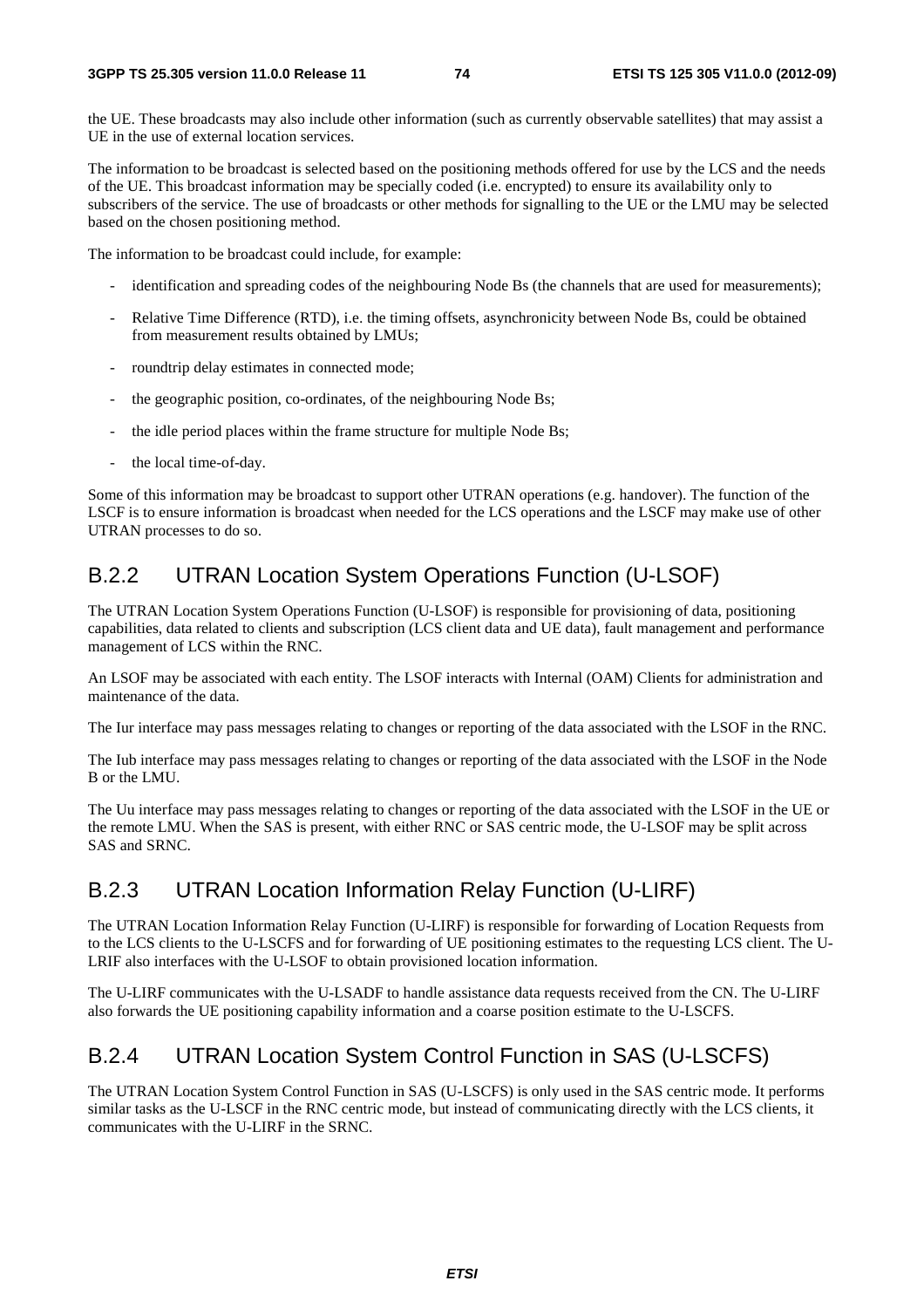#### B.2.5 UTRAN Location System Assistance Data Function (U-LSADF)

The UTRAN Location System Assistance Data Function (U-LSADF) is responsible for the handling location related assistance data within the RNC. This includes handling of location related assistance data requests from the CN and the broadcasting of location related assistance data, if requested by the U-LSCFS.

## B.3 Positioning group

#### B.3.1 UTRAN Position Radio Co-ordination Function (U-PRCF)

The UTRAN Position Radio Co-ordination Function (U-PRCF) manages a UE Positioning for a UE through overall coordination and scheduling of resources to perform positioning measurements. This function interfaces with the U-PSMF, the U-PRRM and the U-PCF. The U-PRCF determines the positioning method to be used based on the UE Positioning request, the QoS, the capabilities of the UTRAN, and the UE's capabilities. The U-PRCF also manages the needed radio resources through the U-PRRM. It determines which U-PSMFs are to be involved, what to measure, and obtains processed signal measurements from the U-PSMF.

Some positioning methods may involve measurements made at the UE. In this case the U-PRCF interfaces with the UE to obtain the measurements (or the positioning results if they have been determined by the UE). Some positioning methods may involve measurements or information from several sources, including radio units at several Node B (or other LMU) and involve a series of transmissions and receptions. The U-PRCF entity also provides ancillary measurements in case of network-assisted positioning method. Ancillary information may be extracted from navigating systems like GPS.

The U-PRCF forwards the signal measurement data to the U-PCF.

It is the function of the U-PRCF to co-ordinate the sequence of activities and compensate for failures (if they occur) to provide the position estimate. In SAS centric mode the U-PRCF communicates to LMU, NodeB and UE via the U-PRComF.

### B.3.2 UTRAN Position Calculation Function (U-PCF)

The UTRAN Position Calculation Function (U-PCF) is responsible for calculating the position of the UE. This function applies an algorithmic computation on the collected signal measurements to compute the final position estimate and accuracy.

The U-PCF may also support conversion of the position estimate between different geographic reference systems. It may obtain related data (e.g.: Node B geographic co-ordinates) needed for the calculation. There may be more than one calculating function available within, or associated with, the calculation function of the UTRAN.

In the cell ID based positioning method, the U-PCF shall determine the geographical co-ordinates corresponding to the cell(s) associated with the target UE.

The PCF is also responsible for estimating the accuracy of the position estimate. This accuracy estimate should include, for example, the effect of geometric dilution of precision (GDOP), the capabilities of the signal measuring hardware, the effects of multipath propagation and the effects of timing and synchronisation unknowns. The accuracy should be returned as a measure of distance in the same units as the position estimate. The accuracy zone may be reported as the axis and orientation of an ellipse surrounding the position estimate.

#### B.3.3 UTRAN Position Signal Measurement Function (U-PSMF)

The UTRAN Position Signal Measurement Function (U-PSMF) is responsible for performing and gathering uplink or downlink radio signal measurements for use in the calculation of a UE position. These measurements can be positioning related or ancillary.

There may be one or more PSMF within a UTRAN and they may be located at the UE, the Node B, or a separate LMU. The PSMF, generally, may provide measurement of signals (i.e. satellite signals) in addition to measurements of the UTRA radio transmissions. The measurements to be made will depend on the selected positioning method.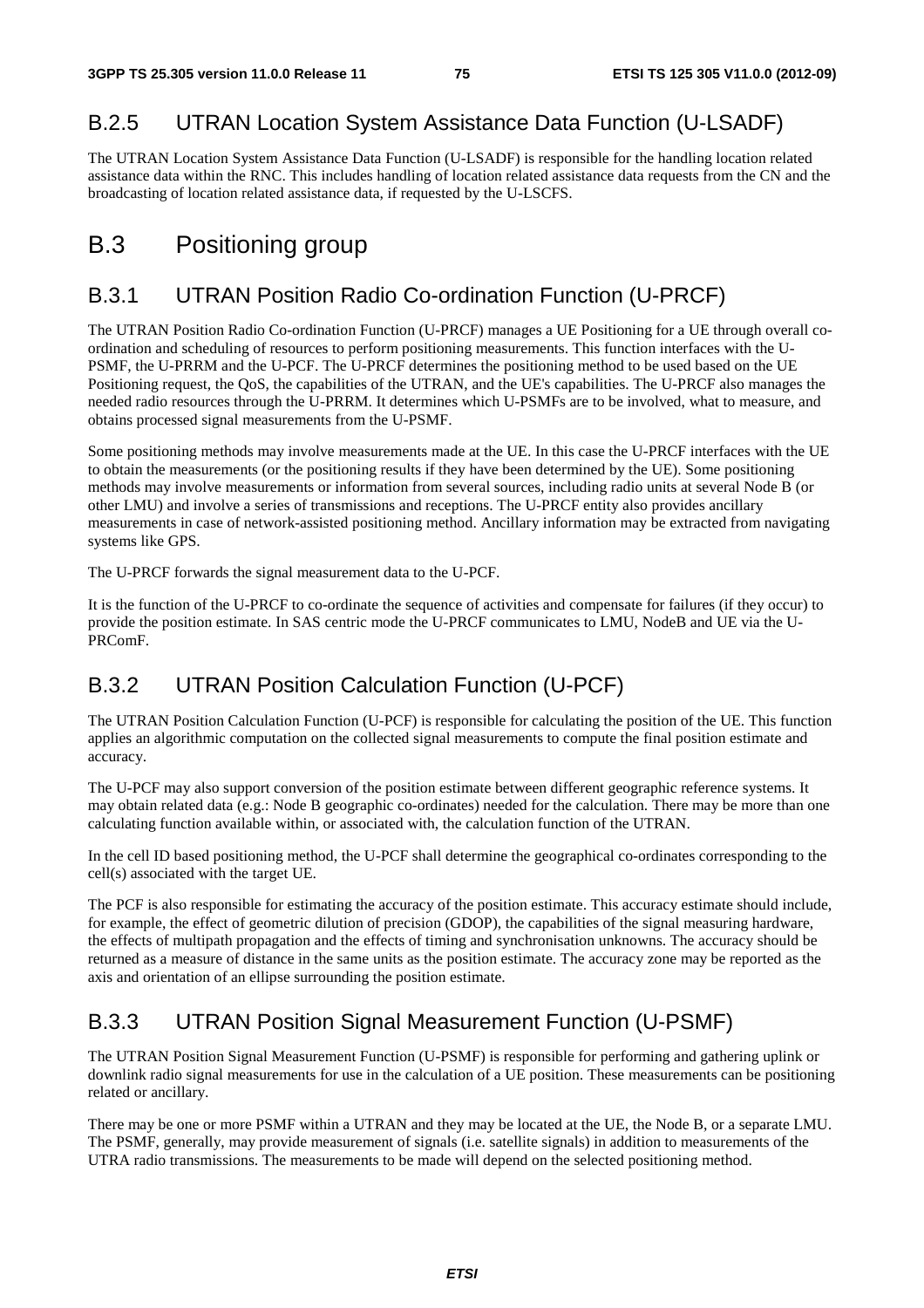#### B.3.4 UTRAN Position Radio Resource Management (U-PRRM)

The UTRAN Position Radio Resource Management (U-PRRM) entity is responsible for managing the effect of LCS operations on the overall performance of the radio network. This may ensure, for example, that the operation of the U-PSMF does not degrade the QoS of other calls. The U-PRRM handles following functions:

- controlling the variation of the UL and DL signal power level due to the LCS application;
- calculating the DL and UL power/interference due to UE positioning operations;
- to admit/reject the new LCS requests;
- co-operating with Admission Control, and entities of the RRM (such as power control) to provide the system stability in terms of radio resources;
- controlling the RTD obtaining mechanism. It may also forward the results of the UTRAN GPS timing of cell frames or SFN-SFN Observed Time Difference (or any similar timing parameter) measurements to the PRCF (or PCF);
- controlling the IPDL mechanism for positioning measurements. This may include the overall control of the periodical measurement fulfilment. Co-ordination among RNCs (e.g. to assure non-overlapping idle periods) will be communicated through the Iur interface.

#### B.3.5 UTRAN Position Related Communication Function (U-PRComF)

The UTRAN Position Related Communication Function (U-PRComF) manages the collection of positioning measurements as requested by the U-PRCF.

The U-PRComF terminates the NBAP protocol for positioning related measurements requested from NodeB or LMU.

The U-PRComF terminates the RRC protocol for positioning related measurements requested from the UE.

## B.4 Assignment of LCS Functional Entities to UTRAN Elements

Figure B.1, Figure B.2, Figure B.3 and tables B.1 and B.2 show the generic configuration for different positioning methods, including network-based, UE-based, UE-assisted and network-assisted methods. With this approach both UTRAN and the UE are able to measure the timing of signals and compute the UE position estimate. Depending on the applied positioning method it is possible to utilise the corresponding configuration containing all needed entities. For instance, if a network-based positioning method is applied, the entities that are involved in measuring the UE's signal and calculating its position estimate are allocated to the network elements of the access stratum. On the other hand, in case UE-based or network-assisted methods are used these entities should be allocated to the UE.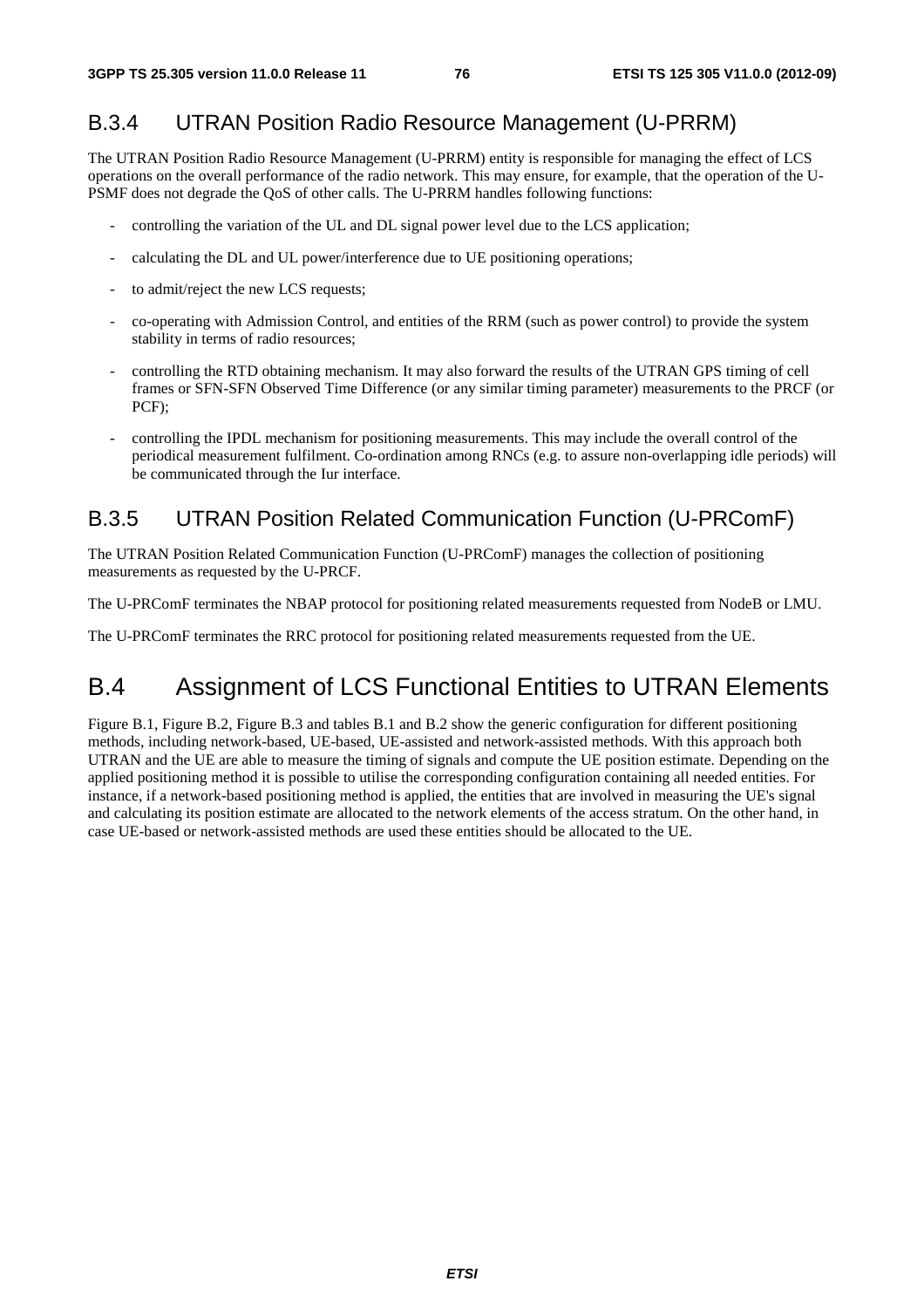**Table B.1: Example Allocation of LCS Functional Entities to Network Elements for RNC centric mode** 

| <b>UTRAN</b> | UE | Node B | LMU | <b>RNC</b> | <b>SAS</b> |
|--------------|----|--------|-----|------------|------------|
| <b>LCF</b>   | ⌒  |        |     | х          |            |
| <b>LSCF</b>  |    |        |     |            |            |
| <b>PRCF</b>  |    |        |     |            |            |
| <b>PCF</b>   |    |        |     |            |            |
| <b>PRRM</b>  |    |        |     |            |            |
| <b>PSMF</b>  |    |        | ⋏   |            |            |
| <b>LSOF</b>  |    |        |     |            |            |

#### **Table B.2: Example Allocation of LCS Functional Entities to Network Elements for SAS centric mode**

| <b>UTRAN</b>  | UE. | Node B | <b>LMU</b> | <b>RNC</b>  | <b>SAS</b> |
|---------------|-----|--------|------------|-------------|------------|
| <b>LCF</b>    | Χ   |        |            | X           |            |
| <b>LSCFS</b>  |     |        |            |             |            |
| <b>LIRF</b>   |     |        |            | Χ           |            |
| <b>PRCF</b>   |     |        |            |             |            |
| <b>PCF</b>    | X   |        |            |             | X          |
| <b>PRRM</b>   |     |        |            | Χ           |            |
| <b>PSMF</b>   | X   | X      |            |             |            |
| <b>LSOF</b>   | X   |        |            | v           | ៶          |
| <b>PRComF</b> |     |        |            | $\check{ }$ |            |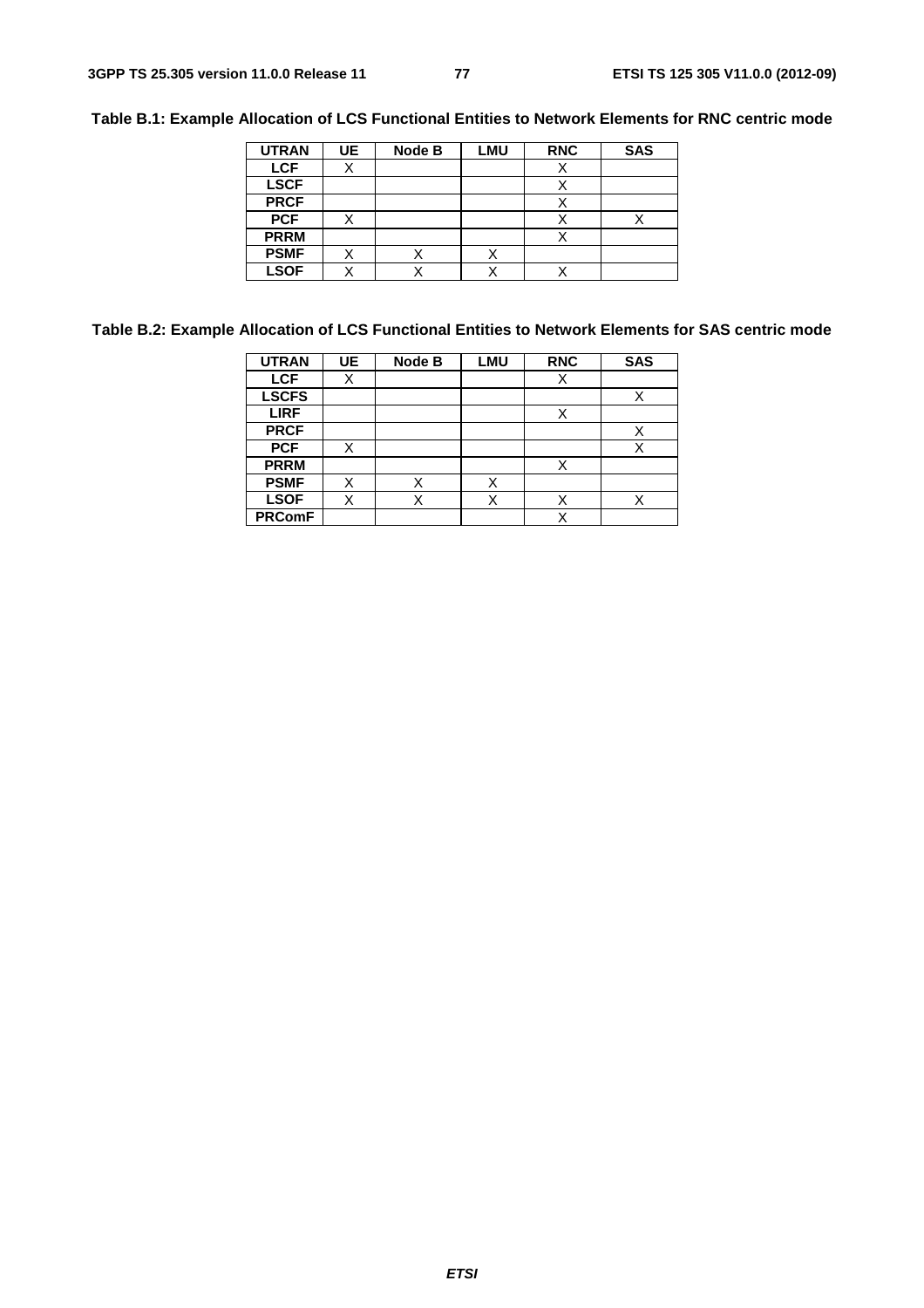## Annex C (informative): Location Services Categories

Generally there are four categories of usage of the location service:

- the **Commercial LCS** (or **Value Added Services**);
- the **Internal LCS**;
- the **Emergency LCS**;
- the **Lawful Intercept LCS**.

These location services categories are further defined in [13] and [5].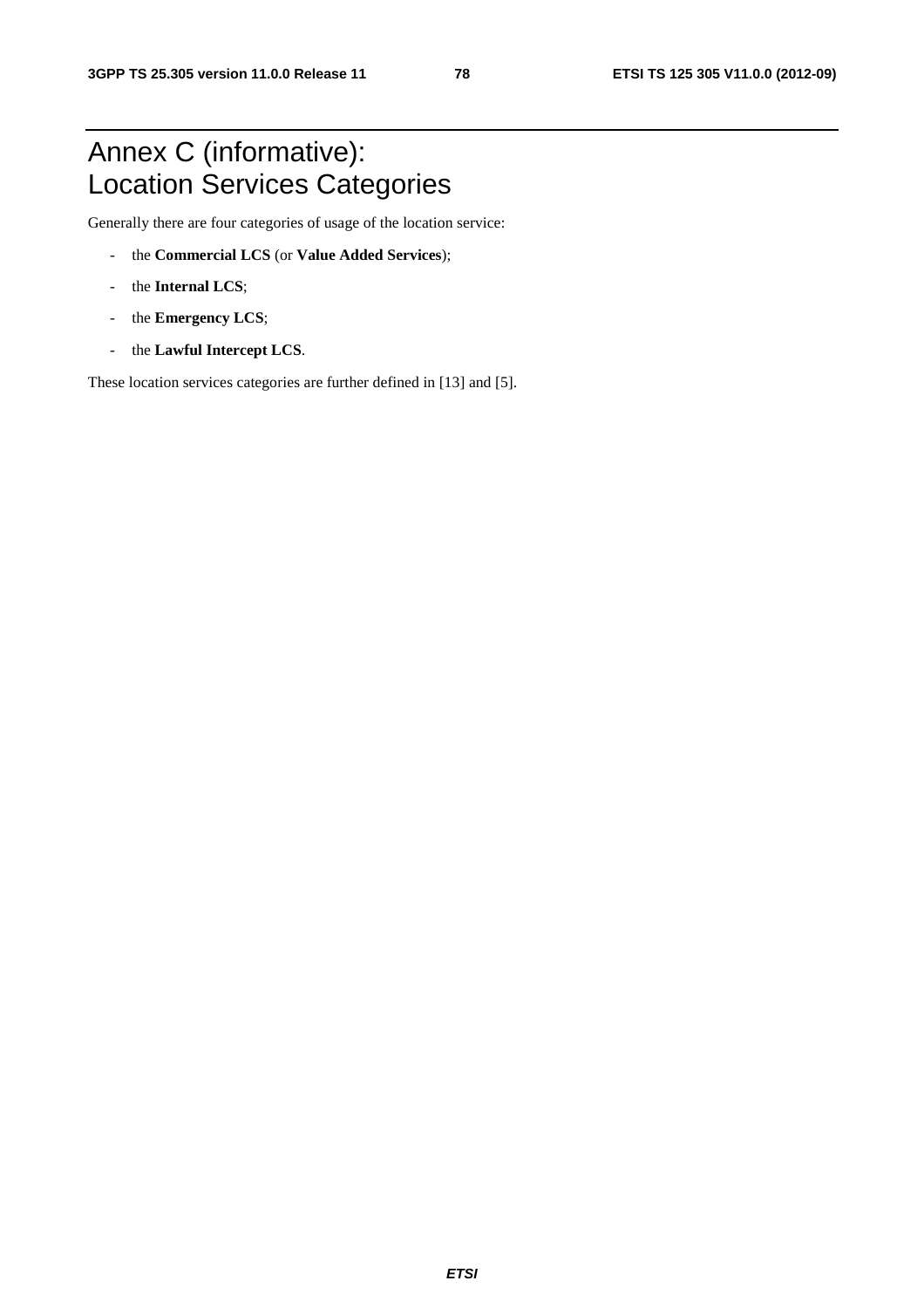## Annex D (informative): Change history

| <b>Change history</b> |              |                 |           |                |                                                                       |                    |            |
|-----------------------|--------------|-----------------|-----------|----------------|-----------------------------------------------------------------------|--------------------|------------|
| <b>Date</b>           | TSG#         | <b>TSG Doc.</b> | <b>CR</b> | Rev            | Subject/Comment                                                       | Old                | <b>New</b> |
|                       |              |                 |           |                |                                                                       |                    |            |
| 12/1999               | <b>RP-06</b> | RP-99635        |           |                | Approved at TSG-RAN #6 and placed under Change Control                |                    | 3.0.0      |
| 03/2000               | $RP-07$      | RP-000038 001   |           | 3              | Network assisted GPS LCS                                              | 3.0.0              | 3.1.0      |
|                       | <b>RP-07</b> | RP-000038 002   |           | 1              | Enhancements for cell coverage based positioning                      | 3.0.0              | 3.1.0      |
|                       | $RP-07$      | RP-000038 003   |           |                | Replacement for Figure 4.1                                            | 3.0.0              | 3.1.0      |
|                       | RP-07        | RP-000038 004   |           | 1              | Restructuring                                                         | 3.0.0              | 3.1.0      |
|                       | $RP-07$      | RP-000038 006   |           |                | Target UE-RNC signalling model                                        | 3.0.0              | 3.1.0      |
|                       | <b>RP-07</b> | RP-000038 007   |           |                | <b>LMU</b> description                                                | 3.0.0              | 3.1.0      |
|                       | <b>RP-07</b> | RP-000038 008   |           | 2              | LMU signalling description                                            | 3.0.0              | 3.1.0      |
|                       | <b>RP-07</b> | RP-000038 009   |           |                | Incorporation of R1 Liaisons R2-000022 and R2-000023                  | 3.0.0              | 3.1.0      |
|                       | <b>RP-07</b> | RP-000038 010   |           | 3              | <b>OTDOA - GPS Location Procedures</b>                                | 3.0.0              | 3.1.0      |
|                       | <b>RP-07</b> | RP-000038 011   |           | 1              | Clarification of the different LMU types                              | 3.0.0              | 3.1.0      |
| 06/2000               | <b>RP-08</b> | RP-000218 013   |           | 2              | Modifications to LCS text on cell-ID method                           | 3.1.0              | 3.2.0      |
|                       | <b>RP-08</b> | RP-000218 015   |           |                | Editorial modifications of OTDOA descriptions for alignment with      | 3.1.0              | 3.2.0      |
|                       |              |                 |           |                | <b>TDD</b>                                                            |                    |            |
|                       | <b>RP-08</b> | RP-000218 016   |           |                | Update on clause 5                                                    | 3.1.0              | 3.2.0      |
|                       | <b>RP-08</b> | RP-000218 017   |           | 1              | <b>Editorial additions</b>                                            | 3.1.0              | 3.2.0      |
|                       | $RP-08$      | RP-000218 018   |           |                | Clarification of OTDOA signalling operation                           | 3.1.0              | 3.2.0      |
|                       | <b>RP-08</b> | RP-000218 019   |           | 1              | Assisted GPS procedures                                               | 3.1.0              | 3.2.0      |
| 09/2000               | RP-09        | RP-000356 020   |           |                | Alignment of FDD and TDD positioning methods and editorial            | 3.2.0              | 3.3.0      |
|                       |              |                 |           |                | changes                                                               |                    |            |
|                       | $RP-09$      | RP-000356 021   |           | 3              | <b>Assisted GPS Procedures</b>                                        | 3.2.0              | 3.3.0      |
|                       | $RP-09$      | RP-000356 022   |           | $\overline{2}$ | TDD/FDD alignment of OTDOA and GPS assisted positioning               | 3.2.0              | 3.3.0      |
|                       |              |                 |           |                | methods                                                               |                    |            |
|                       | $RP-09$      | RP-000356 023   |           |                | Clean-up                                                              | 3.2.0              | 3.3.0      |
|                       | <b>RP-09</b> | RP-000356 024   |           |                | Corrections from LCS Ad Hoc                                           | 3.2.0              | 3.3.0      |
| 12/2000               | $RP-10$      | RP-000566 025   |           |                | <b>Editorial and Minor Technical Clean-up</b>                         | 3.3.0              | 3.4.0      |
|                       | <b>RP-10</b> | RP-000566 026   |           |                | <b>Editorial corrections</b>                                          | 3.3.0              | 3.4.0      |
|                       | $RP-10$      | RP-000566 027   |           |                | Removal of SoLSA concepts                                             | 3.3.0              | 3.4.0      |
|                       | $RP-10$      | RP-000566 029   |           | 1              | Signalling flows on lub and lur                                       | 3.3.0              | 3.4.0      |
|                       | <b>RP-10</b> | RP-000566 030   |           | 1              | LCS functionality during SRNS relocation                              | 3.3.0              | 3.4.0      |
|                       | <b>RP-10</b> | RP-000566 031   |           |                | UE Search Correction from R2-001721 (CR 021r3)                        | 3.3.0              | 3.4.0      |
|                       | <b>RP-10</b> | RP-000566 032   |           | 2              | Signaling Between RNC and Stand-Alone LMU                             | 3.3.0              | 3.4.0      |
|                       | <b>RP-10</b> | RP-000566 033   |           | 5              | Use of RTT measurements in the Assisted GPS procedure                 | 3.3.0              | 3.4.0      |
|                       | <b>RP-10</b> | RP-000566 034   |           | 1              | LCS assistance data delivery                                          | 3.3.0              | 3.4.0      |
|                       | <b>RP-10</b> | RP-000566 035   |           | 2              | Description for frequency reference                                   | 3.3.0              | 3.4.0      |
|                       | <b>RP-10</b> | RP-000566 036   |           | 2              | Editorial clean-up                                                    | 3.3.0              | 3.4.0      |
|                       | $RP-10$      | RP-000566 038   |           | 2              | Clarification on information to be transferred between UTRAN<br>nodes | 3.3.0              | 3.4.0      |
|                       | $RP-10$      | RP-000566 039   |           | 1              | Moving of semantic descriptions from RRC                              | 3.3.0              | 3.4.0      |
| 03/2001               | <b>RP-11</b> | RP-010023 040   |           |                | Correction to Assistance Data Delivery procedure                      | 3.4.0              | 3.5.0      |
|                       | RP-11        | RP-010023 041   |           |                | Clarification of assisted GPS related parameters                      | 3.4.0              | 3.5.0      |
|                       | $RP-11$      | RP-010023 042   |           |                | Clarification of paging initiation                                    | 3.4.0              | 3.5.0      |
|                       | RP-11        | RP-010023 045   |           |                | <b>Editorial Corrections</b>                                          | 3.4.0              | 3.5.0      |
|                       | <b>RP-11</b> | RP-010023 046   |           | 1              | Clarification of Timing Assistance                                    | 3.4.0              | 3.5.0      |
|                       | RP-11        | RP-010023 047   |           |                | <b>Clarification of Integrity Monitor Function</b>                    | 3.4.0              | 3.5.0      |
|                       | <b>RP-11</b> | RP-010040 048   |           | 1              | Introduction of IPDLs for TDD                                         | 3.5.0              | 4.0.0      |
|                       | $RP-11$      | RP-010044 044   |           | 4              | Support of Stand-Alone A-GPS SMLC over an open interface              | 4.0.0              | 5.0.0      |
| 06/2001               | <b>RP-12</b> | RP-010306 053   |           |                | Removal of positioning request transfer during SRNS relocation        | 5.0.0              | 5.1.0      |
|                       | <b>RP-12</b> | RP-010325 054   |           |                | lupc architectural aspects modifications                              | 5.0.0              | 5.1.0      |
|                       | RP-12        | RP-010325 055   |           |                | Removal of RAN3 dependency w.r.t. PCAP signalling flows               | 5.0.0              | 5.1.0      |
|                       | <b>RP-12</b> | RP-010325 056   |           |                | PCAP message flows                                                    | 5.0.0              | 5.1.0      |
| 09/2001               | <b>RP-13</b> | RP-010556 060   |           | 1              | Support for all Rel. 4 positioning methods in standalone SMLC         | 5.1.0              | 5.2.0      |
| 12/2001               | <b>RP-14</b> | RP-010757 065   |           |                | Correction of broadcast of assistance data                            | 5.2.0              | 5.3.0      |
|                       | <b>RP-14</b> | RP-010757 072   |           |                | Migration of Descriptive Text from TS 25.331                          | 5.2.0              | 5.3.0      |
|                       | <b>RP-14</b> | RP-010770 062   |           |                | Correction of RTD usage in TDD                                        | 5.2.0              | 5.3.0      |
| 03/2002               | <b>RP-15</b> | RP-020080 074   |           |                | Corrections Relating to IPDL and Timing Advance for 1.28 Mcps<br>TDD  | 5.3.0              | 5.4.0      |
|                       | <b>RP-15</b> | RP-020065 081   |           | 1              | Correction to CELL ID positioning when UE is not reachable            | 5.3.0              | 5.4.0      |
|                       | <b>RP-15</b> | RP-020090 075   |           |                | Including IPDL, UE Timing Advance and Angle of Arrival for 1.28       | $\overline{5.3.0}$ | 5.4.0      |
|                       |              |                 |           |                | Mcps TDD                                                              |                    |            |
| 03/2003               | <b>RP-19</b> | RP-030110 085   |           |                | Update to figure 5.1, LMU terminology                                 | 5.4.0              | 5.5.0      |
| 06/2003               | <b>RP-20</b> | RP-030290 088   |           |                | Handling of UP assistance data                                        | 5.5.0              | 5.6.0      |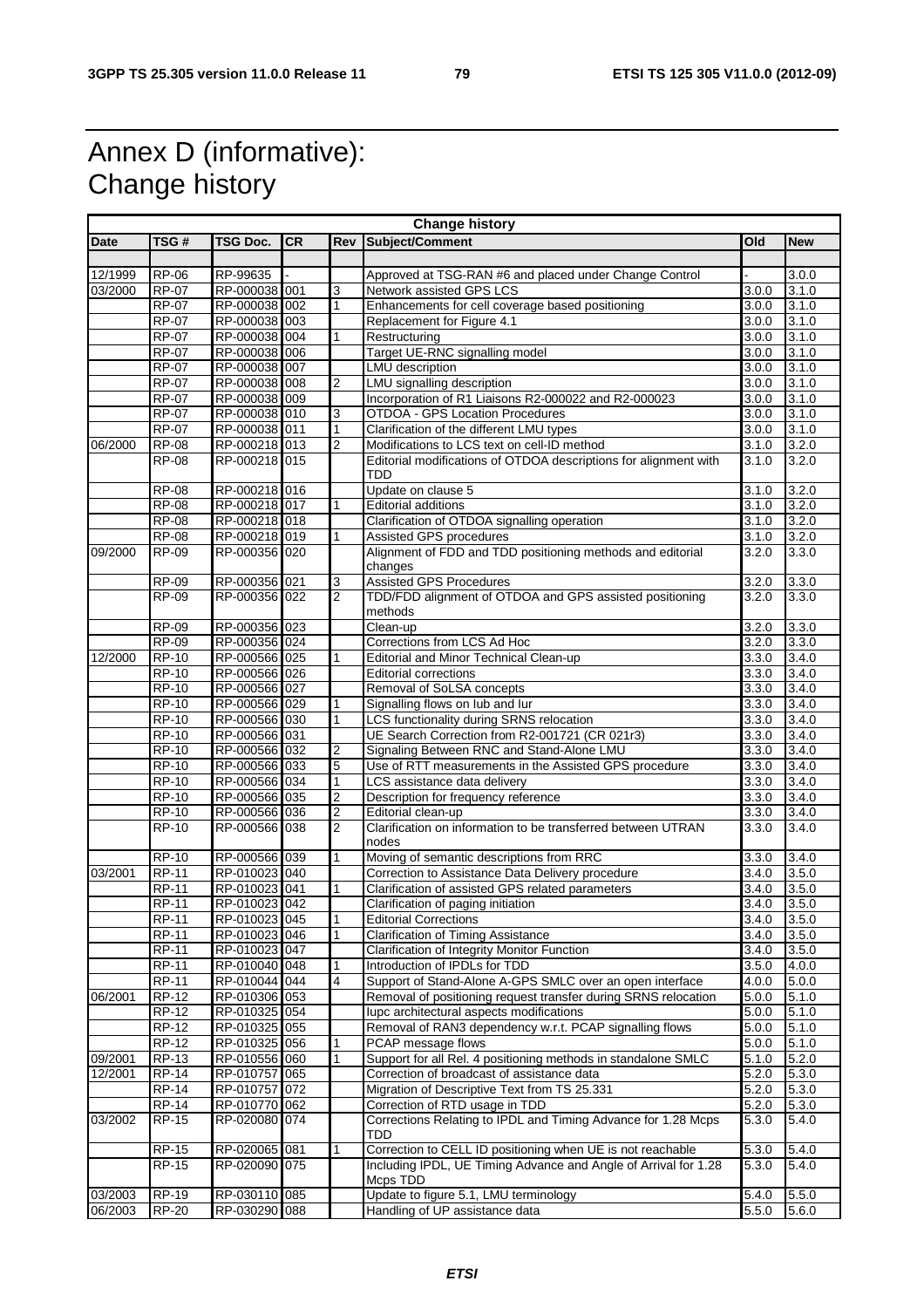|         | RP-20        | RP-030300 089  |      |   | Addition of Position Method Used, to attributes returned with<br>position estimate                                              | 5.5.0 | 5.6.0         |
|---------|--------------|----------------|------|---|---------------------------------------------------------------------------------------------------------------------------------|-------|---------------|
| 09/2003 | <b>RP-21</b> | RP-030481      | 092  |   | Correction to UE Positioning privacy procedures                                                                                 | 5.6.0 | 5.7.0         |
|         | <b>RP-21</b> | RP-030481      | 095  |   | Alignment with 25.331 regarding A-GPS assistance data                                                                           | 5.6.0 | 5.7.0         |
|         | <b>RP-21</b> | RP-030481      | 098  |   | UE positioning support in the UE                                                                                                | 5.6.0 | 5.7.0         |
| 12/2003 | <b>RP-22</b> | RP-030613 101  |      | 2 | Correction to Location Reporting procedure                                                                                      | 5.7.0 | 5.8.0         |
|         | <b>RP-22</b> |                |      |   | Upgrade to Release 6 - no technical change                                                                                      | 5.8.0 | 6.0.0         |
| 06/2004 | <b>RP-24</b> | RP-040209 103  |      |   | Corrections to time stamp in position information report and to<br><b>SRNC</b> relocation                                       | 6.0.0 | 6.1.0         |
|         | <b>RP-24</b> | RP-040216 104  |      |   | Indication of achieved accuracy in position estimate                                                                            | 6.0.0 | 6.1.0         |
| 06/2005 | <b>RP-28</b> | RP-050330 0105 |      |   | Addition of the U-TDOA location method to the UTRAN                                                                             | 6.1.0 | 7.0.0         |
| 09/2005 | <b>RP-29</b> | RP-050478 0106 |      |   | Enabling the Providing of Velocity                                                                                              | 7.0.0 | 7.1.0         |
|         | <b>RP-29</b> | RP-050619 0107 |      |   | Harmonization with the Stage 3 specification (TS 25.453) and<br>addition of TDD functionality for the U-TDOA positioning method | 7.0.0 | 7.1.0         |
| 03/2006 | <b>RP-31</b> | RP-060098 0108 |      |   | 7.68 Mpcs TDD Option (Release 7)                                                                                                | 7.1.0 | 7.2.0         |
| 06/2006 | RP-32        | RP-060356 0109 |      |   | Introducing A-GNSS in UTRAN                                                                                                     | 7.2.0 | 7.3.0         |
|         | RP-32        | RP-060357 0110 |      |   | Addition of Periodic Location Procedures                                                                                        | 7.2.0 | 7.3.0         |
| 09/2007 | <b>RP-37</b> | RP-070577      | 0111 |   | SAS-Centric A-GPS - UE requesting additional Assistance Data                                                                    | 7.3.0 | 7.4.0         |
| 12/2007 | <b>RP-38</b> |                |      |   | Upgrade to the Release 8 - no technical change                                                                                  | 7.4.0 | 8.0.0         |
| 12/2008 | <b>RP-42</b> | RP-081029 0112 |      |   | Support for additional navigation satellite systems in UTRAN                                                                    | 8.0.0 | 8.1.0         |
| 12/2009 | <b>RP-46</b> |                |      |   | Upgrade to the Release 9 - no technical change                                                                                  | 8.1.0 | 9.0.0         |
| 09/2010 | <b>RP-49</b> |                |      |   | Upgrade to the Release 10 - no technical change                                                                                 | 9.0.0 | 10.0.0        |
|         | <b>RP-49</b> | RP-100864 0119 |      |   | Support of RF Pattern Matching in UTRAN                                                                                         | 9.0.0 | 10.0.0        |
| 09/2012 | <b>RP-57</b> |                |      |   | Upgrade to the Release 11 - no technical change                                                                                 |       | 10.0.0 11.0.0 |